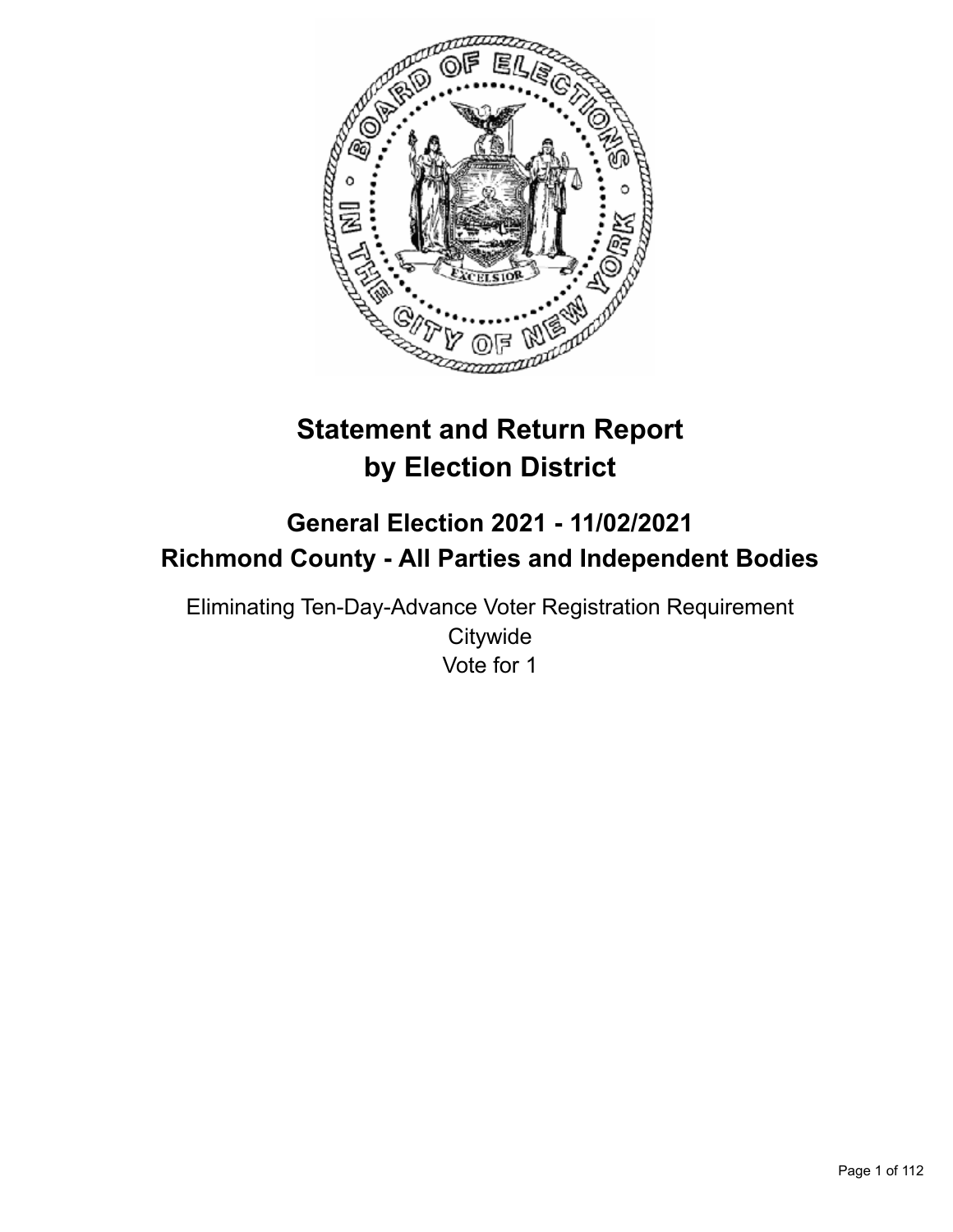

| PUBLIC COUNTER                                           | 333 |
|----------------------------------------------------------|-----|
| MANUALLY COUNTED EMERGENCY                               | 0   |
| ABSENTEE / MILITARY                                      | 18  |
| AFFIDAVIT                                                |     |
| <b>Total Ballots</b>                                     | 352 |
| Less - Inapplicable Federal/Special Presidential Ballots | 0   |
| <b>Total Applicable Ballots</b>                          | 352 |
| YES                                                      | 186 |
| NO.                                                      | 117 |
| <b>Total Votes</b>                                       | 303 |
| Unrecorded                                               | 49  |

#### **002/61**

| PUBLIC COUNTER                                           | 289            |
|----------------------------------------------------------|----------------|
| <b>MANUALLY COUNTED EMERGENCY</b>                        | 0              |
| ABSENTEE / MILITARY                                      | 34             |
| AFFIDAVIT                                                | $\overline{2}$ |
| <b>Total Ballots</b>                                     | 325            |
| Less - Inapplicable Federal/Special Presidential Ballots | $\Omega$       |
| <b>Total Applicable Ballots</b>                          | 325            |
| <b>YES</b>                                               | 214            |
| <b>NO</b>                                                | 87             |
| <b>Total Votes</b>                                       | 301            |
| Unrecorded                                               | 24             |

| <b>PUBLIC COUNTER</b>                                    | 365      |
|----------------------------------------------------------|----------|
| MANUALLY COUNTED EMERGENCY                               | 0        |
| ABSENTEE / MILITARY                                      | 24       |
| AFFIDAVIT                                                | 4        |
| <b>Total Ballots</b>                                     | 393      |
| Less - Inapplicable Federal/Special Presidential Ballots | $\Omega$ |
| <b>Total Applicable Ballots</b>                          | 393      |
| <b>YES</b>                                               | 251      |
| NO.                                                      | 120      |
| <b>Total Votes</b>                                       | 371      |
| Unrecorded                                               | 22       |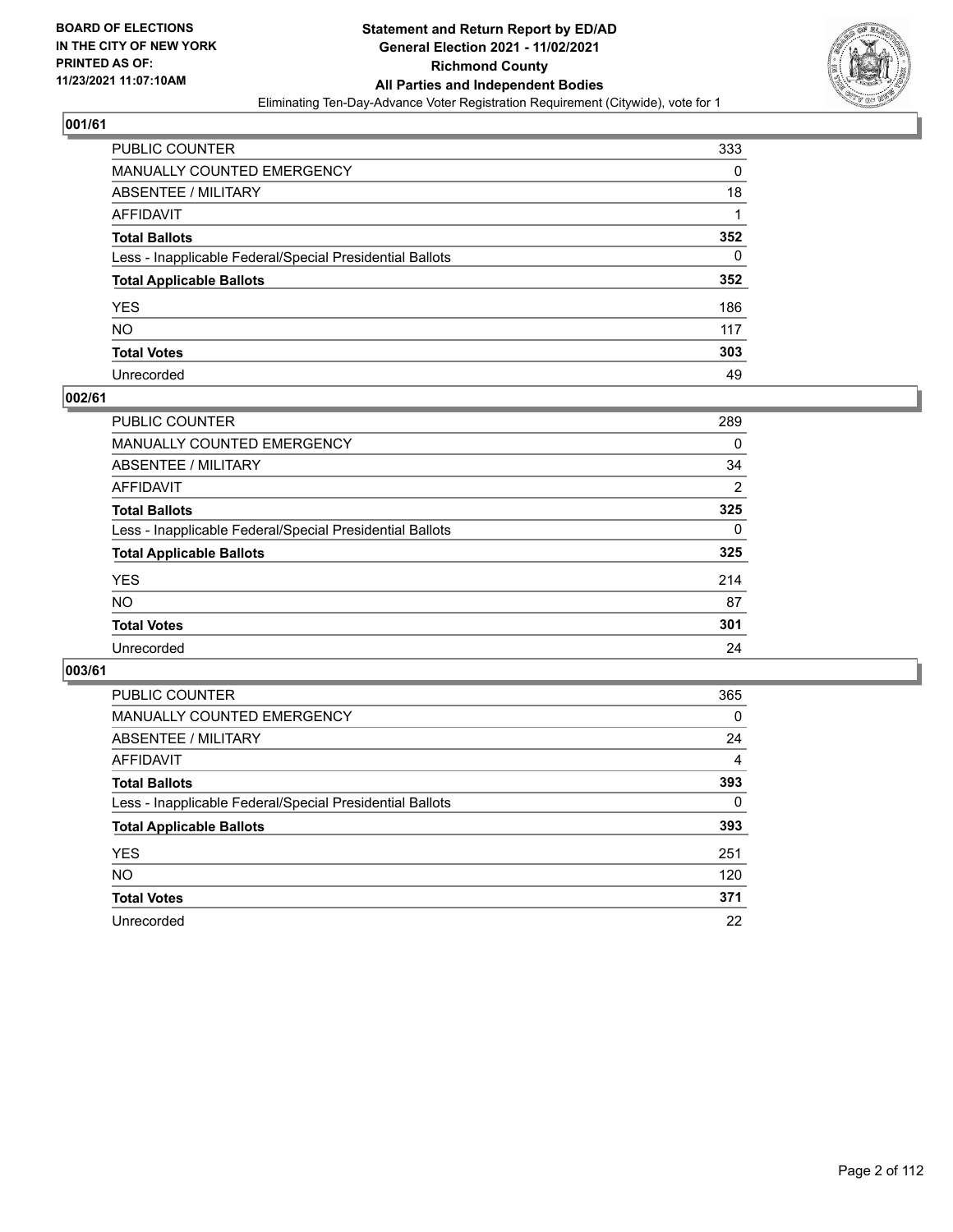

| PUBLIC COUNTER                                           | 222 |
|----------------------------------------------------------|-----|
| MANUALLY COUNTED EMERGENCY                               | 0   |
| ABSENTEE / MILITARY                                      | 17  |
| AFFIDAVIT                                                |     |
| <b>Total Ballots</b>                                     | 240 |
| Less - Inapplicable Federal/Special Presidential Ballots | 0   |
| <b>Total Applicable Ballots</b>                          | 240 |
| YES                                                      | 133 |
| NO.                                                      | 90  |
| <b>Total Votes</b>                                       | 223 |
| Unrecorded                                               | 17  |

#### **005/61**

| <b>PUBLIC COUNTER</b>                                    | 189      |
|----------------------------------------------------------|----------|
| <b>MANUALLY COUNTED EMERGENCY</b>                        | 0        |
| ABSENTEE / MILITARY                                      | 12       |
| AFFIDAVIT                                                |          |
| <b>Total Ballots</b>                                     | 202      |
| Less - Inapplicable Federal/Special Presidential Ballots | $\Omega$ |
| <b>Total Applicable Ballots</b>                          | 202      |
| <b>YES</b>                                               | 147      |
| <b>NO</b>                                                | 45       |
| <b>Total Votes</b>                                       | 192      |
| Unrecorded                                               | 10       |

| <b>PUBLIC COUNTER</b>                                    | 156          |
|----------------------------------------------------------|--------------|
| <b>MANUALLY COUNTED EMERGENCY</b>                        | 0            |
| ABSENTEE / MILITARY                                      | 40           |
| AFFIDAVIT                                                | $\mathbf{0}$ |
| <b>Total Ballots</b>                                     | 196          |
| Less - Inapplicable Federal/Special Presidential Ballots | $\Omega$     |
| <b>Total Applicable Ballots</b>                          | 196          |
| <b>YES</b>                                               | 87           |
| <b>NO</b>                                                | 93           |
| <b>Total Votes</b>                                       | 180          |
| Unrecorded                                               | 16           |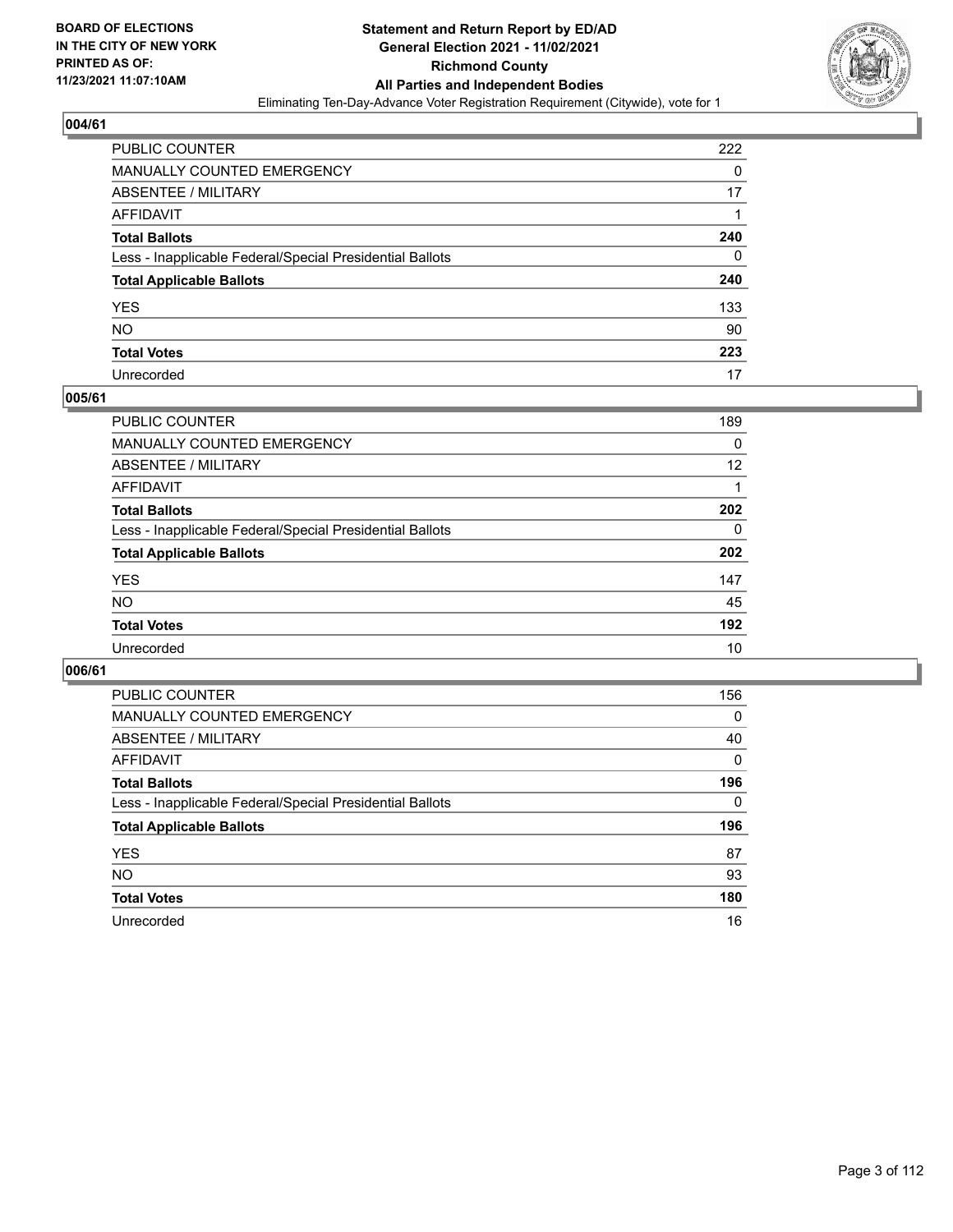

| PUBLIC COUNTER                                           | 174 |
|----------------------------------------------------------|-----|
| MANUALLY COUNTED EMERGENCY                               | 0   |
| <b>ABSENTEE / MILITARY</b>                               | 9   |
| AFFIDAVIT                                                | 0   |
| <b>Total Ballots</b>                                     | 183 |
| Less - Inapplicable Federal/Special Presidential Ballots | 0   |
| <b>Total Applicable Ballots</b>                          | 183 |
| YES                                                      | 102 |
| NO.                                                      | 60  |
| <b>Total Votes</b>                                       | 162 |
| Unrecorded                                               | 21  |

#### **008/61**

| <b>PUBLIC COUNTER</b>                                    | 110      |
|----------------------------------------------------------|----------|
| <b>MANUALLY COUNTED EMERGENCY</b>                        | $\Omega$ |
| ABSENTEE / MILITARY                                      | 9        |
| AFFIDAVIT                                                |          |
| <b>Total Ballots</b>                                     | 120      |
| Less - Inapplicable Federal/Special Presidential Ballots | $\Omega$ |
| <b>Total Applicable Ballots</b>                          | 120      |
| <b>YES</b>                                               | 75       |
| <b>NO</b>                                                | 40       |
| <b>Total Votes</b>                                       | 115      |
| Unrecorded                                               | 5        |

| <b>PUBLIC COUNTER</b>                                    | 388      |
|----------------------------------------------------------|----------|
| MANUALLY COUNTED EMERGENCY                               | $\Omega$ |
| ABSENTEE / MILITARY                                      | 20       |
| AFFIDAVIT                                                |          |
| <b>Total Ballots</b>                                     | 409      |
| Less - Inapplicable Federal/Special Presidential Ballots | $\Omega$ |
| <b>Total Applicable Ballots</b>                          | 409      |
| <b>YES</b>                                               | 221      |
| NO.                                                      | 151      |
| <b>Total Votes</b>                                       | 372      |
| Unrecorded                                               | 37       |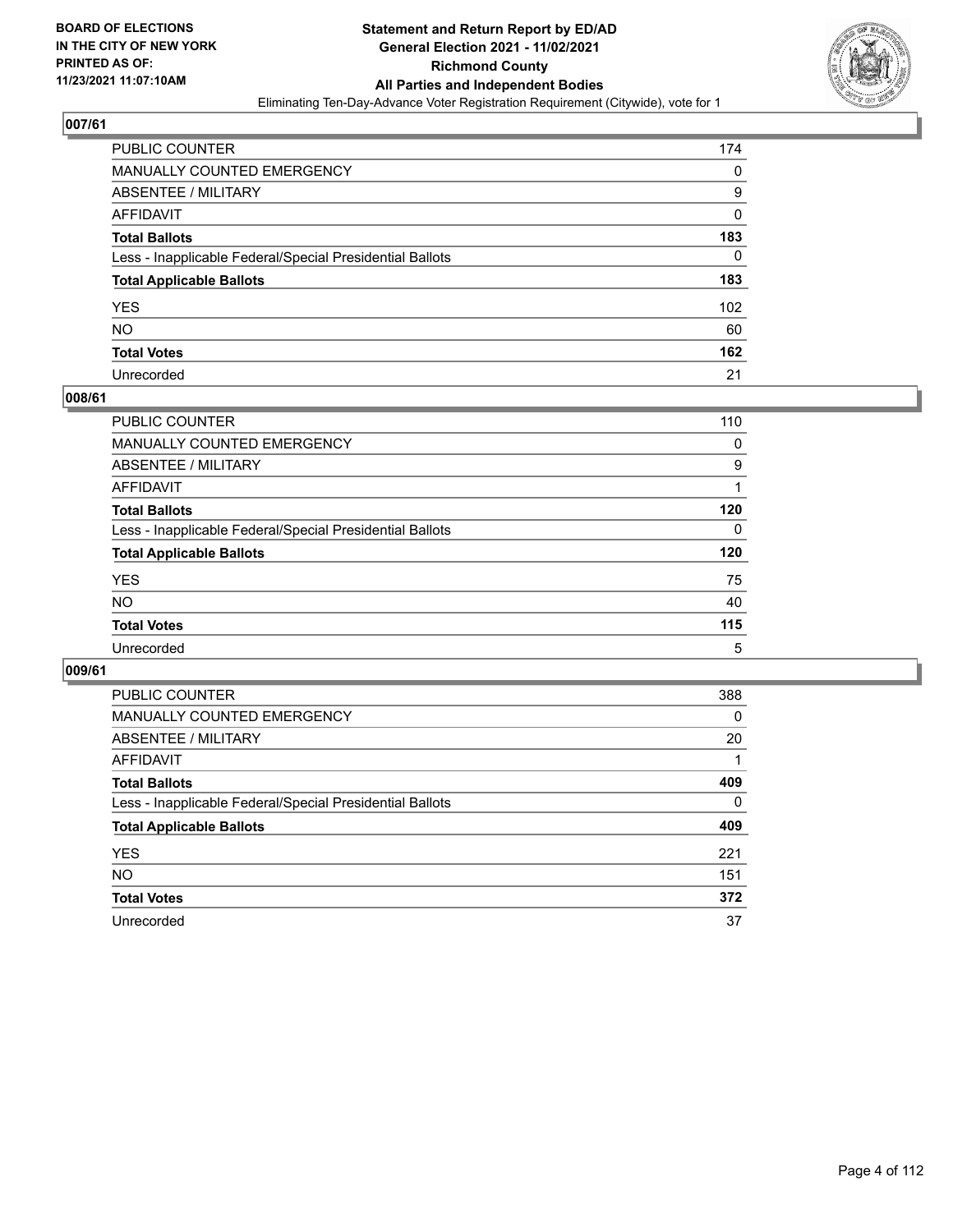

| PUBLIC COUNTER                                           | 309 |
|----------------------------------------------------------|-----|
| MANUALLY COUNTED EMERGENCY                               | 0   |
| ABSENTEE / MILITARY                                      | 20  |
| AFFIDAVIT                                                | 0   |
| <b>Total Ballots</b>                                     | 329 |
| Less - Inapplicable Federal/Special Presidential Ballots | 0   |
| <b>Total Applicable Ballots</b>                          | 329 |
| YES                                                      | 135 |
| NO.                                                      | 99  |
| <b>Total Votes</b>                                       | 234 |
| Unrecorded                                               | 95  |

#### **011/61**

| PUBLIC COUNTER                                           | 281      |
|----------------------------------------------------------|----------|
| MANUALLY COUNTED EMERGENCY                               | 0        |
| ABSENTEE / MILITARY                                      | 29       |
| AFFIDAVIT                                                | $\Omega$ |
| <b>Total Ballots</b>                                     | 310      |
| Less - Inapplicable Federal/Special Presidential Ballots | $\Omega$ |
| <b>Total Applicable Ballots</b>                          | 310      |
| <b>YES</b>                                               | 160      |
| <b>NO</b>                                                | 119      |
| <b>Total Votes</b>                                       | 279      |
| Unrecorded                                               | 31       |

| <b>PUBLIC COUNTER</b>                                    | 590      |
|----------------------------------------------------------|----------|
| <b>MANUALLY COUNTED EMERGENCY</b>                        | $\Omega$ |
| ABSENTEE / MILITARY                                      | 27       |
| AFFIDAVIT                                                | 2        |
| <b>Total Ballots</b>                                     | 619      |
| Less - Inapplicable Federal/Special Presidential Ballots | $\Omega$ |
| <b>Total Applicable Ballots</b>                          | 619      |
| <b>YES</b>                                               | 252      |
| <b>NO</b>                                                | 296      |
| <b>Total Votes</b>                                       | 548      |
| Unrecorded                                               | 71       |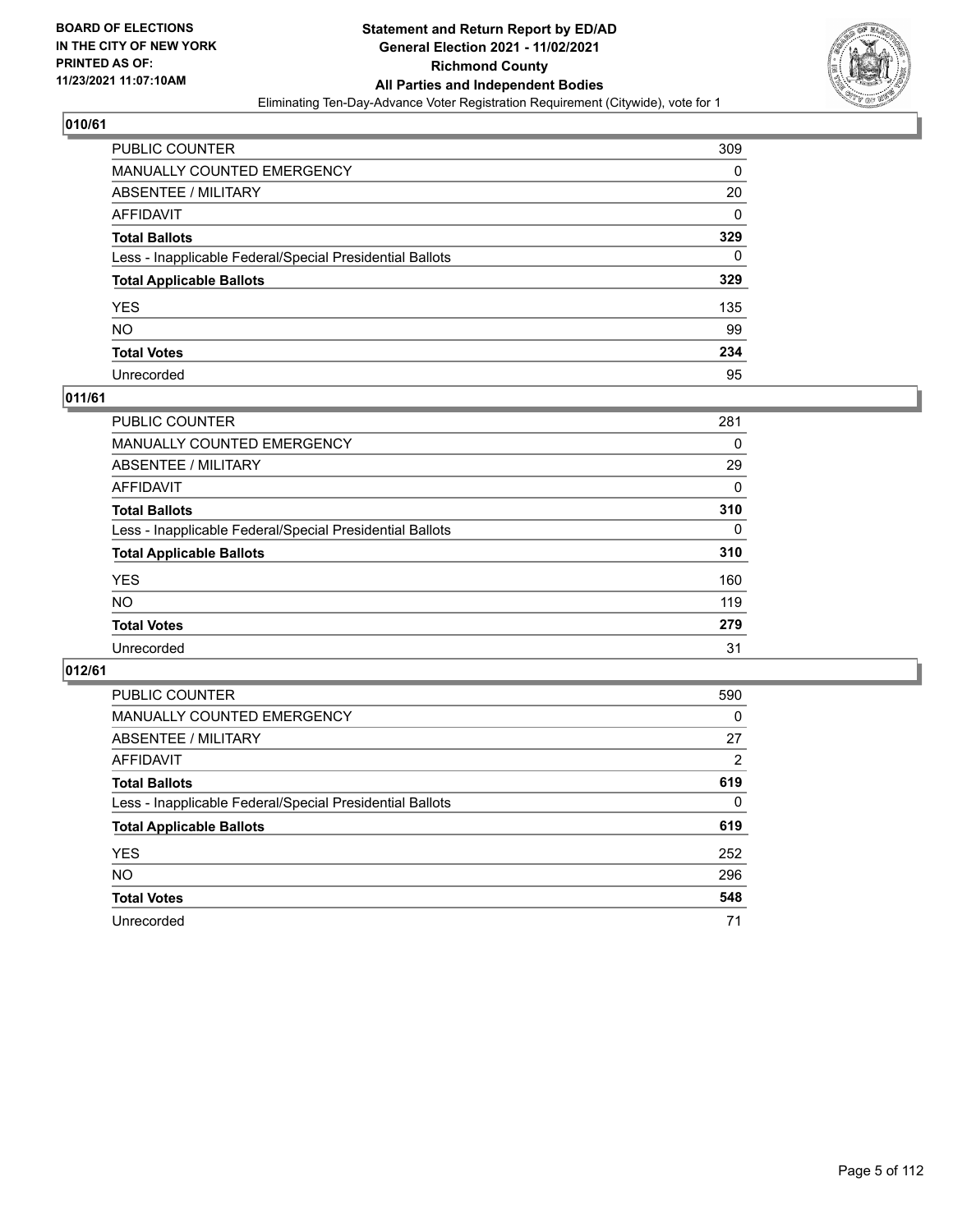

| PUBLIC COUNTER                                           | 286 |
|----------------------------------------------------------|-----|
| MANUALLY COUNTED EMERGENCY                               | 0   |
| ABSENTEE / MILITARY                                      | 11  |
| AFFIDAVIT                                                | 0   |
| Total Ballots                                            | 297 |
| Less - Inapplicable Federal/Special Presidential Ballots | 0   |
| <b>Total Applicable Ballots</b>                          | 297 |
| YES                                                      | 146 |
| NO.                                                      | 124 |
| <b>Total Votes</b>                                       | 270 |
| Unrecorded                                               | 27  |

#### **014/61**

| <b>PUBLIC COUNTER</b>                                    | 361      |
|----------------------------------------------------------|----------|
| <b>MANUALLY COUNTED EMERGENCY</b>                        | 0        |
| ABSENTEE / MILITARY                                      | 20       |
| AFFIDAVIT                                                |          |
| <b>Total Ballots</b>                                     | 382      |
| Less - Inapplicable Federal/Special Presidential Ballots | $\Omega$ |
| <b>Total Applicable Ballots</b>                          | 382      |
| <b>YES</b>                                               | 152      |
| <b>NO</b>                                                | 202      |
| <b>Total Votes</b>                                       | 354      |
| Unrecorded                                               | 28       |

| <b>PUBLIC COUNTER</b>                                    | 261            |
|----------------------------------------------------------|----------------|
| MANUALLY COUNTED EMERGENCY                               | 0              |
| ABSENTEE / MILITARY                                      | 8              |
| AFFIDAVIT                                                | $\overline{2}$ |
| <b>Total Ballots</b>                                     | 271            |
| Less - Inapplicable Federal/Special Presidential Ballots | 0              |
| <b>Total Applicable Ballots</b>                          | 271            |
| <b>YES</b>                                               | 90             |
| NO.                                                      | 162            |
| <b>Total Votes</b>                                       | 252            |
| Unrecorded                                               | 19             |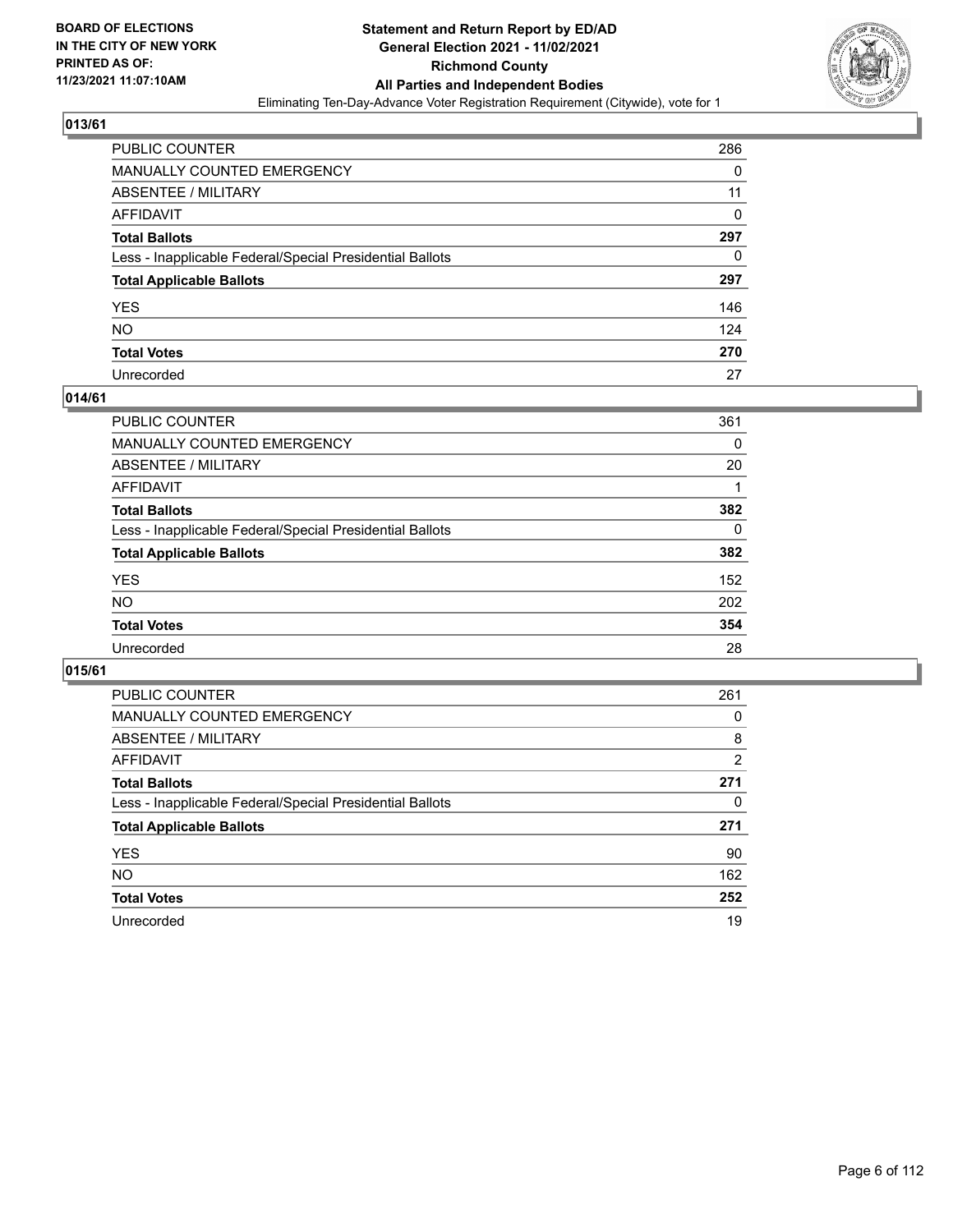

| PUBLIC COUNTER                                           | 211 |
|----------------------------------------------------------|-----|
| MANUALLY COUNTED EMERGENCY                               | 0   |
| ABSENTEE / MILITARY                                      | 10  |
| AFFIDAVIT                                                |     |
| <b>Total Ballots</b>                                     | 222 |
| Less - Inapplicable Federal/Special Presidential Ballots | 0   |
| <b>Total Applicable Ballots</b>                          | 222 |
| YES                                                      | 115 |
| NO.                                                      | 78  |
| <b>Total Votes</b>                                       | 193 |
| Unrecorded                                               | 29  |

#### **017/61**

| <b>PUBLIC COUNTER</b>                                    | 259 |
|----------------------------------------------------------|-----|
| MANUALLY COUNTED EMERGENCY                               | 0   |
| ABSENTEE / MILITARY                                      |     |
| AFFIDAVIT                                                |     |
| <b>Total Ballots</b>                                     | 267 |
| Less - Inapplicable Federal/Special Presidential Ballots | 0   |
| <b>Total Applicable Ballots</b>                          | 267 |
| <b>YES</b>                                               | 150 |
| <b>NO</b>                                                | 85  |
| <b>Total Votes</b>                                       | 235 |
| Unrecorded                                               | 32  |

| <b>PUBLIC COUNTER</b>                                    | 272 |
|----------------------------------------------------------|-----|
| MANUALLY COUNTED EMERGENCY                               | 0   |
| ABSENTEE / MILITARY                                      | 12  |
| AFFIDAVIT                                                | 0   |
| <b>Total Ballots</b>                                     | 284 |
| Less - Inapplicable Federal/Special Presidential Ballots | 0   |
| <b>Total Applicable Ballots</b>                          | 284 |
| <b>YES</b>                                               | 107 |
| NO.                                                      | 144 |
| <b>Total Votes</b>                                       | 251 |
| Unrecorded                                               | 33  |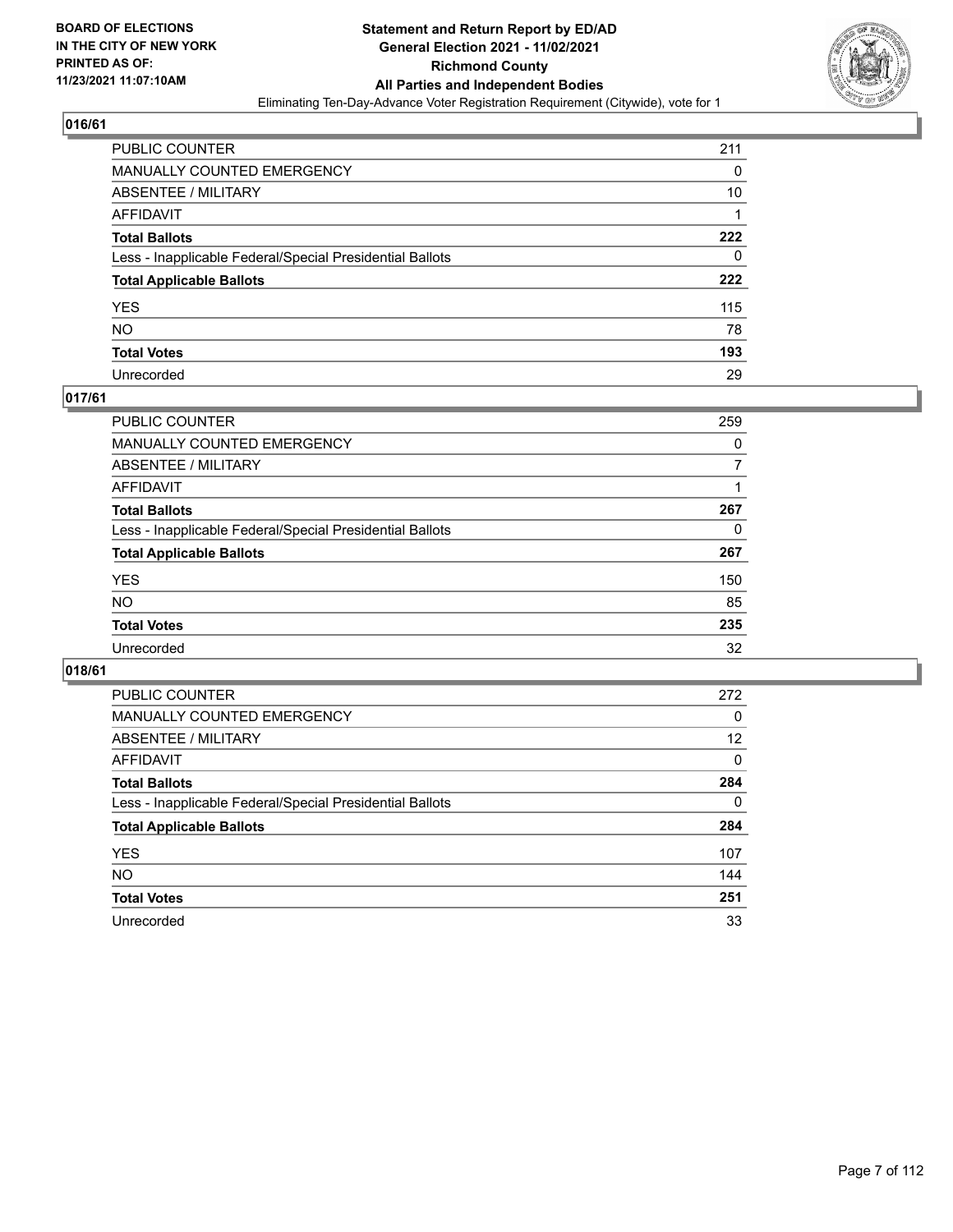

| PUBLIC COUNTER                                           | 312 |
|----------------------------------------------------------|-----|
| MANUALLY COUNTED EMERGENCY                               | 0   |
| ABSENTEE / MILITARY                                      | 21  |
| AFFIDAVIT                                                |     |
| <b>Total Ballots</b>                                     | 334 |
| Less - Inapplicable Federal/Special Presidential Ballots | 0   |
| <b>Total Applicable Ballots</b>                          | 334 |
| YES                                                      | 138 |
| NO.                                                      | 159 |
| <b>Total Votes</b>                                       | 297 |
| Unrecorded                                               | 37  |

#### **020/61**

| <b>PUBLIC COUNTER</b>                                    | 319      |
|----------------------------------------------------------|----------|
| MANUALLY COUNTED EMERGENCY                               | 0        |
| ABSENTEE / MILITARY                                      |          |
| AFFIDAVIT                                                |          |
| <b>Total Ballots</b>                                     | 327      |
| Less - Inapplicable Federal/Special Presidential Ballots | $\Omega$ |
| <b>Total Applicable Ballots</b>                          | 327      |
| <b>YES</b>                                               | 119      |
| <b>NO</b>                                                | 177      |
| <b>Total Votes</b>                                       | 296      |
| Unrecorded                                               | 31       |

| <b>PUBLIC COUNTER</b>                                    | 244      |
|----------------------------------------------------------|----------|
| MANUALLY COUNTED EMERGENCY                               | $\Omega$ |
| ABSENTEE / MILITARY                                      | 15       |
| AFFIDAVIT                                                |          |
| <b>Total Ballots</b>                                     | 260      |
| Less - Inapplicable Federal/Special Presidential Ballots | 0        |
| <b>Total Applicable Ballots</b>                          | 260      |
| <b>YES</b>                                               | 106      |
| NO.                                                      | 89       |
| <b>Total Votes</b>                                       | 195      |
| Unrecorded                                               | 65       |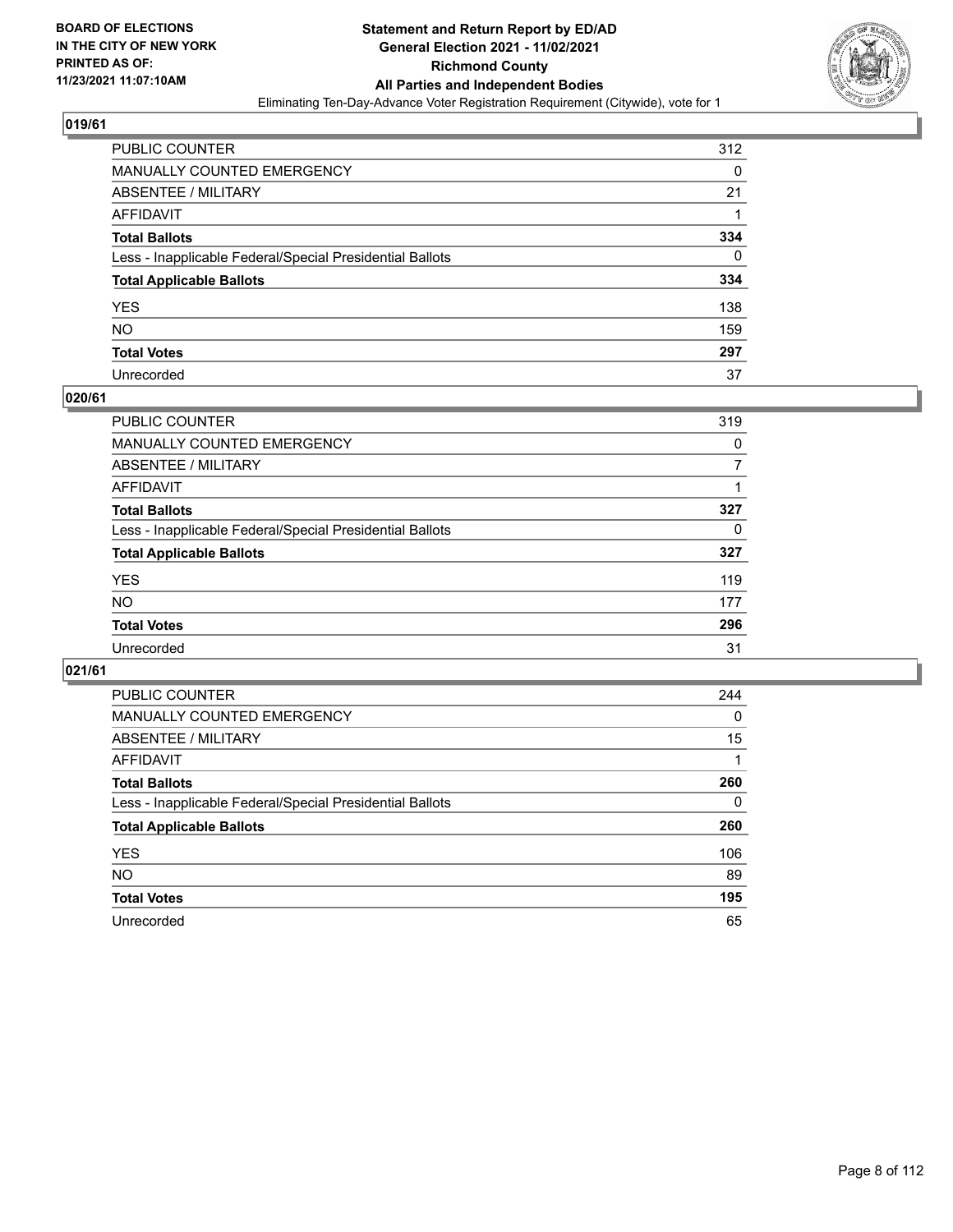

| PUBLIC COUNTER                                           | 238 |
|----------------------------------------------------------|-----|
| MANUALLY COUNTED EMERGENCY                               | 0   |
| ABSENTEE / MILITARY                                      | 17  |
| AFFIDAVIT                                                |     |
| Total Ballots                                            | 256 |
| Less - Inapplicable Federal/Special Presidential Ballots | 0   |
| <b>Total Applicable Ballots</b>                          | 256 |
| YES                                                      | 135 |
| NO.                                                      | 103 |
| <b>Total Votes</b>                                       | 238 |
| Unrecorded                                               | 18  |

#### **023/61**

| PUBLIC COUNTER                                           | 207      |
|----------------------------------------------------------|----------|
| MANUALLY COUNTED EMERGENCY                               | 0        |
| ABSENTEE / MILITARY                                      | 16       |
| AFFIDAVIT                                                | $\Omega$ |
| <b>Total Ballots</b>                                     | 223      |
| Less - Inapplicable Federal/Special Presidential Ballots | $\Omega$ |
| <b>Total Applicable Ballots</b>                          | 223      |
| <b>YES</b>                                               | 76       |
| <b>NO</b>                                                | 123      |
| <b>Total Votes</b>                                       | 199      |
| Unrecorded                                               | 24       |

| <b>PUBLIC COUNTER</b>                                    | 319      |
|----------------------------------------------------------|----------|
| MANUALLY COUNTED EMERGENCY                               | $\Omega$ |
| ABSENTEE / MILITARY                                      | 19       |
| AFFIDAVIT                                                | 0        |
| <b>Total Ballots</b>                                     | 338      |
| Less - Inapplicable Federal/Special Presidential Ballots | 0        |
| <b>Total Applicable Ballots</b>                          | 338      |
| <b>YES</b>                                               | 108      |
| NO.                                                      | 190      |
| <b>Total Votes</b>                                       | 298      |
| Unrecorded                                               | 40       |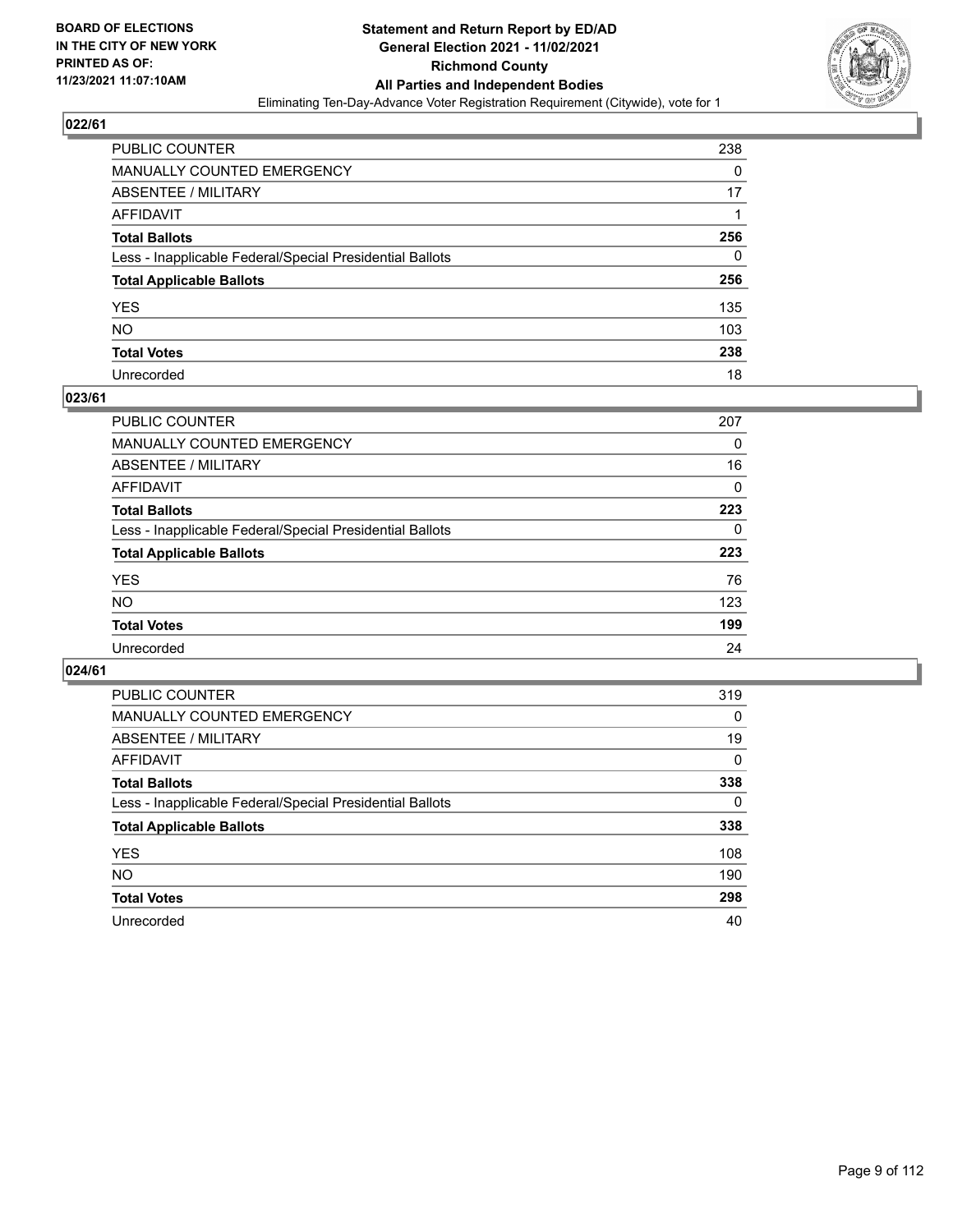

| PUBLIC COUNTER                                           | 264 |
|----------------------------------------------------------|-----|
| MANUALLY COUNTED EMERGENCY                               | 0   |
| <b>ABSENTEE / MILITARY</b>                               | 19  |
| <b>AFFIDAVIT</b>                                         | 0   |
| <b>Total Ballots</b>                                     | 283 |
| Less - Inapplicable Federal/Special Presidential Ballots | 0   |
| <b>Total Applicable Ballots</b>                          | 283 |
| YES                                                      | 109 |
| NO.                                                      | 133 |
| <b>Total Votes</b>                                       | 242 |
| Unrecorded                                               | 41  |

#### **026/61**

| <b>PUBLIC COUNTER</b>                                    | 252      |
|----------------------------------------------------------|----------|
| <b>MANUALLY COUNTED EMERGENCY</b>                        | 0        |
| <b>ABSENTEE / MILITARY</b>                               | 19       |
| AFFIDAVIT                                                |          |
| <b>Total Ballots</b>                                     | 272      |
| Less - Inapplicable Federal/Special Presidential Ballots | $\Omega$ |
| <b>Total Applicable Ballots</b>                          | 272      |
| <b>YES</b>                                               | 128      |
| NO                                                       | 116      |
| <b>Total Votes</b>                                       | 244      |
| Unrecorded                                               | 28       |

| <b>PUBLIC COUNTER</b>                                    | 244      |
|----------------------------------------------------------|----------|
| <b>MANUALLY COUNTED EMERGENCY</b>                        | 0        |
| ABSENTEE / MILITARY                                      | 9        |
| AFFIDAVIT                                                |          |
| <b>Total Ballots</b>                                     | 254      |
| Less - Inapplicable Federal/Special Presidential Ballots | $\Omega$ |
| <b>Total Applicable Ballots</b>                          | 254      |
| <b>YES</b>                                               | 116      |
| <b>NO</b>                                                | 127      |
| <b>Total Votes</b>                                       | 243      |
| Unrecorded                                               | 11       |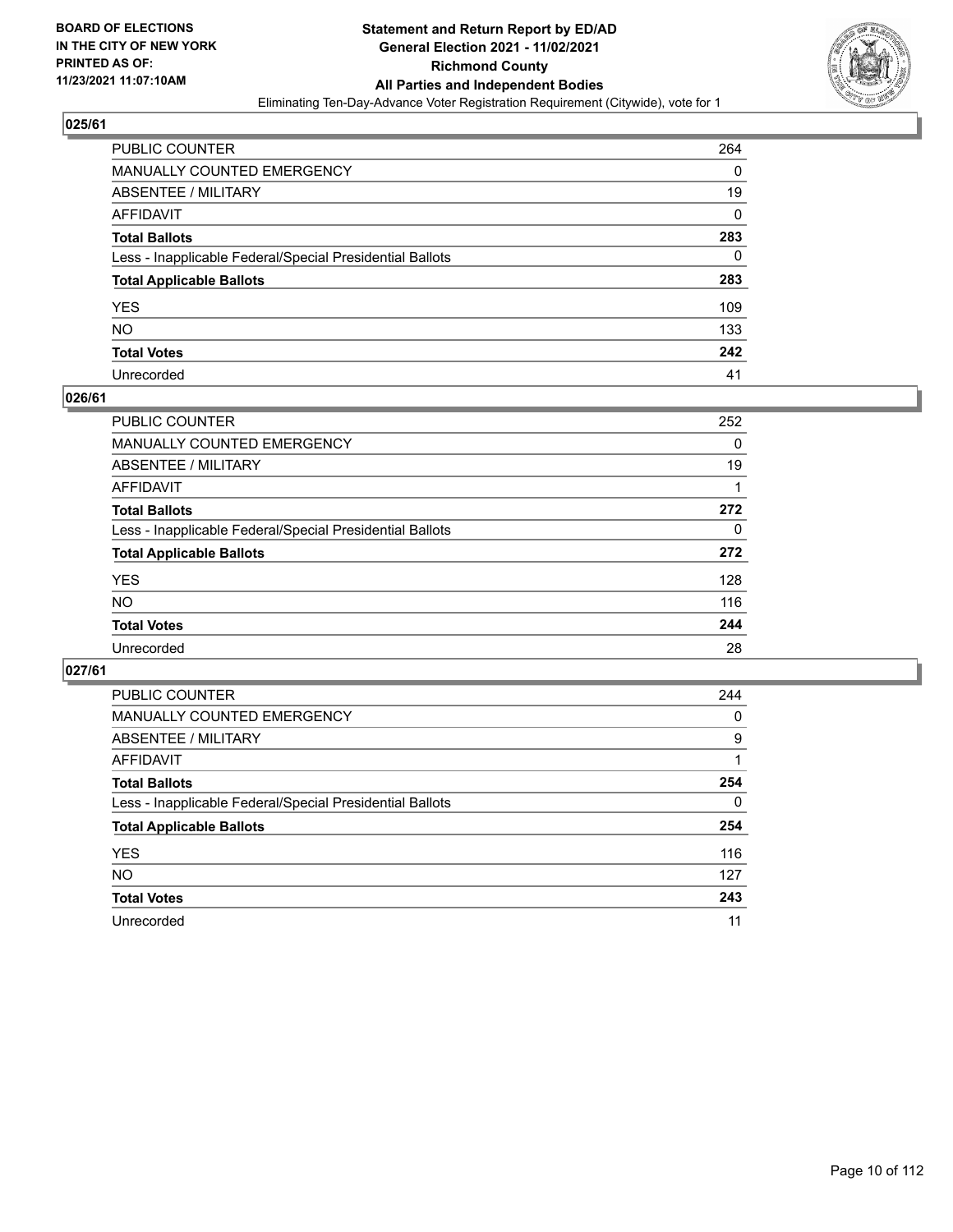

| PUBLIC COUNTER                                           | 185 |
|----------------------------------------------------------|-----|
| MANUALLY COUNTED EMERGENCY                               | 0   |
| <b>ABSENTEE / MILITARY</b>                               | 12  |
| AFFIDAVIT                                                | 0   |
| <b>Total Ballots</b>                                     | 197 |
| Less - Inapplicable Federal/Special Presidential Ballots | 0   |
| <b>Total Applicable Ballots</b>                          | 197 |
| YES                                                      | 84  |
| NO.                                                      | 88  |
| <b>Total Votes</b>                                       | 172 |
| Unrecorded                                               | 25  |

#### **029/61**

| <b>PUBLIC COUNTER</b>                                    | 291      |
|----------------------------------------------------------|----------|
| <b>MANUALLY COUNTED EMERGENCY</b>                        | 0        |
| ABSENTEE / MILITARY                                      | 13       |
| AFFIDAVIT                                                | 0        |
| <b>Total Ballots</b>                                     | 304      |
| Less - Inapplicable Federal/Special Presidential Ballots | $\Omega$ |
| <b>Total Applicable Ballots</b>                          | 304      |
| <b>YES</b>                                               | 90       |
| <b>NO</b>                                                | 145      |
| <b>Total Votes</b>                                       | 235      |
| Unrecorded                                               | 69       |

| <b>PUBLIC COUNTER</b>                                    | 289      |
|----------------------------------------------------------|----------|
| MANUALLY COUNTED EMERGENCY                               | $\Omega$ |
| ABSENTEE / MILITARY                                      | 17       |
| AFFIDAVIT                                                |          |
| <b>Total Ballots</b>                                     | 307      |
| Less - Inapplicable Federal/Special Presidential Ballots | 0        |
| <b>Total Applicable Ballots</b>                          | 307      |
| <b>YES</b>                                               | 111      |
| NO.                                                      | 170      |
| <b>Total Votes</b>                                       | 281      |
| Unrecorded                                               | 26       |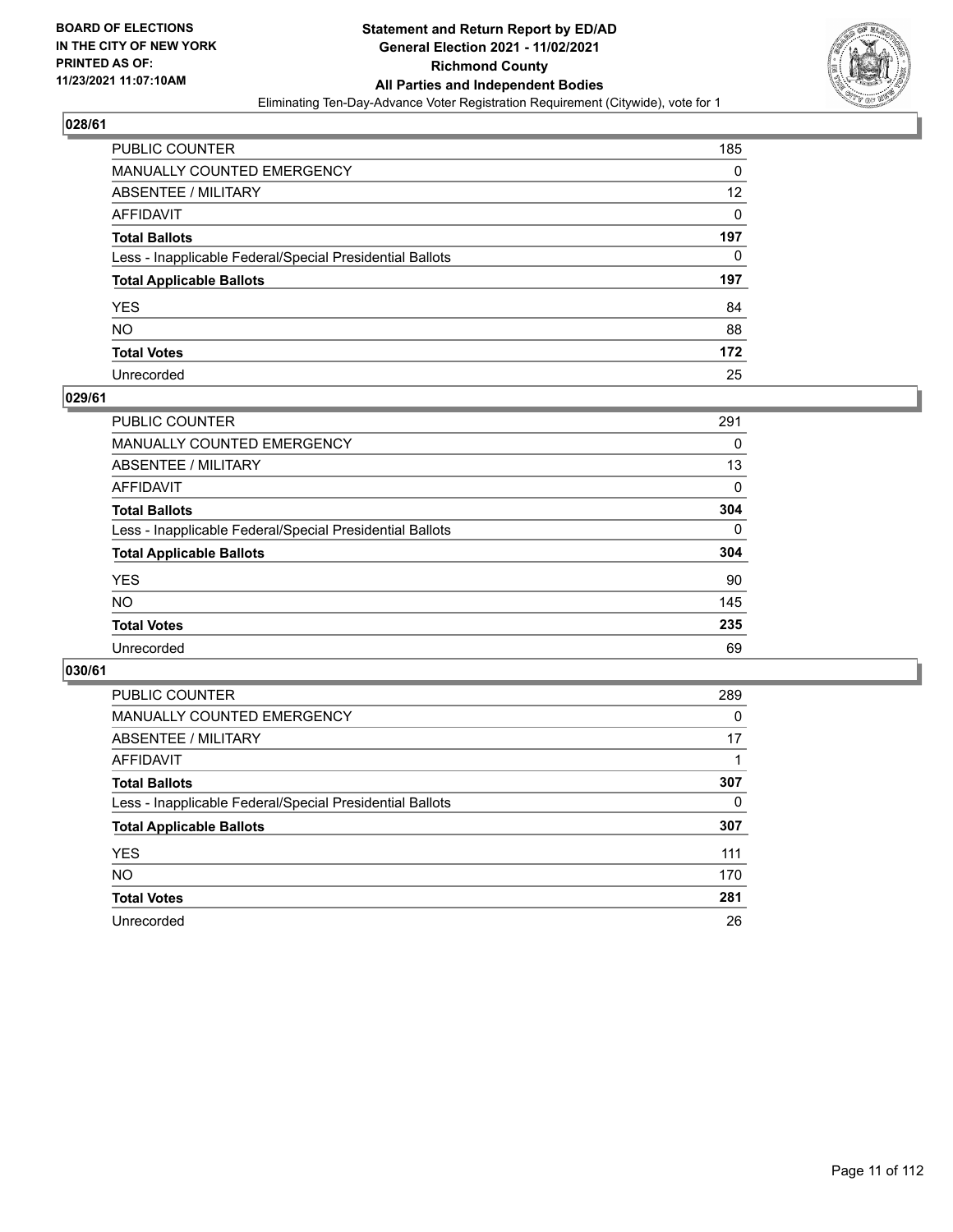

| PUBLIC COUNTER                                           | 291      |
|----------------------------------------------------------|----------|
| MANUALLY COUNTED EMERGENCY                               | 0        |
| ABSENTEE / MILITARY                                      | 8        |
| AFFIDAVIT                                                |          |
| Total Ballots                                            | 300      |
| Less - Inapplicable Federal/Special Presidential Ballots | $\Omega$ |
| <b>Total Applicable Ballots</b>                          | 300      |
| YES                                                      | 140      |
| NO.                                                      | 130      |
| <b>Total Votes</b>                                       | 270      |
| Unrecorded                                               | 30       |

#### **032/61**

| PUBLIC COUNTER                                           | 272      |
|----------------------------------------------------------|----------|
| <b>MANUALLY COUNTED EMERGENCY</b>                        | $\Omega$ |
| ABSENTEE / MILITARY                                      | 14       |
| AFFIDAVIT                                                | 3        |
| <b>Total Ballots</b>                                     | 289      |
| Less - Inapplicable Federal/Special Presidential Ballots | $\Omega$ |
| <b>Total Applicable Ballots</b>                          | 289      |
| <b>YES</b>                                               | 156      |
| <b>NO</b>                                                | 109      |
| <b>Total Votes</b>                                       | 265      |
| Unrecorded                                               | 24       |

| <b>PUBLIC COUNTER</b>                                    | 229 |
|----------------------------------------------------------|-----|
| MANUALLY COUNTED EMERGENCY                               | 0   |
| ABSENTEE / MILITARY                                      | 23  |
| AFFIDAVIT                                                |     |
| <b>Total Ballots</b>                                     | 253 |
| Less - Inapplicable Federal/Special Presidential Ballots | 0   |
| <b>Total Applicable Ballots</b>                          | 253 |
| <b>YES</b>                                               | 118 |
| <b>NO</b>                                                | 91  |
| <b>Total Votes</b>                                       | 209 |
| Unrecorded                                               | 44  |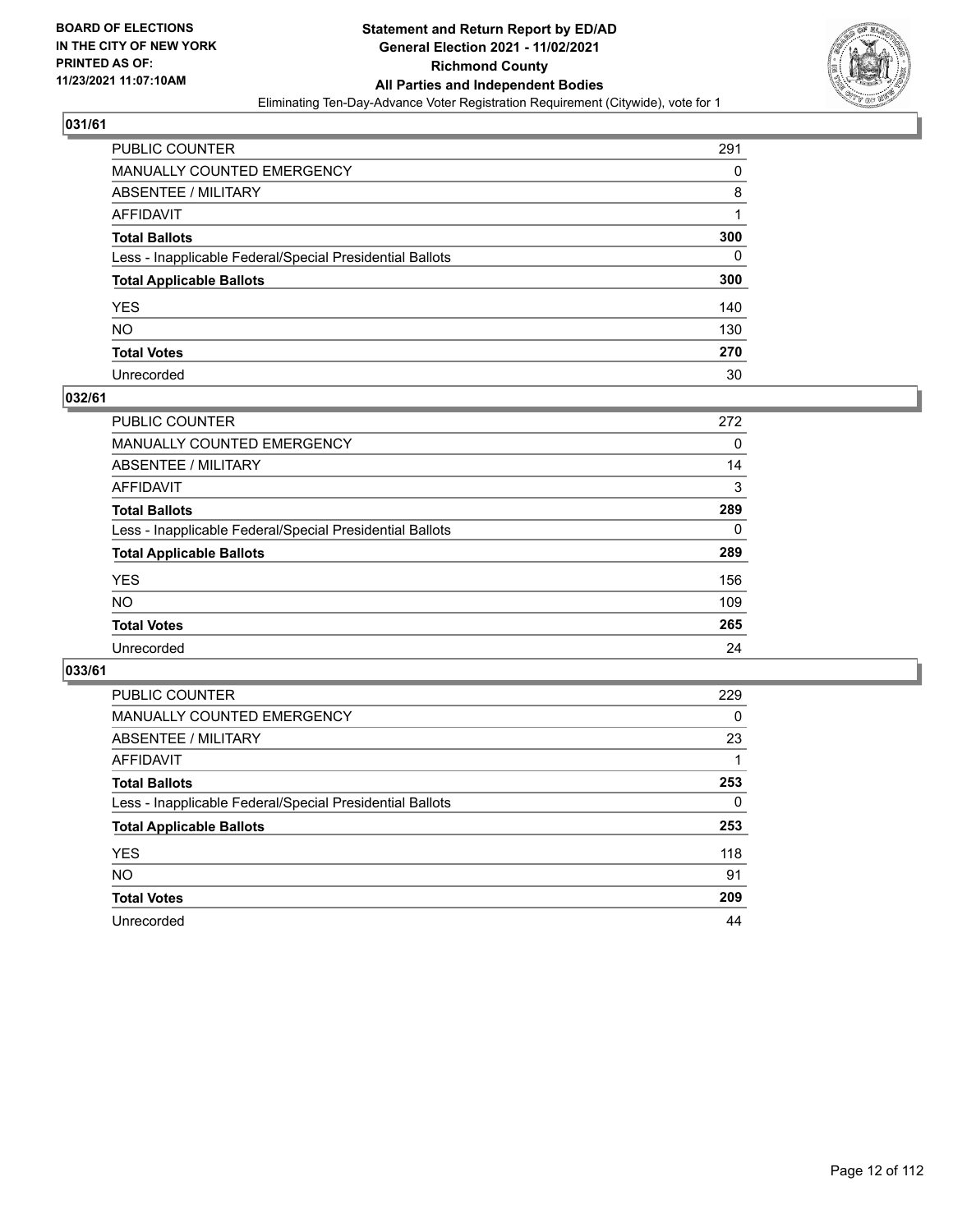

| PUBLIC COUNTER                                           | 410      |
|----------------------------------------------------------|----------|
| MANUALLY COUNTED EMERGENCY                               | 0        |
| <b>ABSENTEE / MILITARY</b>                               | 21       |
| AFFIDAVIT                                                |          |
| <b>Total Ballots</b>                                     | 432      |
| Less - Inapplicable Federal/Special Presidential Ballots | $\Omega$ |
| <b>Total Applicable Ballots</b>                          | 432      |
| YES                                                      | 98       |
| NO.                                                      | 307      |
| <b>Total Votes</b>                                       | 405      |
| Unrecorded                                               | 27       |

#### **035/61**

| <b>PUBLIC COUNTER</b>                                    | 355      |
|----------------------------------------------------------|----------|
| MANUALLY COUNTED EMERGENCY                               | 0        |
| ABSENTEE / MILITARY                                      | 7        |
| AFFIDAVIT                                                | 5        |
| <b>Total Ballots</b>                                     | 367      |
| Less - Inapplicable Federal/Special Presidential Ballots | $\Omega$ |
| <b>Total Applicable Ballots</b>                          | 367      |
| <b>YES</b>                                               | 77       |
| <b>NO</b>                                                | 267      |
| <b>Total Votes</b>                                       | 344      |
| Unrecorded                                               | 23       |

| <b>PUBLIC COUNTER</b>                                    | 255      |
|----------------------------------------------------------|----------|
| MANUALLY COUNTED EMERGENCY                               | $\Omega$ |
| ABSENTEE / MILITARY                                      | 7        |
| AFFIDAVIT                                                | 0        |
| <b>Total Ballots</b>                                     | 262      |
| Less - Inapplicable Federal/Special Presidential Ballots | 0        |
| <b>Total Applicable Ballots</b>                          | 262      |
| <b>YES</b>                                               | 63       |
| NO.                                                      | 160      |
| <b>Total Votes</b>                                       | 223      |
| Unrecorded                                               | 39       |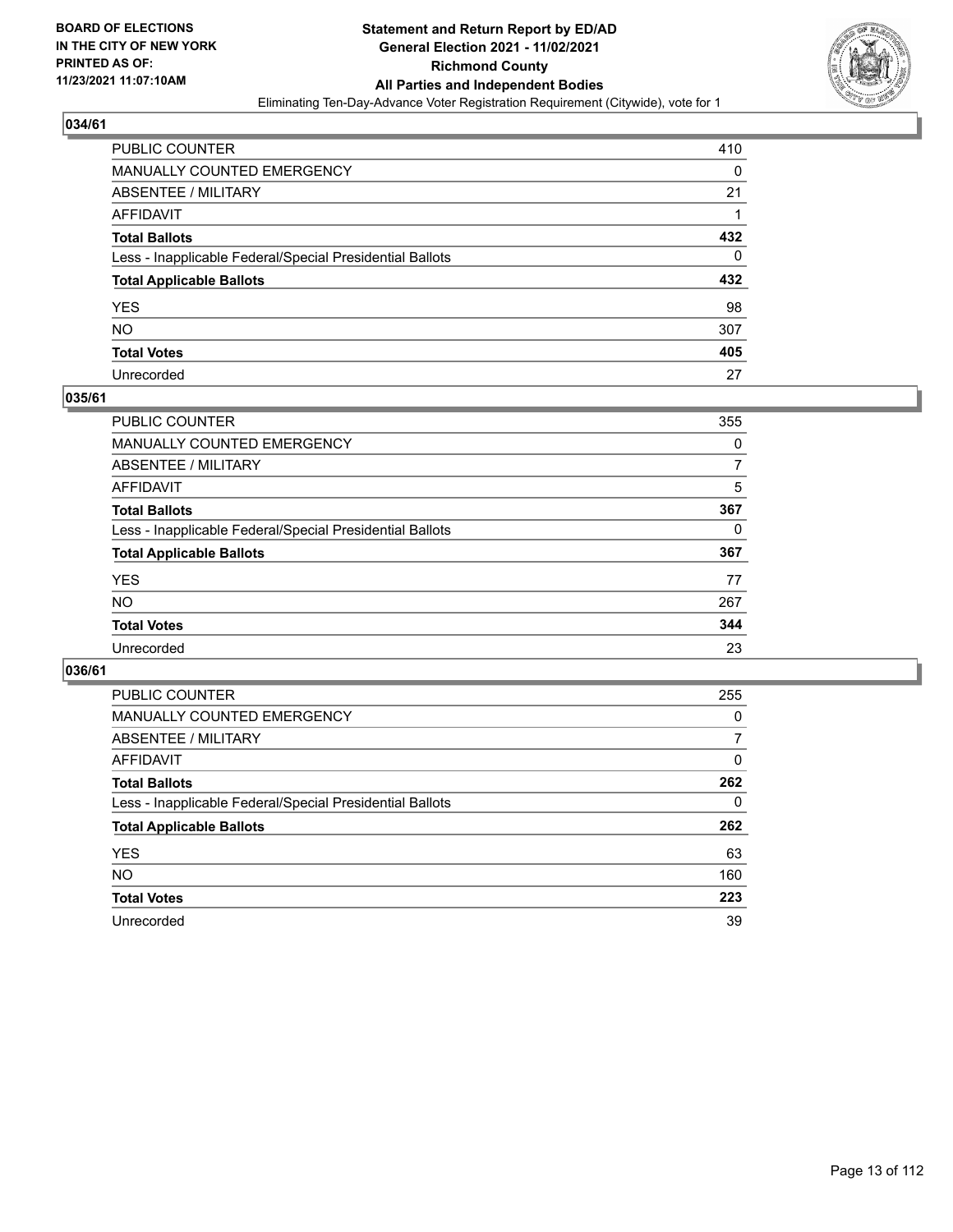

| PUBLIC COUNTER                                           | 378 |
|----------------------------------------------------------|-----|
| MANUALLY COUNTED EMERGENCY                               | 0   |
| ABSENTEE / MILITARY                                      | 22  |
| AFFIDAVIT                                                | 0   |
| Total Ballots                                            | 400 |
| Less - Inapplicable Federal/Special Presidential Ballots | 0   |
| <b>Total Applicable Ballots</b>                          | 400 |
| YES                                                      | 178 |
| NO.                                                      | 181 |
| <b>Total Votes</b>                                       | 359 |
| Unrecorded                                               | 41  |

#### **038/61**

| PUBLIC COUNTER                                           | 437            |
|----------------------------------------------------------|----------------|
| <b>MANUALLY COUNTED EMERGENCY</b>                        | $\Omega$       |
| ABSENTEE / MILITARY                                      | 28             |
| AFFIDAVIT                                                | $\overline{2}$ |
| <b>Total Ballots</b>                                     | 467            |
| Less - Inapplicable Federal/Special Presidential Ballots | 0              |
| <b>Total Applicable Ballots</b>                          | 467            |
| <b>YES</b>                                               | 160            |
| <b>NO</b>                                                | 278            |
| <b>Total Votes</b>                                       | 438            |
| Unrecorded                                               | 29             |

| <b>PUBLIC COUNTER</b>                                    | 422      |
|----------------------------------------------------------|----------|
| MANUALLY COUNTED EMERGENCY                               | 0        |
| ABSENTEE / MILITARY                                      | 8        |
| AFFIDAVIT                                                |          |
| <b>Total Ballots</b>                                     | 431      |
| Less - Inapplicable Federal/Special Presidential Ballots | $\Omega$ |
| <b>Total Applicable Ballots</b>                          | 431      |
| <b>YES</b>                                               | 150      |
| NO.                                                      | 252      |
| <b>Total Votes</b>                                       | 402      |
| Unrecorded                                               | 29       |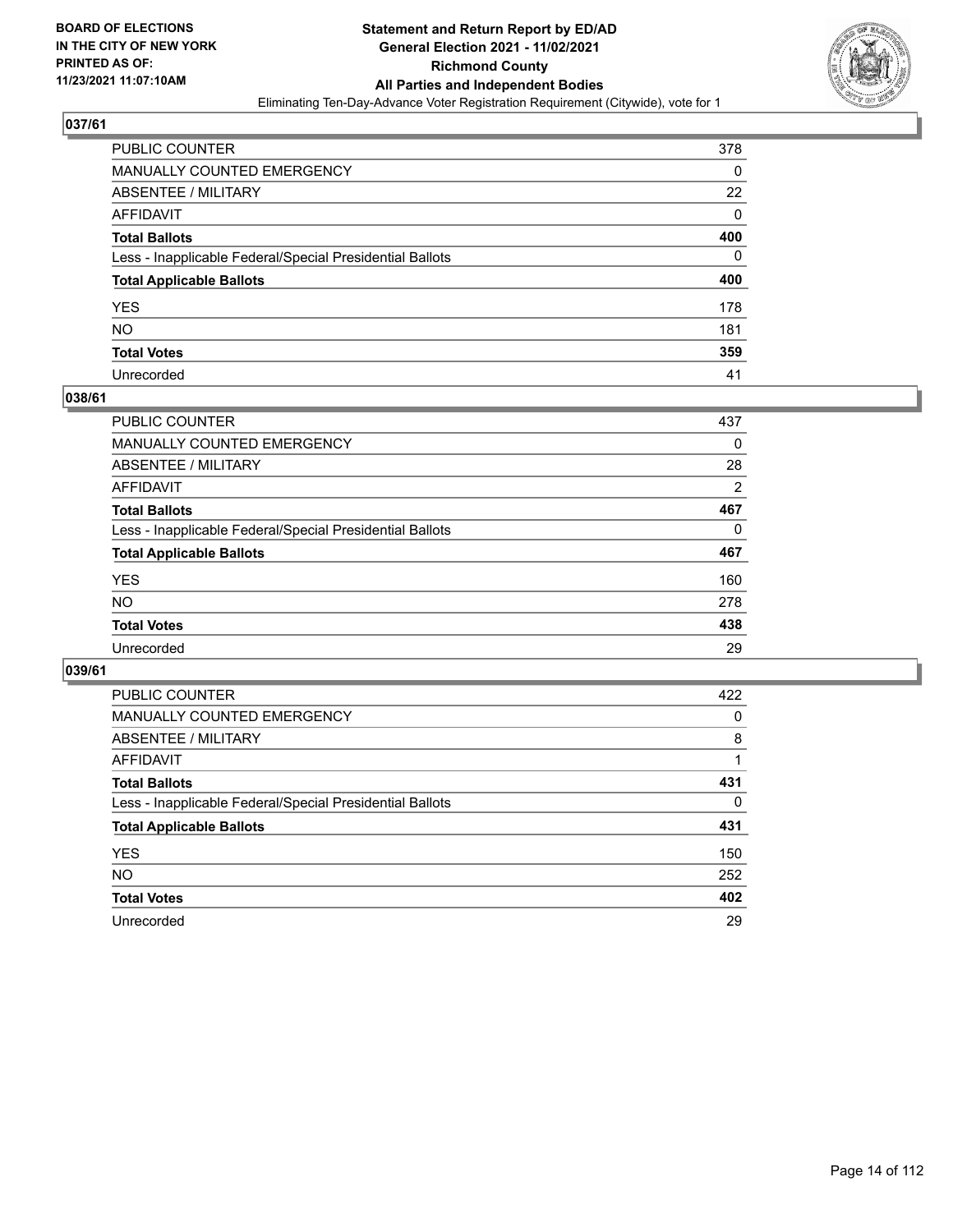

| PUBLIC COUNTER                                           | 434            |
|----------------------------------------------------------|----------------|
| MANUALLY COUNTED EMERGENCY                               | 0              |
| <b>ABSENTEE / MILITARY</b>                               | 29             |
| AFFIDAVIT                                                | $\overline{2}$ |
| <b>Total Ballots</b>                                     | 465            |
| Less - Inapplicable Federal/Special Presidential Ballots | $\Omega$       |
| <b>Total Applicable Ballots</b>                          | 465            |
| YES                                                      | 131            |
| NO.                                                      | 291            |
| <b>Total Votes</b>                                       | 422            |
| Unrecorded                                               | 43             |

#### **041/61**

| <b>PUBLIC COUNTER</b>                                    | 399      |
|----------------------------------------------------------|----------|
| <b>MANUALLY COUNTED EMERGENCY</b>                        | 0        |
| ABSENTEE / MILITARY                                      | 16       |
| AFFIDAVIT                                                | 2        |
| <b>Total Ballots</b>                                     | 417      |
| Less - Inapplicable Federal/Special Presidential Ballots | $\Omega$ |
| <b>Total Applicable Ballots</b>                          | 417      |
| <b>YES</b>                                               | 95       |
| <b>NO</b>                                                | 294      |
| <b>Total Votes</b>                                       | 389      |
| Unrecorded                                               | 28       |

| <b>PUBLIC COUNTER</b>                                    | 544      |
|----------------------------------------------------------|----------|
| <b>MANUALLY COUNTED EMERGENCY</b>                        | $\Omega$ |
| ABSENTEE / MILITARY                                      | 29       |
| AFFIDAVIT                                                |          |
| <b>Total Ballots</b>                                     | 574      |
| Less - Inapplicable Federal/Special Presidential Ballots | 0        |
| <b>Total Applicable Ballots</b>                          | 574      |
| <b>YES</b>                                               | 169      |
| NO.                                                      | 375      |
| <b>Total Votes</b>                                       | 544      |
| Unrecorded                                               | 30       |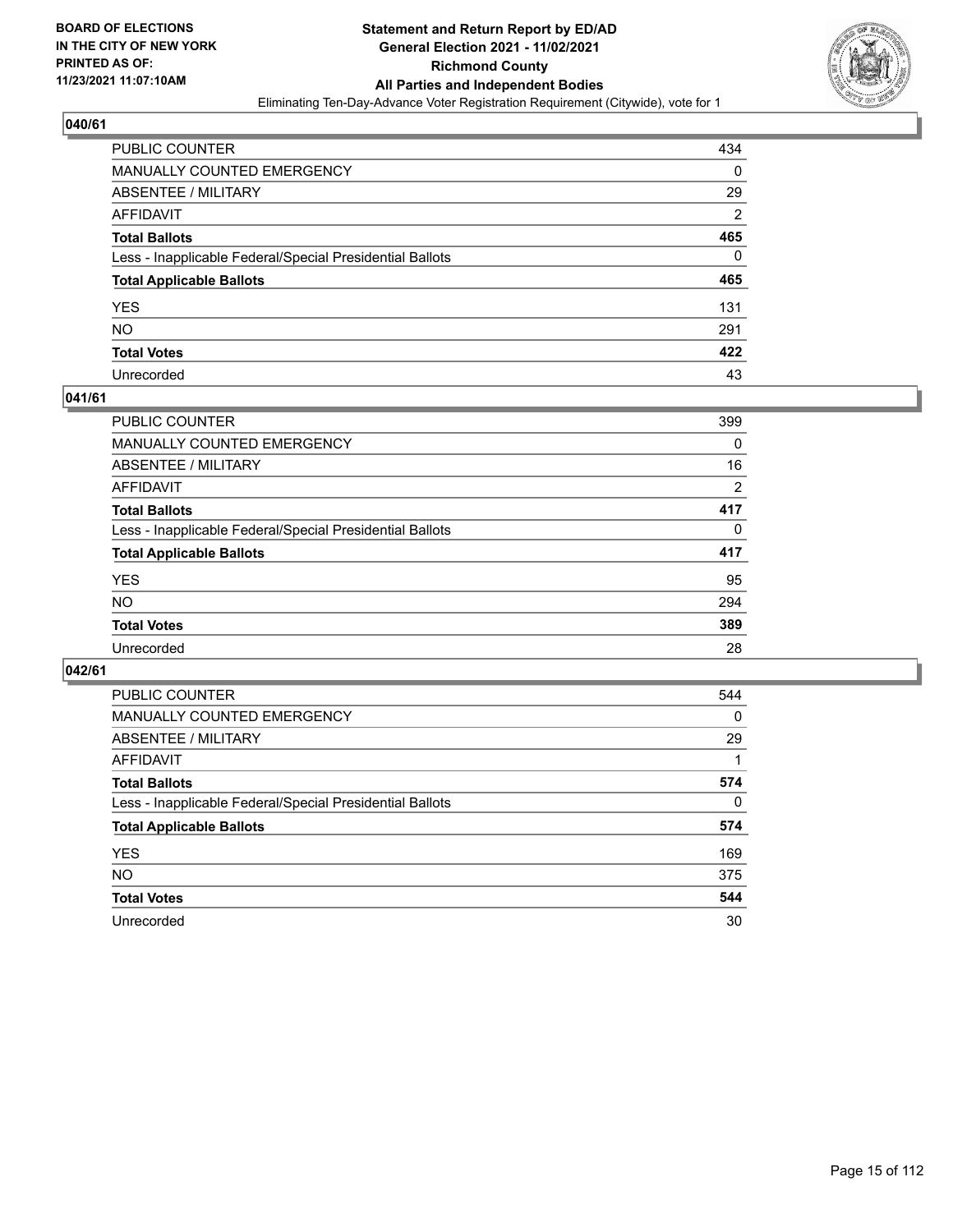

| PUBLIC COUNTER                                           | 351 |
|----------------------------------------------------------|-----|
| MANUALLY COUNTED EMERGENCY                               | 0   |
| ABSENTEE / MILITARY                                      | 8   |
| AFFIDAVIT                                                |     |
| <b>Total Ballots</b>                                     | 360 |
| Less - Inapplicable Federal/Special Presidential Ballots | 0   |
| <b>Total Applicable Ballots</b>                          | 360 |
| YES                                                      | 93  |
| NO.                                                      | 258 |
| <b>Total Votes</b>                                       | 351 |
| Unrecorded                                               | 9   |

#### **044/61**

| <b>PUBLIC COUNTER</b>                                    | 319      |
|----------------------------------------------------------|----------|
| <b>MANUALLY COUNTED EMERGENCY</b>                        | 0        |
| ABSENTEE / MILITARY                                      | 25       |
| AFFIDAVIT                                                |          |
| <b>Total Ballots</b>                                     | 345      |
| Less - Inapplicable Federal/Special Presidential Ballots | $\Omega$ |
| <b>Total Applicable Ballots</b>                          | 345      |
| <b>YES</b>                                               | 91       |
| <b>NO</b>                                                | 220      |
| <b>Total Votes</b>                                       | 311      |
| Unrecorded                                               | 34       |

| <b>PUBLIC COUNTER</b>                                    | 410      |
|----------------------------------------------------------|----------|
| MANUALLY COUNTED EMERGENCY                               | 0        |
| ABSENTEE / MILITARY                                      | 20       |
| AFFIDAVIT                                                |          |
| <b>Total Ballots</b>                                     | 431      |
| Less - Inapplicable Federal/Special Presidential Ballots | $\Omega$ |
| <b>Total Applicable Ballots</b>                          | 431      |
| <b>YES</b>                                               | 114      |
| <b>NO</b>                                                | 293      |
| <b>Total Votes</b>                                       | 407      |
| Unrecorded                                               | 24       |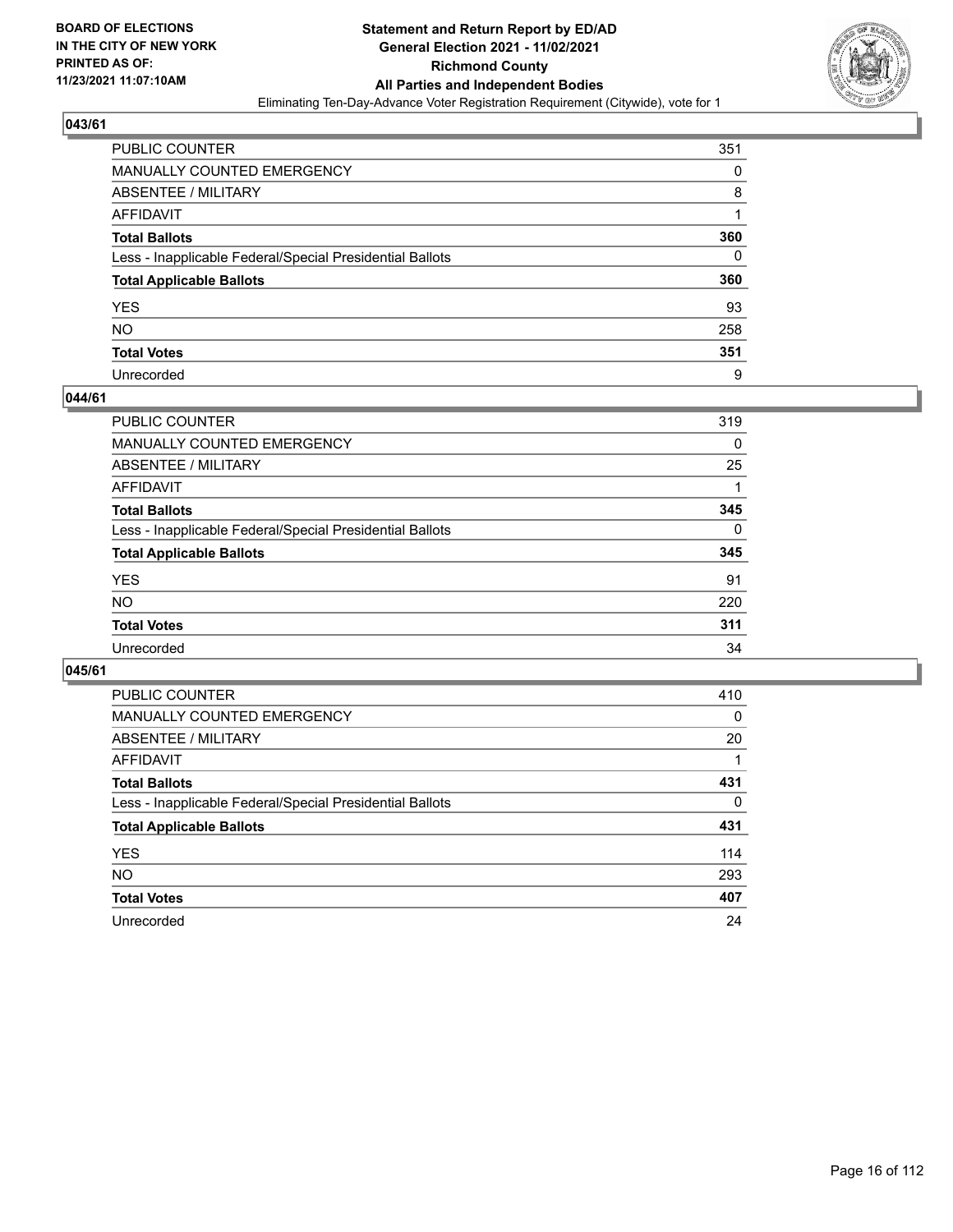

| PUBLIC COUNTER                                           | 364      |
|----------------------------------------------------------|----------|
| MANUALLY COUNTED EMERGENCY                               | 0        |
| ABSENTEE / MILITARY                                      | 11       |
| AFFIDAVIT                                                | $\Omega$ |
| Total Ballots                                            | 375      |
| Less - Inapplicable Federal/Special Presidential Ballots | 0        |
| <b>Total Applicable Ballots</b>                          | 375      |
| YES                                                      | 101      |
| NO.                                                      | 257      |
| <b>Total Votes</b>                                       | 358      |
| Unrecorded                                               | 17       |

#### **047/61**

| PUBLIC COUNTER                                           | 436      |
|----------------------------------------------------------|----------|
| MANUALLY COUNTED EMERGENCY                               | 0        |
| ABSENTEE / MILITARY                                      | 16       |
| AFFIDAVIT                                                | 2        |
| <b>Total Ballots</b>                                     | 454      |
| Less - Inapplicable Federal/Special Presidential Ballots | $\Omega$ |
| <b>Total Applicable Ballots</b>                          | 454      |
| <b>YES</b>                                               | 107      |
| <b>NO</b>                                                | 310      |
| <b>Total Votes</b>                                       | 417      |
| Unrecorded                                               | 37       |

| <b>PUBLIC COUNTER</b>                                    | 478      |
|----------------------------------------------------------|----------|
| <b>MANUALLY COUNTED EMERGENCY</b>                        | 0        |
| ABSENTEE / MILITARY                                      | 19       |
| AFFIDAVIT                                                | 4        |
| <b>Total Ballots</b>                                     | 501      |
| Less - Inapplicable Federal/Special Presidential Ballots | $\Omega$ |
| <b>Total Applicable Ballots</b>                          | 501      |
| <b>YES</b>                                               | 96       |
|                                                          |          |
| <b>NO</b>                                                | 365      |
| <b>Total Votes</b>                                       | 461      |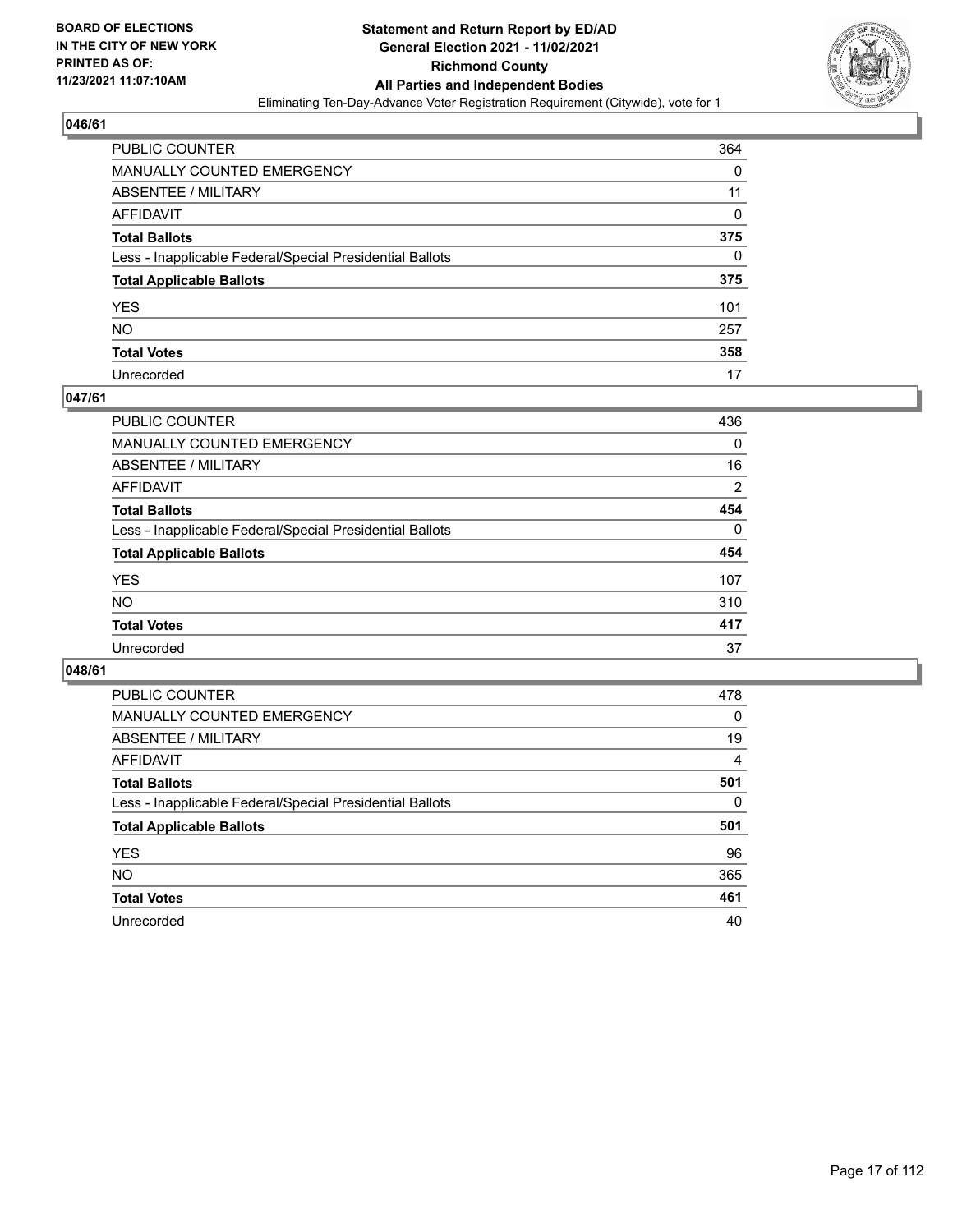

| PUBLIC COUNTER                                           | 144 |
|----------------------------------------------------------|-----|
| MANUALLY COUNTED EMERGENCY                               | 0   |
| <b>ABSENTEE / MILITARY</b>                               | 3   |
| AFFIDAVIT                                                | 0   |
| <b>Total Ballots</b>                                     | 147 |
| Less - Inapplicable Federal/Special Presidential Ballots | 0   |
| <b>Total Applicable Ballots</b>                          | 147 |
| YES                                                      | 74  |
| NO.                                                      | 45  |
| <b>Total Votes</b>                                       | 119 |
| Unrecorded                                               | 28  |

#### **050/61**

| <b>PUBLIC COUNTER</b>                                    | 163      |
|----------------------------------------------------------|----------|
| <b>MANUALLY COUNTED EMERGENCY</b>                        | $\Omega$ |
| ABSENTEE / MILITARY                                      | 7        |
| AFFIDAVIT                                                | 0        |
| <b>Total Ballots</b>                                     | 170      |
| Less - Inapplicable Federal/Special Presidential Ballots | $\Omega$ |
| <b>Total Applicable Ballots</b>                          | 170      |
| <b>YES</b>                                               | 85       |
| <b>NO</b>                                                | 72       |
| <b>Total Votes</b>                                       | 157      |
| Unrecorded                                               | 13       |

| <b>PUBLIC COUNTER</b>                                    | 290      |
|----------------------------------------------------------|----------|
| MANUALLY COUNTED EMERGENCY                               | $\Omega$ |
| ABSENTEE / MILITARY                                      | 21       |
| AFFIDAVIT                                                | 0        |
| <b>Total Ballots</b>                                     | 311      |
| Less - Inapplicable Federal/Special Presidential Ballots | $\Omega$ |
| <b>Total Applicable Ballots</b>                          | 311      |
| <b>YES</b>                                               | 181      |
| NO.                                                      | 108      |
| <b>Total Votes</b>                                       | 289      |
| Unrecorded                                               | 22       |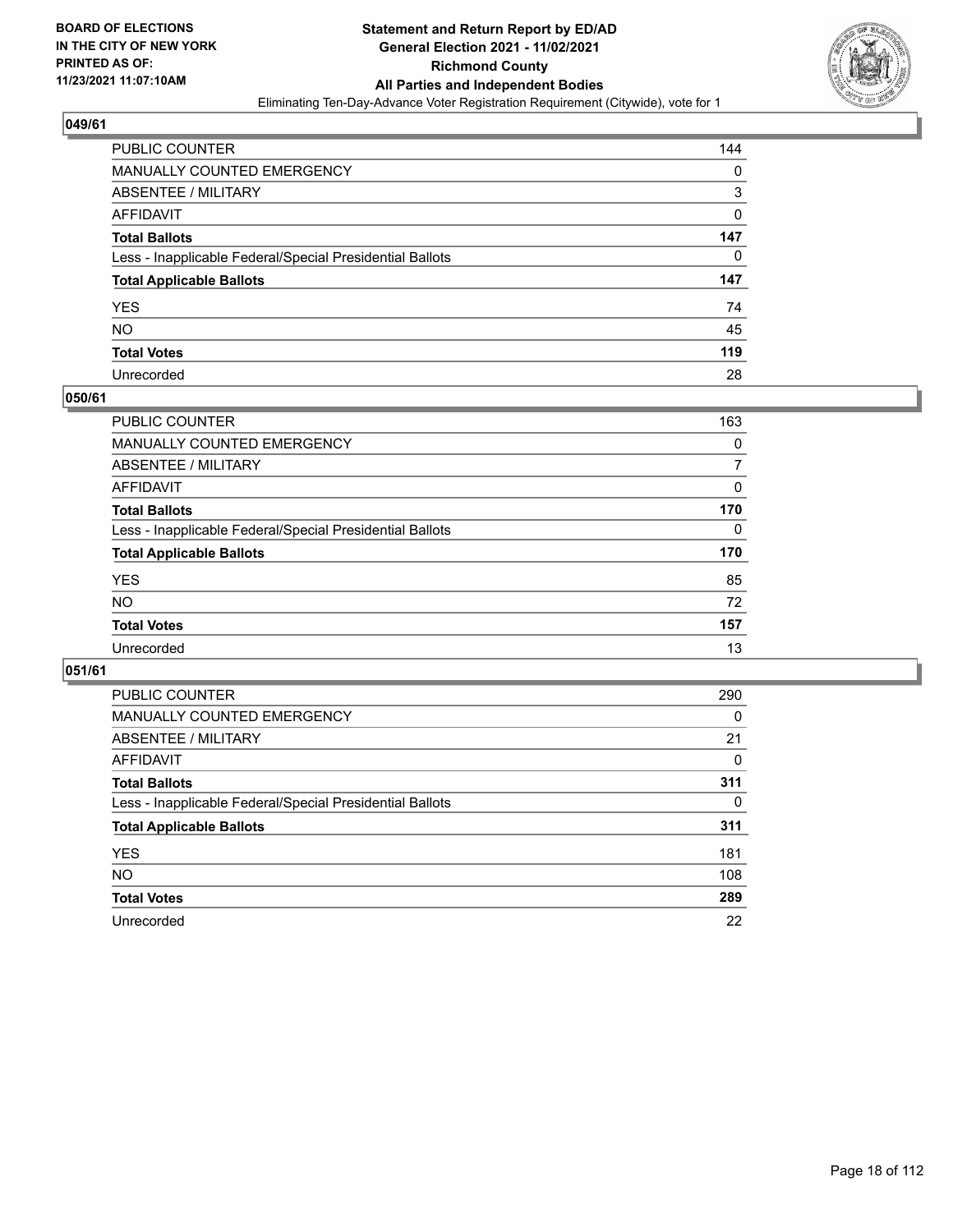

| PUBLIC COUNTER                                           | 278 |
|----------------------------------------------------------|-----|
| MANUALLY COUNTED EMERGENCY                               | 0   |
| <b>ABSENTEE / MILITARY</b>                               | 29  |
| AFFIDAVIT                                                | 1   |
| Total Ballots                                            | 308 |
| Less - Inapplicable Federal/Special Presidential Ballots | 0   |
| <b>Total Applicable Ballots</b>                          | 308 |
| YES                                                      | 126 |
| NO.                                                      | 159 |
| <b>Total Votes</b>                                       | 285 |
| Unrecorded                                               | 23  |

#### **053/61**

| <b>PUBLIC COUNTER</b>                                    | 187            |
|----------------------------------------------------------|----------------|
| <b>MANUALLY COUNTED EMERGENCY</b>                        | $\Omega$       |
| ABSENTEE / MILITARY                                      | 12             |
| AFFIDAVIT                                                | $\overline{2}$ |
| <b>Total Ballots</b>                                     | 201            |
| Less - Inapplicable Federal/Special Presidential Ballots | 0              |
| <b>Total Applicable Ballots</b>                          | 201            |
| <b>YES</b>                                               | 109            |
| <b>NO</b>                                                | 46             |
| <b>Total Votes</b>                                       | 155            |
| Unrecorded                                               | 46             |

| PUBLIC COUNTER                                           | 132      |
|----------------------------------------------------------|----------|
| <b>MANUALLY COUNTED EMERGENCY</b>                        | $\Omega$ |
| ABSENTEE / MILITARY                                      | 78       |
| AFFIDAVIT                                                | 2        |
| <b>Total Ballots</b>                                     | 212      |
| Less - Inapplicable Federal/Special Presidential Ballots | $\Omega$ |
| <b>Total Applicable Ballots</b>                          | 212      |
| <b>YES</b>                                               | 87       |
| <b>NO</b>                                                | 50       |
| <b>Total Votes</b>                                       | 137      |
| Unrecorded                                               | 75       |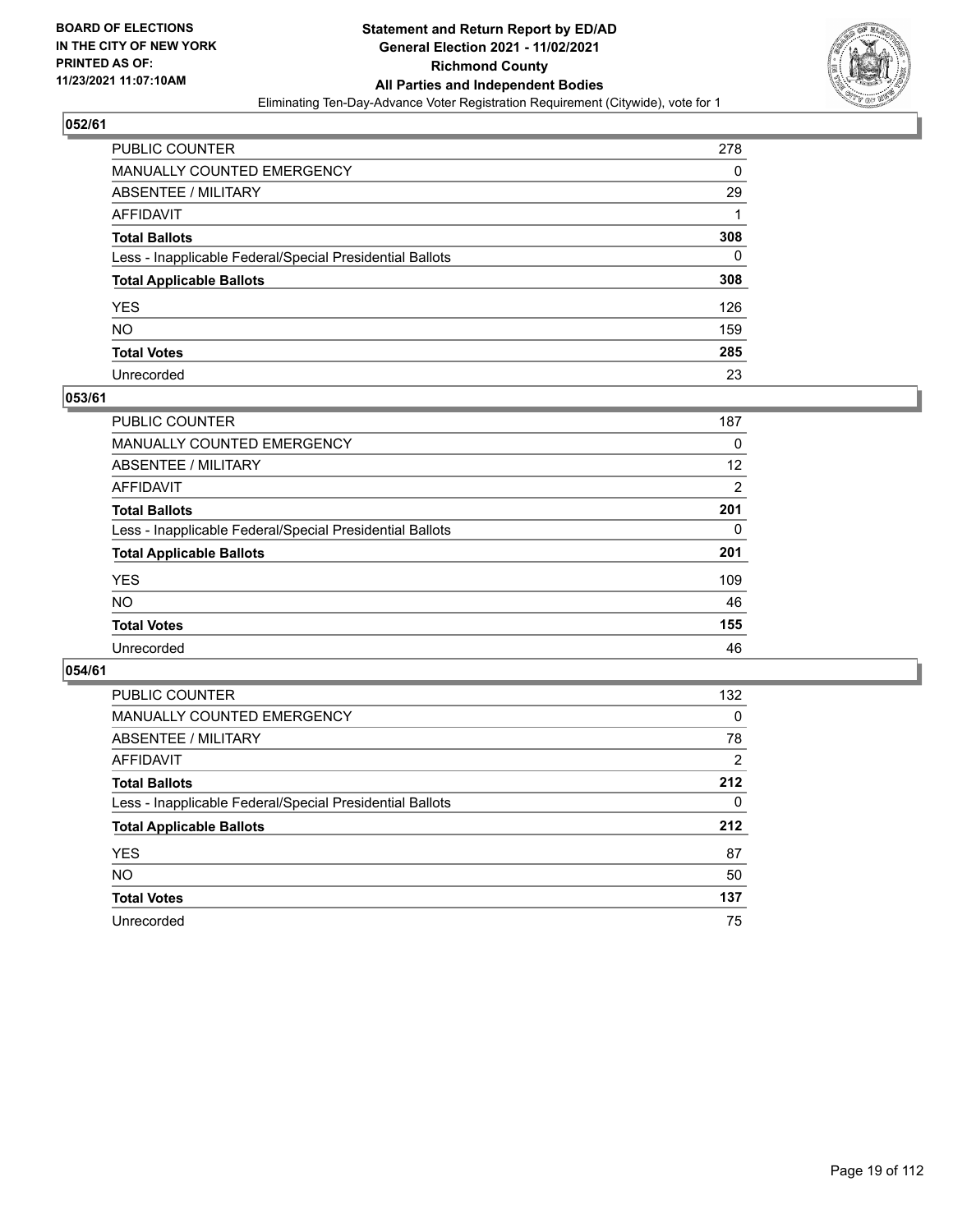

| PUBLIC COUNTER                                           | 216 |
|----------------------------------------------------------|-----|
| MANUALLY COUNTED EMERGENCY                               | 0   |
| ABSENTEE / MILITARY                                      | 9   |
| AFFIDAVIT                                                |     |
| Total Ballots                                            | 226 |
| Less - Inapplicable Federal/Special Presidential Ballots | 0   |
| <b>Total Applicable Ballots</b>                          | 226 |
| YES                                                      | 115 |
| NO.                                                      | 75  |
| <b>Total Votes</b>                                       | 190 |
| Unrecorded                                               | 36  |

#### **056/61**

| <b>PUBLIC COUNTER</b>                                    | 214      |
|----------------------------------------------------------|----------|
| <b>MANUALLY COUNTED EMERGENCY</b>                        | $\Omega$ |
| ABSENTEE / MILITARY                                      | 20       |
| AFFIDAVIT                                                |          |
| <b>Total Ballots</b>                                     | 235      |
| Less - Inapplicable Federal/Special Presidential Ballots | $\Omega$ |
| <b>Total Applicable Ballots</b>                          | 235      |
| <b>YES</b>                                               | 126      |
| <b>NO</b>                                                | 74       |
| <b>Total Votes</b>                                       | 200      |
| Unrecorded                                               | 35       |

| <b>PUBLIC COUNTER</b>                                    | 298      |
|----------------------------------------------------------|----------|
| <b>MANUALLY COUNTED EMERGENCY</b>                        | $\Omega$ |
| ABSENTEE / MILITARY                                      | 23       |
| AFFIDAVIT                                                |          |
| <b>Total Ballots</b>                                     | 322      |
| Less - Inapplicable Federal/Special Presidential Ballots | 0        |
| <b>Total Applicable Ballots</b>                          | 322      |
| <b>YES</b>                                               | 144      |
| NO.                                                      | 155      |
| <b>Total Votes</b>                                       | 299      |
| Unrecorded                                               | 23       |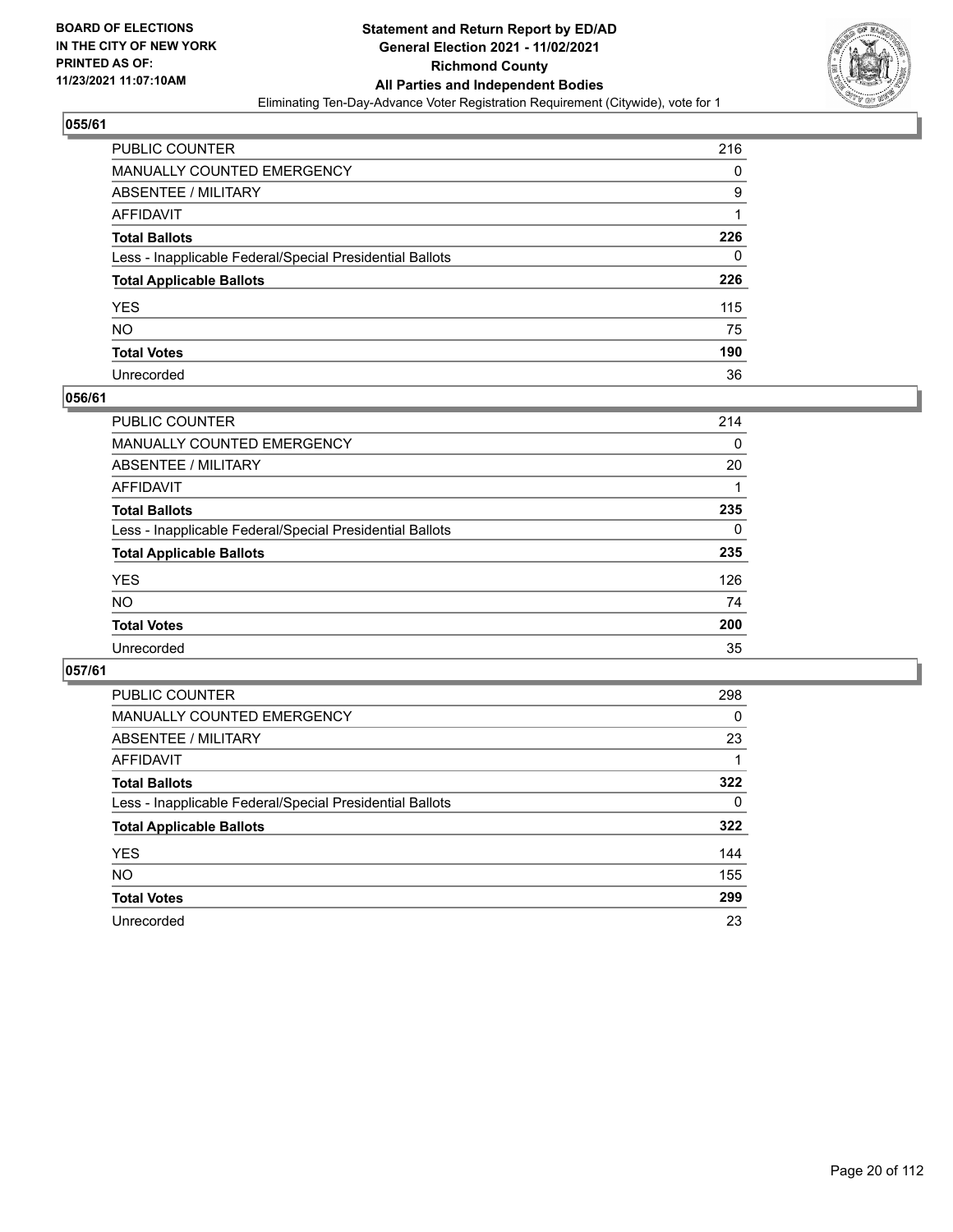

| PUBLIC COUNTER                                           | 168 |
|----------------------------------------------------------|-----|
| MANUALLY COUNTED EMERGENCY                               | 0   |
| ABSENTEE / MILITARY                                      | 9   |
| AFFIDAVIT                                                | 0   |
| Total Ballots                                            | 177 |
| Less - Inapplicable Federal/Special Presidential Ballots | 0   |
| <b>Total Applicable Ballots</b>                          | 177 |
| YES                                                      | 100 |
| NO.                                                      | 36  |
| <b>Total Votes</b>                                       | 136 |
| Unrecorded                                               | 41  |

#### **059/61**

| PUBLIC COUNTER                                           | 222      |
|----------------------------------------------------------|----------|
| <b>MANUALLY COUNTED EMERGENCY</b>                        | $\Omega$ |
| ABSENTEE / MILITARY                                      | 23       |
| AFFIDAVIT                                                | 0        |
| <b>Total Ballots</b>                                     | 245      |
| Less - Inapplicable Federal/Special Presidential Ballots | $\Omega$ |
| <b>Total Applicable Ballots</b>                          | 245      |
| <b>YES</b>                                               | 151      |
| <b>NO</b>                                                | 67       |
| <b>Total Votes</b>                                       | 218      |
| Unrecorded                                               | 27       |

| <b>PUBLIC COUNTER</b>                                    | 182      |
|----------------------------------------------------------|----------|
| <b>MANUALLY COUNTED EMERGENCY</b>                        | 0        |
| ABSENTEE / MILITARY                                      | 11       |
| AFFIDAVIT                                                | $\Omega$ |
| <b>Total Ballots</b>                                     | 193      |
| Less - Inapplicable Federal/Special Presidential Ballots | $\Omega$ |
| <b>Total Applicable Ballots</b>                          | 193      |
| <b>YES</b>                                               | 73       |
| <b>NO</b>                                                | 93       |
| <b>Total Votes</b>                                       | 166      |
| Unrecorded                                               | 27       |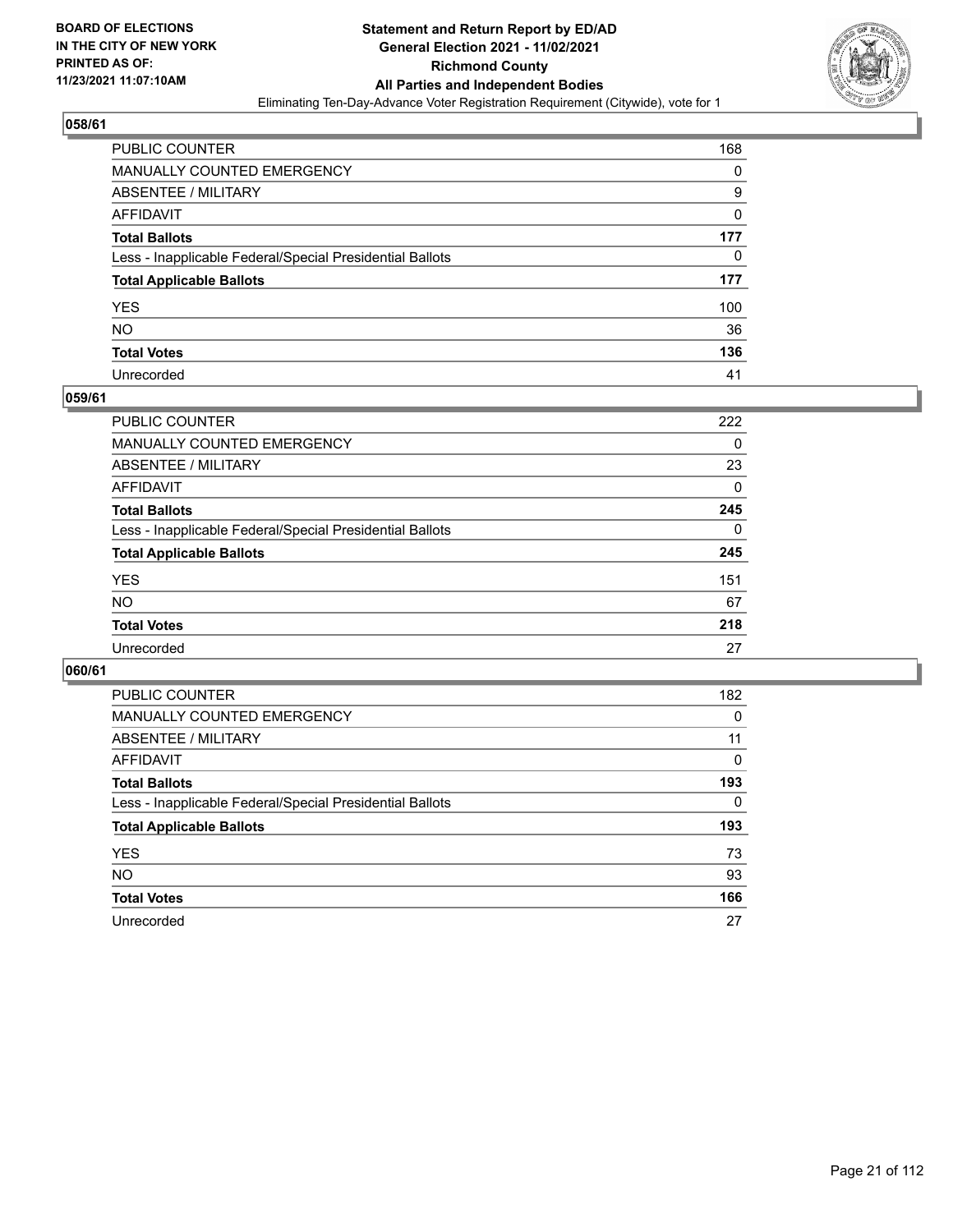

| PUBLIC COUNTER                                           | 218 |
|----------------------------------------------------------|-----|
| MANUALLY COUNTED EMERGENCY                               | 0   |
| ABSENTEE / MILITARY                                      |     |
| AFFIDAVIT                                                | 0   |
| <b>Total Ballots</b>                                     | 225 |
| Less - Inapplicable Federal/Special Presidential Ballots | 0   |
| <b>Total Applicable Ballots</b>                          | 225 |
| YES                                                      | 126 |
| NO.                                                      | 62  |
| <b>Total Votes</b>                                       | 188 |
| Unrecorded                                               | 37  |

#### **062/61**

| <b>PUBLIC COUNTER</b>                                    | 278      |
|----------------------------------------------------------|----------|
| <b>MANUALLY COUNTED EMERGENCY</b>                        | 0        |
| ABSENTEE / MILITARY                                      | 8        |
| AFFIDAVIT                                                | 4        |
| <b>Total Ballots</b>                                     | 290      |
| Less - Inapplicable Federal/Special Presidential Ballots | $\Omega$ |
| <b>Total Applicable Ballots</b>                          | 290      |
| <b>YES</b>                                               | 94       |
| <b>NO</b>                                                | 175      |
| <b>Total Votes</b>                                       | 269      |
| Unrecorded                                               | 21       |

| <b>PUBLIC COUNTER</b>                                    | 86             |
|----------------------------------------------------------|----------------|
| <b>MANUALLY COUNTED EMERGENCY</b>                        | $\Omega$       |
| ABSENTEE / MILITARY                                      | 10             |
| AFFIDAVIT                                                | $\overline{2}$ |
| <b>Total Ballots</b>                                     | 98             |
| Less - Inapplicable Federal/Special Presidential Ballots | $\Omega$       |
| <b>Total Applicable Ballots</b>                          | 98             |
| <b>YES</b>                                               | 29             |
| NO.                                                      | 54             |
| <b>Total Votes</b>                                       | 83             |
| Unrecorded                                               | 15             |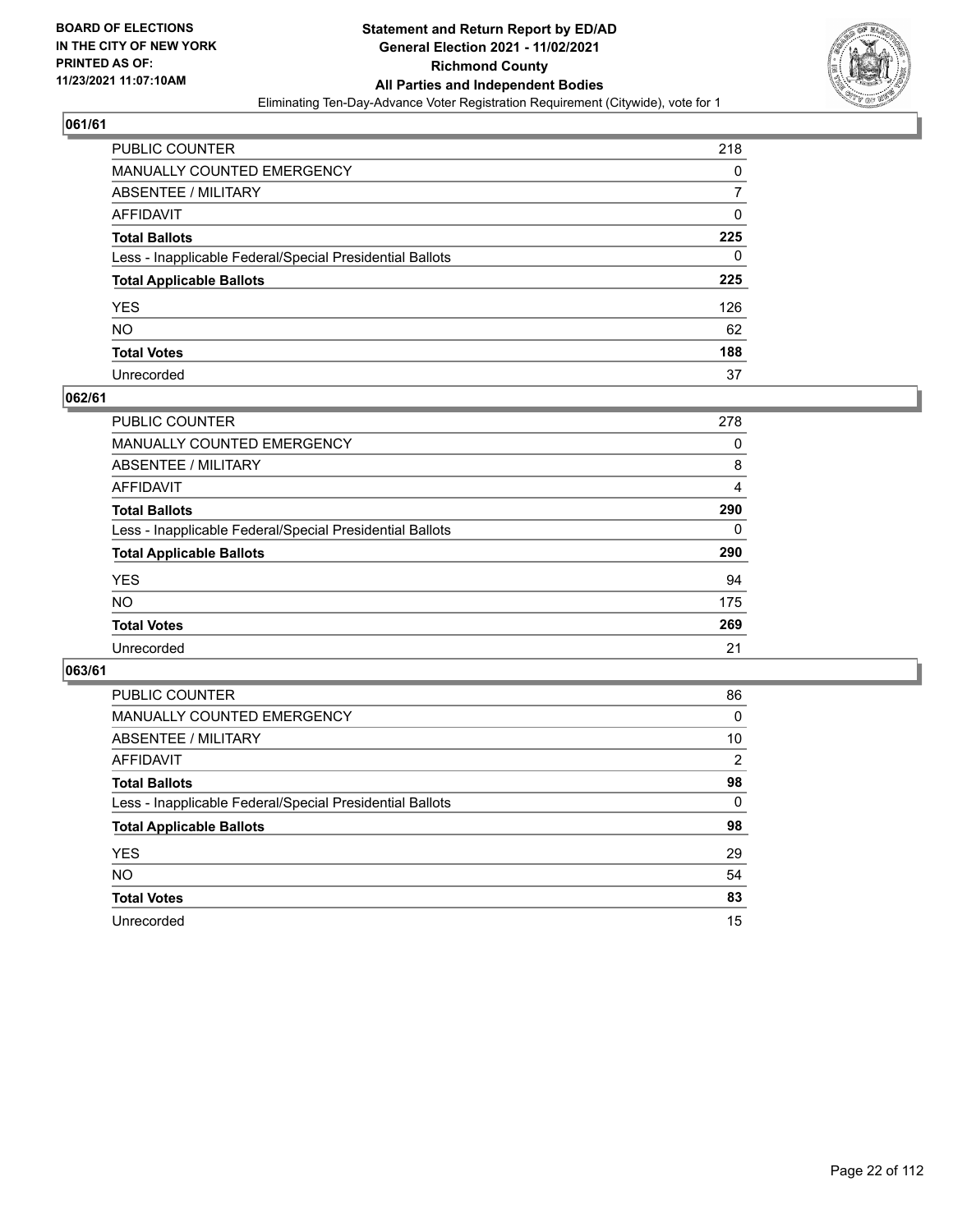

| PUBLIC COUNTER                                           | 102 |
|----------------------------------------------------------|-----|
| MANUALLY COUNTED EMERGENCY                               | 0   |
| <b>ABSENTEE / MILITARY</b>                               | 14  |
| <b>AFFIDAVIT</b>                                         | 2   |
| <b>Total Ballots</b>                                     | 118 |
| Less - Inapplicable Federal/Special Presidential Ballots | 0   |
| <b>Total Applicable Ballots</b>                          | 118 |
| YES                                                      | 73  |
| <b>NO</b>                                                | 36  |
| <b>Total Votes</b>                                       | 109 |
| Unrecorded                                               | 9   |

#### **065/61**

| PUBLIC COUNTER                                           | 305      |
|----------------------------------------------------------|----------|
| <b>MANUALLY COUNTED EMERGENCY</b>                        | $\Omega$ |
| ABSENTEE / MILITARY                                      | 22       |
| AFFIDAVIT                                                |          |
| <b>Total Ballots</b>                                     | 328      |
| Less - Inapplicable Federal/Special Presidential Ballots | $\Omega$ |
| <b>Total Applicable Ballots</b>                          | 328      |
| <b>YES</b>                                               | 199      |
| <b>NO</b>                                                | 98       |
| <b>Total Votes</b>                                       | 297      |
| Unrecorded                                               | 31       |

| <b>PUBLIC COUNTER</b>                                    | 228      |
|----------------------------------------------------------|----------|
| MANUALLY COUNTED EMERGENCY                               | $\Omega$ |
| ABSENTEE / MILITARY                                      | 17       |
| AFFIDAVIT                                                | $\Omega$ |
| <b>Total Ballots</b>                                     | 245      |
| Less - Inapplicable Federal/Special Presidential Ballots | $\Omega$ |
| <b>Total Applicable Ballots</b>                          | 245      |
| <b>YES</b>                                               | 141      |
| <b>NO</b>                                                | 99       |
| <b>Total Votes</b>                                       | 240      |
| Unrecorded                                               | 5        |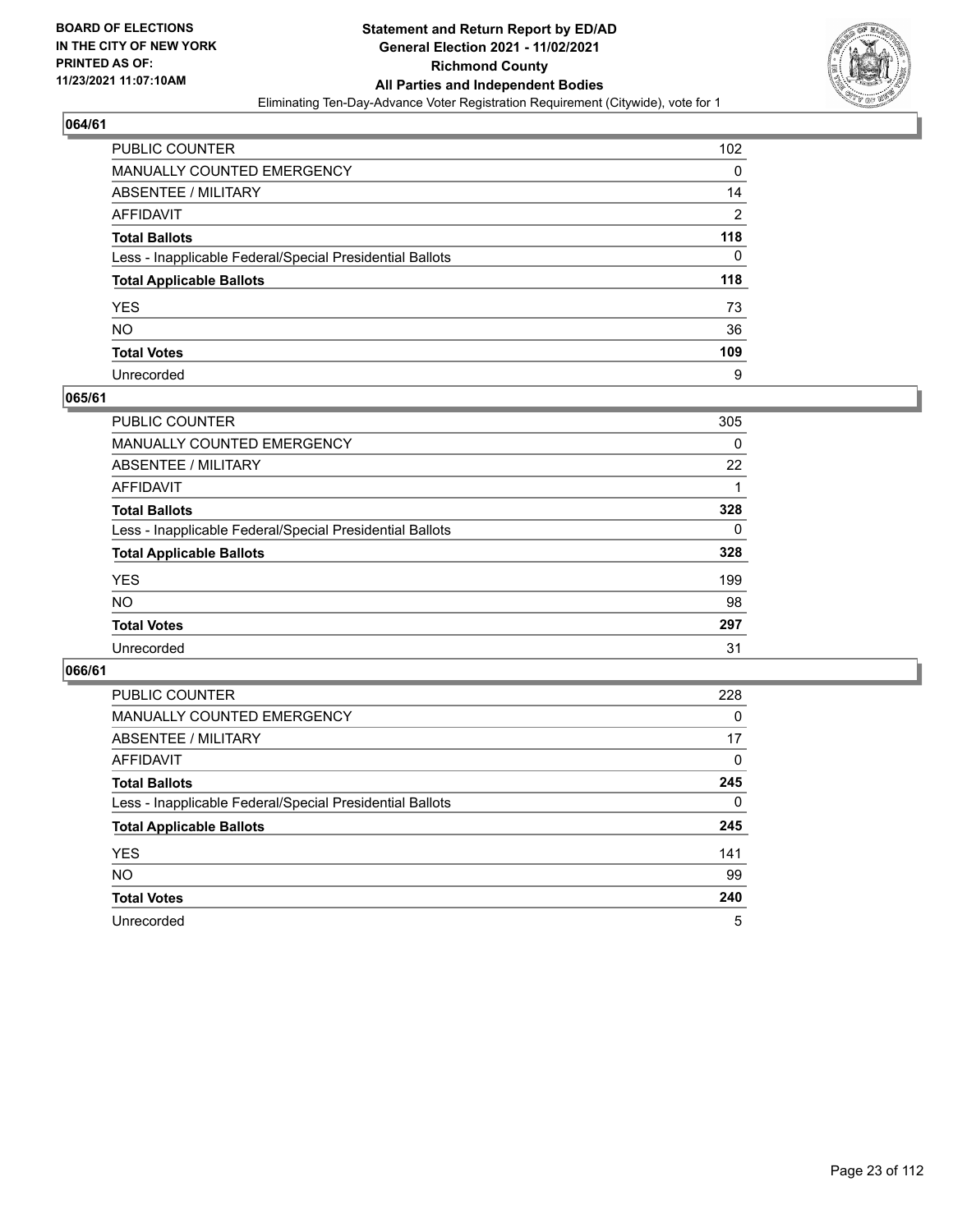

| PUBLIC COUNTER                                           | 260 |
|----------------------------------------------------------|-----|
| MANUALLY COUNTED EMERGENCY                               | 0   |
| <b>ABSENTEE / MILITARY</b>                               | 20  |
| AFFIDAVIT                                                |     |
| <b>Total Ballots</b>                                     | 281 |
| Less - Inapplicable Federal/Special Presidential Ballots | 0   |
| <b>Total Applicable Ballots</b>                          | 281 |
| YES                                                      | 140 |
| NO.                                                      | 115 |
| <b>Total Votes</b>                                       | 255 |
| Unrecorded                                               | 26  |

#### **068/61**

| PUBLIC COUNTER                                           | 239      |
|----------------------------------------------------------|----------|
| <b>MANUALLY COUNTED EMERGENCY</b>                        | $\Omega$ |
| ABSENTEE / MILITARY                                      | 16       |
| AFFIDAVIT                                                |          |
| <b>Total Ballots</b>                                     | 256      |
| Less - Inapplicable Federal/Special Presidential Ballots | $\Omega$ |
| <b>Total Applicable Ballots</b>                          | 256      |
| <b>YES</b>                                               | 138      |
| <b>NO</b>                                                | 100      |
| <b>Total Votes</b>                                       | 238      |
| Unrecorded                                               | 18       |

| <b>PUBLIC COUNTER</b>                                    | 210      |
|----------------------------------------------------------|----------|
| <b>MANUALLY COUNTED EMERGENCY</b>                        | 0        |
| ABSENTEE / MILITARY                                      | 13       |
| AFFIDAVIT                                                | $\Omega$ |
| <b>Total Ballots</b>                                     | 223      |
| Less - Inapplicable Federal/Special Presidential Ballots | $\Omega$ |
| <b>Total Applicable Ballots</b>                          | 223      |
| <b>YES</b>                                               | 103      |
| NO.                                                      | 64       |
| <b>Total Votes</b>                                       | 167      |
| Unrecorded                                               | 56       |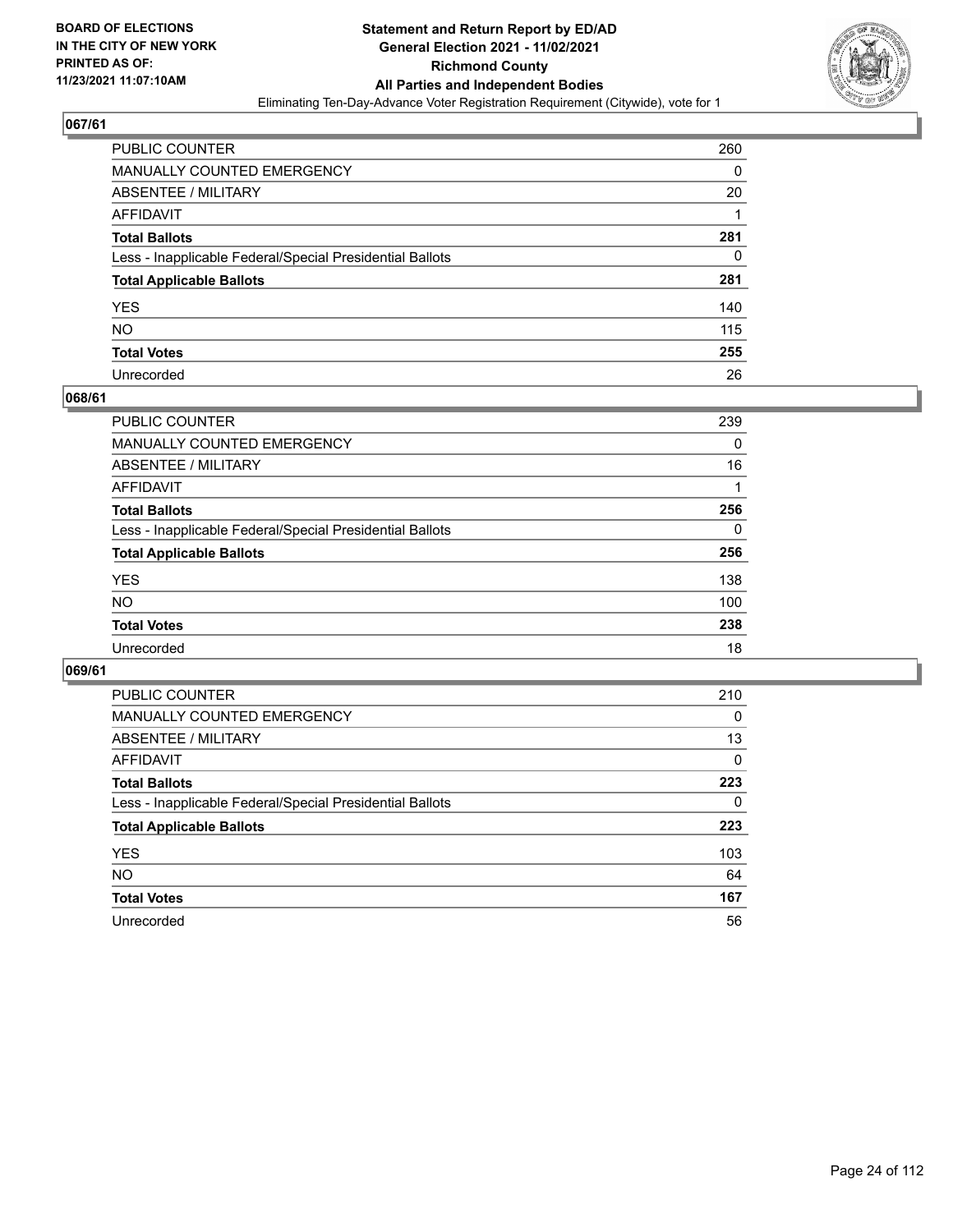

| PUBLIC COUNTER                                           | 140      |
|----------------------------------------------------------|----------|
| MANUALLY COUNTED EMERGENCY                               | 0        |
| ABSENTEE / MILITARY                                      | 9        |
| AFFIDAVIT                                                | 0        |
| Total Ballots                                            | 149      |
| Less - Inapplicable Federal/Special Presidential Ballots | $\Omega$ |
| <b>Total Applicable Ballots</b>                          | 149      |
| YES                                                      | 88       |
| NO.                                                      | 30       |
| <b>Total Votes</b>                                       | 118      |
| Unrecorded                                               | 31       |

#### **071/61**

| <b>PUBLIC COUNTER</b>                                    | 332      |
|----------------------------------------------------------|----------|
| <b>MANUALLY COUNTED EMERGENCY</b>                        | 0        |
| ABSENTEE / MILITARY                                      | 25       |
| AFFIDAVIT                                                | $\Omega$ |
| <b>Total Ballots</b>                                     | 357      |
| Less - Inapplicable Federal/Special Presidential Ballots | $\Omega$ |
| <b>Total Applicable Ballots</b>                          | 357      |
| <b>YES</b>                                               | 106      |
| <b>NO</b>                                                | 234      |
| <b>Total Votes</b>                                       | 340      |
| Unrecorded                                               | 17       |

| <b>PUBLIC COUNTER</b>                                    | 307      |
|----------------------------------------------------------|----------|
| MANUALLY COUNTED EMERGENCY                               | 0        |
| ABSENTEE / MILITARY                                      | 16       |
| AFFIDAVIT                                                |          |
| <b>Total Ballots</b>                                     | 324      |
| Less - Inapplicable Federal/Special Presidential Ballots | $\Omega$ |
| <b>Total Applicable Ballots</b>                          | 324      |
| <b>YES</b>                                               | 121      |
| <b>NO</b>                                                | 187      |
| <b>Total Votes</b>                                       | 308      |
| Unrecorded                                               | 16       |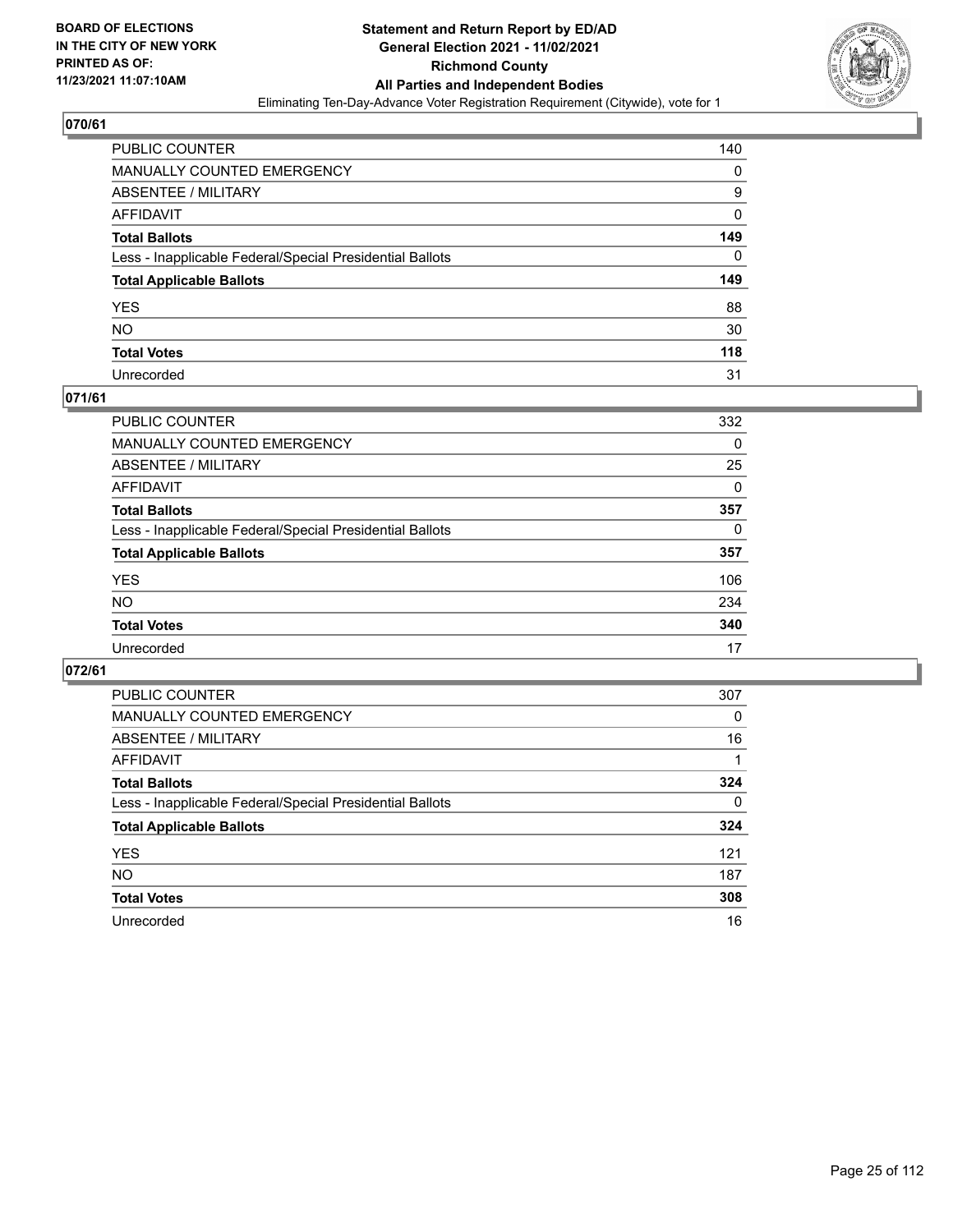

| PUBLIC COUNTER                                           | 235      |
|----------------------------------------------------------|----------|
| MANUALLY COUNTED EMERGENCY                               | 0        |
| ABSENTEE / MILITARY                                      | 8        |
| AFFIDAVIT                                                | 0        |
| <b>Total Ballots</b>                                     | 243      |
| Less - Inapplicable Federal/Special Presidential Ballots | $\Omega$ |
| <b>Total Applicable Ballots</b>                          | 243      |
| YES                                                      | 104      |
| NO.                                                      | 64       |
| <b>Total Votes</b>                                       | 168      |
| Unrecorded                                               | 75       |

#### **074/61**

| <b>PUBLIC COUNTER</b>                                    | 138      |
|----------------------------------------------------------|----------|
| <b>MANUALLY COUNTED EMERGENCY</b>                        | $\Omega$ |
| ABSENTEE / MILITARY                                      | 8        |
| AFFIDAVIT                                                | 0        |
| <b>Total Ballots</b>                                     | 146      |
| Less - Inapplicable Federal/Special Presidential Ballots | $\Omega$ |
| <b>Total Applicable Ballots</b>                          | 146      |
| <b>YES</b>                                               | 62       |
| <b>NO</b>                                                | 43       |
| <b>Total Votes</b>                                       | 105      |
| Unrecorded                                               | 41       |

| <b>PUBLIC COUNTER</b>                                    | 204 |
|----------------------------------------------------------|-----|
| MANUALLY COUNTED EMERGENCY                               | 0   |
| ABSENTEE / MILITARY                                      | 16  |
| AFFIDAVIT                                                |     |
| <b>Total Ballots</b>                                     | 221 |
| Less - Inapplicable Federal/Special Presidential Ballots | 0   |
| <b>Total Applicable Ballots</b>                          | 221 |
| <b>YES</b>                                               | 108 |
| <b>NO</b>                                                | 92  |
| <b>Total Votes</b>                                       | 200 |
| Unrecorded                                               | 21  |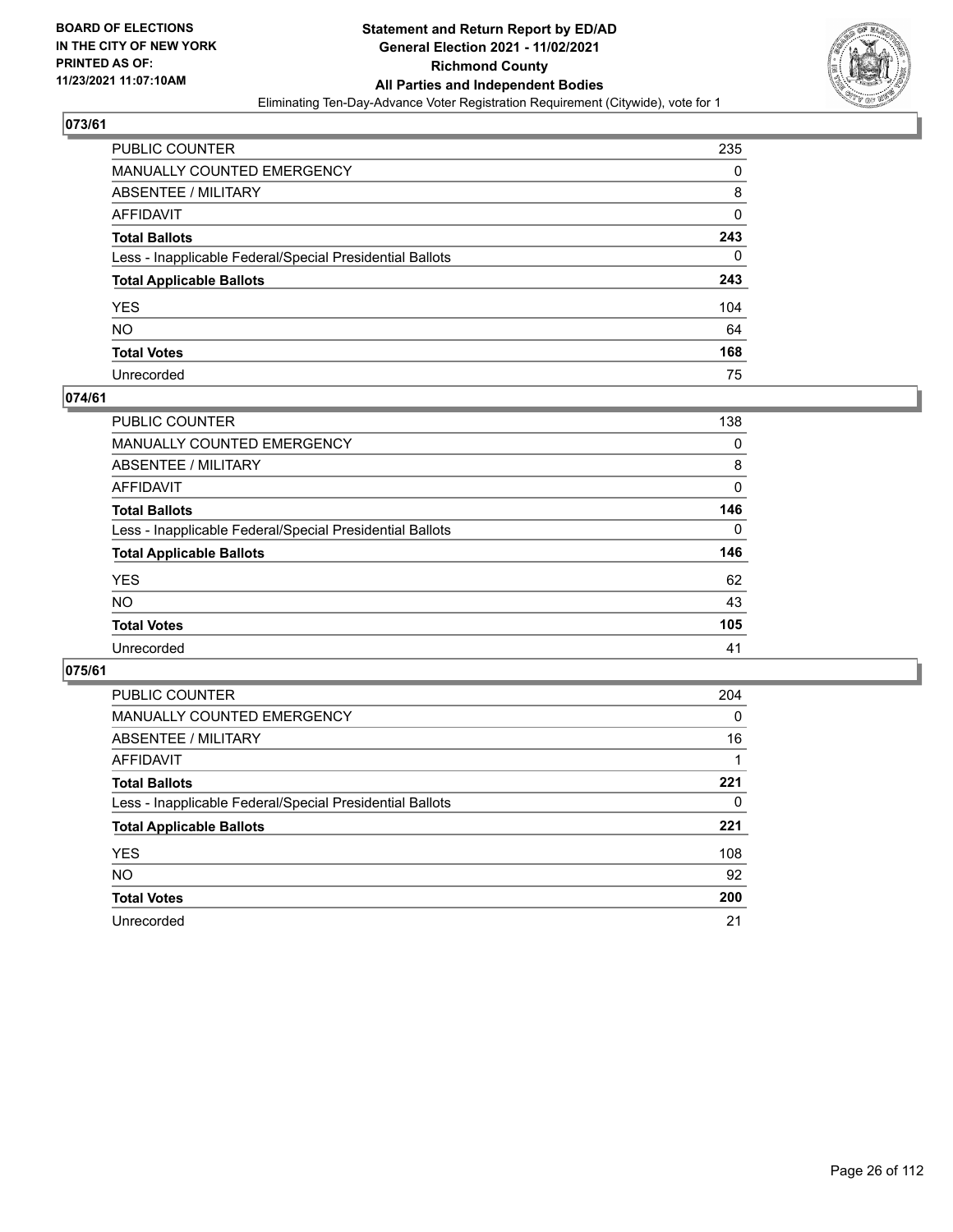

| PUBLIC COUNTER                                           | 285            |
|----------------------------------------------------------|----------------|
| MANUALLY COUNTED EMERGENCY                               | 0              |
| ABSENTEE / MILITARY                                      | 16             |
| AFFIDAVIT                                                | $\overline{4}$ |
| Total Ballots                                            | 305            |
| Less - Inapplicable Federal/Special Presidential Ballots | 0              |
| <b>Total Applicable Ballots</b>                          | 305            |
| YES                                                      | 122            |
| NO.                                                      | 136            |
| <b>Total Votes</b>                                       | 258            |
| Unrecorded                                               | 47             |

#### **077/61**

| <b>PUBLIC COUNTER</b>                                    | 154      |
|----------------------------------------------------------|----------|
| <b>MANUALLY COUNTED EMERGENCY</b>                        | $\Omega$ |
| ABSENTEE / MILITARY                                      | 8        |
| AFFIDAVIT                                                | 0        |
| <b>Total Ballots</b>                                     | 162      |
| Less - Inapplicable Federal/Special Presidential Ballots | $\Omega$ |
| <b>Total Applicable Ballots</b>                          | 162      |
| <b>YES</b>                                               | 114      |
| <b>NO</b>                                                | 40       |
| <b>Total Votes</b>                                       | 154      |
| Unrecorded                                               | 8        |

| <b>PUBLIC COUNTER</b>                                    | 93       |
|----------------------------------------------------------|----------|
| MANUALLY COUNTED EMERGENCY                               | 0        |
| ABSENTEE / MILITARY                                      | 12       |
| AFFIDAVIT                                                | 3        |
| <b>Total Ballots</b>                                     | 108      |
| Less - Inapplicable Federal/Special Presidential Ballots | $\Omega$ |
|                                                          |          |
| <b>Total Applicable Ballots</b>                          | 108      |
| <b>YES</b>                                               | 64       |
| <b>NO</b>                                                | 33       |
| <b>Total Votes</b>                                       | 97       |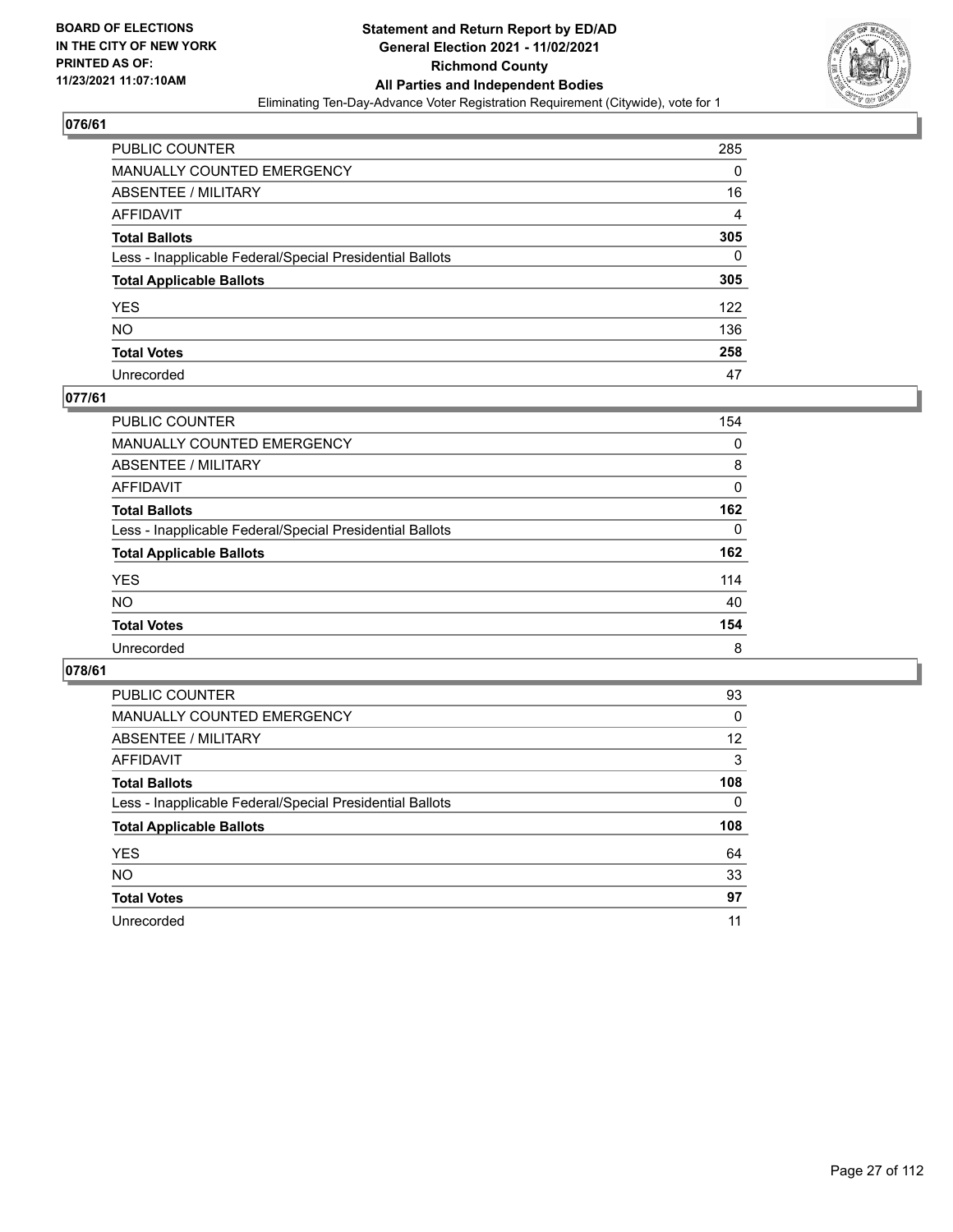

| PUBLIC COUNTER                                           | 0 |
|----------------------------------------------------------|---|
| MANUALLY COUNTED EMERGENCY                               | 0 |
| ABSENTEE / MILITARY                                      | 0 |
| AFFIDAVIT                                                | 0 |
| <b>Total Ballots</b>                                     | 0 |
| Less - Inapplicable Federal/Special Presidential Ballots | 0 |
| <b>Total Applicable Ballots</b>                          | 0 |
| <b>YES</b>                                               | O |
| <b>NO</b>                                                | 0 |
| <b>Total Votes</b>                                       | 0 |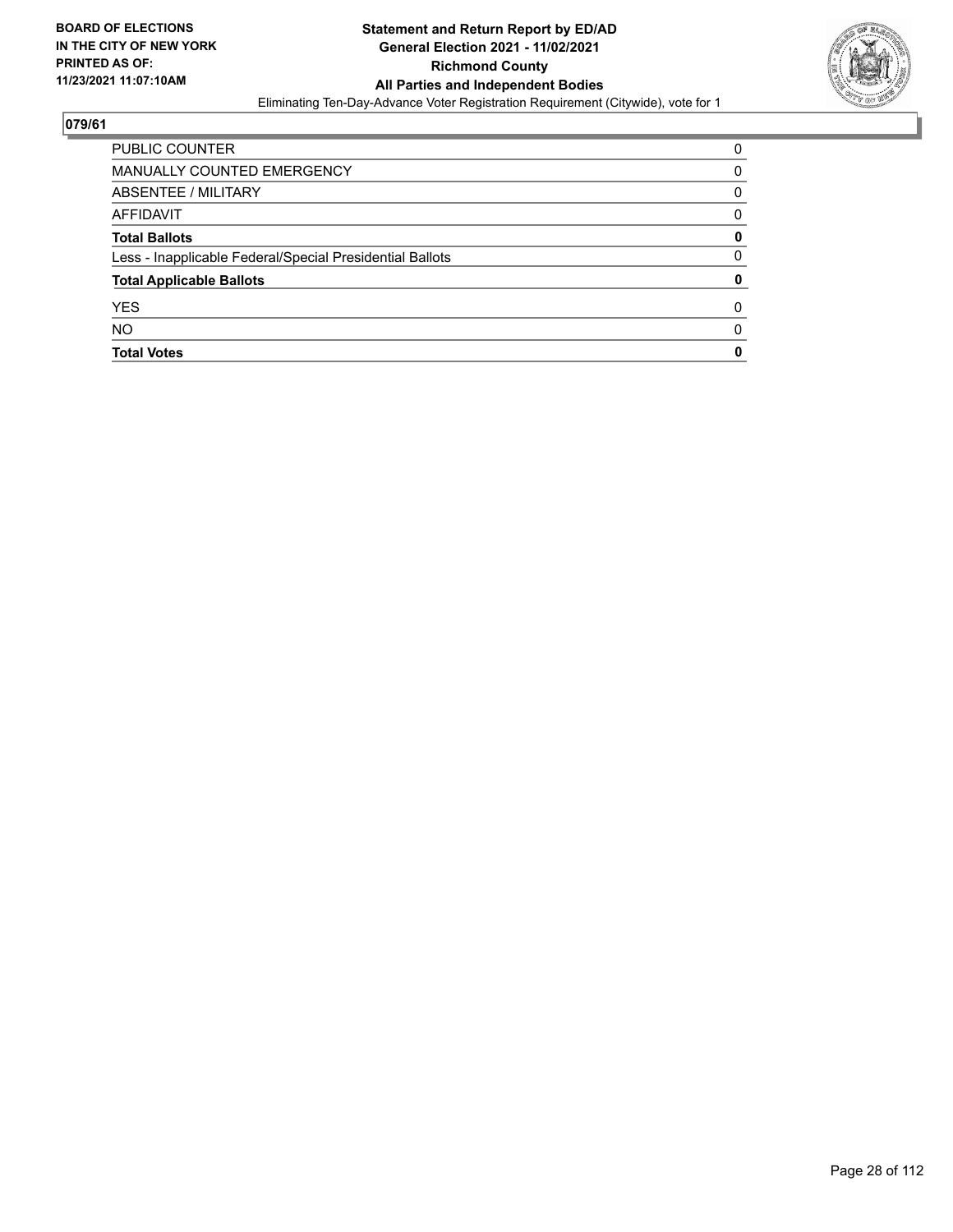

| PUBLIC COUNTER                                           | 473            |
|----------------------------------------------------------|----------------|
| MANUALLY COUNTED EMERGENCY                               | 0              |
| ABSENTEE / MILITARY                                      | 13             |
| AFFIDAVIT                                                | $\overline{2}$ |
| <b>Total Ballots</b>                                     | 488            |
| Less - Inapplicable Federal/Special Presidential Ballots | 0              |
| <b>Total Applicable Ballots</b>                          | 488            |
| YES                                                      | 84             |
| NO.                                                      | 362            |
| <b>Total Votes</b>                                       | 446            |
| Unrecorded                                               | 42             |

#### **002/62**

| <b>PUBLIC COUNTER</b>                                    | 539      |
|----------------------------------------------------------|----------|
| <b>MANUALLY COUNTED EMERGENCY</b>                        | $\Omega$ |
| ABSENTEE / MILITARY                                      | 19       |
| AFFIDAVIT                                                |          |
| <b>Total Ballots</b>                                     | 559      |
| Less - Inapplicable Federal/Special Presidential Ballots | $\Omega$ |
| <b>Total Applicable Ballots</b>                          | 559      |
| <b>YES</b>                                               | 76       |
| <b>NO</b>                                                | 425      |
| <b>Total Votes</b>                                       | 501      |
| Unrecorded                                               | 58       |

| <b>PUBLIC COUNTER</b>                                    | 411      |
|----------------------------------------------------------|----------|
| <b>MANUALLY COUNTED EMERGENCY</b>                        | $\Omega$ |
| ABSENTEE / MILITARY                                      | 13       |
| AFFIDAVIT                                                |          |
| <b>Total Ballots</b>                                     | 425      |
| Less - Inapplicable Federal/Special Presidential Ballots | $\Omega$ |
| <b>Total Applicable Ballots</b>                          | 425      |
| <b>YES</b>                                               | 60       |
| NO.                                                      | 317      |
| <b>Total Votes</b>                                       | 377      |
| Unrecorded                                               | 48       |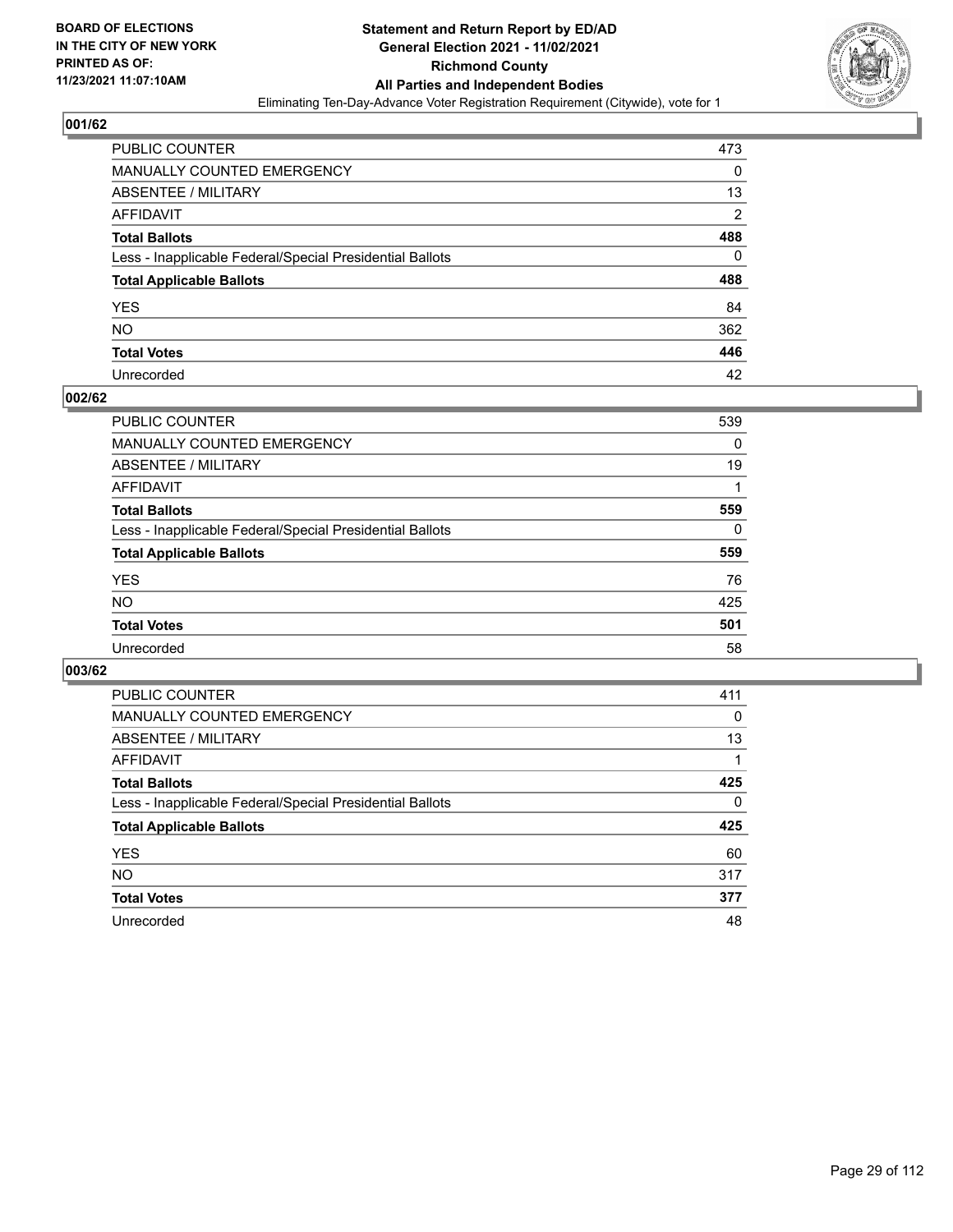

| PUBLIC COUNTER                                           | 458 |
|----------------------------------------------------------|-----|
| MANUALLY COUNTED EMERGENCY                               | 0   |
| ABSENTEE / MILITARY                                      | 16  |
| AFFIDAVIT                                                | 9   |
| <b>Total Ballots</b>                                     | 483 |
| Less - Inapplicable Federal/Special Presidential Ballots | 0   |
| <b>Total Applicable Ballots</b>                          | 483 |
| YES                                                      | 71  |
| NO.                                                      | 352 |
| <b>Total Votes</b>                                       | 423 |
| Unrecorded                                               | 60  |

#### **005/62**

| <b>PUBLIC COUNTER</b>                                    | 505      |
|----------------------------------------------------------|----------|
| <b>MANUALLY COUNTED EMERGENCY</b>                        | 0        |
| ABSENTEE / MILITARY                                      | 9        |
| AFFIDAVIT                                                | 5        |
| <b>Total Ballots</b>                                     | 519      |
| Less - Inapplicable Federal/Special Presidential Ballots | $\Omega$ |
| <b>Total Applicable Ballots</b>                          | 519      |
| <b>YES</b>                                               | 71       |
| <b>NO</b>                                                | 401      |
| <b>Total Votes</b>                                       | 472      |
| Unrecorded                                               | 47       |

| <b>PUBLIC COUNTER</b>                                    | 370 |
|----------------------------------------------------------|-----|
| MANUALLY COUNTED EMERGENCY                               | 0   |
| ABSENTEE / MILITARY                                      | 17  |
| AFFIDAVIT                                                | 5   |
| <b>Total Ballots</b>                                     | 392 |
| Less - Inapplicable Federal/Special Presidential Ballots | 0   |
| <b>Total Applicable Ballots</b>                          | 392 |
| <b>YES</b>                                               | 67  |
| NO.                                                      | 296 |
| <b>Total Votes</b>                                       | 363 |
| Unrecorded                                               | 29  |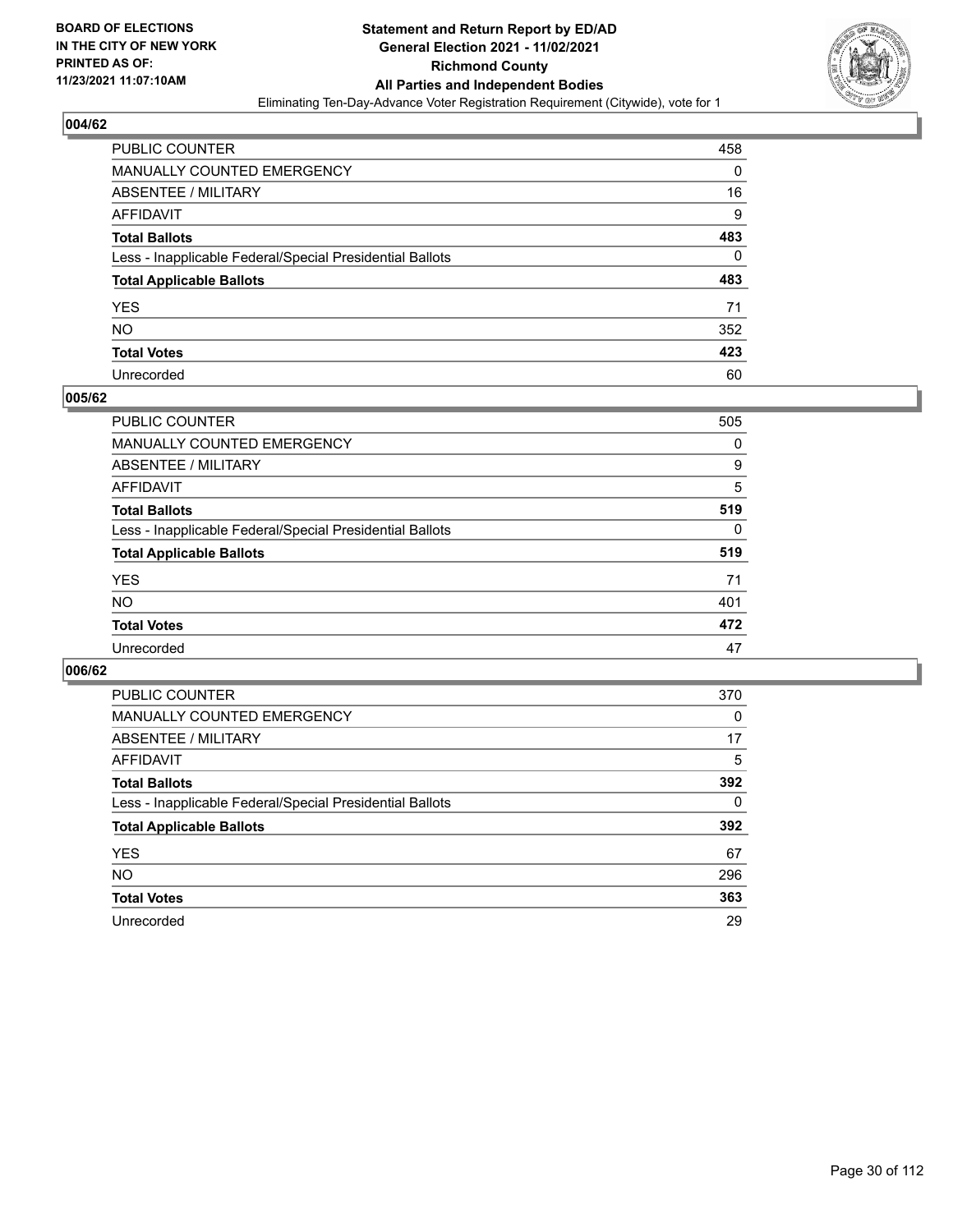

| PUBLIC COUNTER                                           | 454 |
|----------------------------------------------------------|-----|
| MANUALLY COUNTED EMERGENCY                               | 0   |
| <b>ABSENTEE / MILITARY</b>                               | 12  |
| AFFIDAVIT                                                | 11  |
| <b>Total Ballots</b>                                     | 477 |
| Less - Inapplicable Federal/Special Presidential Ballots | 0   |
| <b>Total Applicable Ballots</b>                          | 477 |
| YES                                                      | 77  |
| <b>NO</b>                                                | 374 |
| <b>Total Votes</b>                                       | 451 |
| Unrecorded                                               | 26  |

#### **008/62**

| <b>PUBLIC COUNTER</b>                                    | 403      |
|----------------------------------------------------------|----------|
| <b>MANUALLY COUNTED EMERGENCY</b>                        | $\Omega$ |
| ABSENTEE / MILITARY                                      | 12       |
| AFFIDAVIT                                                | 3        |
| <b>Total Ballots</b>                                     | 418      |
| Less - Inapplicable Federal/Special Presidential Ballots | $\Omega$ |
| <b>Total Applicable Ballots</b>                          | 418      |
| <b>YES</b>                                               | 76       |
| <b>NO</b>                                                | 304      |
| <b>Total Votes</b>                                       | 380      |
| Unrecorded                                               | 38       |

| <b>PUBLIC COUNTER</b>                                    | 253 |
|----------------------------------------------------------|-----|
| MANUALLY COUNTED EMERGENCY                               | 0   |
| ABSENTEE / MILITARY                                      | 4   |
| AFFIDAVIT                                                | 0   |
| <b>Total Ballots</b>                                     | 257 |
| Less - Inapplicable Federal/Special Presidential Ballots | 0   |
| <b>Total Applicable Ballots</b>                          | 257 |
| <b>YES</b>                                               | 58  |
| NO.                                                      | 176 |
| <b>Total Votes</b>                                       | 234 |
| Unrecorded                                               | 23  |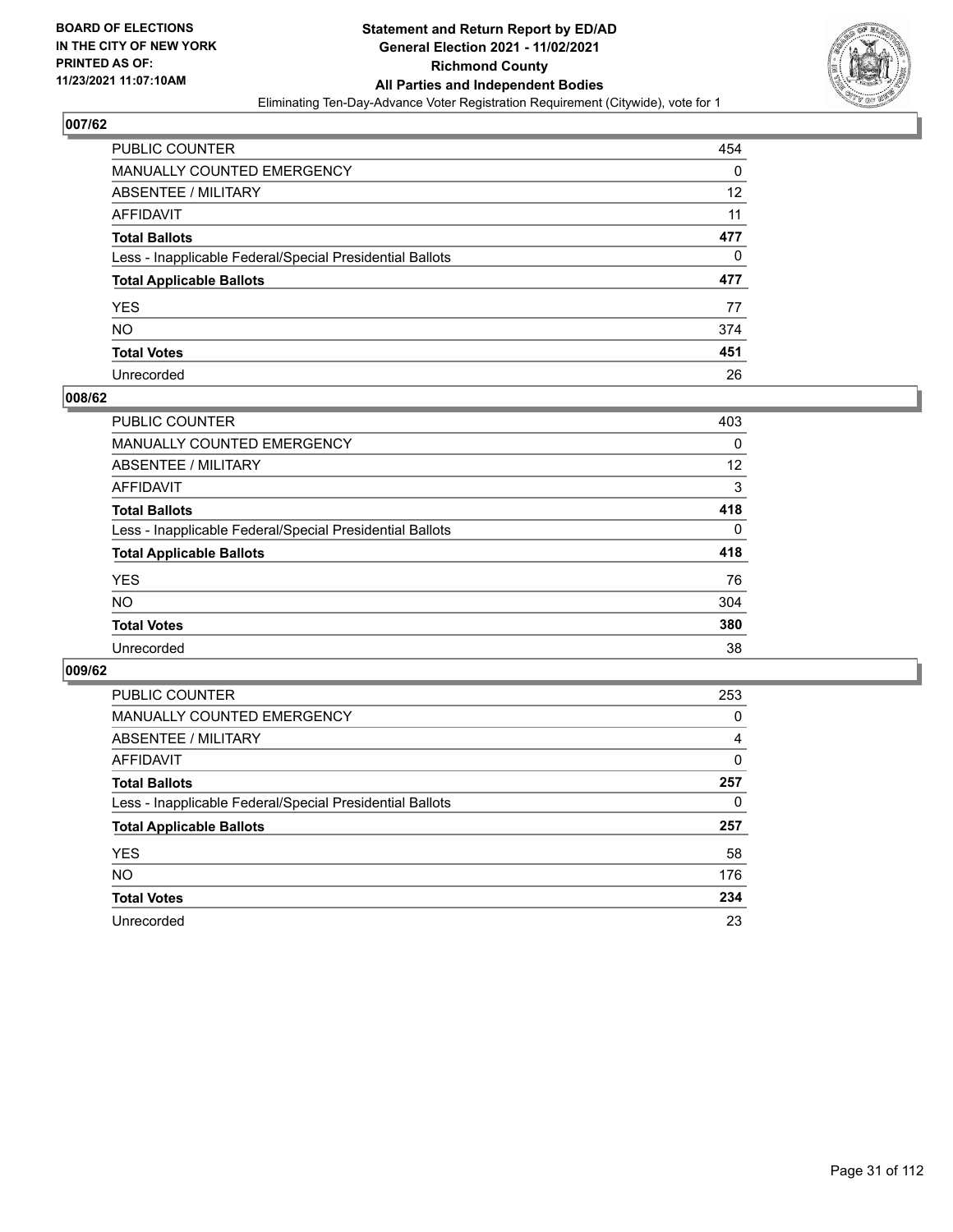

| PUBLIC COUNTER                                           | 310 |
|----------------------------------------------------------|-----|
| MANUALLY COUNTED EMERGENCY                               | 0   |
| ABSENTEE / MILITARY                                      | 8   |
| AFFIDAVIT                                                | 3   |
| <b>Total Ballots</b>                                     | 321 |
| Less - Inapplicable Federal/Special Presidential Ballots | 0   |
| <b>Total Applicable Ballots</b>                          | 321 |
| YES                                                      | 51  |
| NO.                                                      | 231 |
| <b>Total Votes</b>                                       | 282 |
| Unrecorded                                               | 39  |

#### **011/62**

| <b>PUBLIC COUNTER</b>                                    | 444      |
|----------------------------------------------------------|----------|
| <b>MANUALLY COUNTED EMERGENCY</b>                        | 0        |
| ABSENTEE / MILITARY                                      | 16       |
| AFFIDAVIT                                                |          |
| <b>Total Ballots</b>                                     | 461      |
| Less - Inapplicable Federal/Special Presidential Ballots | $\Omega$ |
| <b>Total Applicable Ballots</b>                          | 461      |
| <b>YES</b>                                               | 59       |
| <b>NO</b>                                                | 332      |
| <b>Total Votes</b>                                       | 391      |
| Unrecorded                                               | 70       |

| <b>PUBLIC COUNTER</b>                                    | 301          |
|----------------------------------------------------------|--------------|
| MANUALLY COUNTED EMERGENCY                               | 0            |
| ABSENTEE / MILITARY                                      | 14           |
| AFFIDAVIT                                                |              |
| <b>Total Ballots</b>                                     | 316          |
| Less - Inapplicable Federal/Special Presidential Ballots | $\mathbf{0}$ |
| <b>Total Applicable Ballots</b>                          | 316          |
| <b>YES</b>                                               | 65           |
| NO.                                                      | 228          |
| <b>Total Votes</b>                                       | 293          |
| Unrecorded                                               | 23           |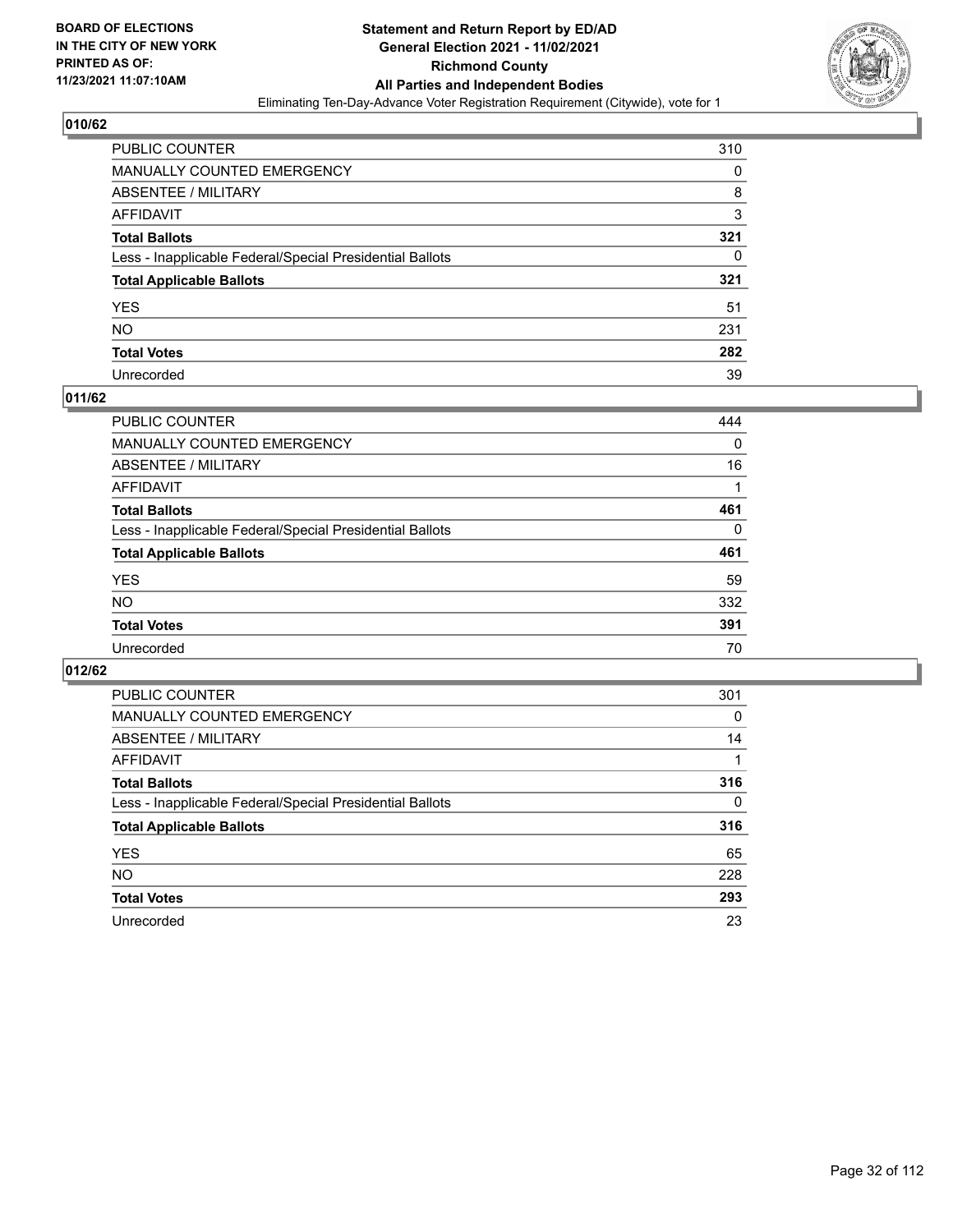

| PUBLIC COUNTER                                           | 429 |
|----------------------------------------------------------|-----|
| MANUALLY COUNTED EMERGENCY                               | 0   |
| ABSENTEE / MILITARY                                      | 18  |
| AFFIDAVIT                                                |     |
| <b>Total Ballots</b>                                     | 448 |
| Less - Inapplicable Federal/Special Presidential Ballots | 0   |
| <b>Total Applicable Ballots</b>                          | 448 |
| YES                                                      | 90  |
| NO.                                                      | 316 |
| <b>Total Votes</b>                                       | 406 |
| Unrecorded                                               | 42  |

#### **014/62**

| PUBLIC COUNTER                                           | 261 |
|----------------------------------------------------------|-----|
| <b>MANUALLY COUNTED EMERGENCY</b>                        | 0   |
| ABSENTEE / MILITARY                                      | 11  |
| AFFIDAVIT                                                |     |
| <b>Total Ballots</b>                                     | 273 |
| Less - Inapplicable Federal/Special Presidential Ballots | 0   |
| <b>Total Applicable Ballots</b>                          | 273 |
| <b>YES</b>                                               | 47  |
| <b>NO</b>                                                | 175 |
| <b>Total Votes</b>                                       | 222 |
| Unrecorded                                               | 51  |

| <b>PUBLIC COUNTER</b>                                    | 391      |
|----------------------------------------------------------|----------|
| MANUALLY COUNTED EMERGENCY                               | 0        |
| ABSENTEE / MILITARY                                      | 14       |
| AFFIDAVIT                                                | 3        |
| <b>Total Ballots</b>                                     | 408      |
| Less - Inapplicable Federal/Special Presidential Ballots | $\Omega$ |
| <b>Total Applicable Ballots</b>                          | 408      |
| <b>YES</b>                                               | 77       |
| NO.                                                      | 305      |
| <b>Total Votes</b>                                       | 382      |
| Unrecorded                                               | 26       |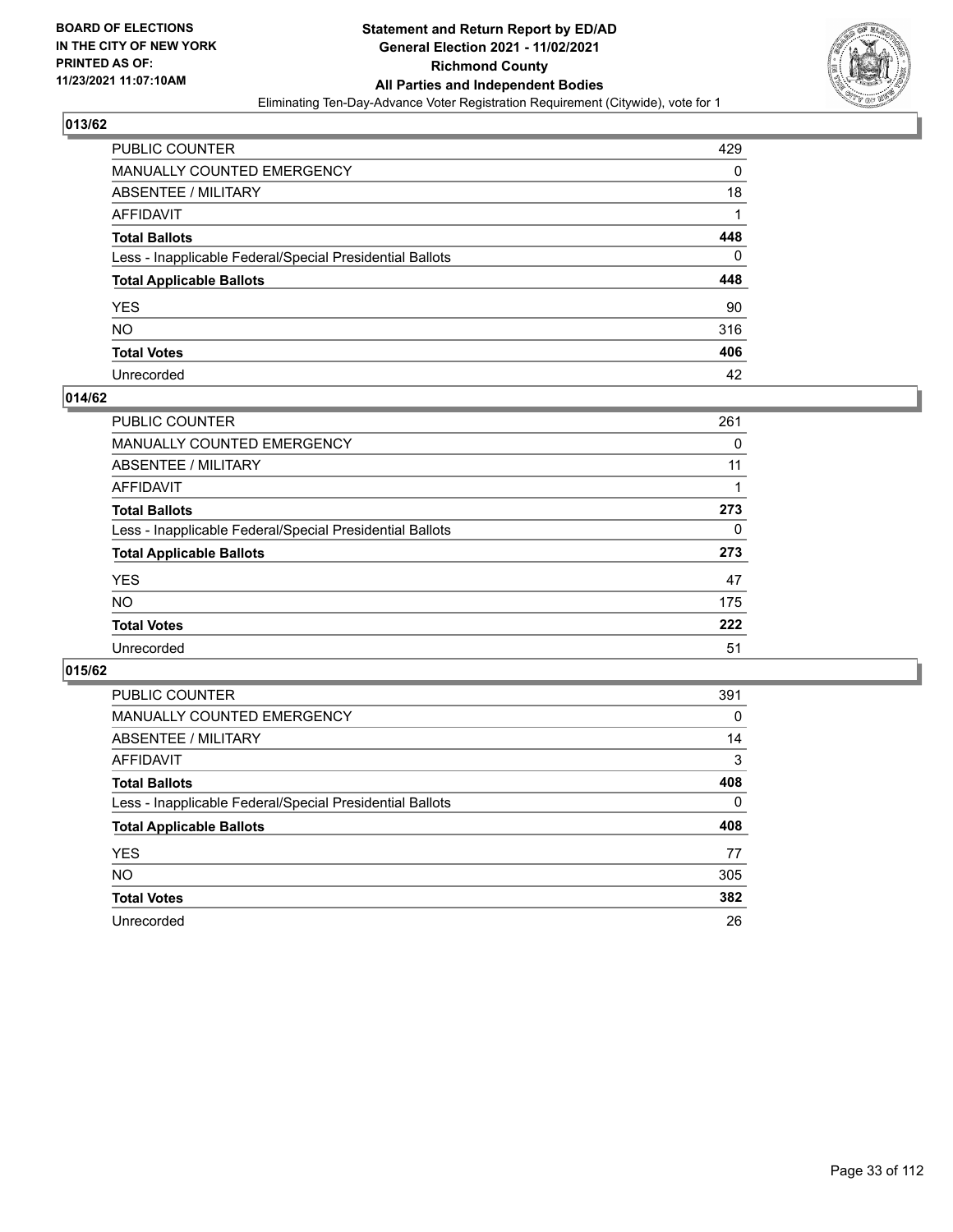

| PUBLIC COUNTER                                           | 391            |
|----------------------------------------------------------|----------------|
| MANUALLY COUNTED EMERGENCY                               | 0              |
| ABSENTEE / MILITARY                                      | 15             |
| AFFIDAVIT                                                | $\overline{2}$ |
| <b>Total Ballots</b>                                     | 408            |
| Less - Inapplicable Federal/Special Presidential Ballots | 0              |
| <b>Total Applicable Ballots</b>                          | 408            |
| YES                                                      | 94             |
| NO.                                                      | 301            |
| <b>Total Votes</b>                                       | 395            |
| Unrecorded                                               | 13             |

#### **017/62**

| <b>PUBLIC COUNTER</b>                                    | 312      |
|----------------------------------------------------------|----------|
| <b>MANUALLY COUNTED EMERGENCY</b>                        | $\Omega$ |
| ABSENTEE / MILITARY                                      | 12       |
| AFFIDAVIT                                                | 0        |
| <b>Total Ballots</b>                                     | 324      |
| Less - Inapplicable Federal/Special Presidential Ballots | $\Omega$ |
| <b>Total Applicable Ballots</b>                          | 324      |
| <b>YES</b>                                               | 39       |
| <b>NO</b>                                                | 260      |
| <b>Total Votes</b>                                       | 299      |
| Unrecorded                                               | 25       |

| <b>PUBLIC COUNTER</b>                                    | 369      |
|----------------------------------------------------------|----------|
| MANUALLY COUNTED EMERGENCY                               | $\Omega$ |
| ABSENTEE / MILITARY                                      | 7        |
| AFFIDAVIT                                                | 2        |
| <b>Total Ballots</b>                                     | 378      |
| Less - Inapplicable Federal/Special Presidential Ballots | 0        |
| <b>Total Applicable Ballots</b>                          | 378      |
| <b>YES</b>                                               | 57       |
| NO.                                                      | 289      |
| <b>Total Votes</b>                                       | 346      |
| Unrecorded                                               | 32       |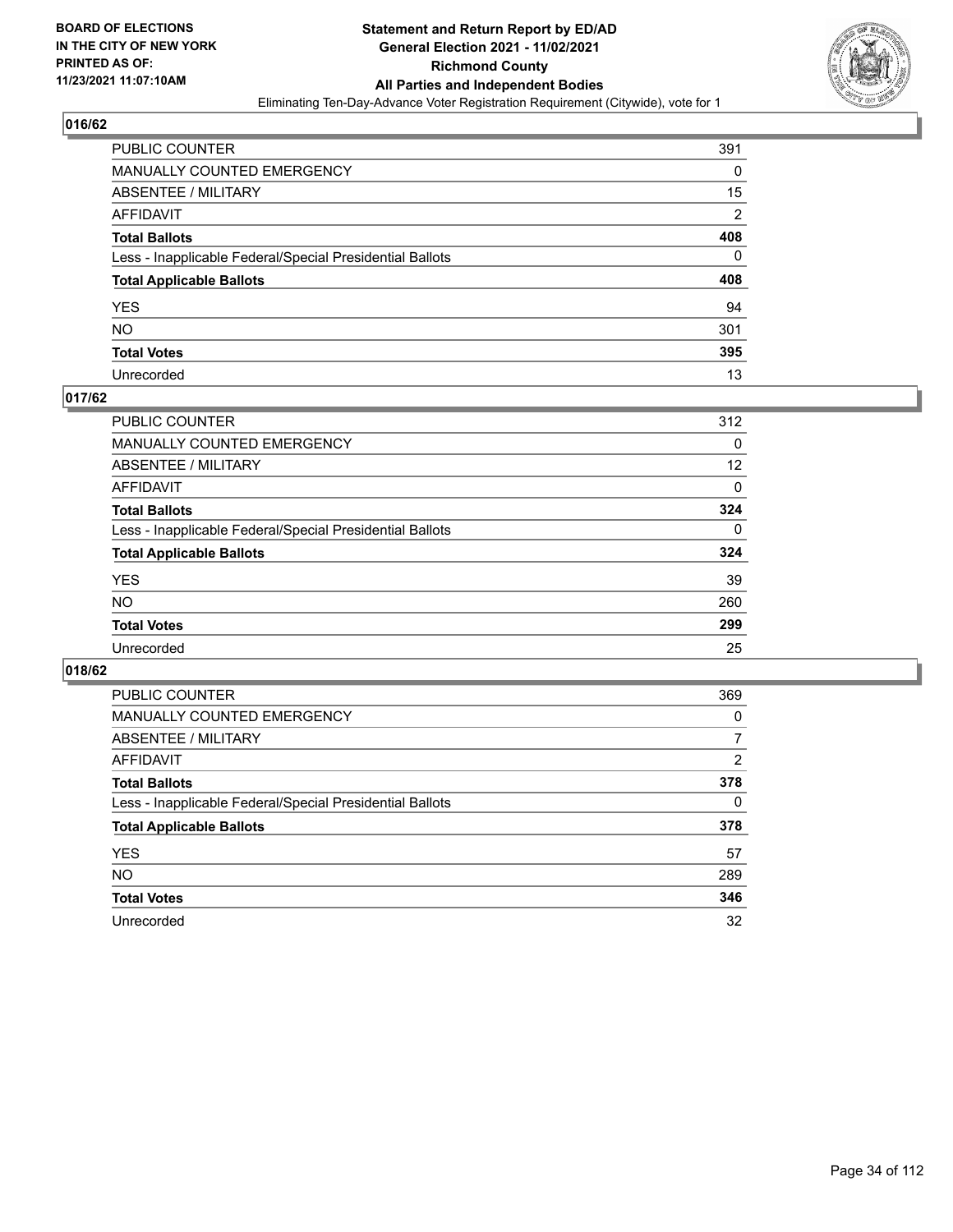

| PUBLIC COUNTER                                           | 351 |
|----------------------------------------------------------|-----|
| MANUALLY COUNTED EMERGENCY                               | 0   |
| ABSENTEE / MILITARY                                      | 18  |
| AFFIDAVIT                                                |     |
| <b>Total Ballots</b>                                     | 370 |
| Less - Inapplicable Federal/Special Presidential Ballots | 0   |
| <b>Total Applicable Ballots</b>                          | 370 |
| YES                                                      | 67  |
| NO.                                                      | 275 |
| <b>Total Votes</b>                                       | 342 |
| Unrecorded                                               | 28  |

#### **020/62**

| <b>PUBLIC COUNTER</b>                                    | 412      |
|----------------------------------------------------------|----------|
| <b>MANUALLY COUNTED EMERGENCY</b>                        | 0        |
| ABSENTEE / MILITARY                                      | 10       |
| AFFIDAVIT                                                | 3        |
| <b>Total Ballots</b>                                     | 425      |
| Less - Inapplicable Federal/Special Presidential Ballots | $\Omega$ |
| <b>Total Applicable Ballots</b>                          | 425      |
| <b>YES</b>                                               | 67       |
| <b>NO</b>                                                | 318      |
| <b>Total Votes</b>                                       | 385      |
| Unrecorded                                               | 40       |

| PUBLIC COUNTER                                           | 441      |
|----------------------------------------------------------|----------|
| MANUALLY COUNTED EMERGENCY                               | $\Omega$ |
| ABSENTEE / MILITARY                                      | 22       |
| AFFIDAVIT                                                | 3        |
| <b>Total Ballots</b>                                     | 466      |
| Less - Inapplicable Federal/Special Presidential Ballots | $\Omega$ |
| <b>Total Applicable Ballots</b>                          | 466      |
| <b>YES</b>                                               | 84       |
| <b>NO</b>                                                | 353      |
| <b>Total Votes</b>                                       | 437      |
| Unrecorded                                               | 29       |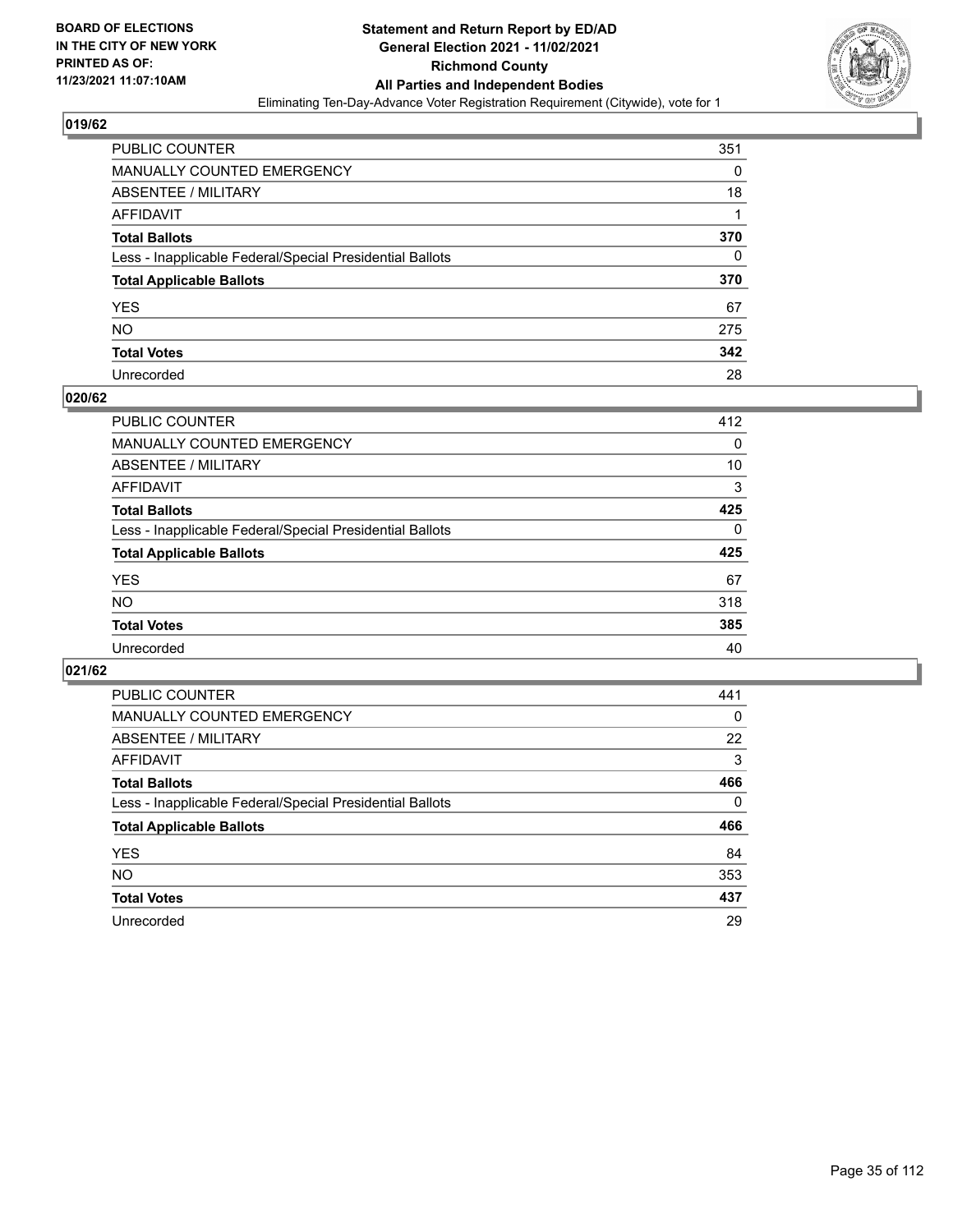

| PUBLIC COUNTER                                           | 395            |
|----------------------------------------------------------|----------------|
| MANUALLY COUNTED EMERGENCY                               | 0              |
| <b>ABSENTEE / MILITARY</b>                               | 17             |
| AFFIDAVIT                                                | $\overline{2}$ |
| <b>Total Ballots</b>                                     | 414            |
| Less - Inapplicable Federal/Special Presidential Ballots | 0              |
| <b>Total Applicable Ballots</b>                          | 414            |
| YES                                                      | 70             |
| NO.                                                      | 316            |
| <b>Total Votes</b>                                       | 386            |
| Unrecorded                                               | 28             |

#### **023/62**

| PUBLIC COUNTER                                           | 342      |
|----------------------------------------------------------|----------|
| MANUALLY COUNTED EMERGENCY                               | 0        |
| ABSENTEE / MILITARY                                      | 16       |
| AFFIDAVIT                                                | 3        |
| <b>Total Ballots</b>                                     | 361      |
| Less - Inapplicable Federal/Special Presidential Ballots | $\Omega$ |
| <b>Total Applicable Ballots</b>                          | 361      |
| <b>YES</b>                                               | 69       |
| <b>NO</b>                                                | 269      |
| <b>Total Votes</b>                                       | 338      |
| Unrecorded                                               | 23       |

| <b>PUBLIC COUNTER</b>                                    | 283      |
|----------------------------------------------------------|----------|
| <b>MANUALLY COUNTED EMERGENCY</b>                        | $\Omega$ |
| ABSENTEE / MILITARY                                      | 28       |
| AFFIDAVIT                                                | 3        |
| <b>Total Ballots</b>                                     | 314      |
| Less - Inapplicable Federal/Special Presidential Ballots | $\Omega$ |
| <b>Total Applicable Ballots</b>                          | 314      |
| <b>YES</b>                                               | 79       |
| NO.                                                      | 220      |
| <b>Total Votes</b>                                       | 299      |
| Unrecorded                                               | 15       |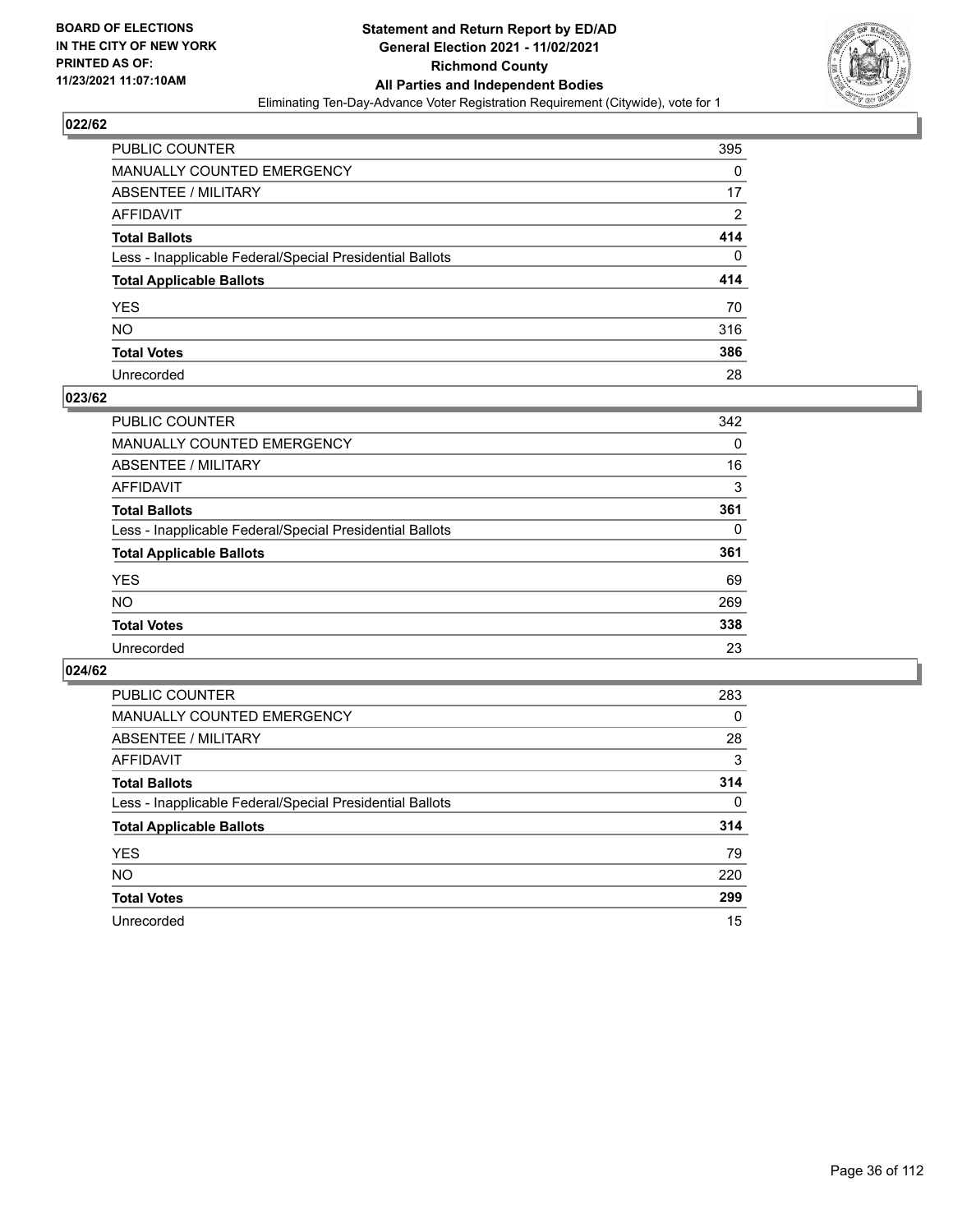

| PUBLIC COUNTER                                           | 408 |
|----------------------------------------------------------|-----|
| MANUALLY COUNTED EMERGENCY                               | 0   |
| <b>ABSENTEE / MILITARY</b>                               | 19  |
| AFFIDAVIT                                                | 3   |
| <b>Total Ballots</b>                                     | 430 |
| Less - Inapplicable Federal/Special Presidential Ballots | 0   |
| <b>Total Applicable Ballots</b>                          | 430 |
| YES                                                      | 69  |
| NO.                                                      | 320 |
| <b>Total Votes</b>                                       | 389 |
| Unrecorded                                               | 41  |

#### **026/62**

| PUBLIC COUNTER                                           | 360      |
|----------------------------------------------------------|----------|
| <b>MANUALLY COUNTED EMERGENCY</b>                        | $\Omega$ |
| ABSENTEE / MILITARY                                      | 26       |
| AFFIDAVIT                                                |          |
| <b>Total Ballots</b>                                     | 387      |
| Less - Inapplicable Federal/Special Presidential Ballots | 0        |
| <b>Total Applicable Ballots</b>                          | 387      |
| <b>YES</b>                                               | 126      |
| <b>NO</b>                                                | 223      |
| <b>Total Votes</b>                                       | 349      |
| Unrecorded                                               | 38       |

| PUBLIC COUNTER                                           | 499      |
|----------------------------------------------------------|----------|
| MANUALLY COUNTED EMERGENCY                               | $\Omega$ |
| ABSENTEE / MILITARY                                      | 22       |
| AFFIDAVIT                                                |          |
| <b>Total Ballots</b>                                     | 522      |
| Less - Inapplicable Federal/Special Presidential Ballots | 0        |
| <b>Total Applicable Ballots</b>                          | 522      |
| <b>YES</b>                                               | 91       |
| NO.                                                      | 365      |
| <b>Total Votes</b>                                       | 456      |
| Unrecorded                                               | 66       |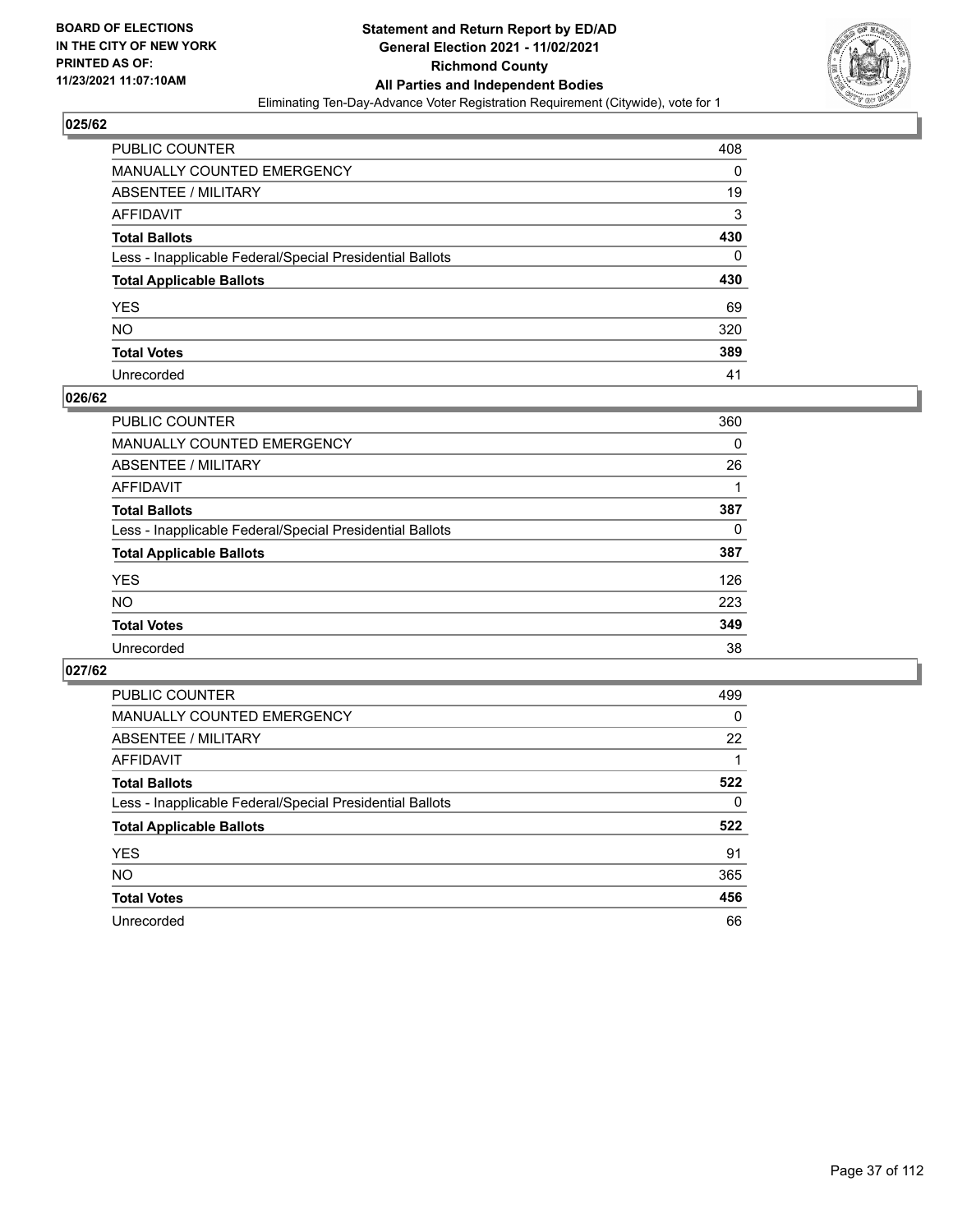

| PUBLIC COUNTER                                           | 421      |
|----------------------------------------------------------|----------|
| MANUALLY COUNTED EMERGENCY                               | 0        |
| <b>ABSENTEE / MILITARY</b>                               | 17       |
| AFFIDAVIT                                                | 3        |
| <b>Total Ballots</b>                                     | 441      |
| Less - Inapplicable Federal/Special Presidential Ballots | $\Omega$ |
| <b>Total Applicable Ballots</b>                          | 441      |
| YES                                                      | 104      |
| NO.                                                      | 311      |
| <b>Total Votes</b>                                       | 415      |
| Unrecorded                                               | 26       |

#### **029/62**

| <b>PUBLIC COUNTER</b>                                    | 334      |
|----------------------------------------------------------|----------|
| MANUALLY COUNTED EMERGENCY                               | 0        |
| ABSENTEE / MILITARY                                      | 9        |
| AFFIDAVIT                                                | 3        |
| <b>Total Ballots</b>                                     | 346      |
| Less - Inapplicable Federal/Special Presidential Ballots | $\Omega$ |
| <b>Total Applicable Ballots</b>                          | 346      |
| <b>YES</b>                                               | 65       |
| <b>NO</b>                                                | 236      |
| <b>Total Votes</b>                                       | 301      |
| Unrecorded                                               | 45       |

| PUBLIC COUNTER                                           | 445      |
|----------------------------------------------------------|----------|
| <b>MANUALLY COUNTED EMERGENCY</b>                        |          |
| ABSENTEE / MILITARY                                      | 14       |
| AFFIDAVIT                                                | 3        |
| <b>Total Ballots</b>                                     | 463      |
| Less - Inapplicable Federal/Special Presidential Ballots | $\Omega$ |
| <b>Total Applicable Ballots</b>                          | 463      |
| <b>YES</b>                                               | 83       |
| NO.                                                      | 350      |
| <b>Total Votes</b>                                       | 433      |
| Unrecorded                                               | 30       |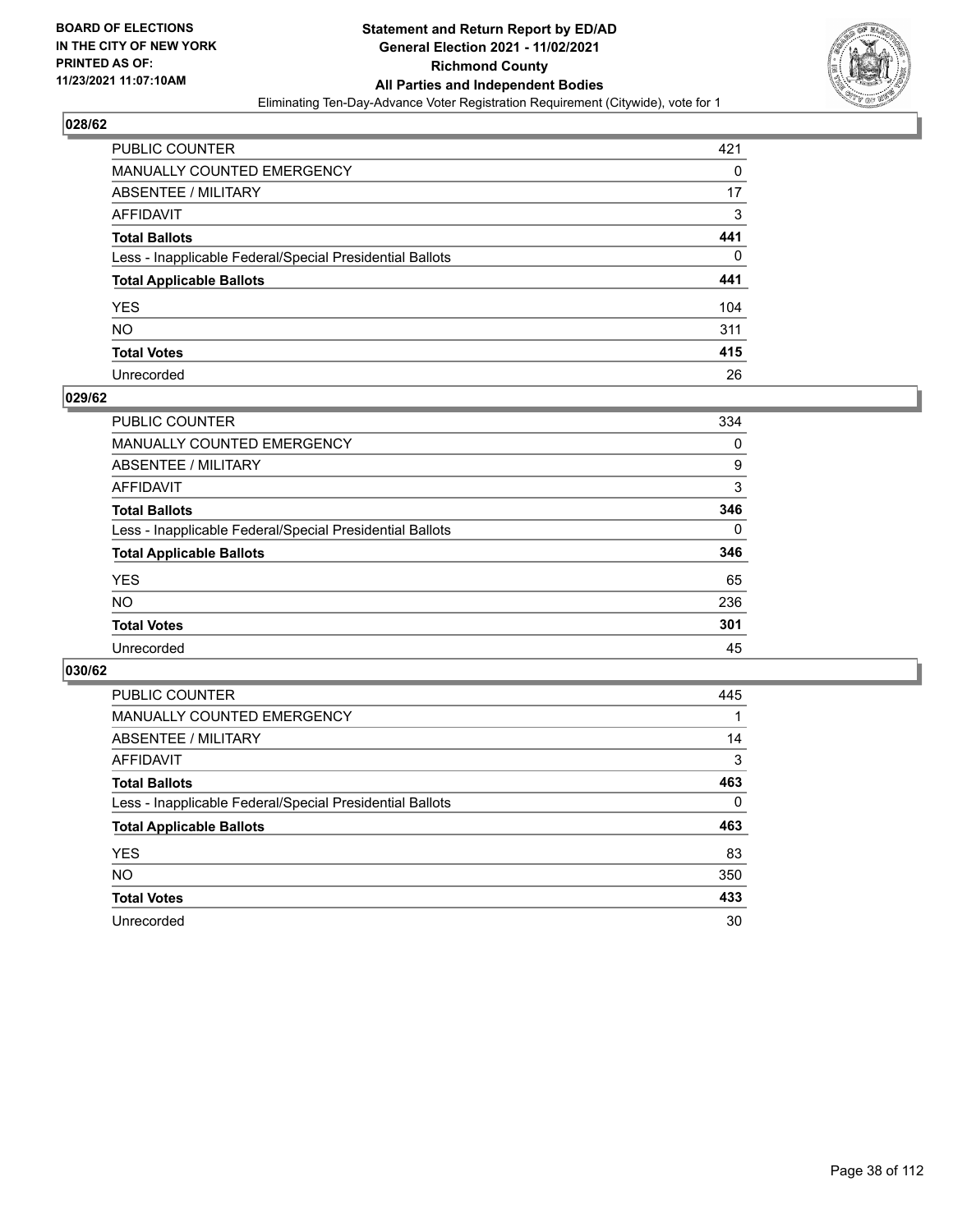

| PUBLIC COUNTER                                           | 438            |
|----------------------------------------------------------|----------------|
| MANUALLY COUNTED EMERGENCY                               |                |
| ABSENTEE / MILITARY                                      | 26             |
| AFFIDAVIT                                                | $\overline{2}$ |
| <b>Total Ballots</b>                                     | 467            |
| Less - Inapplicable Federal/Special Presidential Ballots | 0              |
| <b>Total Applicable Ballots</b>                          | 467            |
| YES                                                      | 81             |
| NO.                                                      | 371            |
| <b>Total Votes</b>                                       | 452            |
| Unrecorded                                               | 15             |

#### **032/62**

| PUBLIC COUNTER                                           | 386      |
|----------------------------------------------------------|----------|
| <b>MANUALLY COUNTED EMERGENCY</b>                        | $\Omega$ |
| ABSENTEE / MILITARY                                      | 15       |
| AFFIDAVIT                                                | 5        |
| <b>Total Ballots</b>                                     | 406      |
| Less - Inapplicable Federal/Special Presidential Ballots | $\Omega$ |
| <b>Total Applicable Ballots</b>                          | 406      |
| <b>YES</b>                                               | 59       |
| <b>NO</b>                                                | 316      |
| <b>Total Votes</b>                                       | 375      |
| Unrecorded                                               | 31       |

| PUBLIC COUNTER                                           | 406      |
|----------------------------------------------------------|----------|
| MANUALLY COUNTED EMERGENCY                               | 0        |
| ABSENTEE / MILITARY                                      | 12       |
| AFFIDAVIT                                                | 2        |
| <b>Total Ballots</b>                                     | 420      |
| Less - Inapplicable Federal/Special Presidential Ballots | $\Omega$ |
| <b>Total Applicable Ballots</b>                          | 420      |
| <b>YES</b>                                               | 73       |
| <b>NO</b>                                                | 305      |
| <b>Total Votes</b>                                       | 378      |
| Unrecorded                                               | 42       |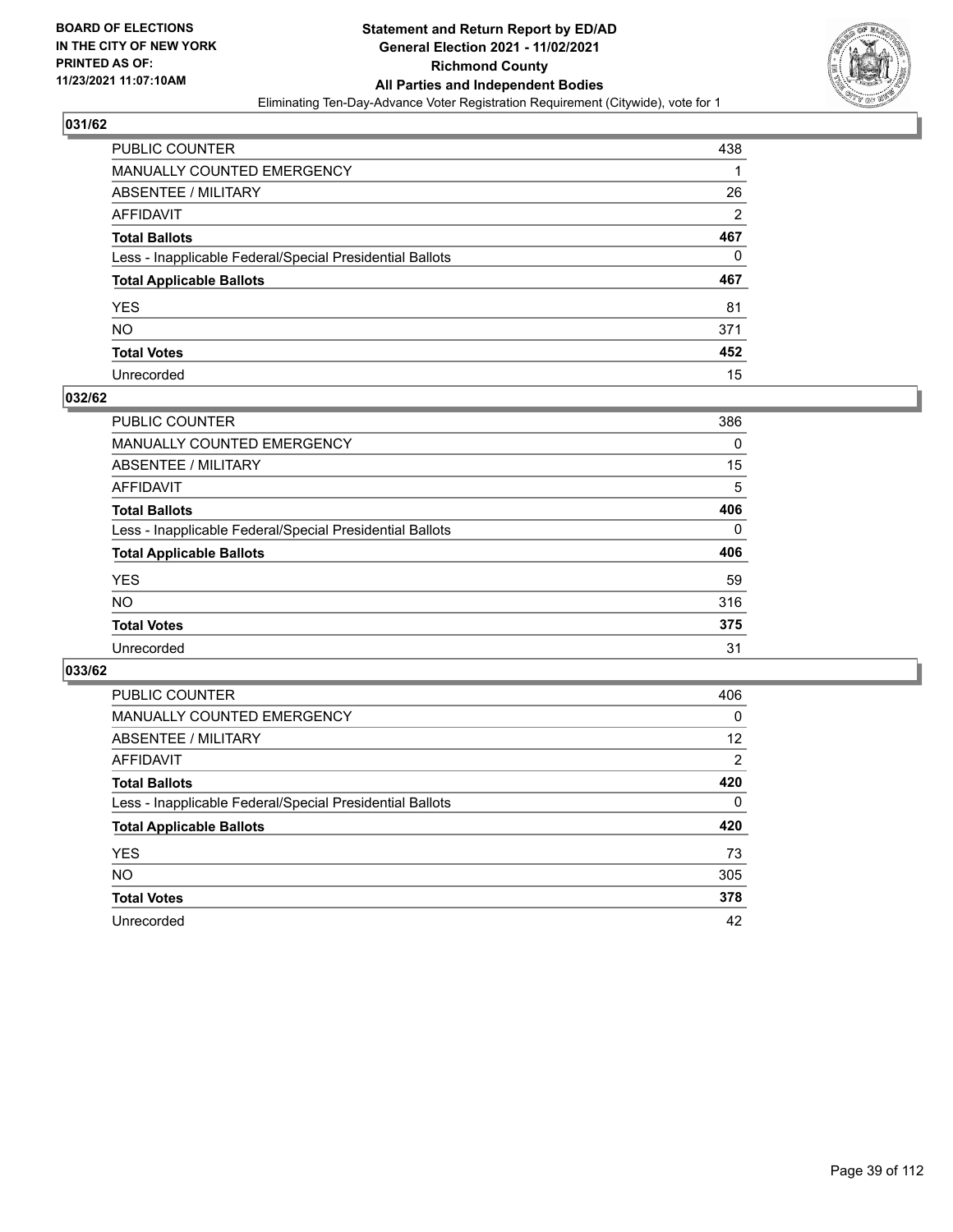

| PUBLIC COUNTER                                           | 458 |
|----------------------------------------------------------|-----|
| <b>MANUALLY COUNTED EMERGENCY</b>                        | 0   |
| ABSENTEE / MILITARY                                      | 14  |
| AFFIDAVIT                                                | 0   |
| <b>Total Ballots</b>                                     | 472 |
| Less - Inapplicable Federal/Special Presidential Ballots | 0   |
| <b>Total Applicable Ballots</b>                          | 472 |
| <b>YES</b>                                               | 72  |
| NO.                                                      | 364 |
| <b>Total Votes</b>                                       | 436 |
| Unrecorded                                               | 36  |

#### **035/62**

| <b>PUBLIC COUNTER</b>                                    | 412            |
|----------------------------------------------------------|----------------|
| <b>MANUALLY COUNTED EMERGENCY</b>                        | $\Omega$       |
| ABSENTEE / MILITARY                                      | 7              |
| AFFIDAVIT                                                | $\overline{2}$ |
| <b>Total Ballots</b>                                     | 421            |
| Less - Inapplicable Federal/Special Presidential Ballots | 0              |
| <b>Total Applicable Ballots</b>                          | 421            |
| <b>YES</b>                                               | 70             |
| <b>NO</b>                                                | 302            |
| <b>Total Votes</b>                                       | 372            |
| Unrecorded                                               | 49             |

| PUBLIC COUNTER                                           | 377      |
|----------------------------------------------------------|----------|
| MANUALLY COUNTED EMERGENCY                               | 0        |
| ABSENTEE / MILITARY                                      | 23       |
| AFFIDAVIT                                                |          |
| <b>Total Ballots</b>                                     | 401      |
| Less - Inapplicable Federal/Special Presidential Ballots | $\Omega$ |
| <b>Total Applicable Ballots</b>                          | 401      |
| <b>YES</b>                                               | 68       |
| <b>NO</b>                                                | 267      |
| <b>Total Votes</b>                                       | 335      |
| Unrecorded                                               | 66       |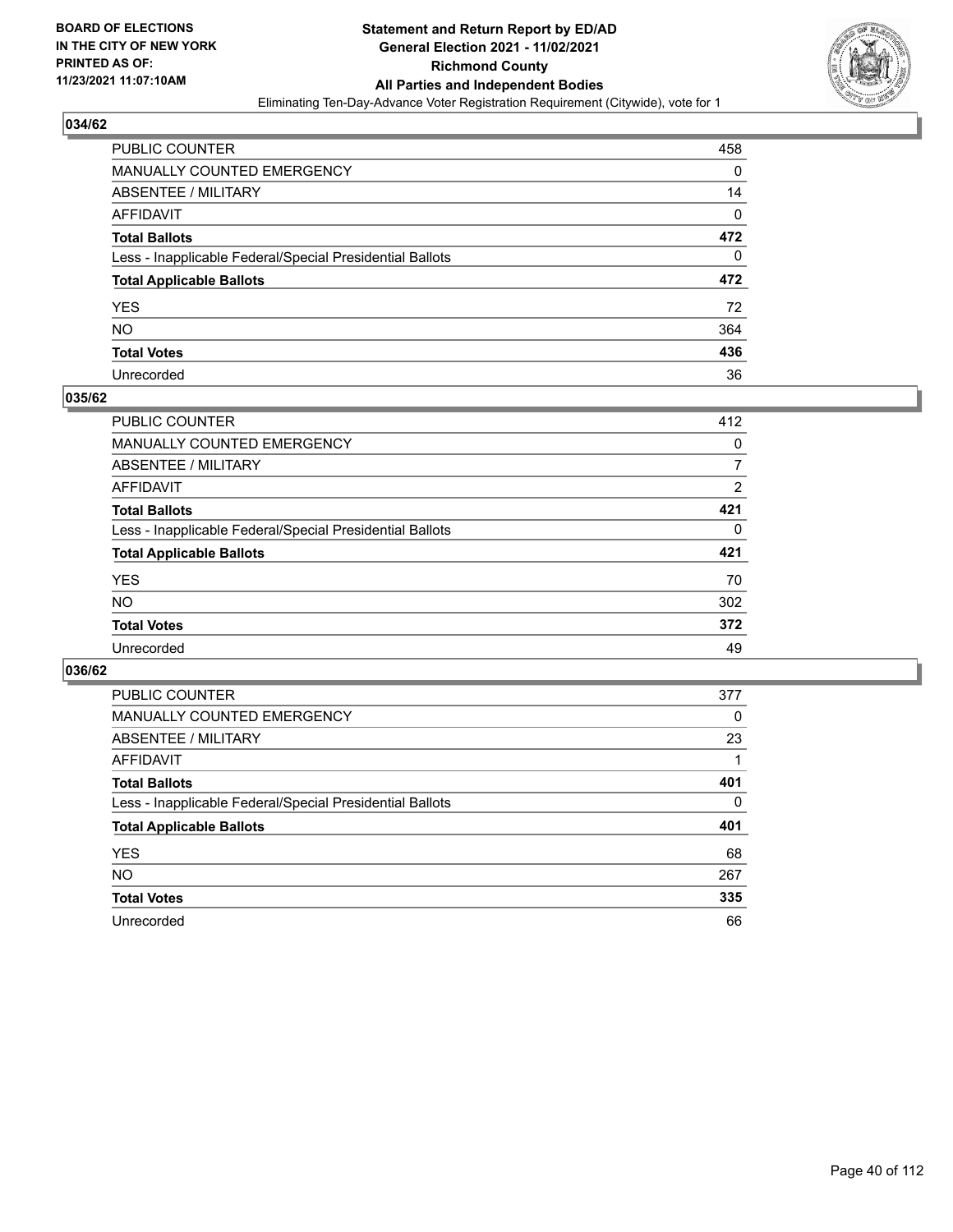

| PUBLIC COUNTER                                           | 445      |
|----------------------------------------------------------|----------|
| MANUALLY COUNTED EMERGENCY                               | 0        |
| <b>ABSENTEE / MILITARY</b>                               | 23       |
| AFFIDAVIT                                                | 3        |
| <b>Total Ballots</b>                                     | 471      |
| Less - Inapplicable Federal/Special Presidential Ballots | $\Omega$ |
| <b>Total Applicable Ballots</b>                          | 471      |
| YES                                                      | 93       |
| NO.                                                      | 328      |
| <b>Total Votes</b>                                       | 421      |
| Unrecorded                                               | 50       |

#### **038/62**

| <b>PUBLIC COUNTER</b>                                    | 446      |
|----------------------------------------------------------|----------|
| MANUALLY COUNTED EMERGENCY                               | 0        |
| ABSENTEE / MILITARY                                      | 9        |
| AFFIDAVIT                                                | 4        |
| <b>Total Ballots</b>                                     | 459      |
| Less - Inapplicable Federal/Special Presidential Ballots | $\Omega$ |
| <b>Total Applicable Ballots</b>                          | 459      |
| <b>YES</b>                                               | 94       |
| <b>NO</b>                                                | 334      |
| <b>Total Votes</b>                                       | 428      |
| Unrecorded                                               | 31       |

| PUBLIC COUNTER                                           | 454      |
|----------------------------------------------------------|----------|
| MANUALLY COUNTED EMERGENCY                               | $\Omega$ |
| ABSENTEE / MILITARY                                      | 16       |
| AFFIDAVIT                                                | 7        |
| <b>Total Ballots</b>                                     | 477      |
| Less - Inapplicable Federal/Special Presidential Ballots | 0        |
| <b>Total Applicable Ballots</b>                          | 477      |
| <b>YES</b>                                               | 74       |
| NO.                                                      | 367      |
| <b>Total Votes</b>                                       | 441      |
| Unrecorded                                               | 36       |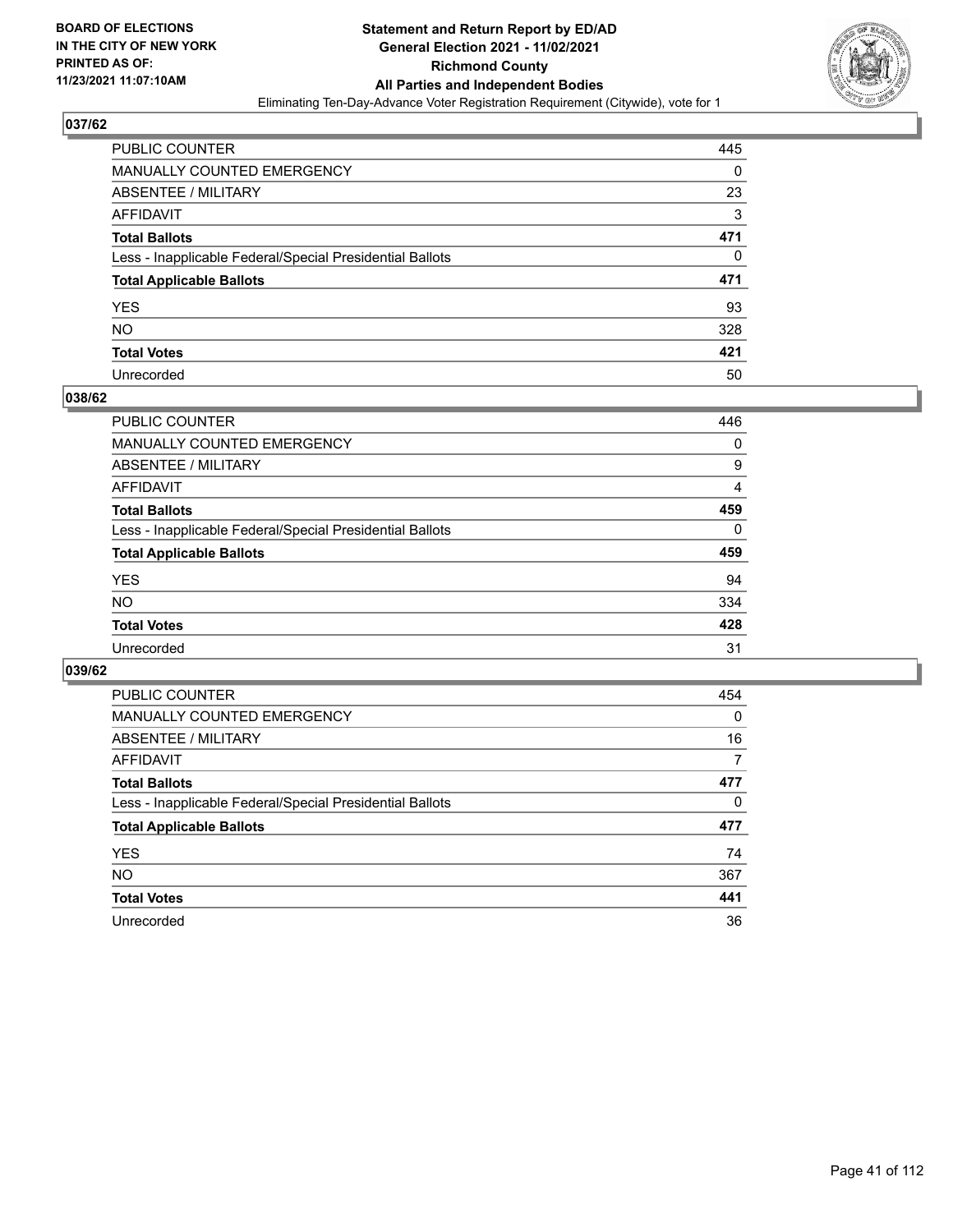

| PUBLIC COUNTER                                           | 449 |
|----------------------------------------------------------|-----|
| MANUALLY COUNTED EMERGENCY                               | 0   |
| ABSENTEE / MILITARY                                      | 32  |
| AFFIDAVIT                                                | 3   |
| <b>Total Ballots</b>                                     | 484 |
| Less - Inapplicable Federal/Special Presidential Ballots | 0   |
| <b>Total Applicable Ballots</b>                          | 484 |
| YES                                                      | 76  |
| NO.                                                      | 357 |
| <b>Total Votes</b>                                       | 433 |
| Unrecorded                                               | 51  |

#### **041/62**

| <b>PUBLIC COUNTER</b>                                    | 473      |
|----------------------------------------------------------|----------|
| <b>MANUALLY COUNTED EMERGENCY</b>                        | 0        |
| ABSENTEE / MILITARY                                      | 16       |
| AFFIDAVIT                                                | 3        |
| <b>Total Ballots</b>                                     | 492      |
| Less - Inapplicable Federal/Special Presidential Ballots | $\Omega$ |
| <b>Total Applicable Ballots</b>                          | 492      |
| <b>YES</b>                                               | 84       |
| <b>NO</b>                                                | 362      |
| <b>Total Votes</b>                                       | 446      |
| Unrecorded                                               | 46       |

| PUBLIC COUNTER                                           | 414      |
|----------------------------------------------------------|----------|
| <b>MANUALLY COUNTED EMERGENCY</b>                        | $\Omega$ |
| ABSENTEE / MILITARY                                      | 26       |
| AFFIDAVIT                                                | 3        |
| <b>Total Ballots</b>                                     | 443      |
| Less - Inapplicable Federal/Special Presidential Ballots | $\Omega$ |
| <b>Total Applicable Ballots</b>                          | 443      |
| <b>YES</b>                                               | 86       |
| NO.                                                      | 308      |
| <b>Total Votes</b>                                       | 394      |
| Unrecorded                                               | 49       |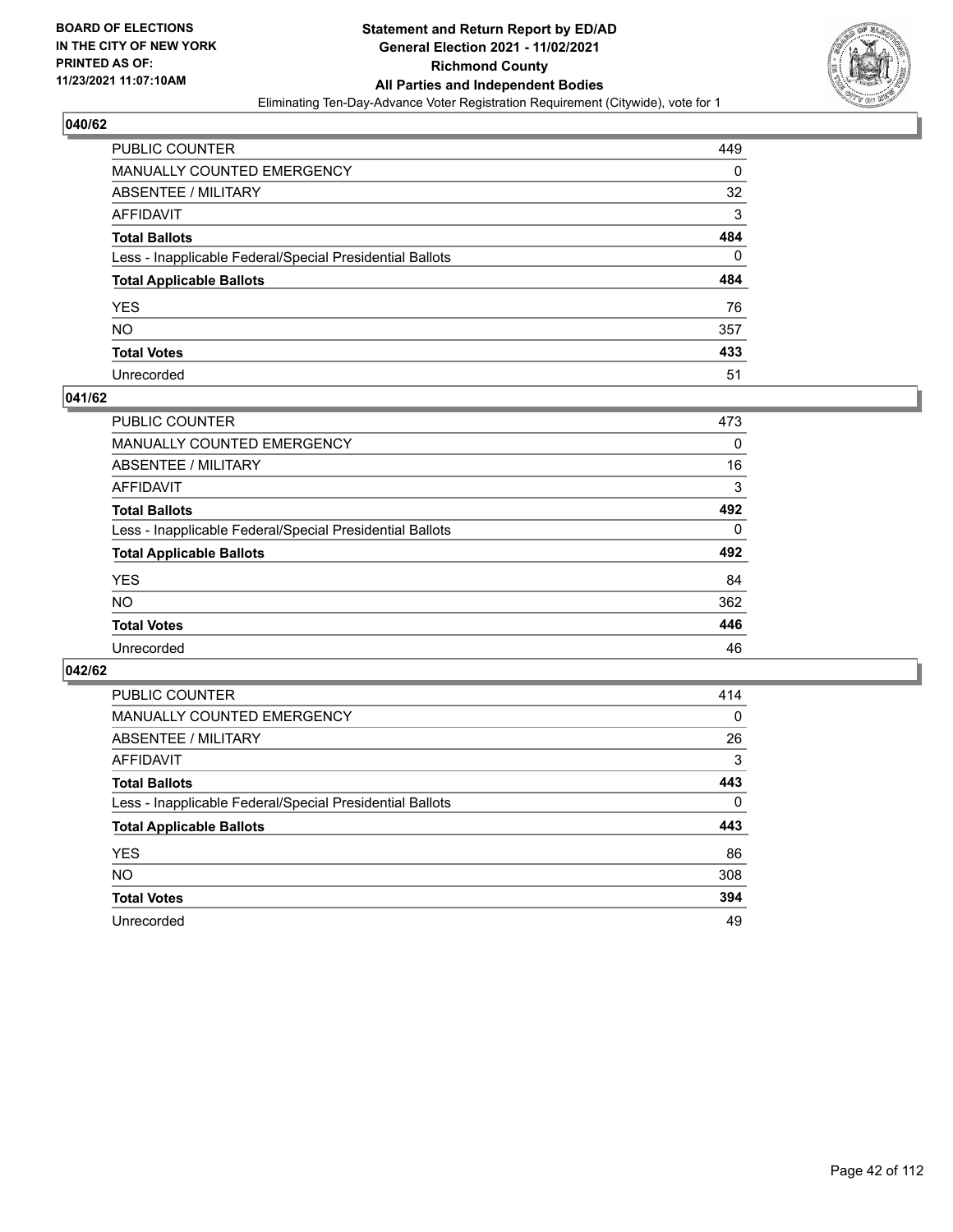

| PUBLIC COUNTER                                           | 469            |
|----------------------------------------------------------|----------------|
| MANUALLY COUNTED EMERGENCY                               | 0              |
| ABSENTEE / MILITARY                                      | 13             |
| AFFIDAVIT                                                | $\overline{2}$ |
| <b>Total Ballots</b>                                     | 484            |
| Less - Inapplicable Federal/Special Presidential Ballots | 0              |
| <b>Total Applicable Ballots</b>                          | 484            |
| YES                                                      | 102            |
| NO.                                                      | 333            |
| <b>Total Votes</b>                                       | 435            |
| Unrecorded                                               | 49             |

#### **044/62**

| <b>PUBLIC COUNTER</b>                                    | 439      |
|----------------------------------------------------------|----------|
| MANUALLY COUNTED EMERGENCY                               | 0        |
| ABSENTEE / MILITARY                                      | 15       |
| AFFIDAVIT                                                |          |
| <b>Total Ballots</b>                                     | 455      |
| Less - Inapplicable Federal/Special Presidential Ballots | $\Omega$ |
| <b>Total Applicable Ballots</b>                          | 455      |
| <b>YES</b>                                               | 82       |
| <b>NO</b>                                                | 325      |
| <b>Total Votes</b>                                       | 407      |
| Unrecorded                                               | 48       |

| PUBLIC COUNTER                                           | 392      |
|----------------------------------------------------------|----------|
| <b>MANUALLY COUNTED EMERGENCY</b>                        | 0        |
| ABSENTEE / MILITARY                                      | 15       |
| AFFIDAVIT                                                | $\Omega$ |
| <b>Total Ballots</b>                                     | 407      |
| Less - Inapplicable Federal/Special Presidential Ballots | $\Omega$ |
| <b>Total Applicable Ballots</b>                          | 407      |
| <b>YES</b>                                               | 72       |
| <b>NO</b>                                                | 298      |
| <b>Total Votes</b>                                       | 370      |
| Unrecorded                                               | 37       |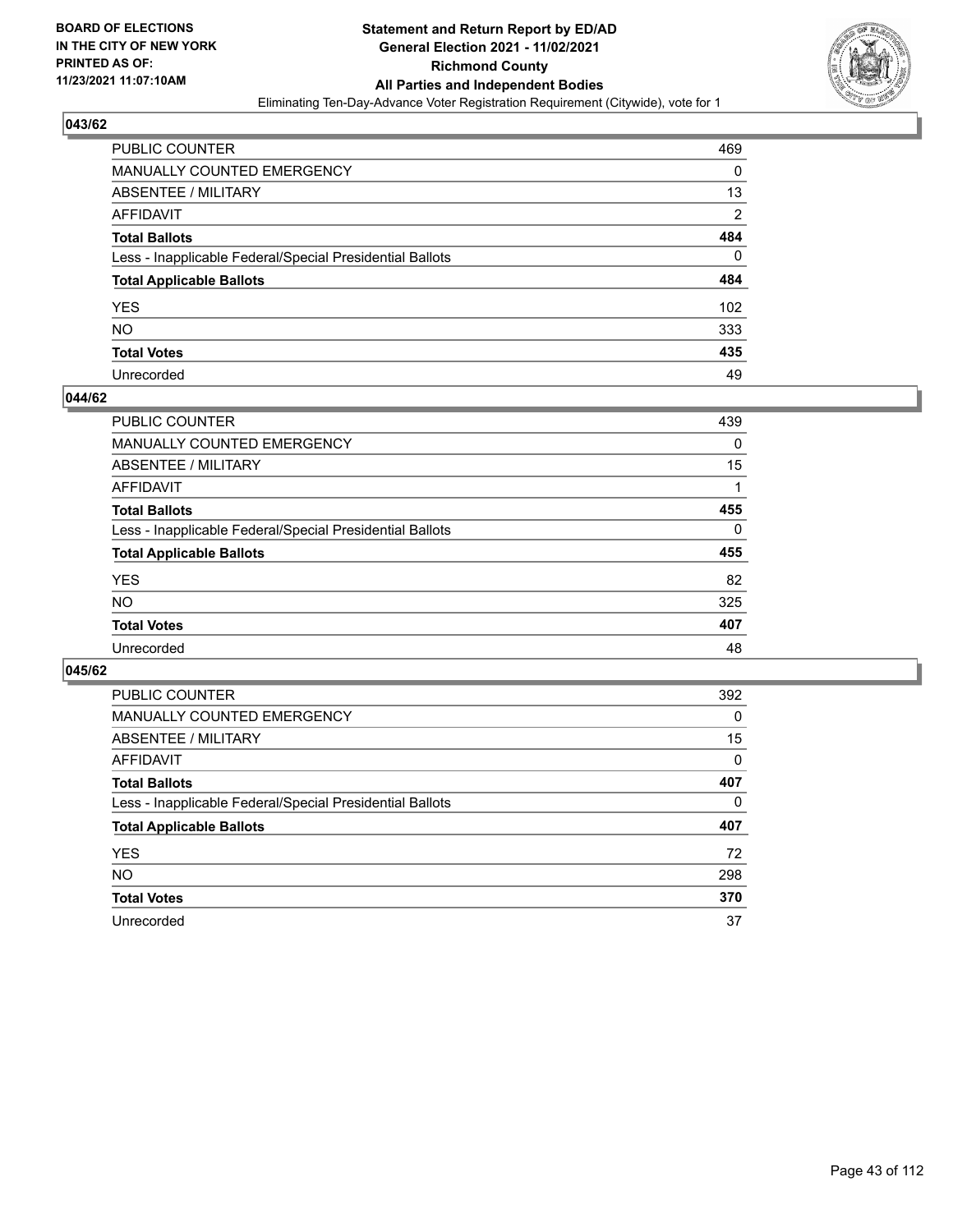

| PUBLIC COUNTER                                           | 450 |
|----------------------------------------------------------|-----|
| MANUALLY COUNTED EMERGENCY                               | 0   |
| <b>ABSENTEE / MILITARY</b>                               | 18  |
| AFFIDAVIT                                                |     |
| <b>Total Ballots</b>                                     | 469 |
| Less - Inapplicable Federal/Special Presidential Ballots | 0   |
| <b>Total Applicable Ballots</b>                          | 469 |
| YES                                                      | 80  |
| NO.                                                      | 340 |
| <b>Total Votes</b>                                       | 420 |
| Unrecorded                                               | 49  |

#### **047/62**

| <b>PUBLIC COUNTER</b>                                    | 415      |
|----------------------------------------------------------|----------|
| <b>MANUALLY COUNTED EMERGENCY</b>                        | 0        |
| ABSENTEE / MILITARY                                      | 16       |
| AFFIDAVIT                                                | 3        |
| <b>Total Ballots</b>                                     | 434      |
| Less - Inapplicable Federal/Special Presidential Ballots | $\Omega$ |
| <b>Total Applicable Ballots</b>                          | 434      |
| <b>YES</b>                                               | 77       |
| <b>NO</b>                                                | 306      |
| <b>Total Votes</b>                                       | 383      |
| Unrecorded                                               | 51       |

| PUBLIC COUNTER                                           | 353      |
|----------------------------------------------------------|----------|
| MANUALLY COUNTED EMERGENCY                               | 0        |
| ABSENTEE / MILITARY                                      | 10       |
| AFFIDAVIT                                                | $\Omega$ |
| <b>Total Ballots</b>                                     | 363      |
| Less - Inapplicable Federal/Special Presidential Ballots | $\Omega$ |
| <b>Total Applicable Ballots</b>                          | 363      |
| <b>YES</b>                                               | 76       |
| <b>NO</b>                                                | 248      |
| <b>Total Votes</b>                                       | 324      |
| Unrecorded                                               | 39       |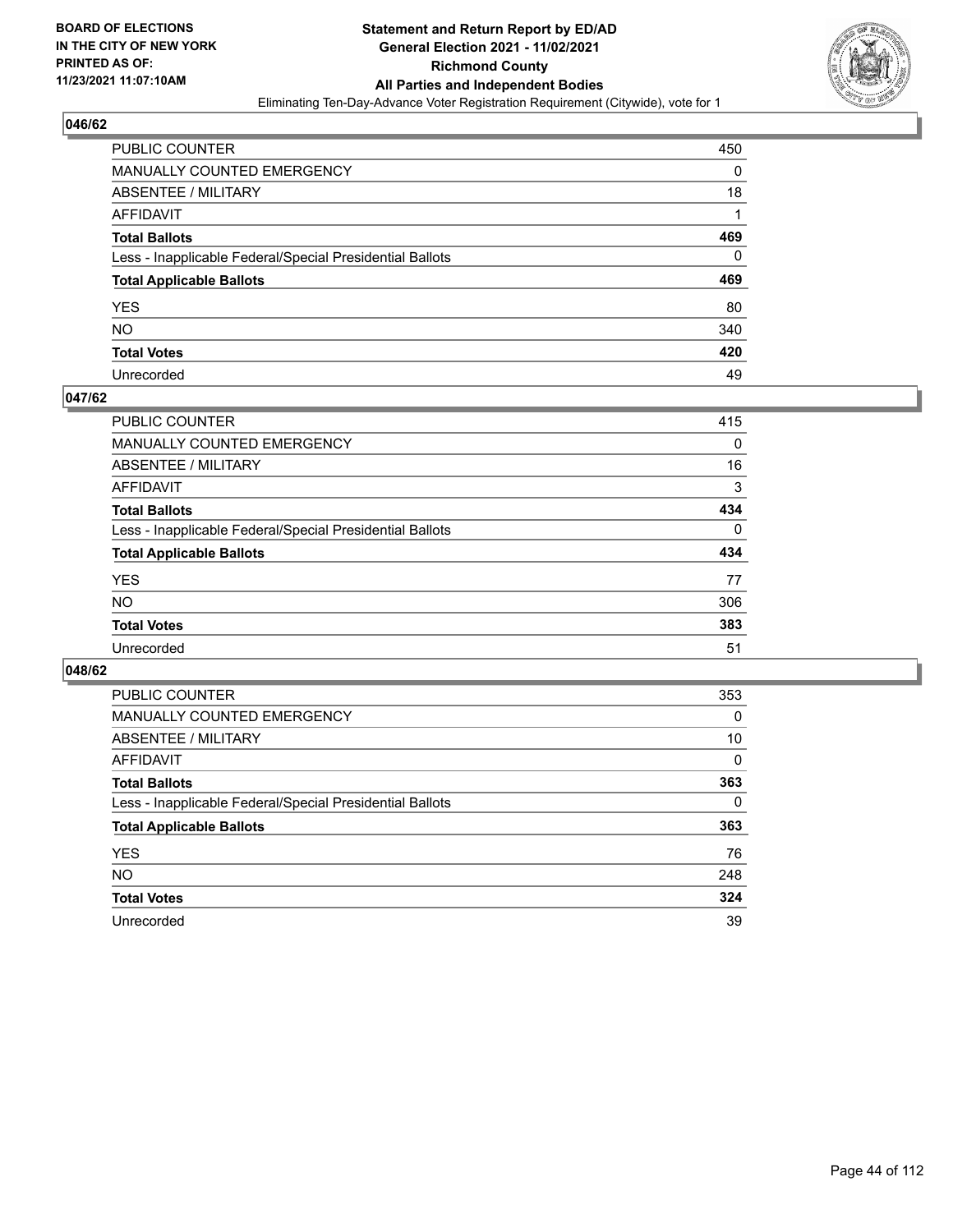

| PUBLIC COUNTER                                           | 418      |
|----------------------------------------------------------|----------|
| MANUALLY COUNTED EMERGENCY                               | 0        |
| <b>ABSENTEE / MILITARY</b>                               | 17       |
| AFFIDAVIT                                                | $\Omega$ |
| <b>Total Ballots</b>                                     | 435      |
| Less - Inapplicable Federal/Special Presidential Ballots | $\Omega$ |
| <b>Total Applicable Ballots</b>                          | 435      |
| YES                                                      | 83       |
| <b>NO</b>                                                | 333      |
| <b>Total Votes</b>                                       | 416      |
| Unrecorded                                               | 19       |

#### **050/62**

| <b>PUBLIC COUNTER</b>                                    | 473      |
|----------------------------------------------------------|----------|
| <b>MANUALLY COUNTED EMERGENCY</b>                        | $\Omega$ |
| ABSENTEE / MILITARY                                      | 28       |
| AFFIDAVIT                                                | 5        |
| <b>Total Ballots</b>                                     | 506      |
| Less - Inapplicable Federal/Special Presidential Ballots | $\Omega$ |
| <b>Total Applicable Ballots</b>                          | 506      |
| <b>YES</b>                                               | 89       |
| <b>NO</b>                                                | 378      |
| <b>Total Votes</b>                                       | 467      |
| Unrecorded                                               | 39       |

| PUBLIC COUNTER                                           | 406      |
|----------------------------------------------------------|----------|
| MANUALLY COUNTED EMERGENCY                               | $\Omega$ |
| ABSENTEE / MILITARY                                      | 23       |
| AFFIDAVIT                                                | 2        |
| <b>Total Ballots</b>                                     | 431      |
| Less - Inapplicable Federal/Special Presidential Ballots | $\Omega$ |
| <b>Total Applicable Ballots</b>                          | 431      |
| <b>YES</b>                                               | 110      |
| <b>NO</b>                                                | 279      |
| <b>Total Votes</b>                                       | 389      |
| Unrecorded                                               | 42       |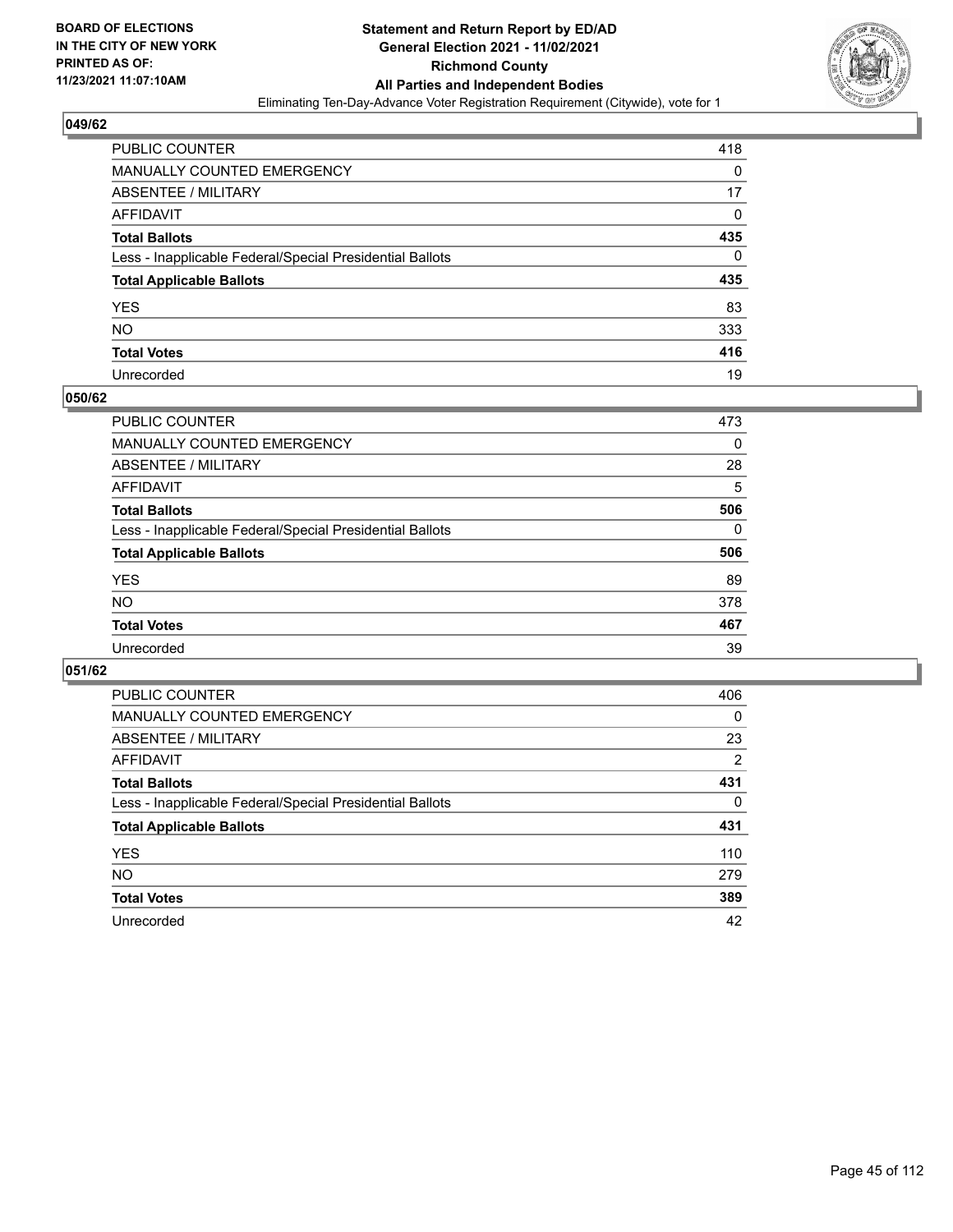

| PUBLIC COUNTER                                           | 463            |
|----------------------------------------------------------|----------------|
| MANUALLY COUNTED EMERGENCY                               | 0              |
| <b>ABSENTEE / MILITARY</b>                               | 16             |
| AFFIDAVIT                                                | $\overline{4}$ |
| <b>Total Ballots</b>                                     | 483            |
| Less - Inapplicable Federal/Special Presidential Ballots | 0              |
| <b>Total Applicable Ballots</b>                          | 483            |
| YES                                                      | 92             |
| <b>NO</b>                                                | 319            |
| <b>Total Votes</b>                                       | 411            |
| Unrecorded                                               | 72             |

#### **053/62**

| <b>PUBLIC COUNTER</b>                                    | 449      |
|----------------------------------------------------------|----------|
| MANUALLY COUNTED EMERGENCY                               | 0        |
| ABSENTEE / MILITARY                                      | 20       |
| AFFIDAVIT                                                | 2        |
| <b>Total Ballots</b>                                     | 471      |
| Less - Inapplicable Federal/Special Presidential Ballots | $\Omega$ |
| <b>Total Applicable Ballots</b>                          | 471      |
| <b>YES</b>                                               | 90       |
| <b>NO</b>                                                | 363      |
| <b>Total Votes</b>                                       | 453      |
| Unrecorded                                               | 18       |

| PUBLIC COUNTER                                           | 387      |
|----------------------------------------------------------|----------|
| <b>MANUALLY COUNTED EMERGENCY</b>                        | $\Omega$ |
| ABSENTEE / MILITARY                                      | 22       |
| AFFIDAVIT                                                | 4        |
| <b>Total Ballots</b>                                     | 413      |
| Less - Inapplicable Federal/Special Presidential Ballots | $\Omega$ |
| <b>Total Applicable Ballots</b>                          | 413      |
| <b>YES</b>                                               | 83       |
| NO.                                                      | 302      |
| <b>Total Votes</b>                                       | 385      |
| Unrecorded                                               | 28       |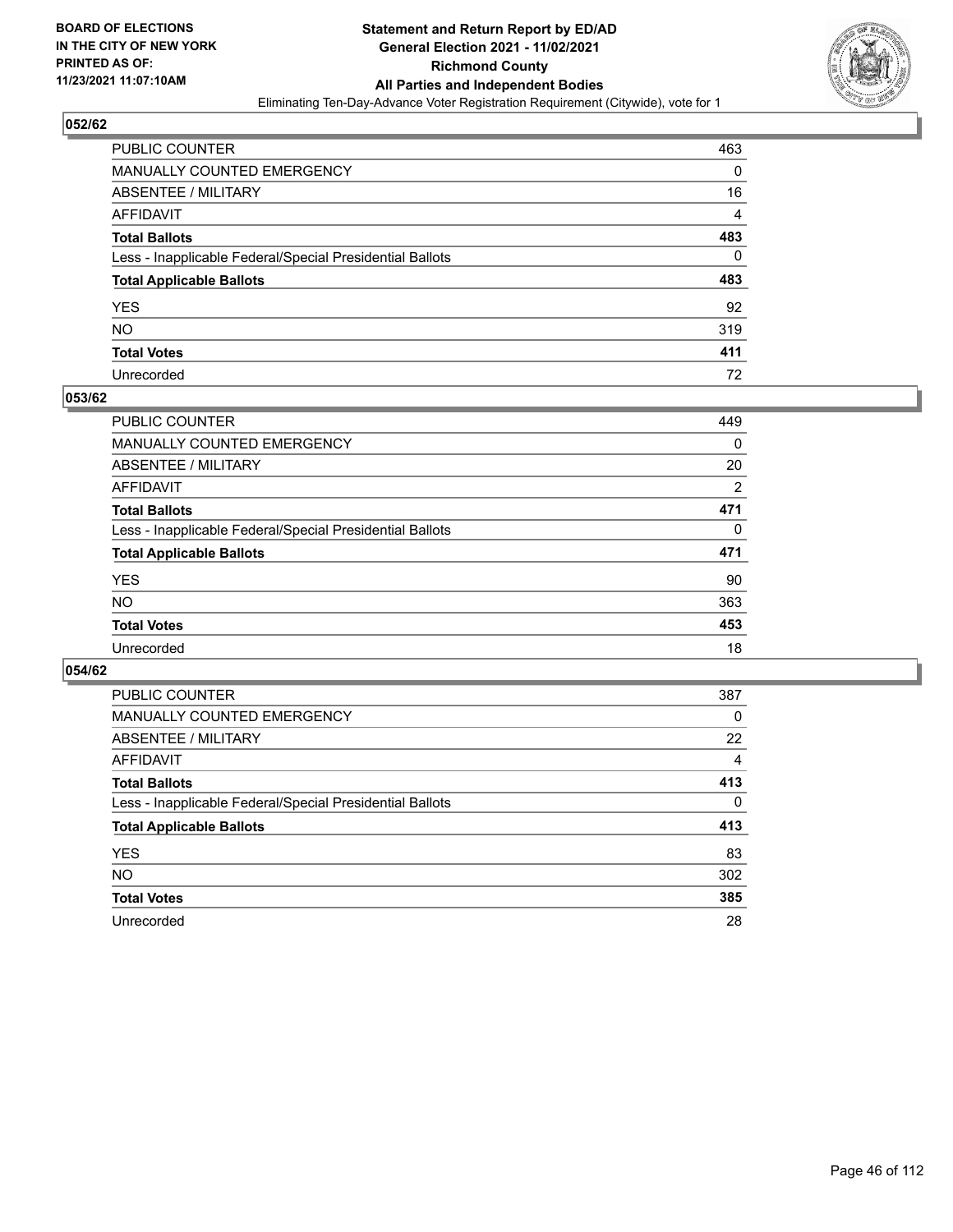

| PUBLIC COUNTER                                           | 475 |
|----------------------------------------------------------|-----|
| MANUALLY COUNTED EMERGENCY                               | 0   |
| ABSENTEE / MILITARY                                      | 21  |
| AFFIDAVIT                                                |     |
| <b>Total Ballots</b>                                     | 497 |
| Less - Inapplicable Federal/Special Presidential Ballots | 0   |
| <b>Total Applicable Ballots</b>                          | 497 |
| YES                                                      | 96  |
| NO.                                                      | 370 |
| <b>Total Votes</b>                                       | 466 |
| Unrecorded                                               | 31  |

#### **056/62**

| PUBLIC COUNTER                                           | 372 |
|----------------------------------------------------------|-----|
| <b>MANUALLY COUNTED EMERGENCY</b>                        | 0   |
| ABSENTEE / MILITARY                                      | 18  |
| AFFIDAVIT                                                | 2   |
| <b>Total Ballots</b>                                     | 392 |
| Less - Inapplicable Federal/Special Presidential Ballots | 0   |
| <b>Total Applicable Ballots</b>                          | 392 |
| <b>YES</b>                                               | 89  |
| <b>NO</b>                                                | 259 |
| <b>Total Votes</b>                                       | 348 |
| Unrecorded                                               | 44  |

| PUBLIC COUNTER                                           | 407      |
|----------------------------------------------------------|----------|
| MANUALLY COUNTED EMERGENCY                               | 0        |
| ABSENTEE / MILITARY                                      | 14       |
| AFFIDAVIT                                                |          |
| <b>Total Ballots</b>                                     | 422      |
| Less - Inapplicable Federal/Special Presidential Ballots | $\Omega$ |
| <b>Total Applicable Ballots</b>                          | 422      |
| <b>YES</b>                                               | 80       |
| NO.                                                      | 311      |
| <b>Total Votes</b>                                       | 391      |
| Unrecorded                                               | 31       |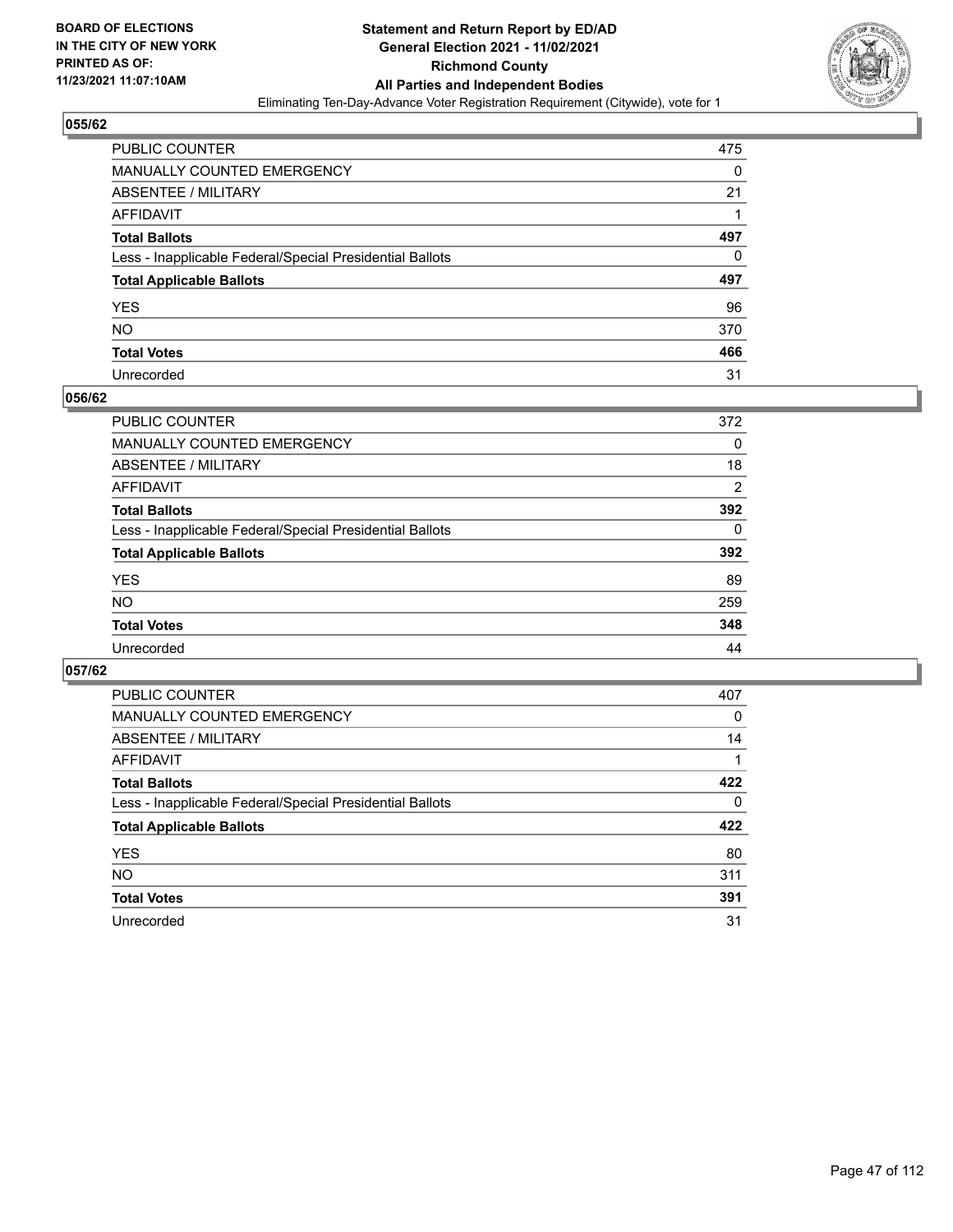

| PUBLIC COUNTER                                           | 479 |
|----------------------------------------------------------|-----|
| MANUALLY COUNTED EMERGENCY                               | 0   |
| ABSENTEE / MILITARY                                      | 8   |
| AFFIDAVIT                                                |     |
| <b>Total Ballots</b>                                     | 488 |
| Less - Inapplicable Federal/Special Presidential Ballots | 0   |
| <b>Total Applicable Ballots</b>                          | 488 |
| YES                                                      | 100 |
| NO.                                                      | 348 |
| <b>Total Votes</b>                                       | 448 |
| Unrecorded                                               | 40  |

#### **059/62**

| <b>PUBLIC COUNTER</b>                                    | 371            |
|----------------------------------------------------------|----------------|
| <b>MANUALLY COUNTED EMERGENCY</b>                        | 0              |
| ABSENTEE / MILITARY                                      | 35             |
| AFFIDAVIT                                                | $\overline{4}$ |
| <b>Total Ballots</b>                                     | 410            |
| Less - Inapplicable Federal/Special Presidential Ballots | $\Omega$       |
| <b>Total Applicable Ballots</b>                          | 410            |
| <b>YES</b>                                               | 97             |
| <b>NO</b>                                                | 287            |
| <b>Total Votes</b>                                       | 384            |
| Unrecorded                                               | 26             |

| PUBLIC COUNTER                                           | 460      |
|----------------------------------------------------------|----------|
| <b>MANUALLY COUNTED EMERGENCY</b>                        | $\Omega$ |
| ABSENTEE / MILITARY                                      | 13       |
| AFFIDAVIT                                                | 2        |
| <b>Total Ballots</b>                                     | 475      |
| Less - Inapplicable Federal/Special Presidential Ballots | $\Omega$ |
| <b>Total Applicable Ballots</b>                          | 475      |
| <b>YES</b>                                               | 91       |
| NO.                                                      | 322      |
| <b>Total Votes</b>                                       | 413      |
| Unrecorded                                               | 62       |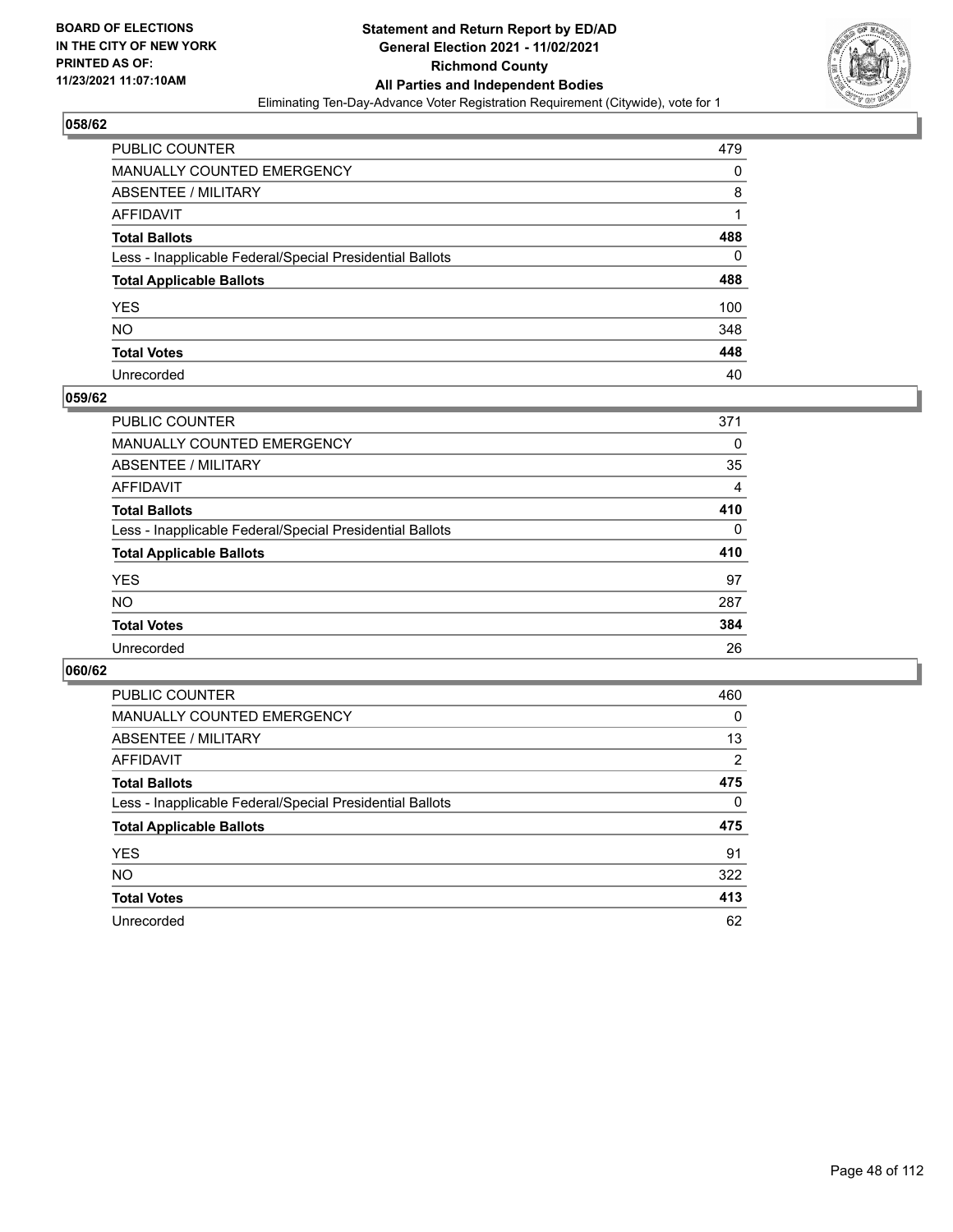

| PUBLIC COUNTER                                           | 450 |
|----------------------------------------------------------|-----|
| MANUALLY COUNTED EMERGENCY                               | 0   |
| <b>ABSENTEE / MILITARY</b>                               | 13  |
| AFFIDAVIT                                                | 0   |
| <b>Total Ballots</b>                                     | 463 |
| Less - Inapplicable Federal/Special Presidential Ballots | 0   |
| <b>Total Applicable Ballots</b>                          | 463 |
| YES                                                      | 86  |
| NO.                                                      | 340 |
| <b>Total Votes</b>                                       | 426 |
| Unrecorded                                               | 37  |

#### **062/62**

| <b>PUBLIC COUNTER</b>                                    | 391      |
|----------------------------------------------------------|----------|
| MANUALLY COUNTED EMERGENCY                               | 0        |
| ABSENTEE / MILITARY                                      | 21       |
| AFFIDAVIT                                                | 2        |
| <b>Total Ballots</b>                                     | 414      |
| Less - Inapplicable Federal/Special Presidential Ballots | $\Omega$ |
| <b>Total Applicable Ballots</b>                          | 414      |
| <b>YES</b>                                               | 79       |
| <b>NO</b>                                                | 305      |
| <b>Total Votes</b>                                       | 384      |
| Unrecorded                                               | 30       |

| PUBLIC COUNTER                                           | 282      |
|----------------------------------------------------------|----------|
| <b>MANUALLY COUNTED EMERGENCY</b>                        | 0        |
| ABSENTEE / MILITARY                                      | 11       |
| AFFIDAVIT                                                |          |
| <b>Total Ballots</b>                                     | 294      |
| Less - Inapplicable Federal/Special Presidential Ballots | $\Omega$ |
| <b>Total Applicable Ballots</b>                          | 294      |
| <b>YES</b>                                               | 60       |
| NO.                                                      | 202      |
| <b>Total Votes</b>                                       | 262      |
| Unrecorded                                               | 32       |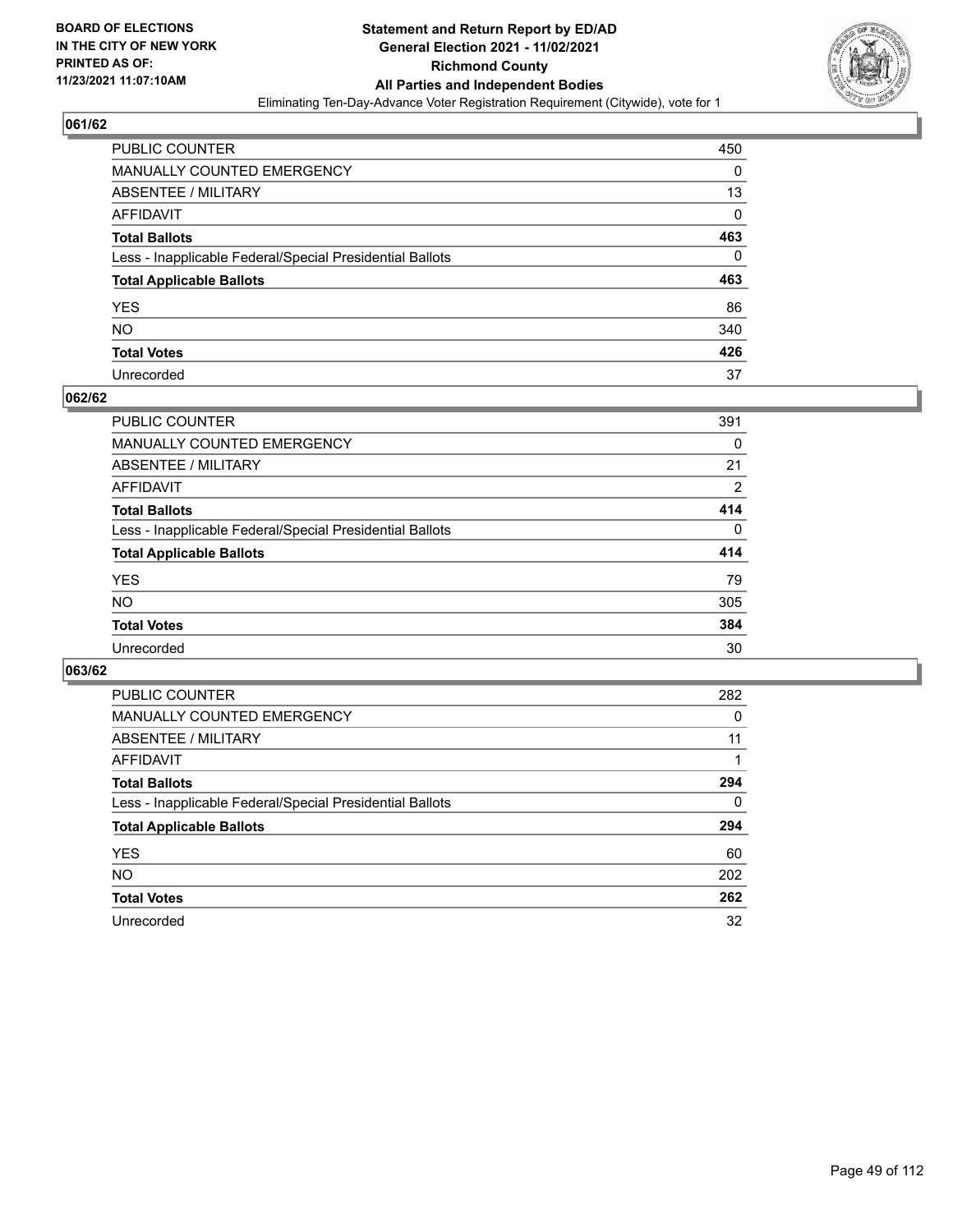

| PUBLIC COUNTER                                           | 267      |
|----------------------------------------------------------|----------|
| MANUALLY COUNTED EMERGENCY                               | 0        |
| <b>ABSENTEE / MILITARY</b>                               | 19       |
| AFFIDAVIT                                                | $\Omega$ |
| <b>Total Ballots</b>                                     | 286      |
| Less - Inapplicable Federal/Special Presidential Ballots | 0        |
| <b>Total Applicable Ballots</b>                          | 286      |
| YES                                                      | 70       |
| NO.                                                      | 198      |
| <b>Total Votes</b>                                       | 268      |
| Unrecorded                                               | 18       |

#### **065/62**

| <b>PUBLIC COUNTER</b>                                    | 541            |
|----------------------------------------------------------|----------------|
| <b>MANUALLY COUNTED EMERGENCY</b>                        | 0              |
| <b>ABSENTEE / MILITARY</b>                               | 15             |
| AFFIDAVIT                                                | $\overline{2}$ |
| <b>Total Ballots</b>                                     | 558            |
| Less - Inapplicable Federal/Special Presidential Ballots | $\Omega$       |
| <b>Total Applicable Ballots</b>                          | 558            |
| <b>YES</b>                                               | 101            |
| <b>NO</b>                                                | 409            |
| <b>Total Votes</b>                                       | 510            |
| Unrecorded                                               | 48             |

| PUBLIC COUNTER                                           | 468      |
|----------------------------------------------------------|----------|
| <b>MANUALLY COUNTED EMERGENCY</b>                        | 0        |
| ABSENTEE / MILITARY                                      | 21       |
| AFFIDAVIT                                                |          |
| <b>Total Ballots</b>                                     | 490      |
| Less - Inapplicable Federal/Special Presidential Ballots | $\Omega$ |
| <b>Total Applicable Ballots</b>                          | 490      |
| <b>YES</b>                                               | 77       |
| <b>NO</b>                                                | 358      |
| <b>Total Votes</b>                                       | 435      |
| Unrecorded                                               | 55       |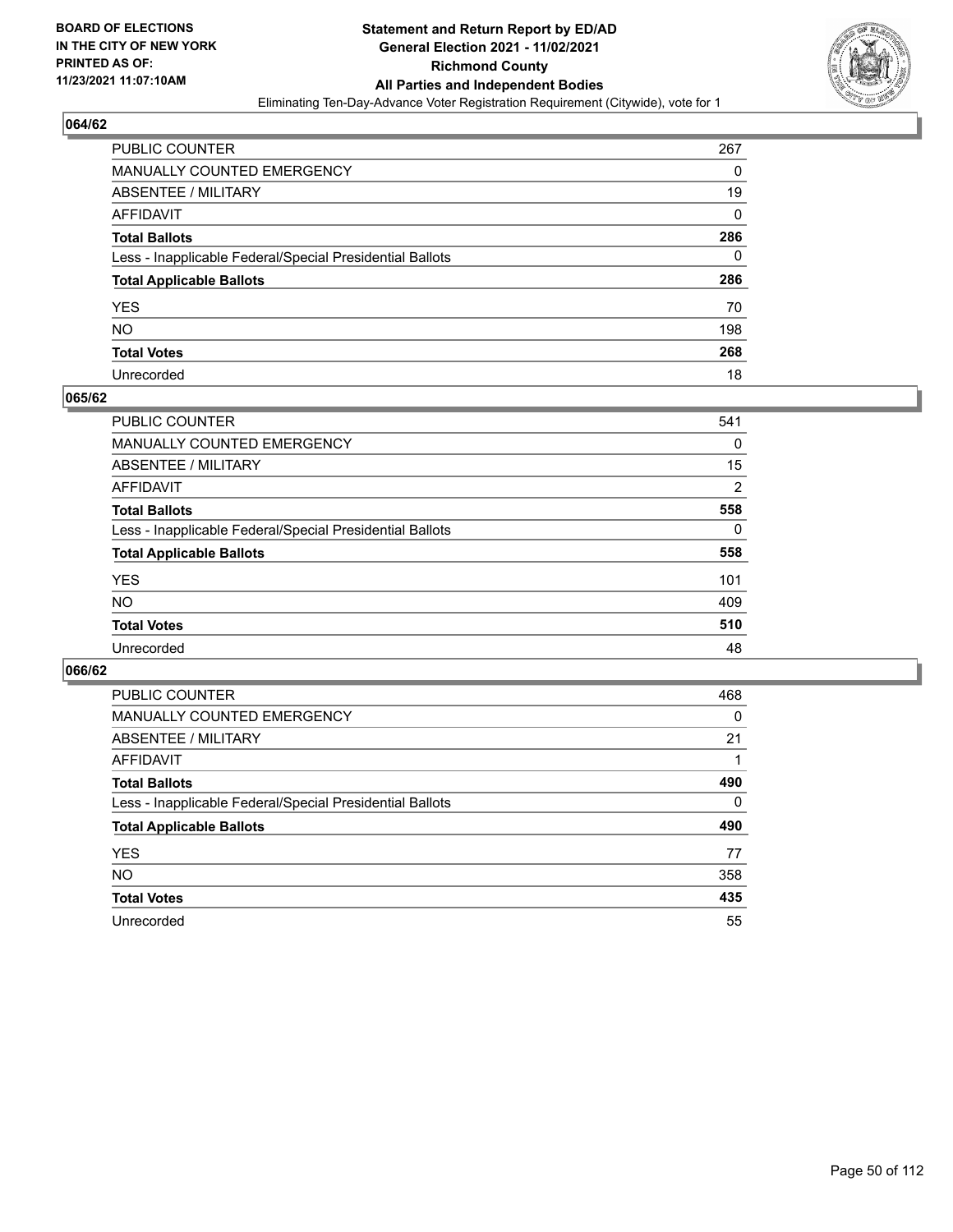

| PUBLIC COUNTER                                           | 417      |
|----------------------------------------------------------|----------|
| MANUALLY COUNTED EMERGENCY                               | 0        |
| ABSENTEE / MILITARY                                      | 19       |
| AFFIDAVIT                                                | 0        |
| <b>Total Ballots</b>                                     | 436      |
| Less - Inapplicable Federal/Special Presidential Ballots | $\Omega$ |
| <b>Total Applicable Ballots</b>                          | 436      |
| YES                                                      | 79       |
| NO.                                                      | 313      |
| <b>Total Votes</b>                                       | 392      |
| Unrecorded                                               | 44       |

#### **068/62**

| <b>PUBLIC COUNTER</b>                                    | 399      |
|----------------------------------------------------------|----------|
| <b>MANUALLY COUNTED EMERGENCY</b>                        | $\Omega$ |
| ABSENTEE / MILITARY                                      | 19       |
| AFFIDAVIT                                                | 2        |
| <b>Total Ballots</b>                                     | 420      |
| Less - Inapplicable Federal/Special Presidential Ballots | $\Omega$ |
| <b>Total Applicable Ballots</b>                          | 420      |
| <b>YES</b>                                               | 113      |
| <b>NO</b>                                                | 281      |
| <b>Total Votes</b>                                       | 394      |
| Unrecorded                                               | 26       |

| PUBLIC COUNTER                                           | 363 |
|----------------------------------------------------------|-----|
| <b>MANUALLY COUNTED EMERGENCY</b>                        | 0   |
| ABSENTEE / MILITARY                                      | 25  |
| AFFIDAVIT                                                | 8   |
| <b>Total Ballots</b>                                     | 396 |
| Less - Inapplicable Federal/Special Presidential Ballots | 0   |
| <b>Total Applicable Ballots</b>                          | 396 |
| <b>YES</b>                                               | 82  |
| NO.                                                      | 275 |
| <b>Total Votes</b>                                       | 357 |
| Unrecorded                                               | 39  |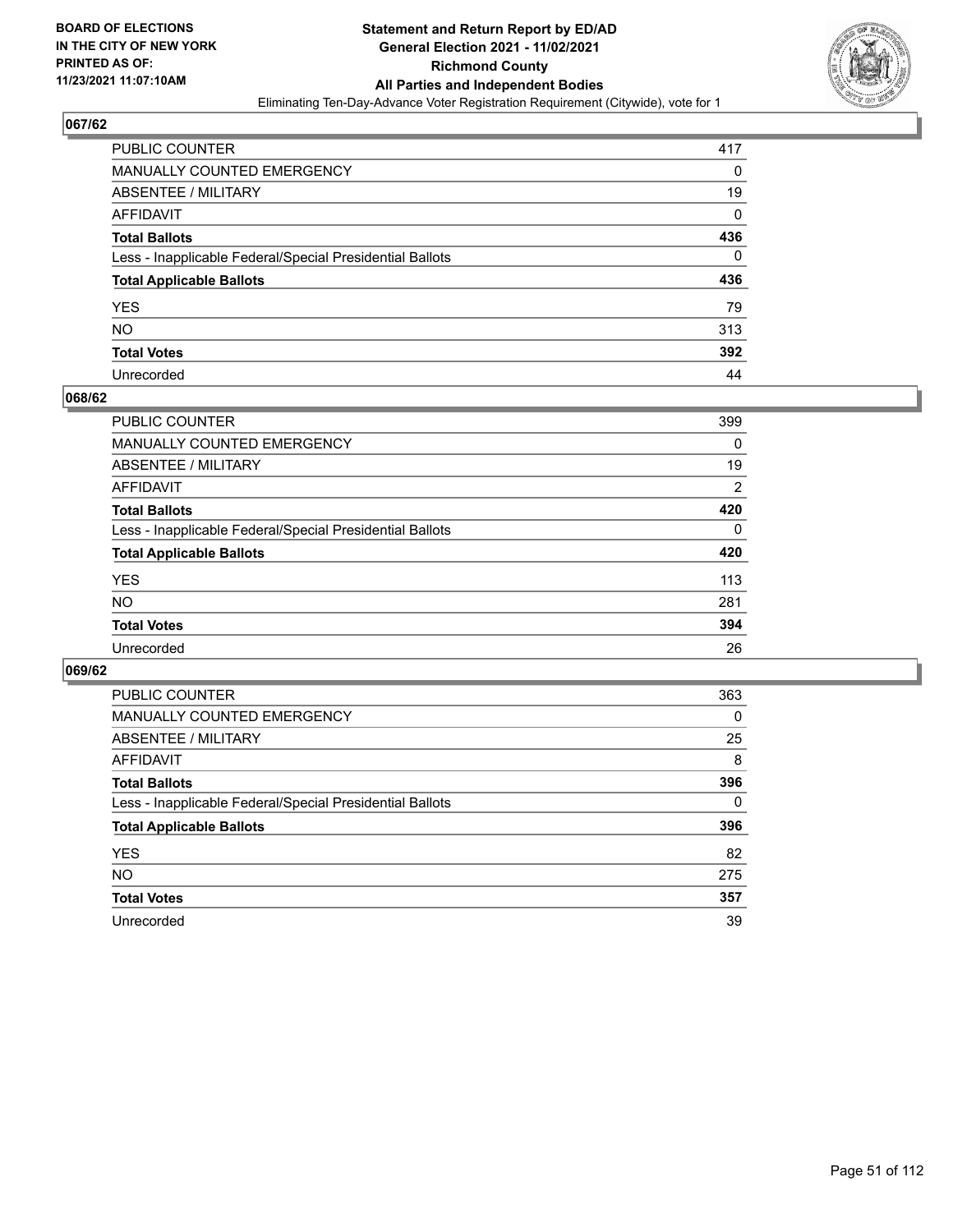

| PUBLIC COUNTER                                           | 179 |
|----------------------------------------------------------|-----|
| MANUALLY COUNTED EMERGENCY                               | 0   |
| <b>ABSENTEE / MILITARY</b>                               | 13  |
| <b>AFFIDAVIT</b>                                         | 0   |
| <b>Total Ballots</b>                                     | 192 |
| Less - Inapplicable Federal/Special Presidential Ballots | 0   |
| <b>Total Applicable Ballots</b>                          | 192 |
| YES                                                      | 37  |
| <b>NO</b>                                                | 141 |
| <b>Total Votes</b>                                       | 178 |
| Unrecorded                                               | 14  |

#### **071/62**

| <b>PUBLIC COUNTER</b>                                    | 420      |
|----------------------------------------------------------|----------|
| <b>MANUALLY COUNTED EMERGENCY</b>                        | 0        |
| <b>ABSENTEE / MILITARY</b>                               | 16       |
| AFFIDAVIT                                                | 3        |
| <b>Total Ballots</b>                                     | 439      |
| Less - Inapplicable Federal/Special Presidential Ballots | $\Omega$ |
| <b>Total Applicable Ballots</b>                          | 439      |
| <b>YES</b>                                               | 93       |
| NO                                                       | 281      |
| <b>Total Votes</b>                                       | 374      |
| Unrecorded                                               | 65       |

| PUBLIC COUNTER                                           | 369 |
|----------------------------------------------------------|-----|
| <b>MANUALLY COUNTED EMERGENCY</b>                        | 0   |
| ABSENTEE / MILITARY                                      | 8   |
| AFFIDAVIT                                                | 0   |
| <b>Total Ballots</b>                                     | 377 |
| Less - Inapplicable Federal/Special Presidential Ballots | 0   |
| <b>Total Applicable Ballots</b>                          | 377 |
| <b>YES</b>                                               | 71  |
| <b>NO</b>                                                | 244 |
| <b>Total Votes</b>                                       | 315 |
| Unrecorded                                               | 62  |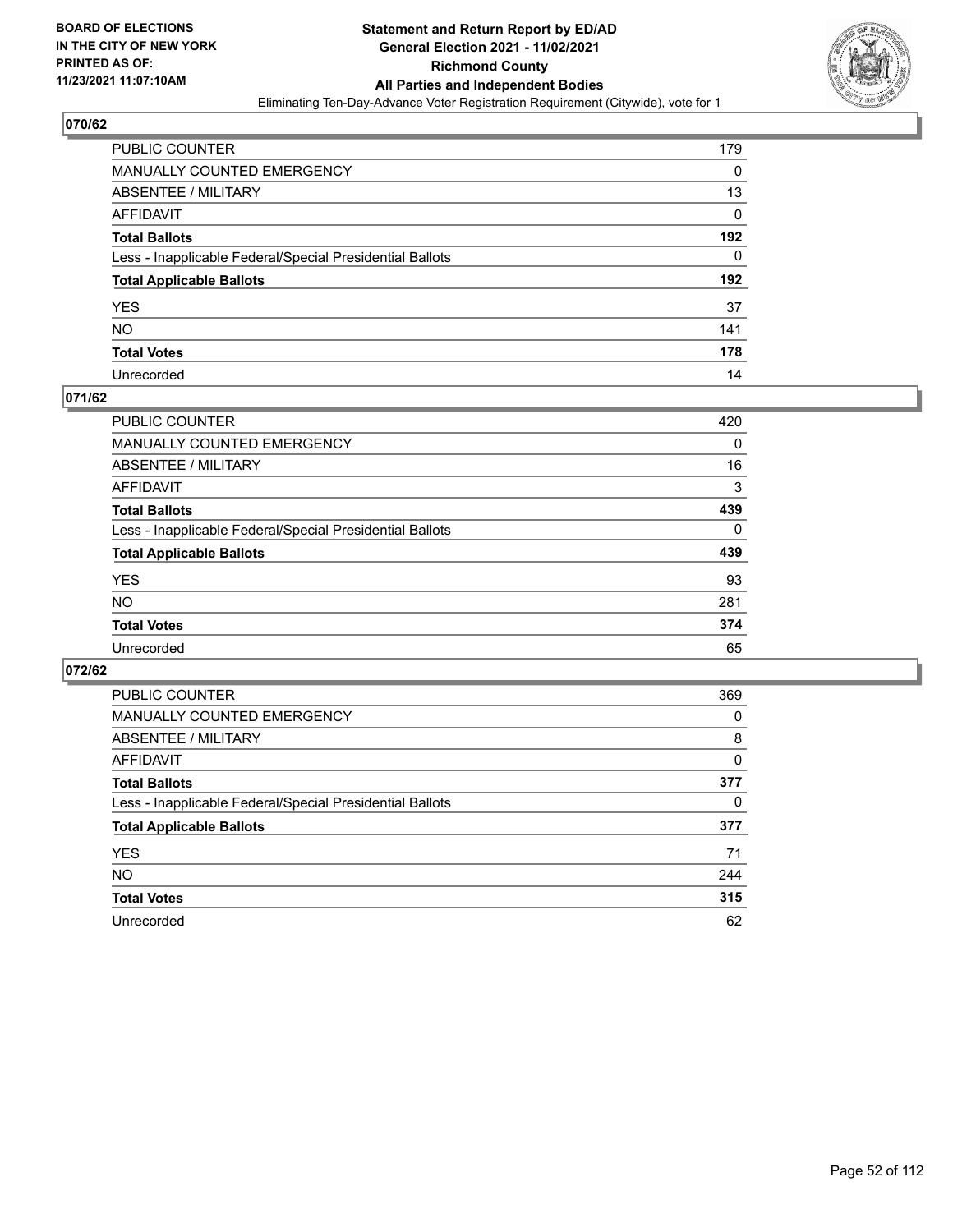

| PUBLIC COUNTER                                           | 398 |
|----------------------------------------------------------|-----|
| MANUALLY COUNTED EMERGENCY                               | 0   |
| ABSENTEE / MILITARY                                      | 31  |
| AFFIDAVIT                                                |     |
| <b>Total Ballots</b>                                     | 430 |
| Less - Inapplicable Federal/Special Presidential Ballots | 0   |
| <b>Total Applicable Ballots</b>                          | 430 |
| YES                                                      | 96  |
| NO.                                                      | 281 |
| <b>Total Votes</b>                                       | 377 |
| Unrecorded                                               | 53  |

#### **074/62**

| <b>PUBLIC COUNTER</b>                                    | 502      |
|----------------------------------------------------------|----------|
| MANUALLY COUNTED EMERGENCY                               | 0        |
| ABSENTEE / MILITARY                                      | 17       |
| AFFIDAVIT                                                | $\Omega$ |
| <b>Total Ballots</b>                                     | 519      |
| Less - Inapplicable Federal/Special Presidential Ballots | $\Omega$ |
| <b>Total Applicable Ballots</b>                          | 519      |
| <b>YES</b>                                               | 68       |
| <b>NO</b>                                                | 390      |
| <b>Total Votes</b>                                       | 458      |
| Unrecorded                                               | 61       |

| PUBLIC COUNTER                                           | 411      |
|----------------------------------------------------------|----------|
| <b>MANUALLY COUNTED EMERGENCY</b>                        | $\Omega$ |
| ABSENTEE / MILITARY                                      | 19       |
| AFFIDAVIT                                                | 6        |
| <b>Total Ballots</b>                                     | 436      |
| Less - Inapplicable Federal/Special Presidential Ballots | $\Omega$ |
| <b>Total Applicable Ballots</b>                          | 436      |
| <b>YES</b>                                               | 81       |
| <b>NO</b>                                                | 315      |
| <b>Total Votes</b>                                       | 396      |
| Unrecorded                                               | 40       |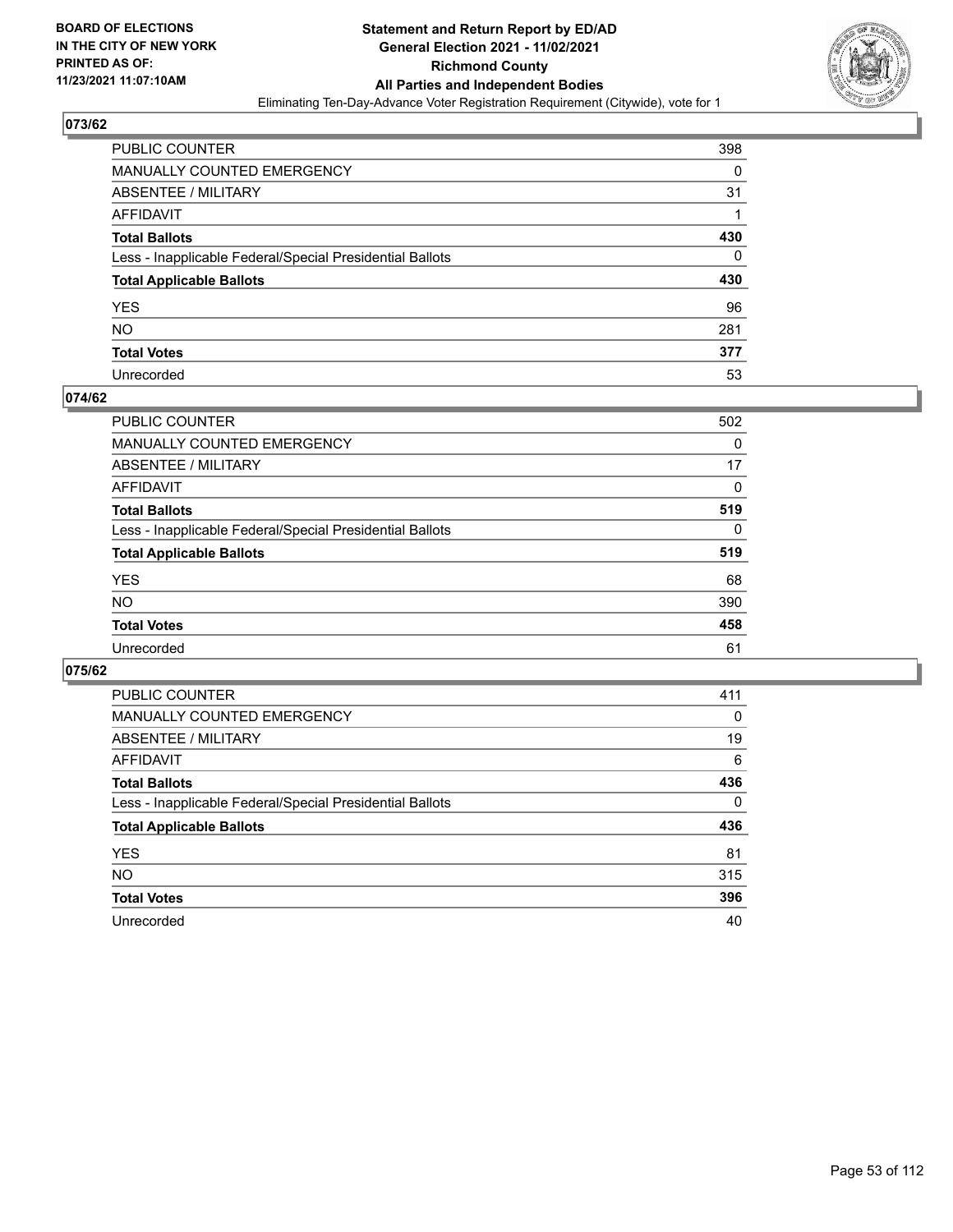

| PUBLIC COUNTER                                           | 445 |
|----------------------------------------------------------|-----|
| MANUALLY COUNTED EMERGENCY                               | 0   |
| ABSENTEE / MILITARY                                      | 6   |
| AFFIDAVIT                                                | 9   |
| <b>Total Ballots</b>                                     | 460 |
| Less - Inapplicable Federal/Special Presidential Ballots | 0   |
| <b>Total Applicable Ballots</b>                          | 460 |
| YES                                                      | 73  |
| NO.                                                      | 342 |
| <b>Total Votes</b>                                       | 415 |
| Unrecorded                                               | 45  |

#### **077/62**

| <b>PUBLIC COUNTER</b>                                    | 474            |
|----------------------------------------------------------|----------------|
| <b>MANUALLY COUNTED EMERGENCY</b>                        | $\Omega$       |
| ABSENTEE / MILITARY                                      | 23             |
| AFFIDAVIT                                                | $\overline{2}$ |
| <b>Total Ballots</b>                                     | 499            |
| Less - Inapplicable Federal/Special Presidential Ballots | $\Omega$       |
| <b>Total Applicable Ballots</b>                          | 499            |
| <b>YES</b>                                               | 76             |
| <b>NO</b>                                                | 390            |
| <b>Total Votes</b>                                       | 466            |
| Unrecorded                                               | 33             |

| PUBLIC COUNTER                                           | 447            |
|----------------------------------------------------------|----------------|
| <b>MANUALLY COUNTED EMERGENCY</b>                        | $\Omega$       |
| ABSENTEE / MILITARY                                      | 14             |
| AFFIDAVIT                                                | $\overline{2}$ |
| <b>Total Ballots</b>                                     | 463            |
| Less - Inapplicable Federal/Special Presidential Ballots | $\Omega$       |
| <b>Total Applicable Ballots</b>                          | 463            |
| <b>YES</b>                                               | 80             |
| <b>NO</b>                                                | 353            |
| <b>Total Votes</b>                                       | 433            |
| Unrecorded                                               | 30             |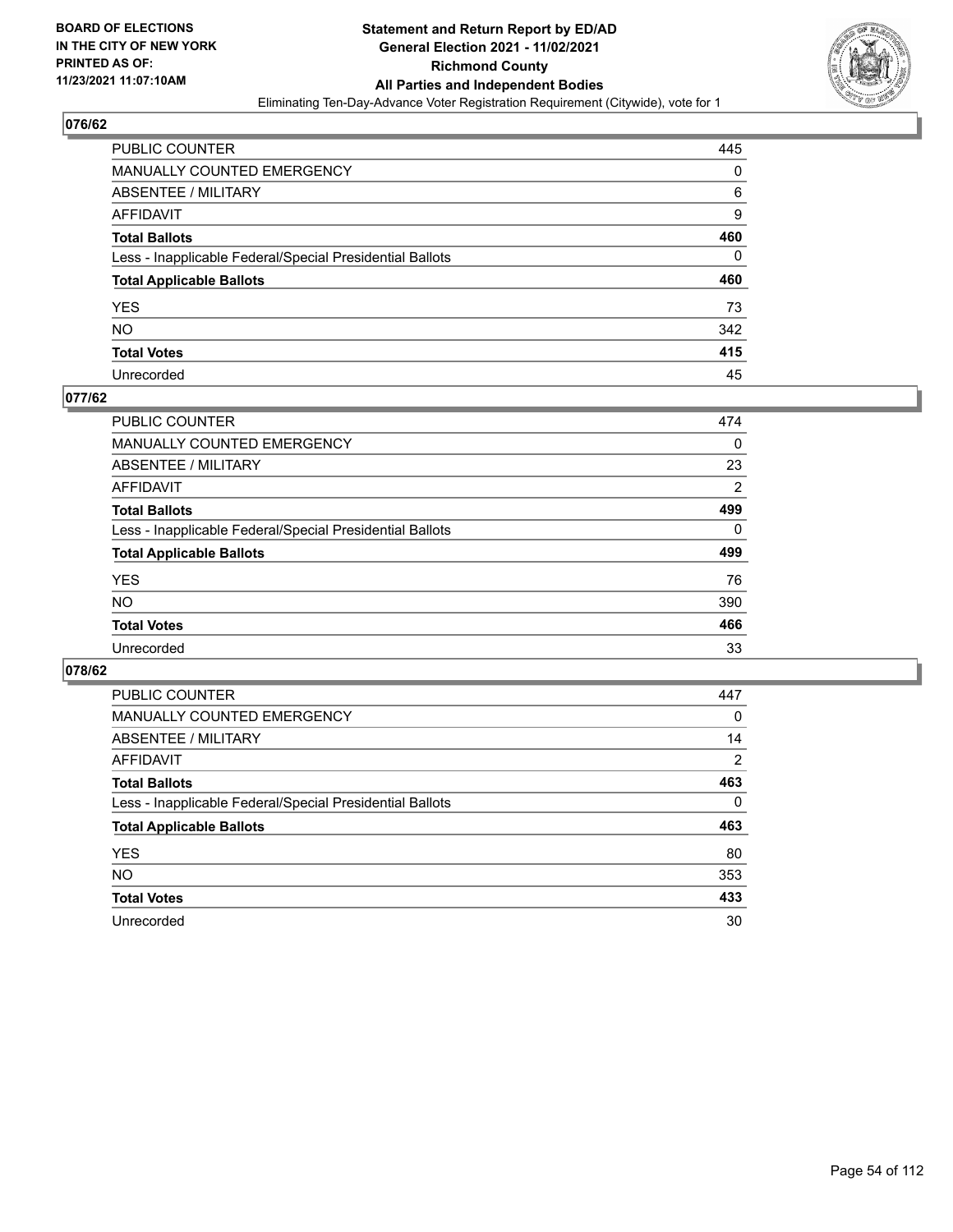

| PUBLIC COUNTER                                           | 263 |
|----------------------------------------------------------|-----|
| <b>MANUALLY COUNTED EMERGENCY</b>                        | 0   |
| ABSENTEE / MILITARY                                      | 14  |
| AFFIDAVIT                                                | 0   |
| <b>Total Ballots</b>                                     | 277 |
| Less - Inapplicable Federal/Special Presidential Ballots | 0   |
| <b>Total Applicable Ballots</b>                          | 277 |
| <b>YES</b>                                               | 41  |
| NO.                                                      | 206 |
| <b>Total Votes</b>                                       | 247 |
| Unrecorded                                               | 30  |

#### **080/62**

| <b>PUBLIC COUNTER</b>                                    | 461            |
|----------------------------------------------------------|----------------|
| <b>MANUALLY COUNTED EMERGENCY</b>                        | 0              |
| ABSENTEE / MILITARY                                      | 13             |
| AFFIDAVIT                                                | $\overline{4}$ |
| <b>Total Ballots</b>                                     | 478            |
| Less - Inapplicable Federal/Special Presidential Ballots | $\Omega$       |
| <b>Total Applicable Ballots</b>                          | 478            |
| <b>YES</b>                                               | 117            |
| <b>NO</b>                                                | 338            |
| <b>Total Votes</b>                                       | 455            |
| Unrecorded                                               | 23             |

| PUBLIC COUNTER                                           | 479      |
|----------------------------------------------------------|----------|
| MANUALLY COUNTED EMERGENCY                               | 0        |
| ABSENTEE / MILITARY                                      | 28       |
| AFFIDAVIT                                                | $\Omega$ |
| <b>Total Ballots</b>                                     | 507      |
| Less - Inapplicable Federal/Special Presidential Ballots | 0        |
| <b>Total Applicable Ballots</b>                          | 507      |
| <b>YES</b>                                               | 93       |
| <b>NO</b>                                                | 343      |
|                                                          |          |
| <b>Total Votes</b>                                       | 436      |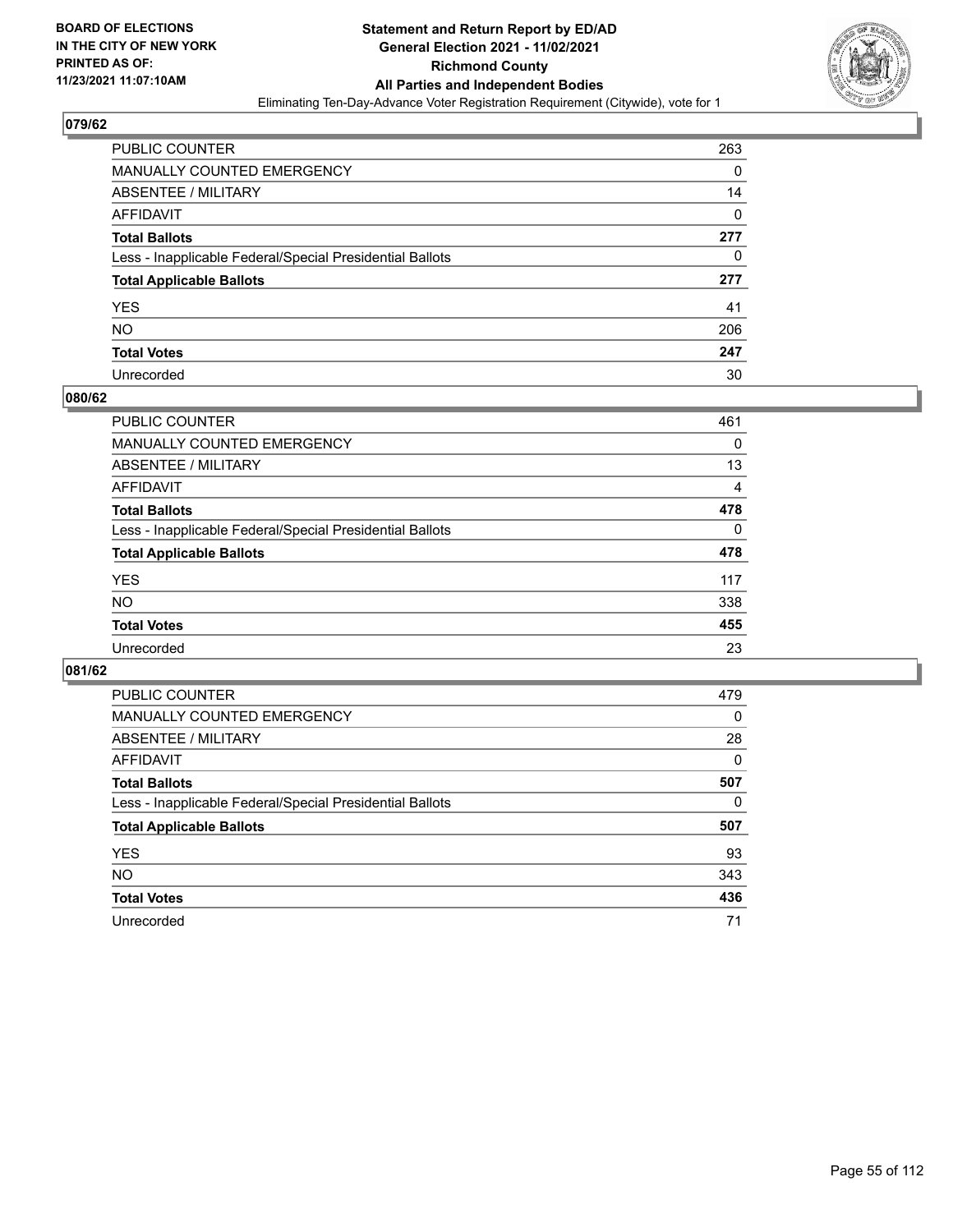

| PUBLIC COUNTER                                           | 418 |
|----------------------------------------------------------|-----|
| MANUALLY COUNTED EMERGENCY                               | 0   |
| ABSENTEE / MILITARY                                      | 23  |
| AFFIDAVIT                                                | 3   |
| <b>Total Ballots</b>                                     | 444 |
| Less - Inapplicable Federal/Special Presidential Ballots | 0   |
| <b>Total Applicable Ballots</b>                          | 444 |
| YES                                                      | 63  |
| NO.                                                      | 330 |
| <b>Total Votes</b>                                       | 393 |
| Unrecorded                                               | 51  |

#### **083/62**

| <b>PUBLIC COUNTER</b>                                    | 419      |
|----------------------------------------------------------|----------|
| <b>MANUALLY COUNTED EMERGENCY</b>                        | $\Omega$ |
| ABSENTEE / MILITARY                                      |          |
| AFFIDAVIT                                                |          |
| <b>Total Ballots</b>                                     | 427      |
| Less - Inapplicable Federal/Special Presidential Ballots | $\Omega$ |
| <b>Total Applicable Ballots</b>                          | 427      |
| <b>YES</b>                                               | 61       |
| <b>NO</b>                                                | 314      |
| <b>Total Votes</b>                                       | 375      |
| Unrecorded                                               | 52       |

| PUBLIC COUNTER                                           | 477      |
|----------------------------------------------------------|----------|
| <b>MANUALLY COUNTED EMERGENCY</b>                        | $\Omega$ |
| ABSENTEE / MILITARY                                      | 21       |
| AFFIDAVIT                                                | 0        |
| <b>Total Ballots</b>                                     | 498      |
| Less - Inapplicable Federal/Special Presidential Ballots | $\Omega$ |
| <b>Total Applicable Ballots</b>                          | 498      |
| <b>YES</b>                                               | 77       |
| <b>NO</b>                                                | 370      |
| <b>Total Votes</b>                                       | 447      |
| Unrecorded                                               | 51       |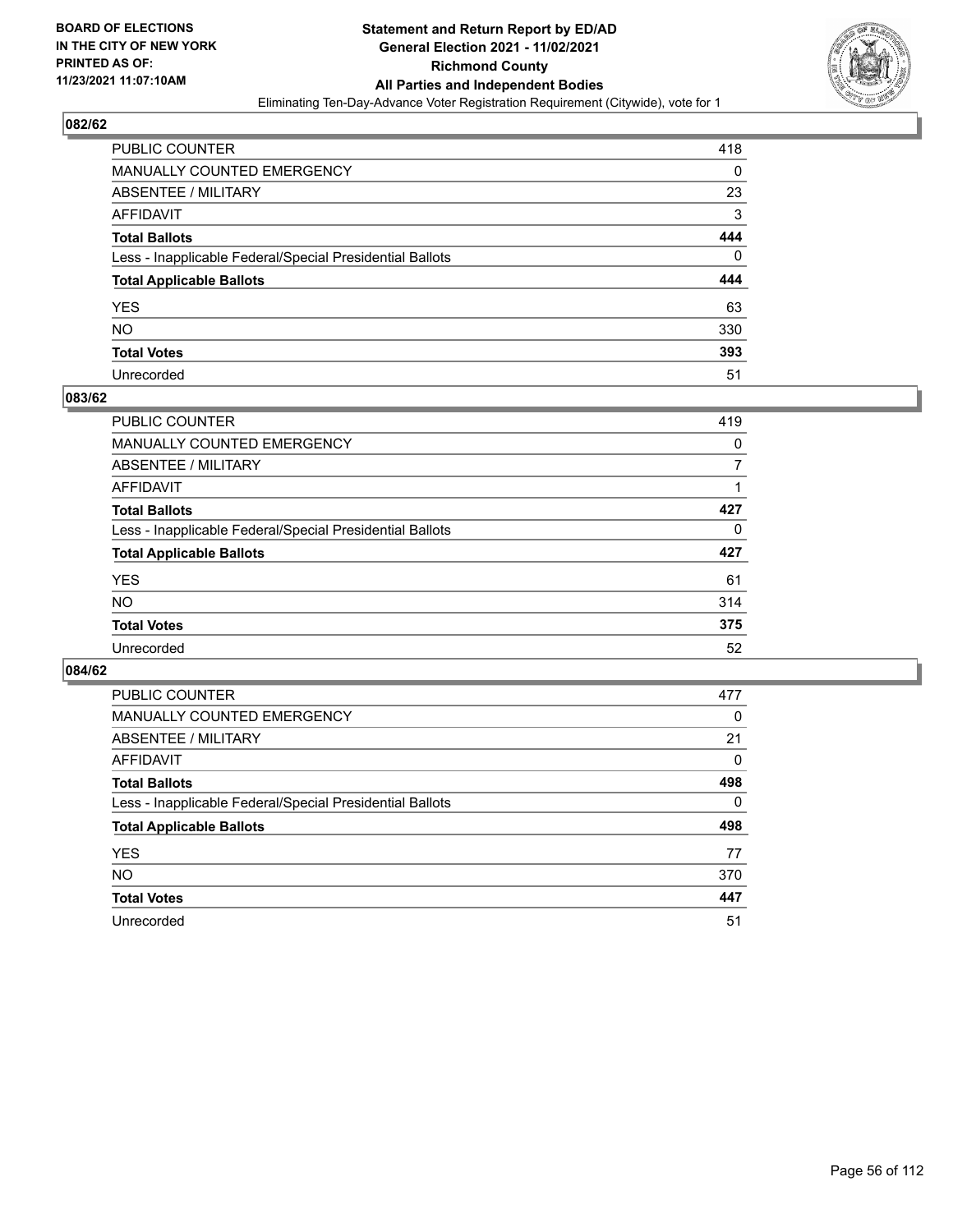

| PUBLIC COUNTER                                           | 342 |
|----------------------------------------------------------|-----|
| MANUALLY COUNTED EMERGENCY                               | 0   |
| <b>ABSENTEE / MILITARY</b>                               | 18  |
| AFFIDAVIT                                                |     |
| <b>Total Ballots</b>                                     | 361 |
| Less - Inapplicable Federal/Special Presidential Ballots | 0   |
| <b>Total Applicable Ballots</b>                          | 361 |
| YES                                                      | 88  |
| <b>NO</b>                                                | 242 |
| <b>Total Votes</b>                                       | 330 |
| Unrecorded                                               | 31  |

#### **086/62**

| <b>PUBLIC COUNTER</b>                                    | 389      |
|----------------------------------------------------------|----------|
| <b>MANUALLY COUNTED EMERGENCY</b>                        | 0        |
| ABSENTEE / MILITARY                                      | 12       |
| AFFIDAVIT                                                | $\Omega$ |
| <b>Total Ballots</b>                                     | 401      |
| Less - Inapplicable Federal/Special Presidential Ballots | $\Omega$ |
| <b>Total Applicable Ballots</b>                          | 401      |
| <b>YES</b>                                               | 94       |
| <b>NO</b>                                                | 285      |
| <b>Total Votes</b>                                       | 379      |
| Unrecorded                                               | 22       |

| PUBLIC COUNTER                                           | 0        |
|----------------------------------------------------------|----------|
| <b>MANUALLY COUNTED EMERGENCY</b>                        | 0        |
| ABSENTEE / MILITARY                                      | 0        |
| AFFIDAVIT                                                | 0        |
| <b>Total Ballots</b>                                     | 0        |
| Less - Inapplicable Federal/Special Presidential Ballots | $\Omega$ |
| <b>Total Applicable Ballots</b>                          | 0        |
| <b>YES</b>                                               | $\Omega$ |
| <b>NO</b>                                                | $\Omega$ |
| <b>Total Votes</b>                                       | 0        |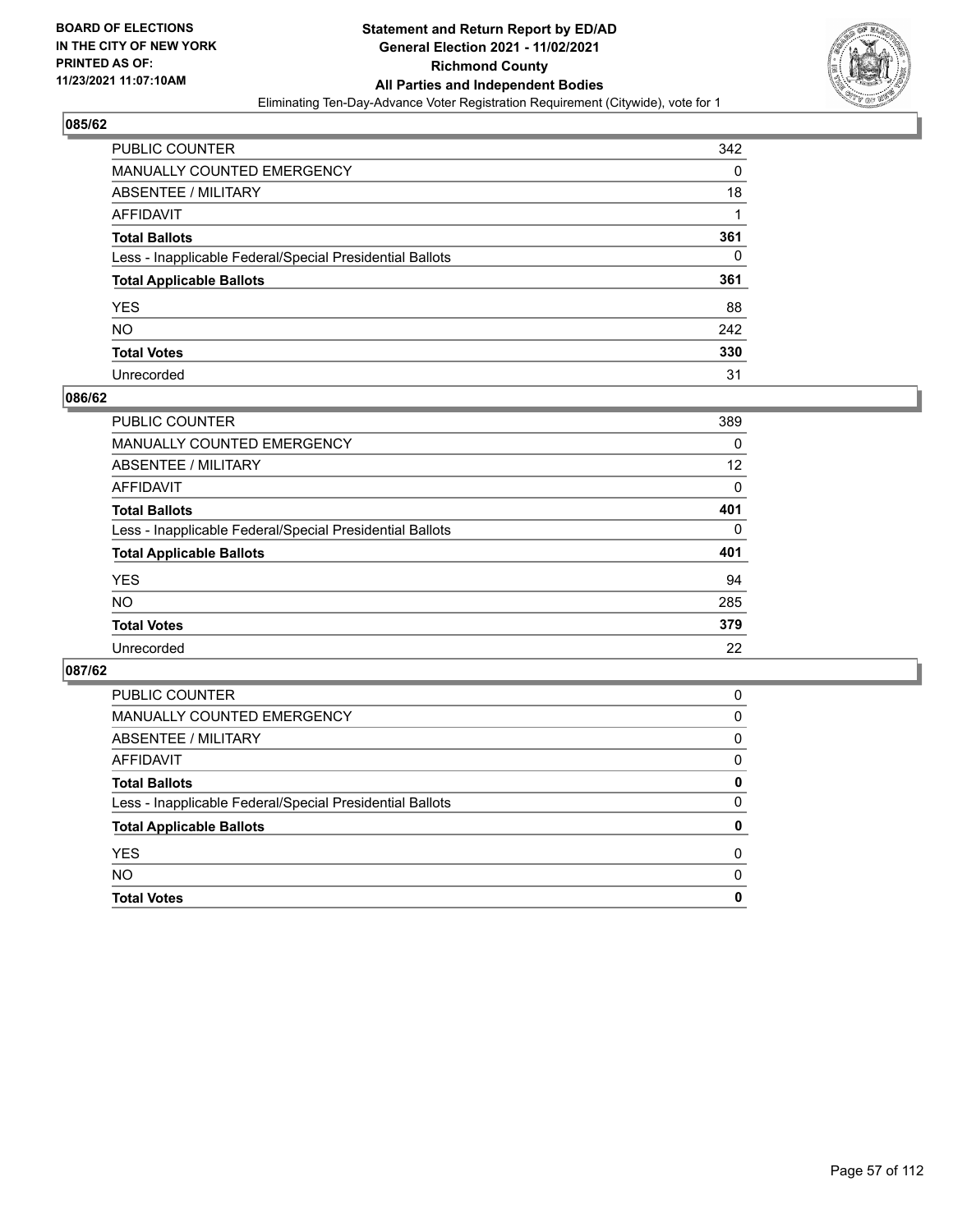

| <b>PUBLIC COUNTER</b>                                    | 0 |
|----------------------------------------------------------|---|
| MANUALLY COUNTED EMERGENCY                               | 0 |
| ABSENTEE / MILITARY                                      | 0 |
| AFFIDAVIT                                                | 0 |
| <b>Total Ballots</b>                                     | 0 |
| Less - Inapplicable Federal/Special Presidential Ballots | 0 |
| <b>Total Applicable Ballots</b>                          | 0 |
| <b>YES</b>                                               | O |
| <b>NO</b>                                                | 0 |
| <b>Total Votes</b>                                       | 0 |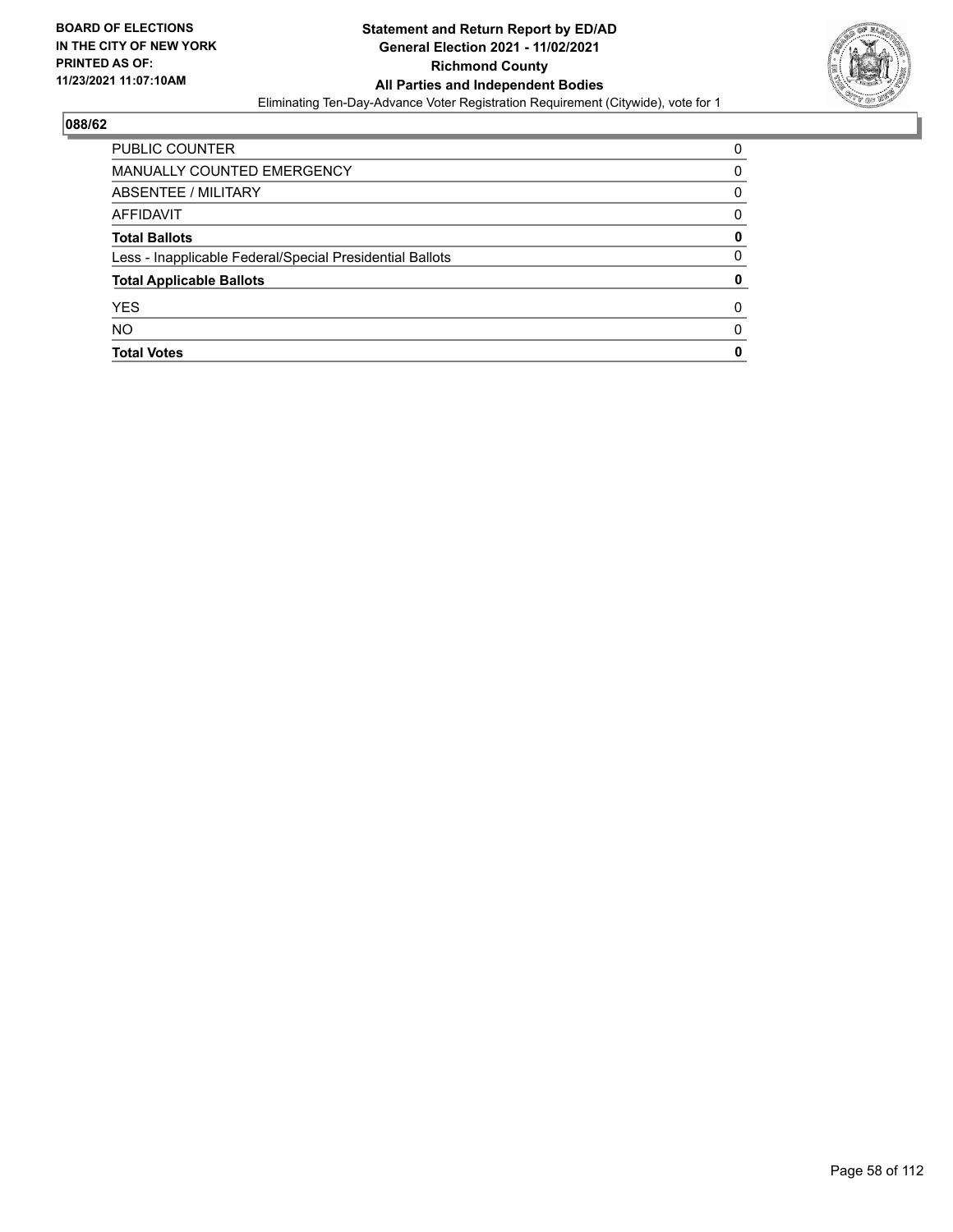

| PUBLIC COUNTER                                           | 409 |
|----------------------------------------------------------|-----|
| MANUALLY COUNTED EMERGENCY                               | 0   |
| ABSENTEE / MILITARY                                      | 20  |
| AFFIDAVIT                                                |     |
| Total Ballots                                            | 430 |
| Less - Inapplicable Federal/Special Presidential Ballots | 0   |
| <b>Total Applicable Ballots</b>                          | 430 |
| YES                                                      | 101 |
| NO.                                                      | 282 |
| <b>Total Votes</b>                                       | 383 |
| Unrecorded                                               | 47  |

#### **002/63**

| <b>PUBLIC COUNTER</b>                                    | 359      |
|----------------------------------------------------------|----------|
| <b>MANUALLY COUNTED EMERGENCY</b>                        | $\Omega$ |
| ABSENTEE / MILITARY                                      | 23       |
| AFFIDAVIT                                                | 0        |
| <b>Total Ballots</b>                                     | 382      |
| Less - Inapplicable Federal/Special Presidential Ballots | $\Omega$ |
| <b>Total Applicable Ballots</b>                          | 382      |
| <b>YES</b>                                               | 127      |
| <b>NO</b>                                                | 224      |
| <b>Total Votes</b>                                       | 351      |
| Unrecorded                                               | 31       |

| PUBLIC COUNTER                                           | 234      |
|----------------------------------------------------------|----------|
| <b>MANUALLY COUNTED EMERGENCY</b>                        | $\Omega$ |
| ABSENTEE / MILITARY                                      | 15       |
| AFFIDAVIT                                                | 2        |
| <b>Total Ballots</b>                                     | 251      |
| Less - Inapplicable Federal/Special Presidential Ballots | 0        |
| <b>Total Applicable Ballots</b>                          | 251      |
| <b>YES</b>                                               | 80       |
| NO.                                                      | 151      |
| <b>Total Votes</b>                                       | 231      |
| Unrecorded                                               | 20       |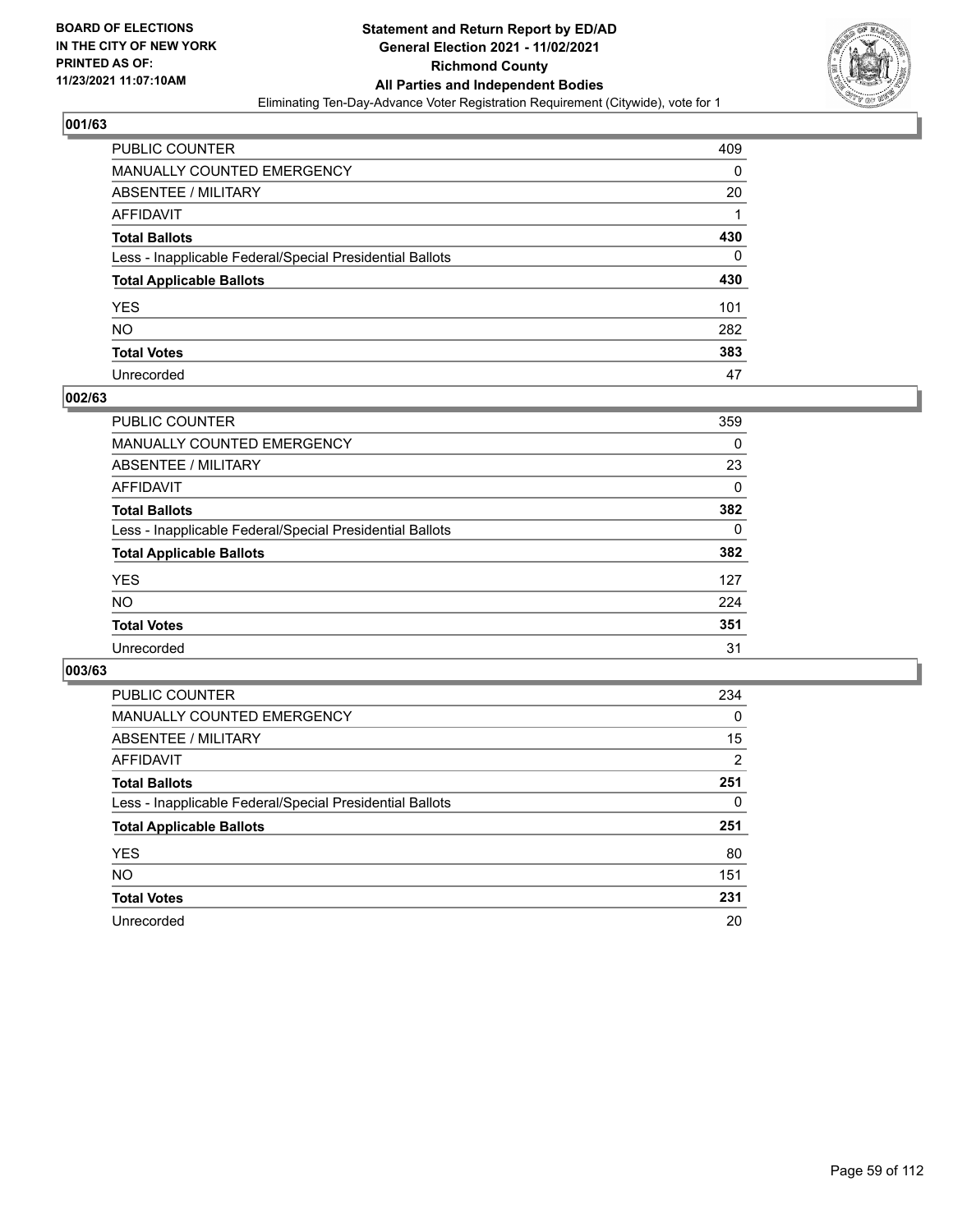

| PUBLIC COUNTER                                           | 399            |
|----------------------------------------------------------|----------------|
| MANUALLY COUNTED EMERGENCY                               | 0              |
| <b>ABSENTEE / MILITARY</b>                               | 42             |
| AFFIDAVIT                                                | $\overline{2}$ |
| <b>Total Ballots</b>                                     | 443            |
| Less - Inapplicable Federal/Special Presidential Ballots | 0              |
| <b>Total Applicable Ballots</b>                          | 443            |
| YES                                                      | 93             |
| <b>NO</b>                                                | 302            |
| <b>Total Votes</b>                                       | 395            |
| Unrecorded                                               | 48             |

#### **005/63**

| <b>PUBLIC COUNTER</b>                                    | 362      |
|----------------------------------------------------------|----------|
| MANUALLY COUNTED EMERGENCY                               | 0        |
| ABSENTEE / MILITARY                                      | 17       |
| AFFIDAVIT                                                |          |
| <b>Total Ballots</b>                                     | 380      |
| Less - Inapplicable Federal/Special Presidential Ballots | $\Omega$ |
| <b>Total Applicable Ballots</b>                          | 380      |
| <b>YES</b>                                               | 83       |
| <b>NO</b>                                                | 250      |
| <b>Total Votes</b>                                       | 333      |
| Unrecorded                                               | 47       |

| PUBLIC COUNTER                                           | 338      |
|----------------------------------------------------------|----------|
| MANUALLY COUNTED EMERGENCY                               | $\Omega$ |
| ABSENTEE / MILITARY                                      | 20       |
| AFFIDAVIT                                                | 0        |
| <b>Total Ballots</b>                                     | 358      |
| Less - Inapplicable Federal/Special Presidential Ballots | 0        |
| <b>Total Applicable Ballots</b>                          | 358      |
| <b>YES</b>                                               | 73       |
| NO.                                                      | 226      |
| <b>Total Votes</b>                                       | 299      |
| Unrecorded                                               | 59       |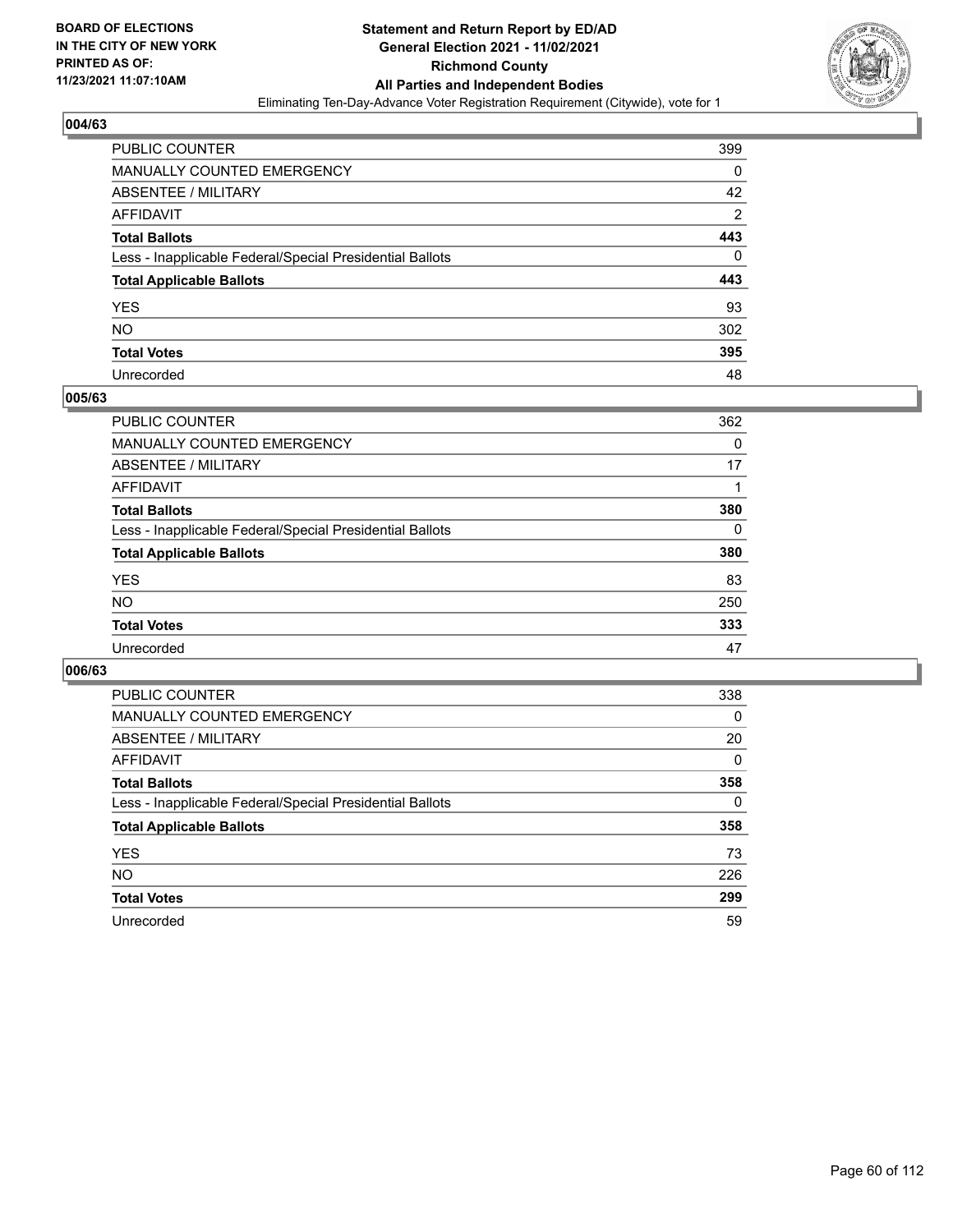

| PUBLIC COUNTER                                           | 270 |
|----------------------------------------------------------|-----|
| <b>MANUALLY COUNTED EMERGENCY</b>                        | 0   |
| ABSENTEE / MILITARY                                      | 11  |
| AFFIDAVIT                                                |     |
| <b>Total Ballots</b>                                     | 282 |
| Less - Inapplicable Federal/Special Presidential Ballots | 0   |
| <b>Total Applicable Ballots</b>                          | 282 |
| <b>YES</b>                                               | 90  |
| NO.                                                      | 162 |
| <b>Total Votes</b>                                       | 252 |
| Unrecorded                                               | 30  |

#### **008/63**

| <b>PUBLIC COUNTER</b>                                    | 350      |
|----------------------------------------------------------|----------|
| <b>MANUALLY COUNTED EMERGENCY</b>                        | 0        |
| ABSENTEE / MILITARY                                      | 17       |
| AFFIDAVIT                                                |          |
| <b>Total Ballots</b>                                     | 368      |
| Less - Inapplicable Federal/Special Presidential Ballots | $\Omega$ |
| <b>Total Applicable Ballots</b>                          | 368      |
| <b>YES</b>                                               | 110      |
| <b>NO</b>                                                | 227      |
| <b>Total Votes</b>                                       | 337      |
| Unrecorded                                               | 31       |

| PUBLIC COUNTER                                           | 30       |
|----------------------------------------------------------|----------|
| <b>MANUALLY COUNTED EMERGENCY</b>                        | 0        |
| ABSENTEE / MILITARY                                      | 4        |
| AFFIDAVIT                                                | $\Omega$ |
| <b>Total Ballots</b>                                     | 34       |
| Less - Inapplicable Federal/Special Presidential Ballots | $\Omega$ |
| <b>Total Applicable Ballots</b>                          | 34       |
| <b>YES</b>                                               | 9        |
| <b>NO</b>                                                | 21       |
| <b>Total Votes</b>                                       | 30       |
| Unrecorded                                               | 4        |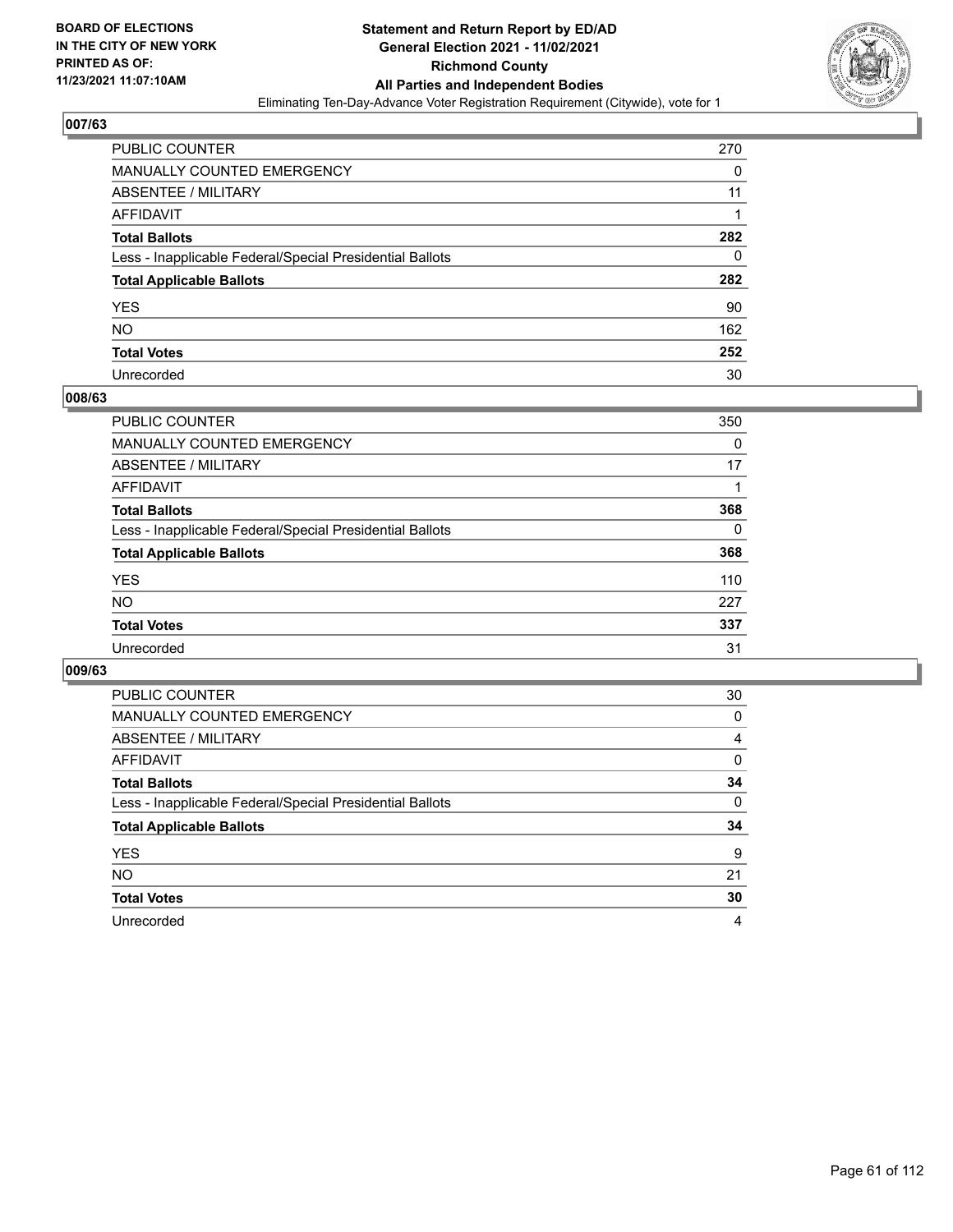

| PUBLIC COUNTER                                           | 167 |
|----------------------------------------------------------|-----|
| MANUALLY COUNTED EMERGENCY                               | 0   |
| ABSENTEE / MILITARY                                      | 19  |
| AFFIDAVIT                                                | 0   |
| <b>Total Ballots</b>                                     | 186 |
| Less - Inapplicable Federal/Special Presidential Ballots | 0   |
| <b>Total Applicable Ballots</b>                          | 186 |
| YES                                                      | 81  |
| NO.                                                      | 94  |
| <b>Total Votes</b>                                       | 175 |
| Unrecorded                                               | 11  |

#### **011/63**

| <b>PUBLIC COUNTER</b>                                    | 269      |
|----------------------------------------------------------|----------|
| MANUALLY COUNTED EMERGENCY                               | 0        |
| ABSENTEE / MILITARY                                      | 27       |
| AFFIDAVIT                                                | $\Omega$ |
| <b>Total Ballots</b>                                     | 296      |
| Less - Inapplicable Federal/Special Presidential Ballots | $\Omega$ |
| <b>Total Applicable Ballots</b>                          | 296      |
| <b>YES</b>                                               | 93       |
| <b>NO</b>                                                | 159      |
| <b>Total Votes</b>                                       | 252      |
| Unrecorded                                               | 44       |

| PUBLIC COUNTER                                           | 258      |
|----------------------------------------------------------|----------|
| MANUALLY COUNTED EMERGENCY                               | $\Omega$ |
| ABSENTEE / MILITARY                                      | 20       |
| AFFIDAVIT                                                | 0        |
| <b>Total Ballots</b>                                     | 278      |
| Less - Inapplicable Federal/Special Presidential Ballots | 0        |
| <b>Total Applicable Ballots</b>                          | 278      |
| <b>YES</b>                                               | 114      |
| <b>NO</b>                                                | 140      |
| <b>Total Votes</b>                                       | 254      |
| Unrecorded                                               | 24       |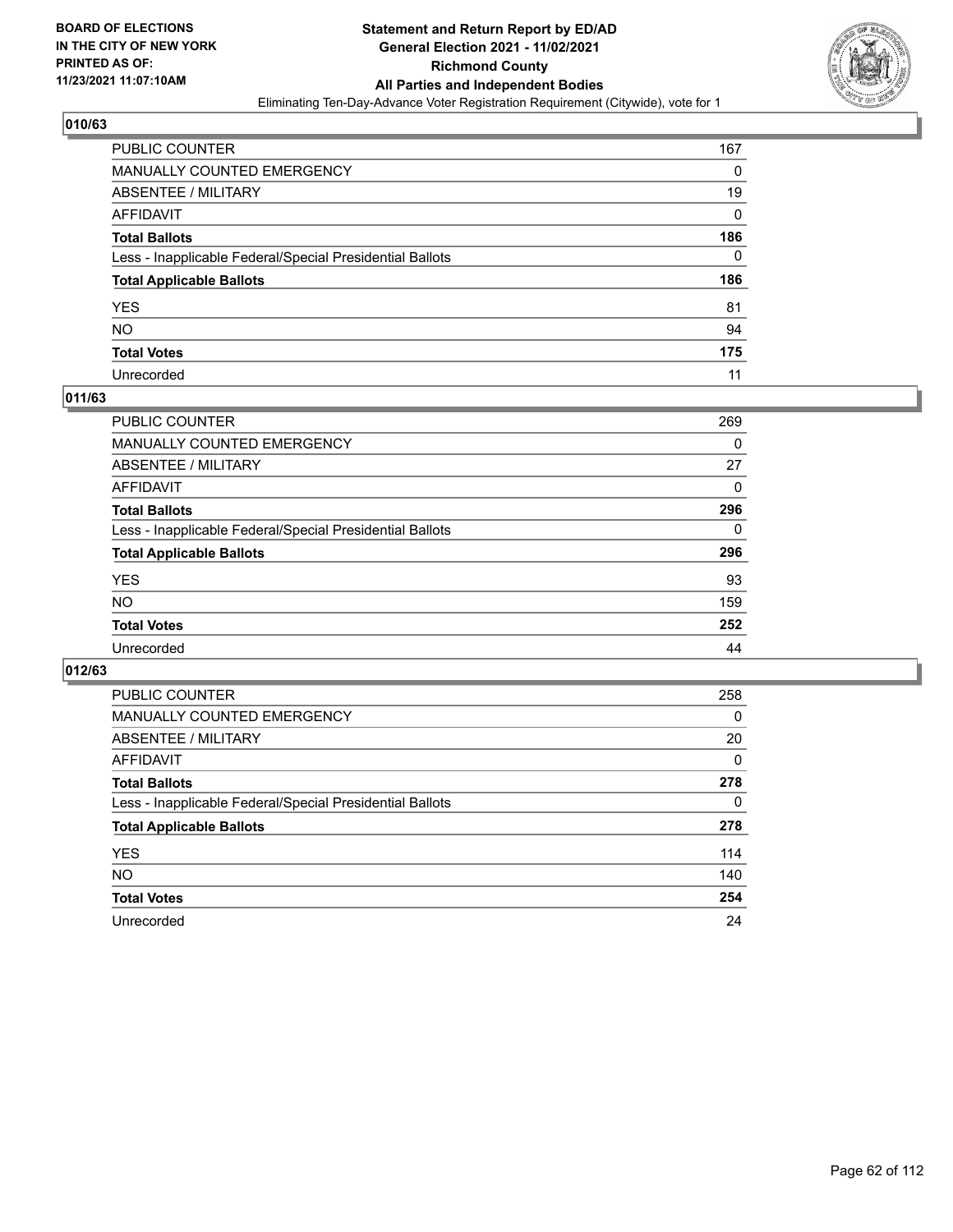

| PUBLIC COUNTER                                           | 284 |
|----------------------------------------------------------|-----|
| MANUALLY COUNTED EMERGENCY                               | 0   |
| <b>ABSENTEE / MILITARY</b>                               | 30  |
| AFFIDAVIT                                                | 3   |
| <b>Total Ballots</b>                                     | 317 |
| Less - Inapplicable Federal/Special Presidential Ballots | 0   |
| <b>Total Applicable Ballots</b>                          | 317 |
| YES                                                      | 99  |
| NO.                                                      | 157 |
| <b>Total Votes</b>                                       | 256 |
| Unrecorded                                               | 61  |

#### **014/63**

| PUBLIC COUNTER                                           | 290      |
|----------------------------------------------------------|----------|
| <b>MANUALLY COUNTED EMERGENCY</b>                        | 0        |
| ABSENTEE / MILITARY                                      | 13       |
| AFFIDAVIT                                                |          |
| <b>Total Ballots</b>                                     | 304      |
| Less - Inapplicable Federal/Special Presidential Ballots | $\Omega$ |
| <b>Total Applicable Ballots</b>                          | 304      |
| <b>YES</b>                                               | 92       |
| <b>NO</b>                                                | 180      |
| <b>Total Votes</b>                                       | 272      |
| Unrecorded                                               | 32       |

| PUBLIC COUNTER                                           | 303      |
|----------------------------------------------------------|----------|
| MANUALLY COUNTED EMERGENCY                               | 0        |
| ABSENTEE / MILITARY                                      | 20       |
| AFFIDAVIT                                                | $\Omega$ |
| <b>Total Ballots</b>                                     | 323      |
| Less - Inapplicable Federal/Special Presidential Ballots | $\Omega$ |
| <b>Total Applicable Ballots</b>                          | 323      |
| <b>YES</b>                                               | 91       |
| <b>NO</b>                                                | 190      |
| <b>Total Votes</b>                                       | 281      |
| Unrecorded                                               | 42       |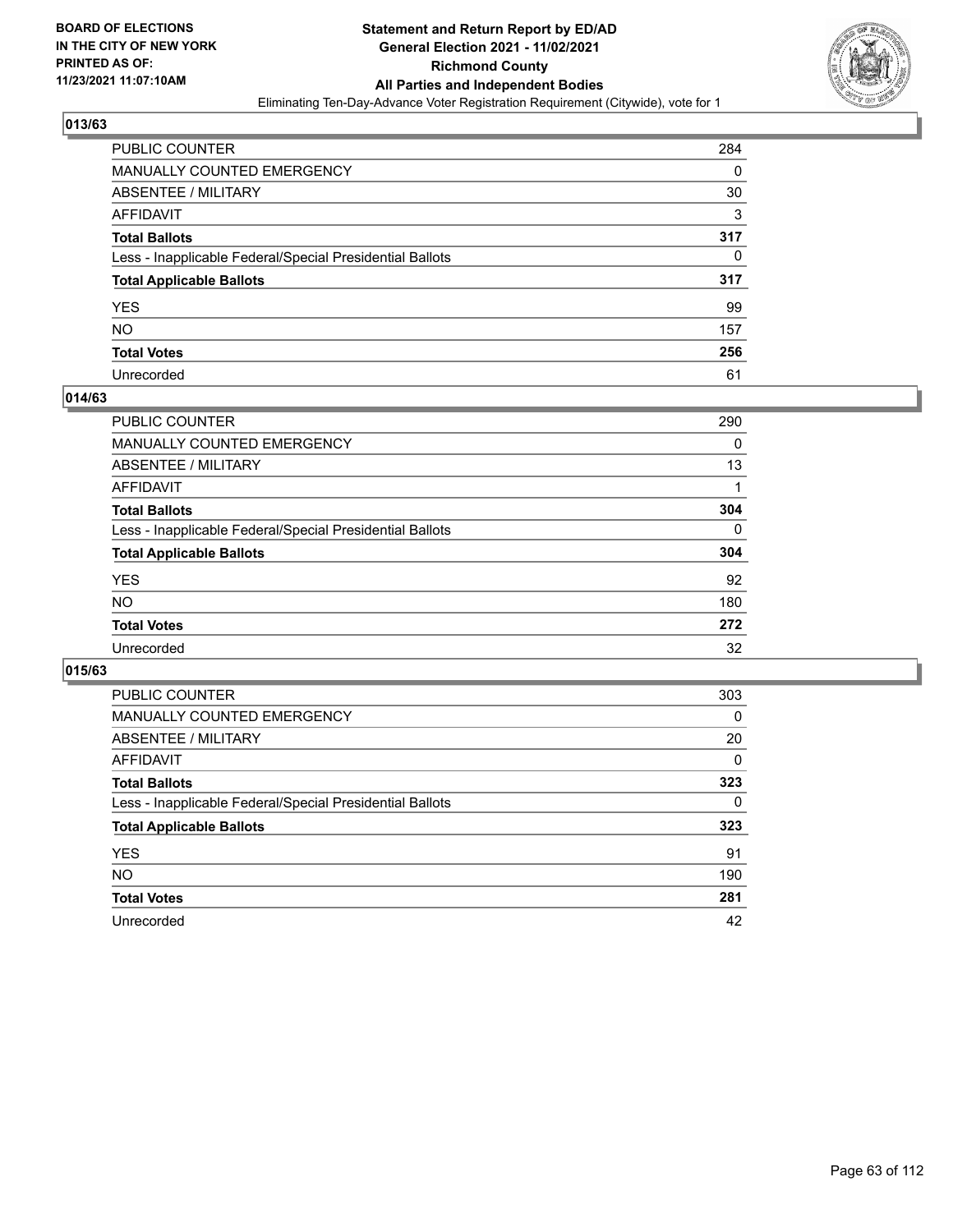

| PUBLIC COUNTER                                           | 221 |
|----------------------------------------------------------|-----|
| MANUALLY COUNTED EMERGENCY                               | 0   |
| ABSENTEE / MILITARY                                      | 6   |
| AFFIDAVIT                                                |     |
| <b>Total Ballots</b>                                     | 228 |
| Less - Inapplicable Federal/Special Presidential Ballots | 0   |
| <b>Total Applicable Ballots</b>                          | 228 |
| YES                                                      | 74  |
| NO.                                                      | 136 |
| <b>Total Votes</b>                                       | 210 |
| Unrecorded                                               | 18  |

#### **017/63**

| <b>PUBLIC COUNTER</b>                                    | 122      |
|----------------------------------------------------------|----------|
| <b>MANUALLY COUNTED EMERGENCY</b>                        | $\Omega$ |
| ABSENTEE / MILITARY                                      | 10       |
| AFFIDAVIT                                                | 0        |
| <b>Total Ballots</b>                                     | 132      |
| Less - Inapplicable Federal/Special Presidential Ballots | $\Omega$ |
| <b>Total Applicable Ballots</b>                          | 132      |
| <b>YES</b>                                               | 62       |
| <b>NO</b>                                                | 64       |
| <b>Total Votes</b>                                       | 126      |
| Unrecorded                                               | 6        |

| PUBLIC COUNTER                                           | 448            |
|----------------------------------------------------------|----------------|
| <b>MANUALLY COUNTED EMERGENCY</b>                        | 0              |
| ABSENTEE / MILITARY                                      | 15             |
| AFFIDAVIT                                                | $\overline{2}$ |
| <b>Total Ballots</b>                                     | 465            |
| Less - Inapplicable Federal/Special Presidential Ballots | $\Omega$       |
| <b>Total Applicable Ballots</b>                          | 465            |
| <b>YES</b>                                               | 101            |
| <b>NO</b>                                                | 330            |
| <b>Total Votes</b>                                       | 431            |
| Unrecorded                                               | 34             |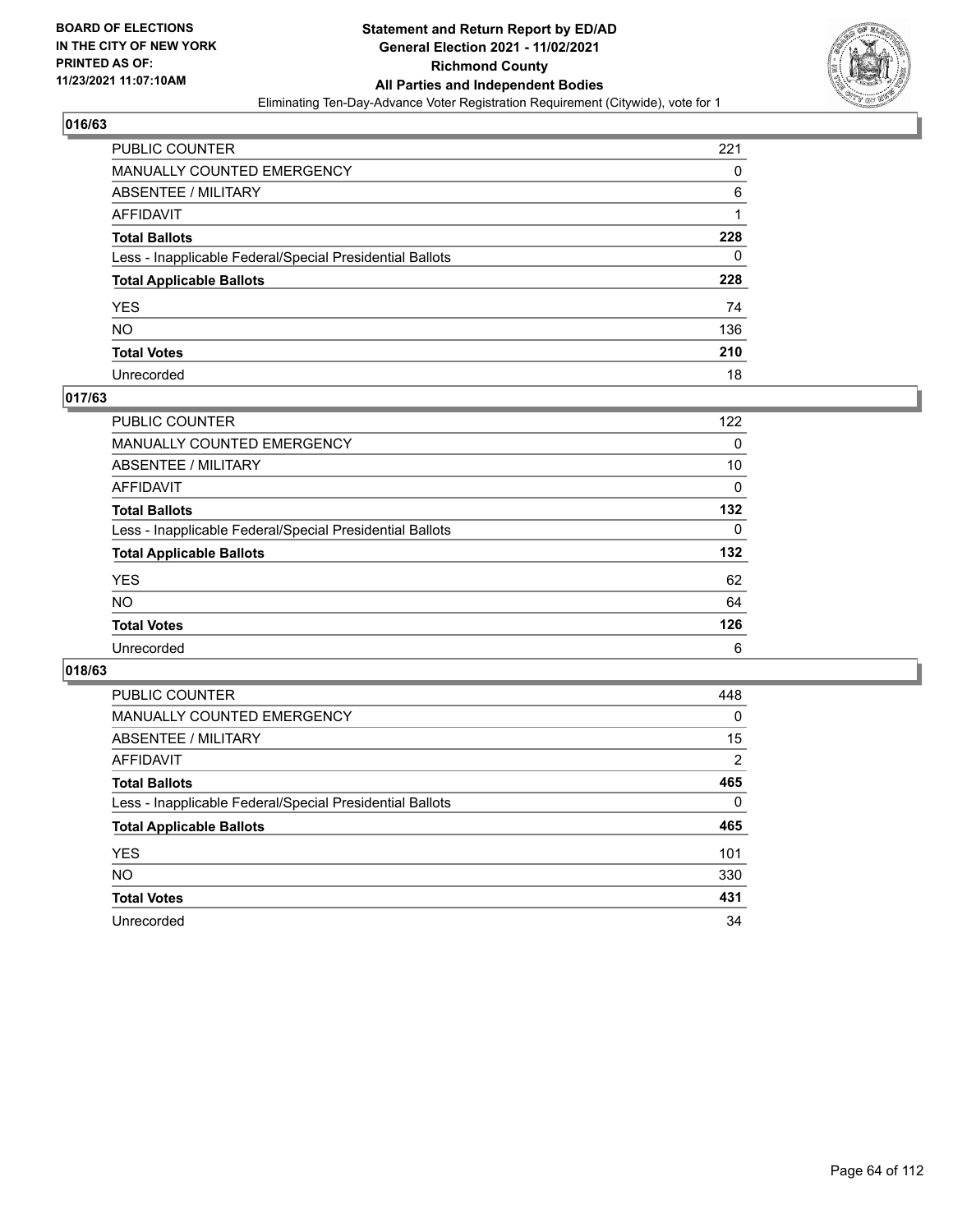

| PUBLIC COUNTER                                           | 252      |
|----------------------------------------------------------|----------|
| MANUALLY COUNTED EMERGENCY                               | 0        |
| ABSENTEE / MILITARY                                      | 5        |
| AFFIDAVIT                                                | 2        |
| <b>Total Ballots</b>                                     | 259      |
| Less - Inapplicable Federal/Special Presidential Ballots | $\Omega$ |
| <b>Total Applicable Ballots</b>                          | 259      |
| YES                                                      | 60       |
| NO.                                                      | 178      |
| <b>Total Votes</b>                                       | 238      |
| Unrecorded                                               | 21       |

#### **020/63**

| <b>PUBLIC COUNTER</b>                                    | 241      |
|----------------------------------------------------------|----------|
| <b>MANUALLY COUNTED EMERGENCY</b>                        | 0        |
| ABSENTEE / MILITARY                                      | 39       |
| AFFIDAVIT                                                | 0        |
| <b>Total Ballots</b>                                     | 280      |
| Less - Inapplicable Federal/Special Presidential Ballots | $\Omega$ |
| <b>Total Applicable Ballots</b>                          | 280      |
| <b>YES</b>                                               | 73       |
| <b>NO</b>                                                | 172      |
| <b>Total Votes</b>                                       | 245      |
| Unrecorded                                               | 35       |

| PUBLIC COUNTER                                           | 294      |
|----------------------------------------------------------|----------|
| <b>MANUALLY COUNTED EMERGENCY</b>                        | 0        |
| ABSENTEE / MILITARY                                      | 24       |
| AFFIDAVIT                                                |          |
| <b>Total Ballots</b>                                     | 319      |
| Less - Inapplicable Federal/Special Presidential Ballots | $\Omega$ |
| <b>Total Applicable Ballots</b>                          | 319      |
| <b>YES</b>                                               | 88       |
| NO.                                                      | 192      |
| <b>Total Votes</b>                                       | 280      |
| Unrecorded                                               | 39       |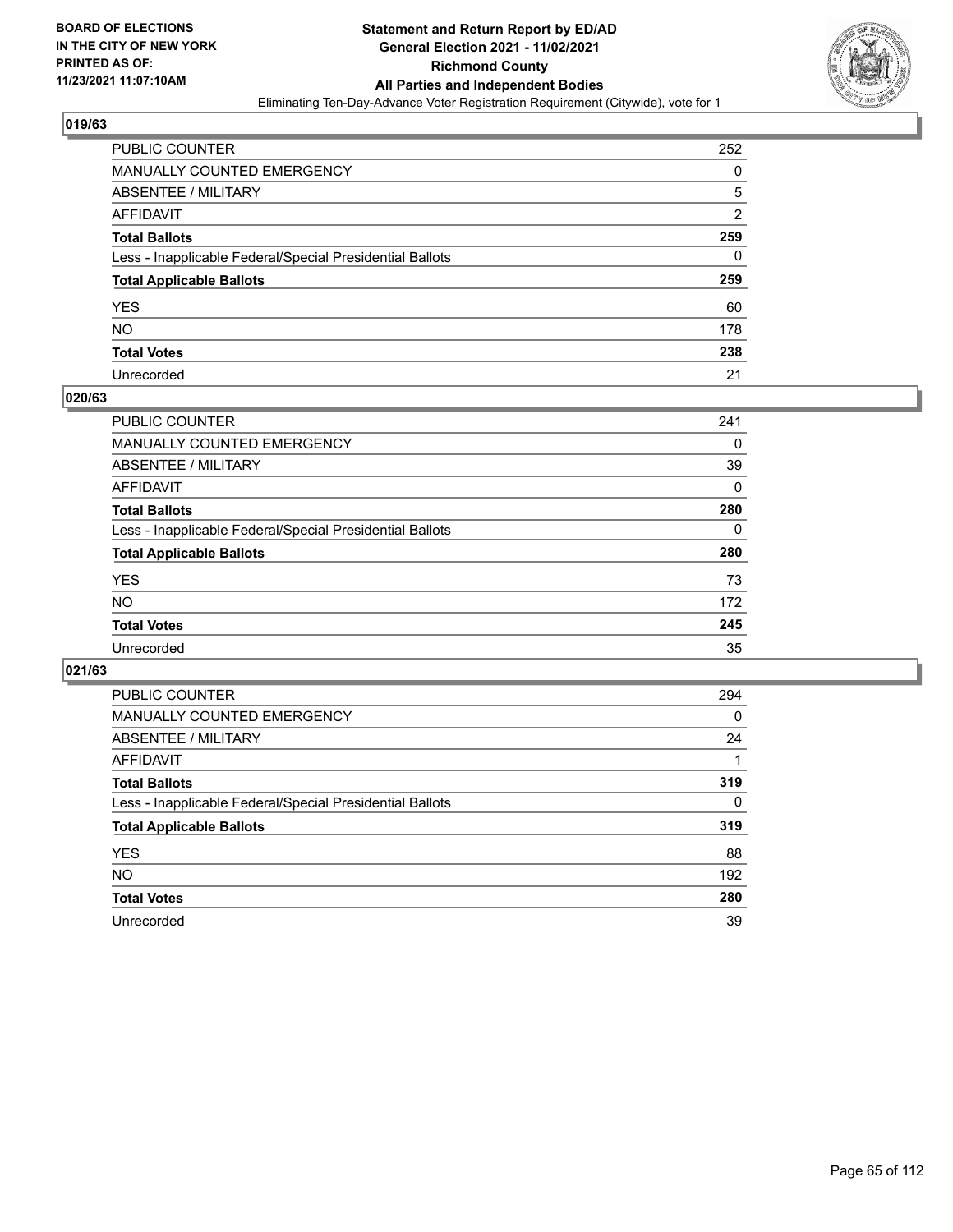

| PUBLIC COUNTER                                           | 321            |
|----------------------------------------------------------|----------------|
| MANUALLY COUNTED EMERGENCY                               | 0              |
| <b>ABSENTEE / MILITARY</b>                               | 10             |
| AFFIDAVIT                                                | $\overline{2}$ |
| <b>Total Ballots</b>                                     | 333            |
| Less - Inapplicable Federal/Special Presidential Ballots | 0              |
| <b>Total Applicable Ballots</b>                          | 333            |
| YES                                                      | 78             |
| NO.                                                      | 221            |
| <b>Total Votes</b>                                       | 299            |
| Unrecorded                                               | 34             |

#### **023/63**

| <b>PUBLIC COUNTER</b>                                    | 282      |
|----------------------------------------------------------|----------|
| MANUALLY COUNTED EMERGENCY                               | 0        |
| ABSENTEE / MILITARY                                      |          |
| AFFIDAVIT                                                |          |
| <b>Total Ballots</b>                                     | 290      |
| Less - Inapplicable Federal/Special Presidential Ballots | $\Omega$ |
| <b>Total Applicable Ballots</b>                          | 290      |
| <b>YES</b>                                               | 74       |
| <b>NO</b>                                                | 160      |
| <b>Total Votes</b>                                       | 234      |
| Unrecorded                                               | 56       |

| PUBLIC COUNTER                                           | 337      |
|----------------------------------------------------------|----------|
| <b>MANUALLY COUNTED EMERGENCY</b>                        | $\Omega$ |
| ABSENTEE / MILITARY                                      | 16       |
| AFFIDAVIT                                                |          |
| <b>Total Ballots</b>                                     | 354      |
| Less - Inapplicable Federal/Special Presidential Ballots | $\Omega$ |
| <b>Total Applicable Ballots</b>                          | 354      |
| <b>YES</b>                                               | 107      |
| NO.                                                      | 205      |
| <b>Total Votes</b>                                       | 312      |
| Unrecorded                                               | 42       |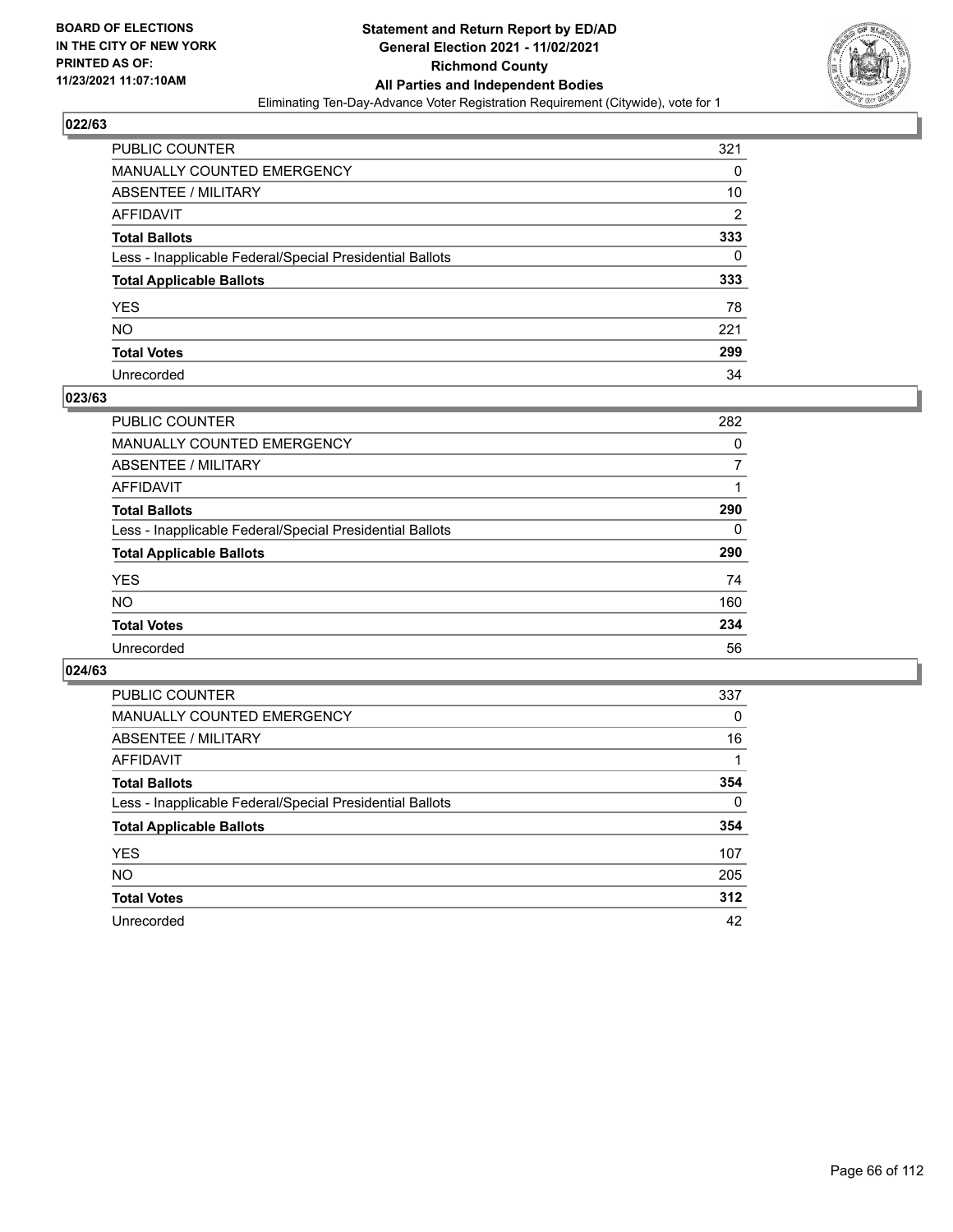

| PUBLIC COUNTER                                           | 267 |
|----------------------------------------------------------|-----|
| MANUALLY COUNTED EMERGENCY                               | 0   |
| <b>ABSENTEE / MILITARY</b>                               | 6   |
| <b>AFFIDAVIT</b>                                         |     |
| <b>Total Ballots</b>                                     | 274 |
| Less - Inapplicable Federal/Special Presidential Ballots | 0   |
| <b>Total Applicable Ballots</b>                          | 274 |
| YES                                                      | 59  |
| NO.                                                      | 183 |
| <b>Total Votes</b>                                       | 242 |
| Unrecorded                                               | 32  |

#### **026/63**

| <b>PUBLIC COUNTER</b>                                    | 334      |
|----------------------------------------------------------|----------|
| <b>MANUALLY COUNTED EMERGENCY</b>                        | $\Omega$ |
| <b>ABSENTEE / MILITARY</b>                               | 15       |
| AFFIDAVIT                                                |          |
| <b>Total Ballots</b>                                     | 350      |
| Less - Inapplicable Federal/Special Presidential Ballots | $\Omega$ |
| <b>Total Applicable Ballots</b>                          | 350      |
| <b>YES</b>                                               | 83       |
| <b>NO</b>                                                | 219      |
| <b>Total Votes</b>                                       | 302      |
| Unrecorded                                               | 48       |

| PUBLIC COUNTER                                           | 318      |
|----------------------------------------------------------|----------|
| <b>MANUALLY COUNTED EMERGENCY</b>                        | $\Omega$ |
| ABSENTEE / MILITARY                                      | 26       |
| AFFIDAVIT                                                |          |
| <b>Total Ballots</b>                                     | 345      |
| Less - Inapplicable Federal/Special Presidential Ballots | $\Omega$ |
| <b>Total Applicable Ballots</b>                          | 345      |
| <b>YES</b>                                               | 93       |
| <b>NO</b>                                                | 205      |
| <b>Total Votes</b>                                       | 298      |
| Unrecorded                                               | 47       |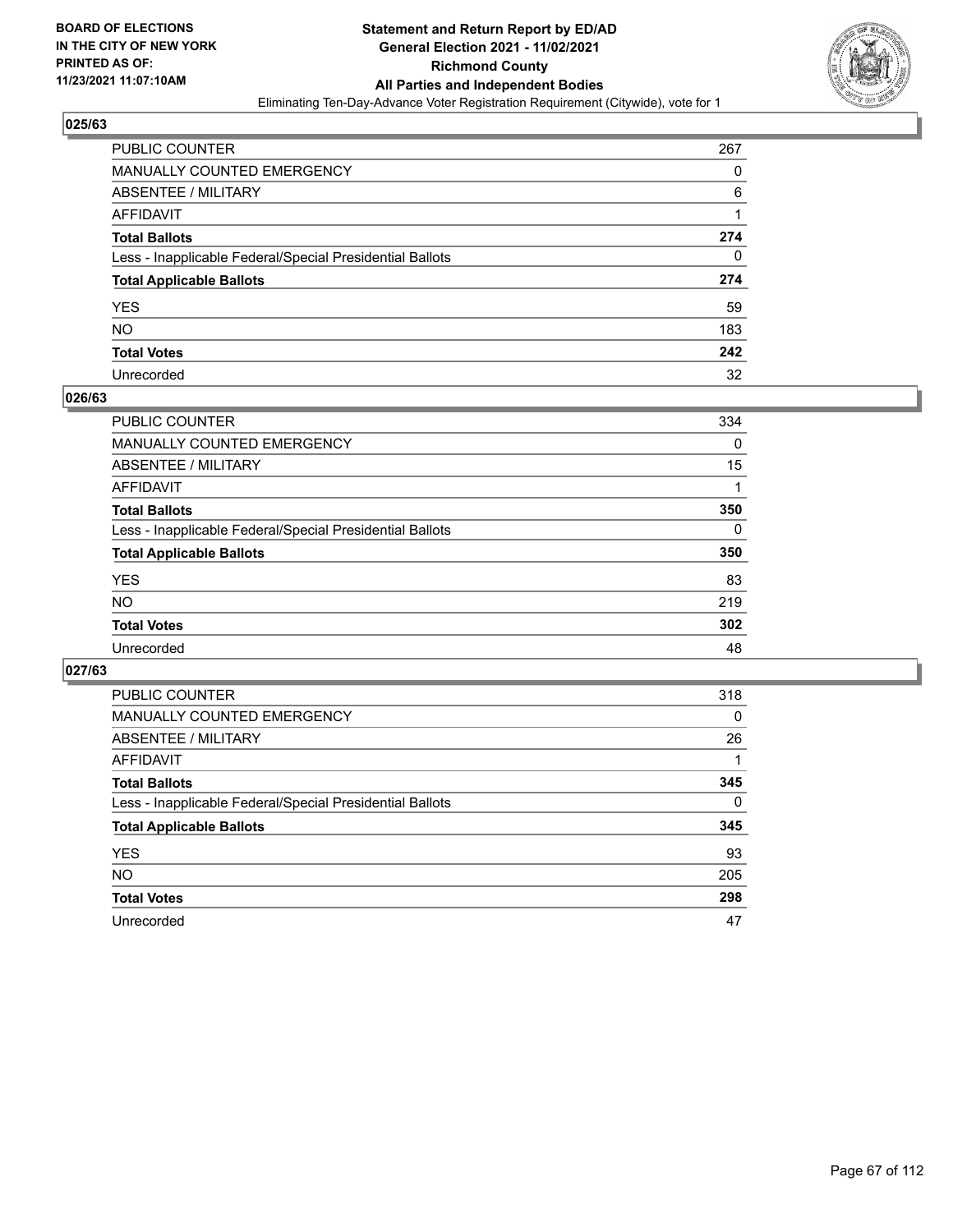

| PUBLIC COUNTER                                           | 281 |
|----------------------------------------------------------|-----|
| MANUALLY COUNTED EMERGENCY                               | 0   |
| <b>ABSENTEE / MILITARY</b>                               | 9   |
| <b>AFFIDAVIT</b>                                         |     |
| <b>Total Ballots</b>                                     | 291 |
| Less - Inapplicable Federal/Special Presidential Ballots | 0   |
| <b>Total Applicable Ballots</b>                          | 291 |
| YES                                                      | 63  |
| NO.                                                      | 206 |
| <b>Total Votes</b>                                       | 269 |
| Unrecorded                                               | 22  |

#### **029/63**

| PUBLIC COUNTER                                           | 347            |
|----------------------------------------------------------|----------------|
| <b>MANUALLY COUNTED EMERGENCY</b>                        | 0              |
| <b>ABSENTEE / MILITARY</b>                               | 11             |
| AFFIDAVIT                                                | $\overline{2}$ |
| <b>Total Ballots</b>                                     | 360            |
| Less - Inapplicable Federal/Special Presidential Ballots | $\Omega$       |
| <b>Total Applicable Ballots</b>                          | 360            |
| <b>YES</b>                                               | 82             |
| NO                                                       | 229            |
| <b>Total Votes</b>                                       | 311            |
| Unrecorded                                               | 49             |

| PUBLIC COUNTER                                           | 307      |
|----------------------------------------------------------|----------|
| MANUALLY COUNTED EMERGENCY                               | 0        |
| ABSENTEE / MILITARY                                      | 11       |
| AFFIDAVIT                                                |          |
| <b>Total Ballots</b>                                     | 319      |
| Less - Inapplicable Federal/Special Presidential Ballots | $\Omega$ |
| <b>Total Applicable Ballots</b>                          | 319      |
| <b>YES</b>                                               | 99       |
| <b>NO</b>                                                | 189      |
| <b>Total Votes</b>                                       | 288      |
| Unrecorded                                               | 31       |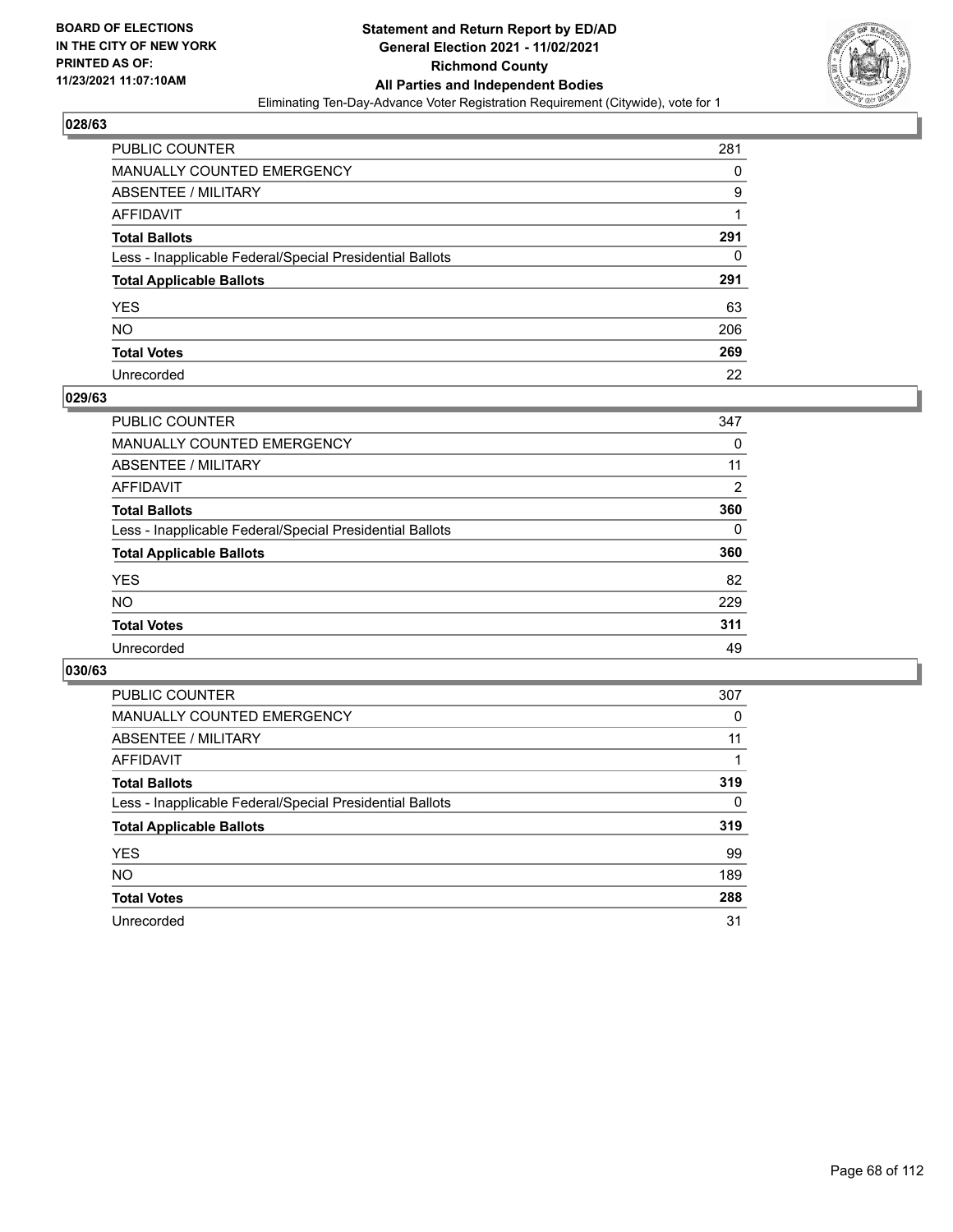

| PUBLIC COUNTER                                           | 320      |
|----------------------------------------------------------|----------|
| MANUALLY COUNTED EMERGENCY                               | 0        |
| <b>ABSENTEE / MILITARY</b>                               | 25       |
| AFFIDAVIT                                                |          |
| <b>Total Ballots</b>                                     | 346      |
| Less - Inapplicable Federal/Special Presidential Ballots | $\Omega$ |
| <b>Total Applicable Ballots</b>                          | 346      |
| YES                                                      | 127      |
| NO.                                                      | 201      |
| <b>Total Votes</b>                                       | 328      |
| Unrecorded                                               | 18       |

#### **032/63**

| PUBLIC COUNTER                                           | 368      |
|----------------------------------------------------------|----------|
| <b>MANUALLY COUNTED EMERGENCY</b>                        | $\Omega$ |
| ABSENTEE / MILITARY                                      | 18       |
| AFFIDAVIT                                                | 0        |
| <b>Total Ballots</b>                                     | 386      |
| Less - Inapplicable Federal/Special Presidential Ballots | $\Omega$ |
| <b>Total Applicable Ballots</b>                          | 386      |
| <b>YES</b>                                               | 111      |
| <b>NO</b>                                                | 236      |
| <b>Total Votes</b>                                       | 347      |
| Unrecorded                                               | 39       |

| PUBLIC COUNTER                                           | 454            |
|----------------------------------------------------------|----------------|
| <b>MANUALLY COUNTED EMERGENCY</b>                        | 0              |
| ABSENTEE / MILITARY                                      | 14             |
| AFFIDAVIT                                                | $\overline{2}$ |
| <b>Total Ballots</b>                                     | 470            |
| Less - Inapplicable Federal/Special Presidential Ballots | $\Omega$       |
| <b>Total Applicable Ballots</b>                          | 470            |
| <b>YES</b>                                               | 120            |
| <b>NO</b>                                                | 316            |
| <b>Total Votes</b>                                       | 436            |
| Unrecorded                                               | 34             |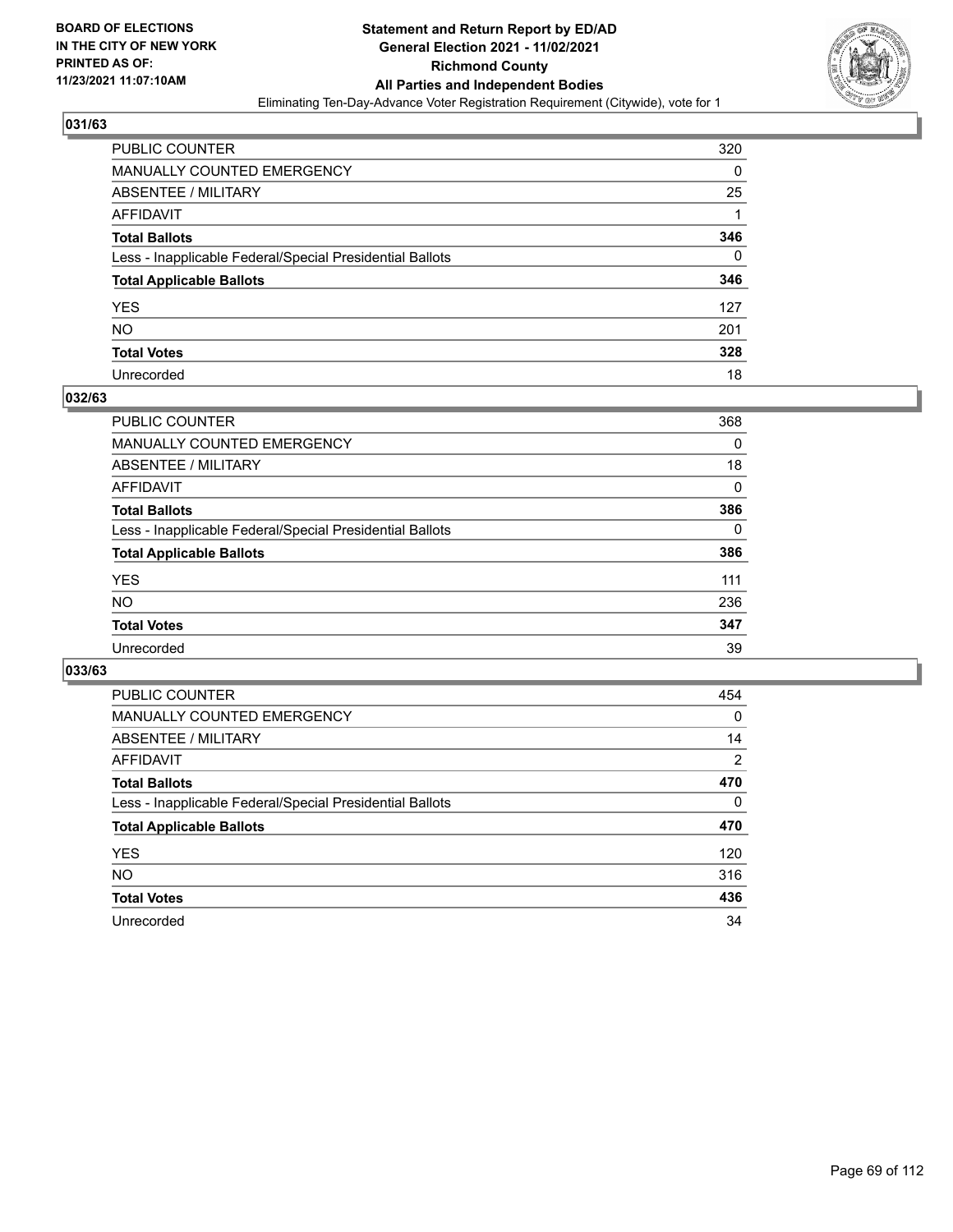

| PUBLIC COUNTER                                           | 397 |
|----------------------------------------------------------|-----|
| MANUALLY COUNTED EMERGENCY                               | 0   |
| <b>ABSENTEE / MILITARY</b>                               | 16  |
| AFFIDAVIT                                                | 0   |
| <b>Total Ballots</b>                                     | 413 |
| Less - Inapplicable Federal/Special Presidential Ballots | 0   |
| <b>Total Applicable Ballots</b>                          | 413 |
| YES                                                      | 96  |
| NO.                                                      | 289 |
| <b>Total Votes</b>                                       | 385 |
| Unrecorded                                               | 28  |

#### **035/63**

| <b>PUBLIC COUNTER</b>                                    | 461            |
|----------------------------------------------------------|----------------|
| <b>MANUALLY COUNTED EMERGENCY</b>                        | 0              |
| ABSENTEE / MILITARY                                      | 17             |
| AFFIDAVIT                                                | $\overline{2}$ |
| <b>Total Ballots</b>                                     | 480            |
| Less - Inapplicable Federal/Special Presidential Ballots | $\Omega$       |
| <b>Total Applicable Ballots</b>                          | 480            |
| <b>YES</b>                                               | 126            |
| <b>NO</b>                                                | 315            |
| <b>Total Votes</b>                                       | 441            |
| Unrecorded                                               | 39             |

| PUBLIC COUNTER                                           | 415            |
|----------------------------------------------------------|----------------|
| <b>MANUALLY COUNTED EMERGENCY</b>                        | 0              |
| ABSENTEE / MILITARY                                      | 17             |
| AFFIDAVIT                                                | $\overline{2}$ |
| <b>Total Ballots</b>                                     | 434            |
| Less - Inapplicable Federal/Special Presidential Ballots | $\Omega$       |
| <b>Total Applicable Ballots</b>                          | 434            |
| <b>YES</b>                                               | 115            |
| NO.                                                      | 264            |
| <b>Total Votes</b>                                       | 379            |
|                                                          |                |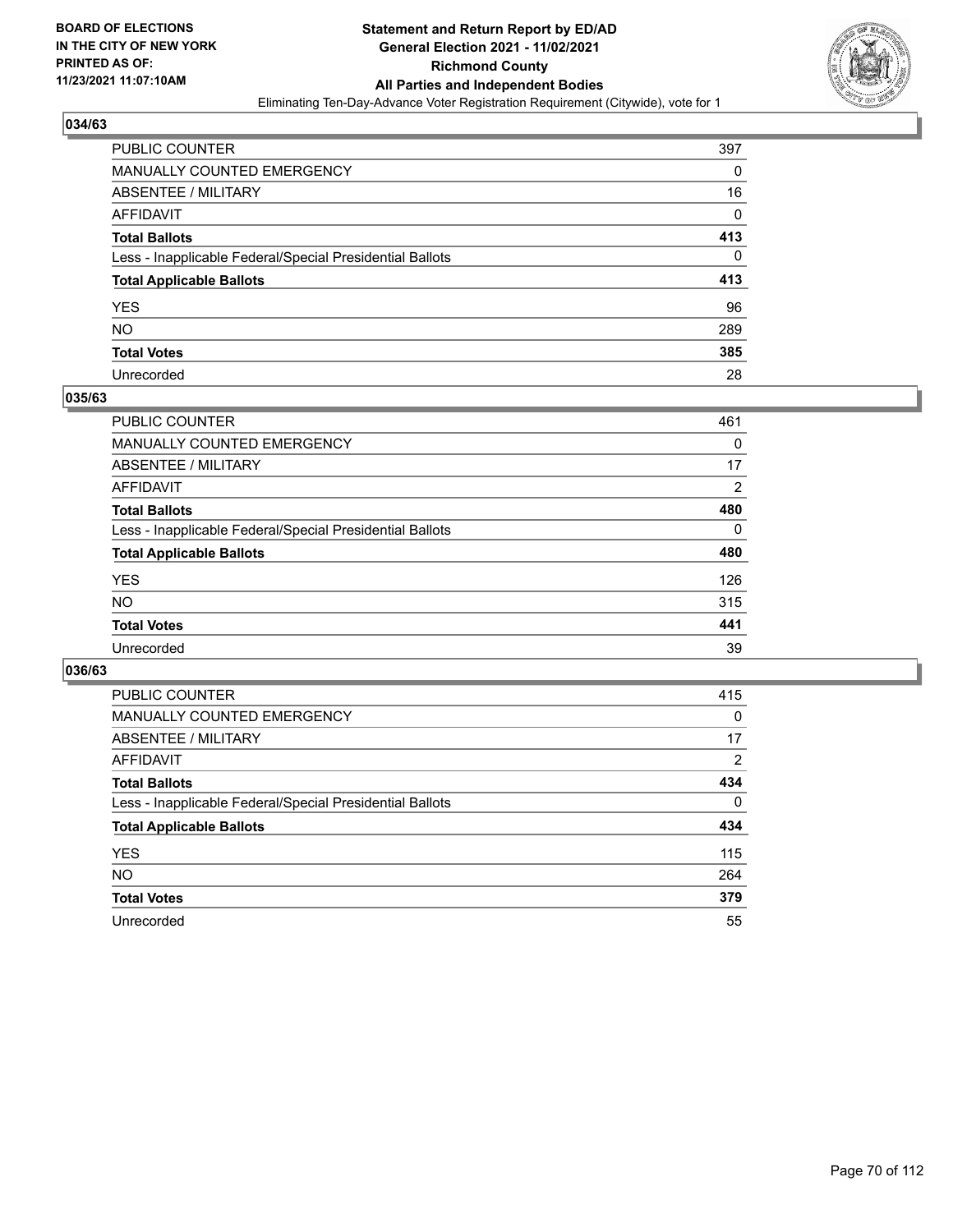

| PUBLIC COUNTER                                           | 287 |
|----------------------------------------------------------|-----|
| MANUALLY COUNTED EMERGENCY                               | 0   |
| ABSENTEE / MILITARY                                      | 16  |
| <b>AFFIDAVIT</b>                                         |     |
| <b>Total Ballots</b>                                     | 304 |
| Less - Inapplicable Federal/Special Presidential Ballots | 0   |
| <b>Total Applicable Ballots</b>                          | 304 |
| YES                                                      | 120 |
| NO.                                                      | 155 |
| <b>Total Votes</b>                                       | 275 |
| Unrecorded                                               | 29  |

#### **038/63**

| <b>PUBLIC COUNTER</b>                                    | 279      |
|----------------------------------------------------------|----------|
| <b>MANUALLY COUNTED EMERGENCY</b>                        | 0        |
| <b>ABSENTEE / MILITARY</b>                               | 19       |
| AFFIDAVIT                                                |          |
| <b>Total Ballots</b>                                     | 299      |
| Less - Inapplicable Federal/Special Presidential Ballots | $\Omega$ |
| <b>Total Applicable Ballots</b>                          | 299      |
| <b>YES</b>                                               | 135      |
| NO                                                       | 118      |
| <b>Total Votes</b>                                       | 253      |
| Unrecorded                                               | 46       |

| PUBLIC COUNTER                                           | 189      |
|----------------------------------------------------------|----------|
| <b>MANUALLY COUNTED EMERGENCY</b>                        | $\Omega$ |
| ABSENTEE / MILITARY                                      | 7        |
| AFFIDAVIT                                                |          |
| <b>Total Ballots</b>                                     | 197      |
| Less - Inapplicable Federal/Special Presidential Ballots | 0        |
| <b>Total Applicable Ballots</b>                          | 197      |
| <b>YES</b>                                               | 82       |
| <b>NO</b>                                                | 75       |
| <b>Total Votes</b>                                       | 157      |
| Unrecorded                                               | 40       |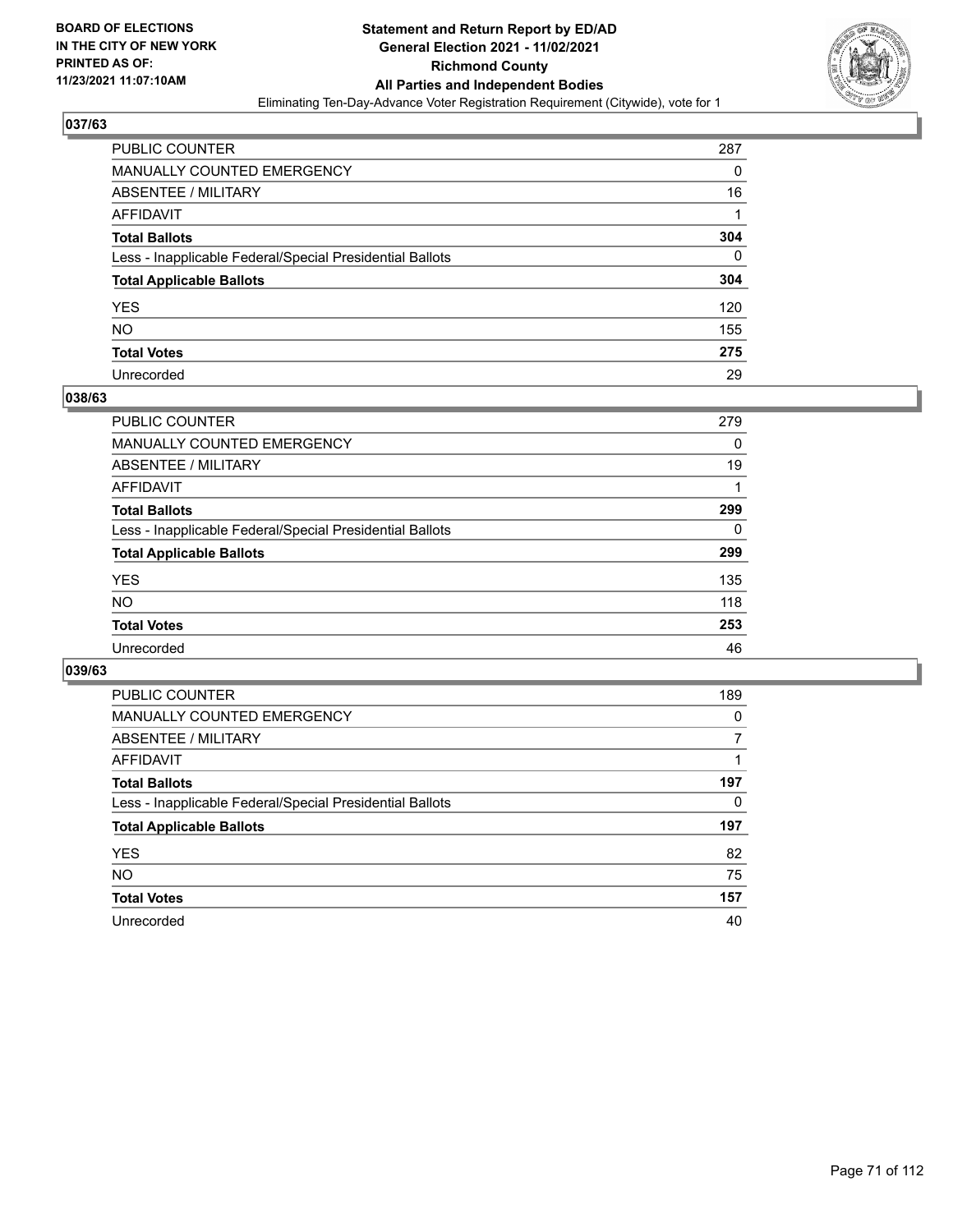

| PUBLIC COUNTER                                           | 158 |
|----------------------------------------------------------|-----|
| MANUALLY COUNTED EMERGENCY                               | 0   |
| <b>ABSENTEE / MILITARY</b>                               |     |
| <b>AFFIDAVIT</b>                                         | 0   |
| <b>Total Ballots</b>                                     | 165 |
| Less - Inapplicable Federal/Special Presidential Ballots | 0   |
| <b>Total Applicable Ballots</b>                          | 165 |
| <b>YES</b>                                               | 61  |
| <b>NO</b>                                                | 68  |
| <b>Total Votes</b>                                       | 129 |
| Unrecorded                                               | 36  |

#### **041/63**

| <b>PUBLIC COUNTER</b>                                    | 109      |
|----------------------------------------------------------|----------|
| MANUALLY COUNTED EMERGENCY                               | 0        |
| ABSENTEE / MILITARY                                      | 11       |
| AFFIDAVIT                                                |          |
| <b>Total Ballots</b>                                     | 121      |
| Less - Inapplicable Federal/Special Presidential Ballots | $\Omega$ |
| <b>Total Applicable Ballots</b>                          | 121      |
| <b>YES</b>                                               | 60       |
| <b>NO</b>                                                | 46       |
| <b>Total Votes</b>                                       | 106      |
| Unrecorded                                               | 15       |

| PUBLIC COUNTER                                           | 131 |
|----------------------------------------------------------|-----|
| <b>MANUALLY COUNTED EMERGENCY</b>                        | 0   |
| ABSENTEE / MILITARY                                      | 9   |
| AFFIDAVIT                                                |     |
| <b>Total Ballots</b>                                     | 141 |
| Less - Inapplicable Federal/Special Presidential Ballots | 0   |
| <b>Total Applicable Ballots</b>                          | 141 |
| <b>YES</b>                                               | 69  |
| <b>NO</b>                                                | 45  |
| <b>Total Votes</b>                                       | 114 |
| Unrecorded                                               | 27  |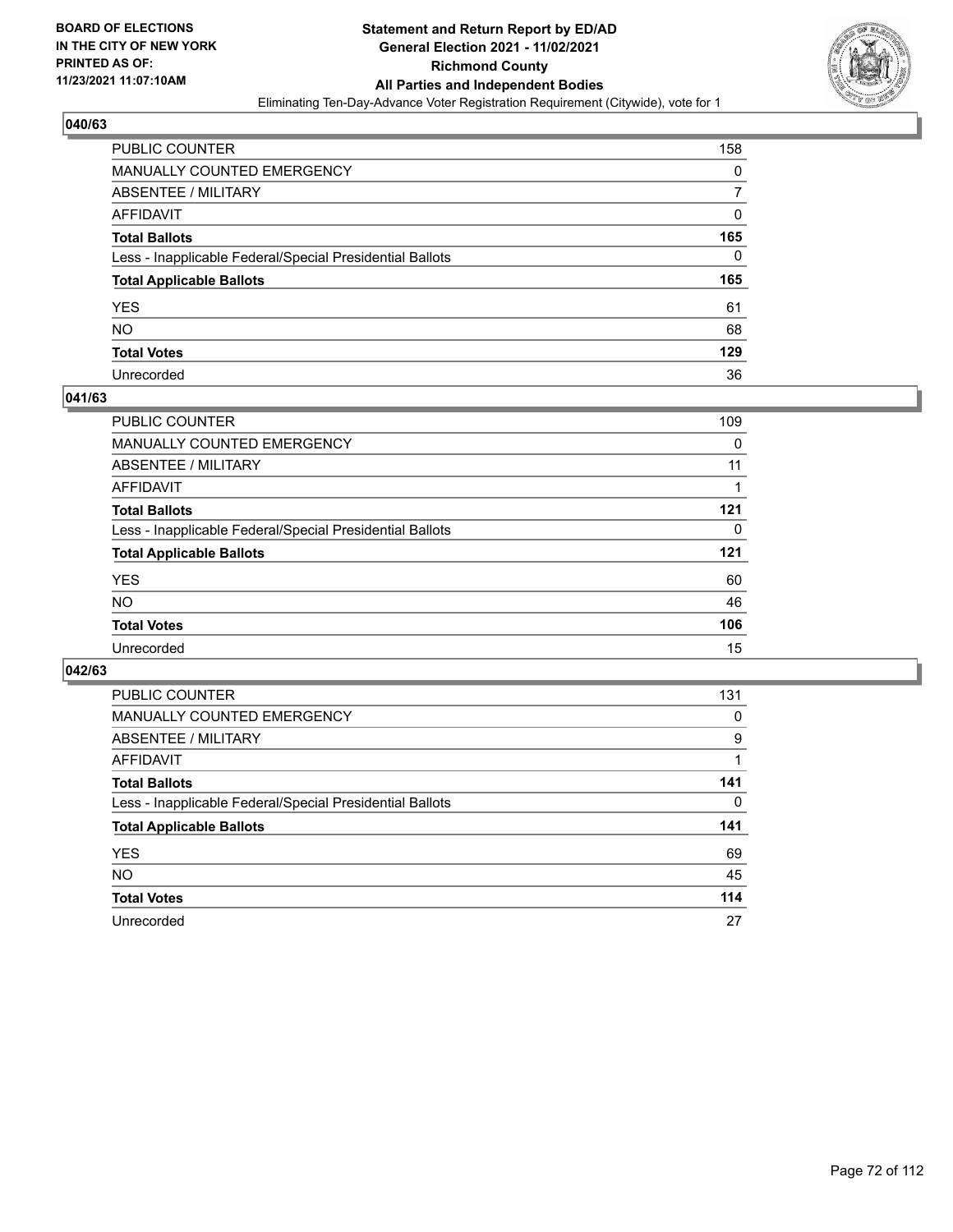

| PUBLIC COUNTER                                           | 240 |
|----------------------------------------------------------|-----|
| <b>MANUALLY COUNTED EMERGENCY</b>                        | 0   |
| ABSENTEE / MILITARY                                      | 16  |
| AFFIDAVIT                                                |     |
| <b>Total Ballots</b>                                     | 257 |
| Less - Inapplicable Federal/Special Presidential Ballots | 0   |
| <b>Total Applicable Ballots</b>                          | 257 |
| <b>YES</b>                                               | 154 |
| NO.                                                      | 74  |
| <b>Total Votes</b>                                       | 228 |
| Unrecorded                                               | 29  |

#### **044/63**

| <b>PUBLIC COUNTER</b>                                    | 256      |
|----------------------------------------------------------|----------|
| MANUALLY COUNTED EMERGENCY                               | 0        |
| ABSENTEE / MILITARY                                      | 12       |
| AFFIDAVIT                                                | 2        |
| <b>Total Ballots</b>                                     | 270      |
| Less - Inapplicable Federal/Special Presidential Ballots | $\Omega$ |
| <b>Total Applicable Ballots</b>                          | 270      |
| <b>YES</b>                                               | 130      |
| <b>NO</b>                                                | 73       |
| <b>Total Votes</b>                                       | 203      |
| Unrecorded                                               | 67       |

| <b>PUBLIC COUNTER</b>                                    | 136      |
|----------------------------------------------------------|----------|
| <b>MANUALLY COUNTED EMERGENCY</b>                        | $\Omega$ |
| ABSENTEE / MILITARY                                      | 18       |
| AFFIDAVIT                                                | 0        |
| <b>Total Ballots</b>                                     | 154      |
| Less - Inapplicable Federal/Special Presidential Ballots | $\Omega$ |
| <b>Total Applicable Ballots</b>                          | 154      |
| <b>YES</b>                                               | 70       |
| <b>NO</b>                                                | 43       |
| <b>Total Votes</b>                                       | 113      |
| Unrecorded                                               | 41       |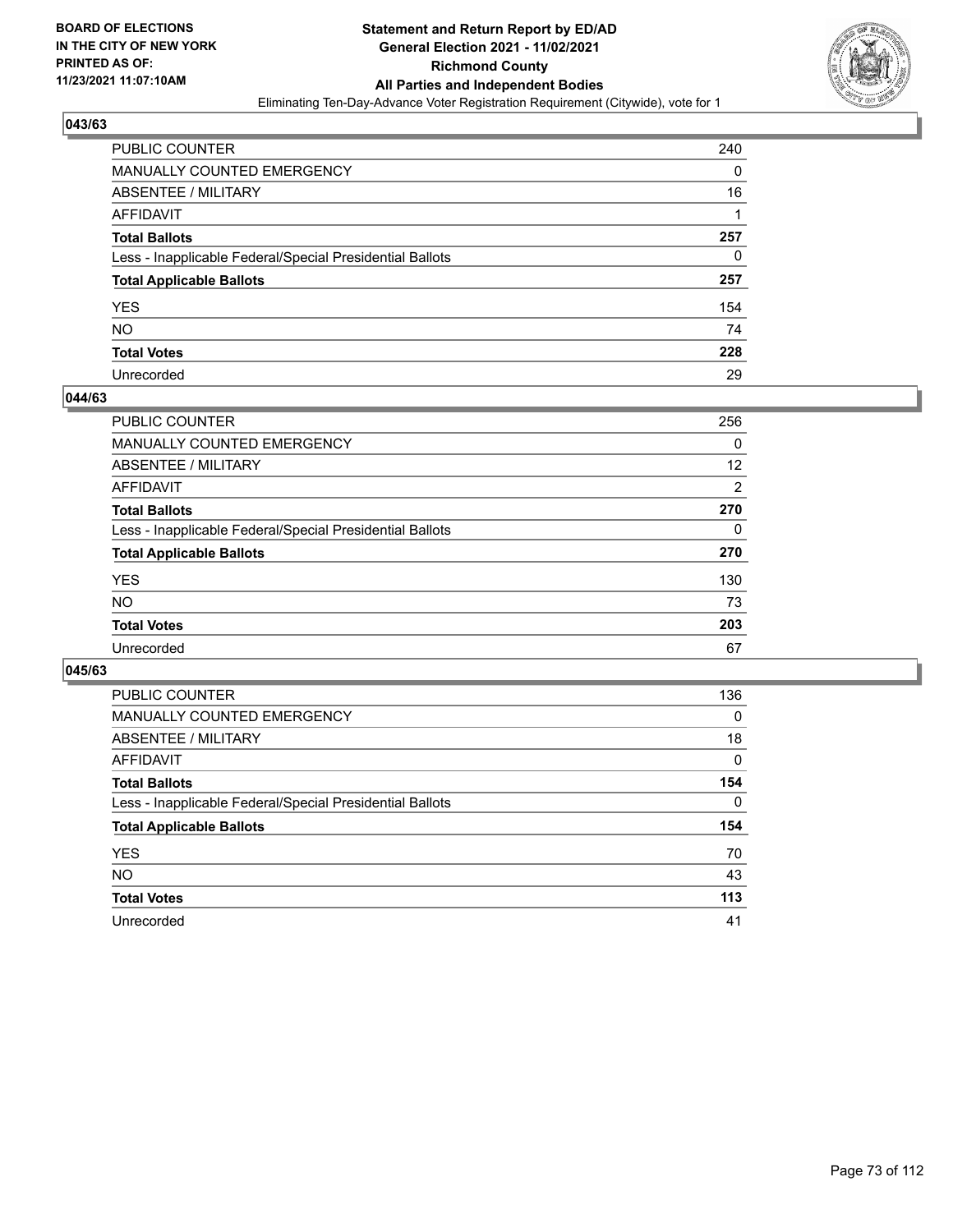

| PUBLIC COUNTER                                           | 429            |
|----------------------------------------------------------|----------------|
| MANUALLY COUNTED EMERGENCY                               | 0              |
| <b>ABSENTEE / MILITARY</b>                               | 14             |
| AFFIDAVIT                                                | $\overline{2}$ |
| <b>Total Ballots</b>                                     | 445            |
| Less - Inapplicable Federal/Special Presidential Ballots | 0              |
| <b>Total Applicable Ballots</b>                          | 445            |
| YES                                                      | 122            |
| NO.                                                      | 298            |
| <b>Total Votes</b>                                       | 420            |
| Unrecorded                                               | 25             |

#### **047/63**

| <b>PUBLIC COUNTER</b>                                    | 345            |
|----------------------------------------------------------|----------------|
| <b>MANUALLY COUNTED EMERGENCY</b>                        | 0              |
| ABSENTEE / MILITARY                                      | 20             |
| AFFIDAVIT                                                | $\overline{2}$ |
| <b>Total Ballots</b>                                     | 367            |
| Less - Inapplicable Federal/Special Presidential Ballots | $\Omega$       |
| <b>Total Applicable Ballots</b>                          | 367            |
| <b>YES</b>                                               | 95             |
| <b>NO</b>                                                | 238            |
| <b>Total Votes</b>                                       | 333            |
| Unrecorded                                               | 34             |

| <b>PUBLIC COUNTER</b>                                    | 416      |
|----------------------------------------------------------|----------|
| MANUALLY COUNTED EMERGENCY                               | 0        |
| ABSENTEE / MILITARY                                      | 25       |
| AFFIDAVIT                                                |          |
| <b>Total Ballots</b>                                     | 442      |
| Less - Inapplicable Federal/Special Presidential Ballots | $\Omega$ |
| <b>Total Applicable Ballots</b>                          | 442      |
| <b>YES</b>                                               | 111      |
| <b>NO</b>                                                | 255      |
| <b>Total Votes</b>                                       | 366      |
| Unrecorded                                               | 76       |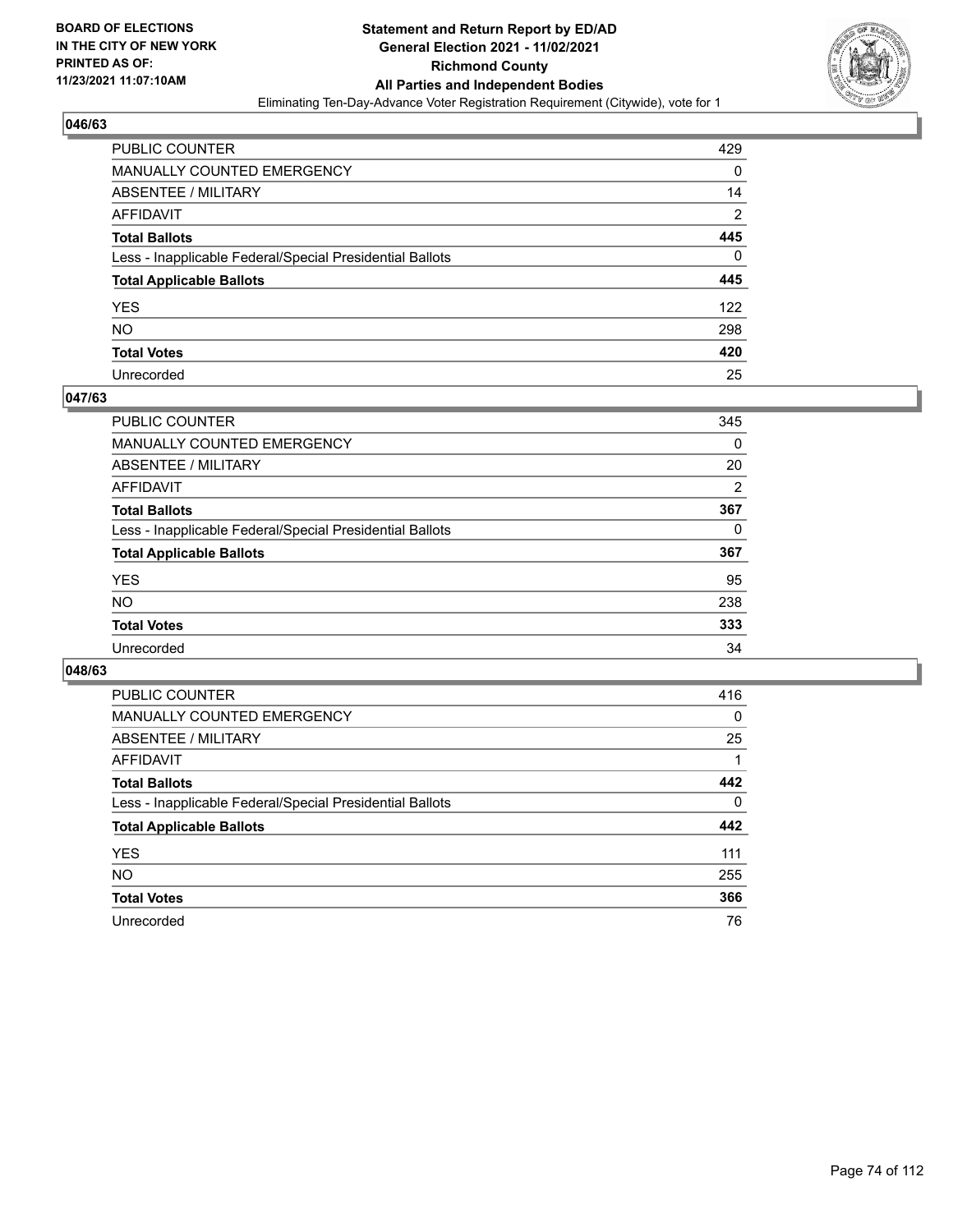

| PUBLIC COUNTER                                           | 467      |
|----------------------------------------------------------|----------|
| MANUALLY COUNTED EMERGENCY                               | 0        |
| ABSENTEE / MILITARY                                      | 21       |
| AFFIDAVIT                                                | $\Omega$ |
| <b>Total Ballots</b>                                     | 488      |
| Less - Inapplicable Federal/Special Presidential Ballots | 0        |
| <b>Total Applicable Ballots</b>                          | 488      |
| YES                                                      | 79       |
| NO.                                                      | 352      |
| <b>Total Votes</b>                                       | 431      |
| Unrecorded                                               | 57       |

#### **050/63**

| <b>PUBLIC COUNTER</b>                                    | 486      |
|----------------------------------------------------------|----------|
| <b>MANUALLY COUNTED EMERGENCY</b>                        | 0        |
| ABSENTEE / MILITARY                                      | 17       |
| AFFIDAVIT                                                |          |
| <b>Total Ballots</b>                                     | 504      |
| Less - Inapplicable Federal/Special Presidential Ballots | $\Omega$ |
| <b>Total Applicable Ballots</b>                          | 504      |
| <b>YES</b>                                               | 135      |
| <b>NO</b>                                                | 321      |
| <b>Total Votes</b>                                       | 456      |
| Unrecorded                                               | 48       |

| <b>PUBLIC COUNTER</b>                                    | 418            |
|----------------------------------------------------------|----------------|
| <b>MANUALLY COUNTED EMERGENCY</b>                        | $\Omega$       |
| ABSENTEE / MILITARY                                      | 19             |
| AFFIDAVIT                                                | $\overline{2}$ |
| <b>Total Ballots</b>                                     | 439            |
| Less - Inapplicable Federal/Special Presidential Ballots | $\Omega$       |
| <b>Total Applicable Ballots</b>                          | 439            |
| <b>YES</b>                                               | 122            |
| <b>NO</b>                                                | 276            |
| <b>Total Votes</b>                                       | 398            |
| Unrecorded                                               | 41             |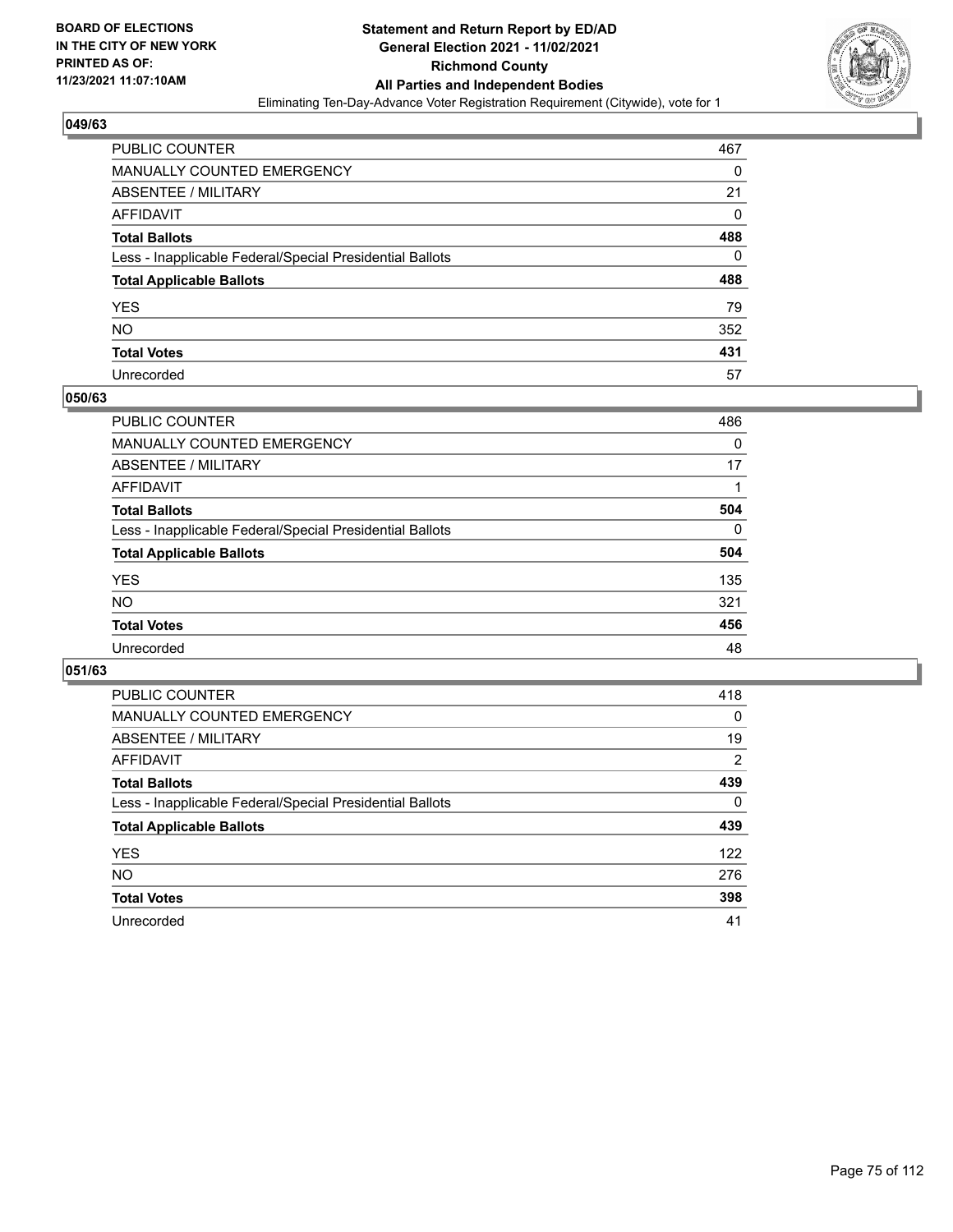

| PUBLIC COUNTER                                           | 261      |
|----------------------------------------------------------|----------|
| MANUALLY COUNTED EMERGENCY                               | 0        |
| ABSENTEE / MILITARY                                      |          |
| AFFIDAVIT                                                |          |
| <b>Total Ballots</b>                                     | 269      |
| Less - Inapplicable Federal/Special Presidential Ballots | $\Omega$ |
| <b>Total Applicable Ballots</b>                          | 269      |
| YES                                                      | 50       |
| NO.                                                      | 171      |
| <b>Total Votes</b>                                       | 221      |
| Unrecorded                                               | 48       |

#### **053/63**

| PUBLIC COUNTER                                           | 262      |
|----------------------------------------------------------|----------|
| <b>MANUALLY COUNTED EMERGENCY</b>                        | 0        |
| <b>ABSENTEE / MILITARY</b>                               | 21       |
| <b>AFFIDAVIT</b>                                         | 5        |
| <b>Total Ballots</b>                                     | 288      |
| Less - Inapplicable Federal/Special Presidential Ballots | $\Omega$ |
| <b>Total Applicable Ballots</b>                          | 288      |
| <b>YES</b>                                               | 94       |
| <b>NO</b>                                                | 177      |
| <b>Total Votes</b>                                       | 271      |
| Unrecorded                                               | 17       |

| <b>PUBLIC COUNTER</b>                                    | 222      |
|----------------------------------------------------------|----------|
| MANUALLY COUNTED EMERGENCY                               | $\Omega$ |
| ABSENTEE / MILITARY                                      | 51       |
| AFFIDAVIT                                                | 3        |
| <b>Total Ballots</b>                                     | 276      |
| Less - Inapplicable Federal/Special Presidential Ballots | 0        |
| <b>Total Applicable Ballots</b>                          | 276      |
| <b>YES</b>                                               | 93       |
| NO.                                                      | 151      |
| <b>Total Votes</b>                                       | 244      |
| Unrecorded                                               | 32       |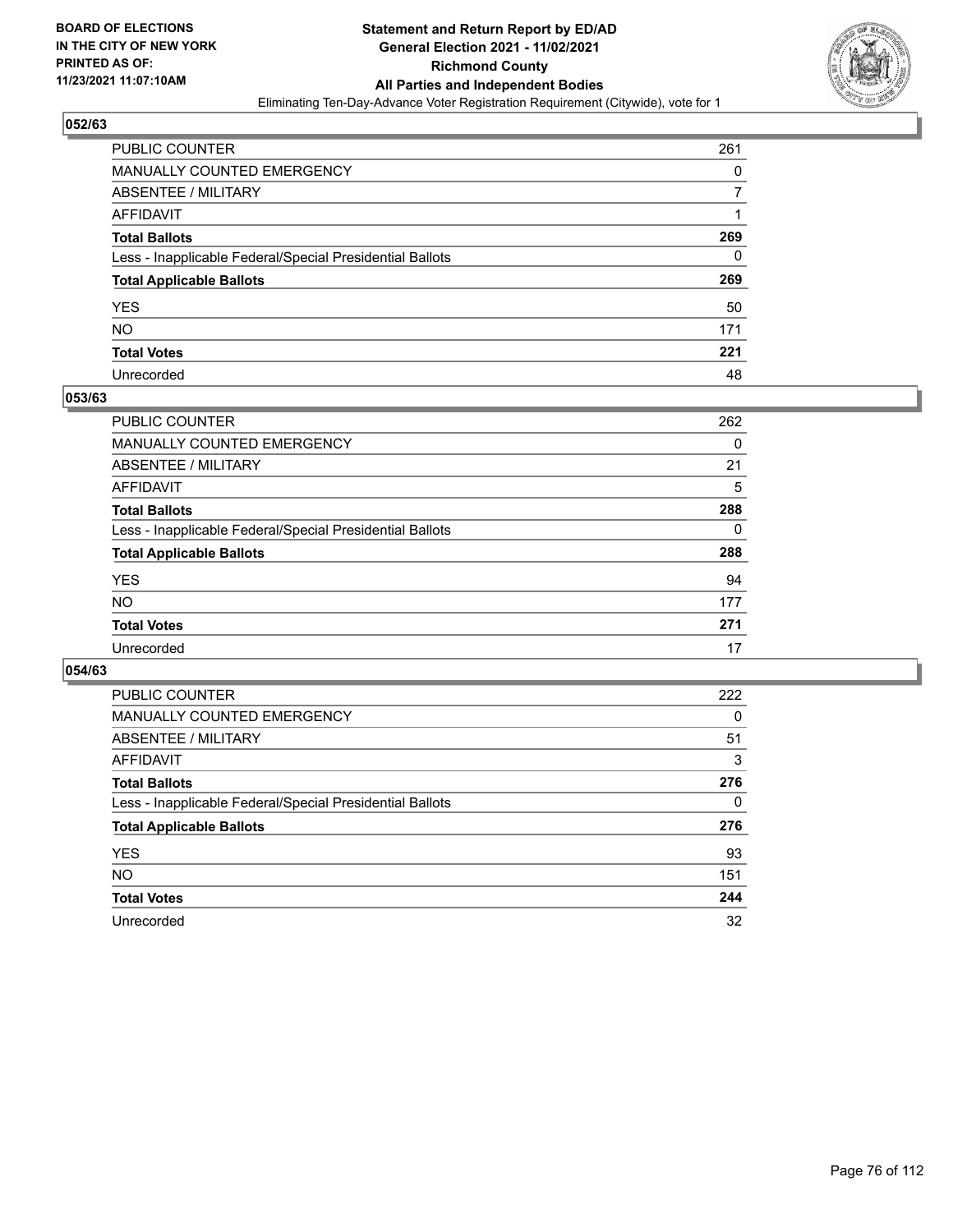

| PUBLIC COUNTER                                           | 250 |
|----------------------------------------------------------|-----|
| <b>MANUALLY COUNTED EMERGENCY</b>                        | 0   |
| ABSENTEE / MILITARY                                      | 30  |
| AFFIDAVIT                                                | 3   |
| <b>Total Ballots</b>                                     | 283 |
| Less - Inapplicable Federal/Special Presidential Ballots | 0   |
| <b>Total Applicable Ballots</b>                          | 283 |
| <b>YES</b>                                               | 87  |
| NO.                                                      | 161 |
| <b>Total Votes</b>                                       | 248 |
| Unrecorded                                               | 35  |

#### **056/63**

| PUBLIC COUNTER                                           | 230 |
|----------------------------------------------------------|-----|
| <b>MANUALLY COUNTED EMERGENCY</b>                        | 0   |
| ABSENTEE / MILITARY                                      | 7   |
| AFFIDAVIT                                                | 3   |
| <b>Total Ballots</b>                                     | 240 |
| Less - Inapplicable Federal/Special Presidential Ballots | 0   |
| <b>Total Applicable Ballots</b>                          | 240 |
| <b>YES</b>                                               | 71  |
| <b>NO</b>                                                | 140 |
| <b>Total Votes</b>                                       | 211 |
| Unrecorded                                               | 29  |

| <b>PUBLIC COUNTER</b>                                    | 409      |
|----------------------------------------------------------|----------|
| MANUALLY COUNTED EMERGENCY                               | $\Omega$ |
| ABSENTEE / MILITARY                                      | 20       |
| AFFIDAVIT                                                |          |
| <b>Total Ballots</b>                                     | 430      |
| Less - Inapplicable Federal/Special Presidential Ballots | $\Omega$ |
| <b>Total Applicable Ballots</b>                          | 430      |
| <b>YES</b>                                               | 97       |
| NO.                                                      | 301      |
| <b>Total Votes</b>                                       | 398      |
| Unrecorded                                               | 32       |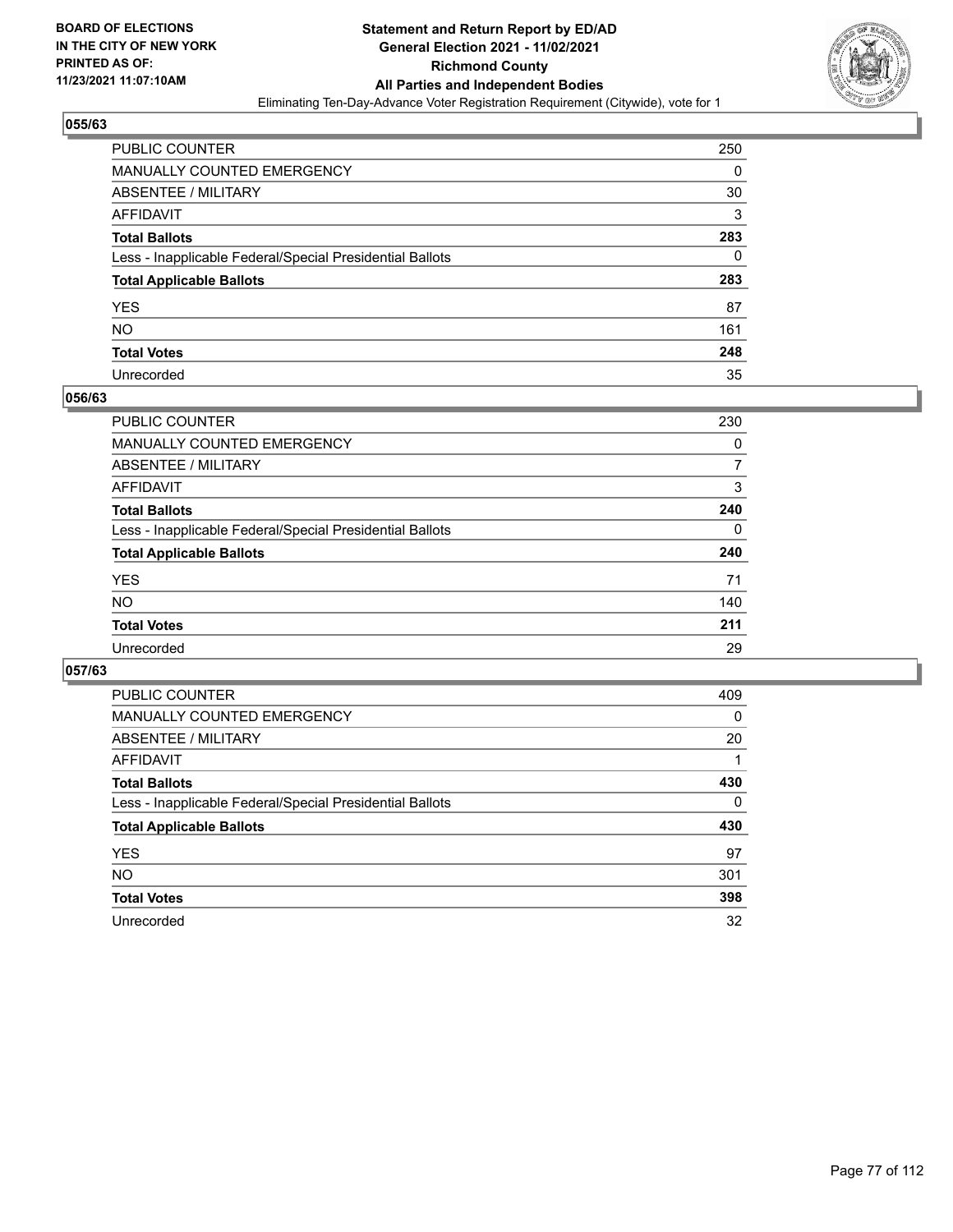

| PUBLIC COUNTER                                           | 332 |
|----------------------------------------------------------|-----|
| MANUALLY COUNTED EMERGENCY                               | 0   |
| <b>ABSENTEE / MILITARY</b>                               | 17  |
| AFFIDAVIT                                                | 4   |
| <b>Total Ballots</b>                                     | 353 |
| Less - Inapplicable Federal/Special Presidential Ballots | 0   |
| <b>Total Applicable Ballots</b>                          | 353 |
| YES                                                      | 82  |
| <b>NO</b>                                                | 244 |
| <b>Total Votes</b>                                       | 326 |
| Unrecorded                                               | 27  |

#### **059/63**

| <b>PUBLIC COUNTER</b>                                    | 377      |
|----------------------------------------------------------|----------|
| <b>MANUALLY COUNTED EMERGENCY</b>                        | 0        |
| ABSENTEE / MILITARY                                      | 18       |
| AFFIDAVIT                                                |          |
| <b>Total Ballots</b>                                     | 396      |
| Less - Inapplicable Federal/Special Presidential Ballots | $\Omega$ |
| <b>Total Applicable Ballots</b>                          | 396      |
| <b>YES</b>                                               | 98       |
| <b>NO</b>                                                | 268      |
| <b>Total Votes</b>                                       | 366      |
| Unrecorded                                               | 30       |

| <b>PUBLIC COUNTER</b>                                    | 205      |
|----------------------------------------------------------|----------|
| MANUALLY COUNTED EMERGENCY                               | 0        |
| ABSENTEE / MILITARY                                      | 7        |
| AFFIDAVIT                                                | $\Omega$ |
| <b>Total Ballots</b>                                     | 212      |
| Less - Inapplicable Federal/Special Presidential Ballots | $\Omega$ |
| <b>Total Applicable Ballots</b>                          | 212      |
| <b>YES</b>                                               | 50       |
| NO.                                                      | 142      |
| <b>Total Votes</b>                                       | 192      |
| Unrecorded                                               | 20       |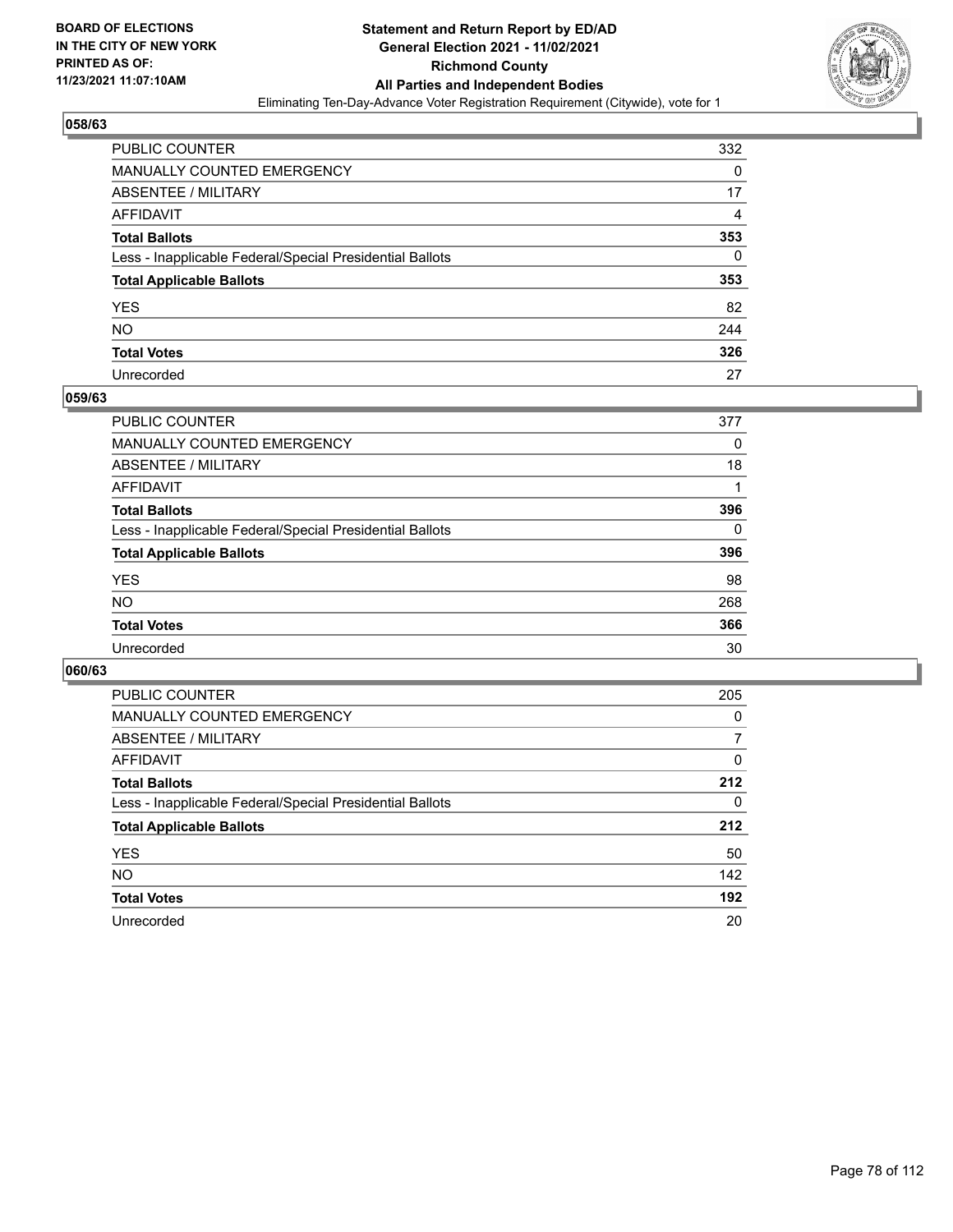

| PUBLIC COUNTER                                           | 320            |
|----------------------------------------------------------|----------------|
| MANUALLY COUNTED EMERGENCY                               | 0              |
| <b>ABSENTEE / MILITARY</b>                               | 35             |
| AFFIDAVIT                                                | $\overline{2}$ |
| <b>Total Ballots</b>                                     | 357            |
| Less - Inapplicable Federal/Special Presidential Ballots | 0              |
| <b>Total Applicable Ballots</b>                          | 357            |
| YES                                                      | 129            |
| NO.                                                      | 200            |
| <b>Total Votes</b>                                       | 329            |
| Unrecorded                                               | 28             |

#### **062/63**

| PUBLIC COUNTER                                           | 280      |
|----------------------------------------------------------|----------|
| <b>MANUALLY COUNTED EMERGENCY</b>                        | 0        |
| ABSENTEE / MILITARY                                      | 13       |
| AFFIDAVIT                                                | $\Omega$ |
| <b>Total Ballots</b>                                     | 293      |
| Less - Inapplicable Federal/Special Presidential Ballots | 0        |
| <b>Total Applicable Ballots</b>                          | 293      |
| <b>YES</b>                                               | 74       |
| <b>NO</b>                                                | 188      |
| <b>Total Votes</b>                                       | 262      |
| Unrecorded                                               | 31       |

| <b>PUBLIC COUNTER</b>                                    | 450      |
|----------------------------------------------------------|----------|
| MANUALLY COUNTED EMERGENCY                               | $\Omega$ |
| ABSENTEE / MILITARY                                      | 16       |
| AFFIDAVIT                                                | 0        |
| <b>Total Ballots</b>                                     | 466      |
| Less - Inapplicable Federal/Special Presidential Ballots | $\Omega$ |
| <b>Total Applicable Ballots</b>                          | 466      |
| <b>YES</b>                                               | 133      |
| NO.                                                      | 270      |
| <b>Total Votes</b>                                       | 403      |
| Unrecorded                                               | 63       |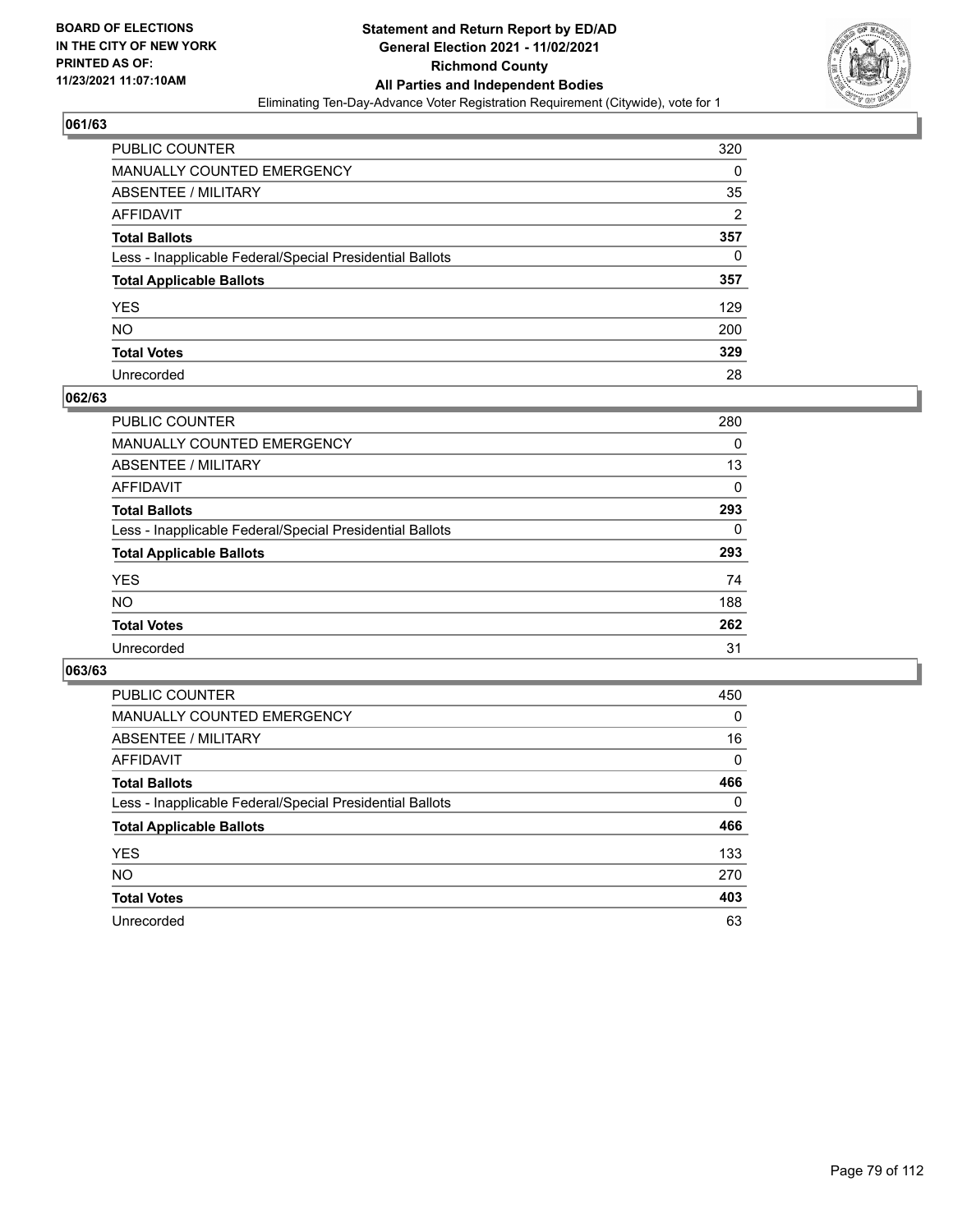

| PUBLIC COUNTER                                           | 451      |
|----------------------------------------------------------|----------|
| MANUALLY COUNTED EMERGENCY                               | 0        |
| ABSENTEE / MILITARY                                      | 12       |
| AFFIDAVIT                                                | $\Omega$ |
| <b>Total Ballots</b>                                     | 463      |
| Less - Inapplicable Federal/Special Presidential Ballots | 0        |
| <b>Total Applicable Ballots</b>                          | 463      |
| YES                                                      | 114      |
| NΟ                                                       | 322      |
| <b>Total Votes</b>                                       | 436      |
| Unrecorded                                               | 27       |

#### **065/63**

| <b>PUBLIC COUNTER</b>                                    | 385      |
|----------------------------------------------------------|----------|
| <b>MANUALLY COUNTED EMERGENCY</b>                        | 0        |
| ABSENTEE / MILITARY                                      | 17       |
| AFFIDAVIT                                                | 2        |
| <b>Total Ballots</b>                                     | 404      |
| Less - Inapplicable Federal/Special Presidential Ballots | $\Omega$ |
| <b>Total Applicable Ballots</b>                          | 404      |
| <b>YES</b>                                               | 121      |
| <b>NO</b>                                                | 240      |
| <b>Total Votes</b>                                       | 361      |
| Unrecorded                                               | 43       |

| PUBLIC COUNTER                                           | 418      |
|----------------------------------------------------------|----------|
| <b>MANUALLY COUNTED EMERGENCY</b>                        | 0        |
| ABSENTEE / MILITARY                                      | 9        |
| <b>AFFIDAVIT</b>                                         | 2        |
| <b>Total Ballots</b>                                     | 429      |
| Less - Inapplicable Federal/Special Presidential Ballots | $\Omega$ |
| <b>Total Applicable Ballots</b>                          | 429      |
| <b>YES</b>                                               | 110      |
| <b>NO</b>                                                | 285      |
|                                                          |          |
| <b>Total Votes</b>                                       | 395      |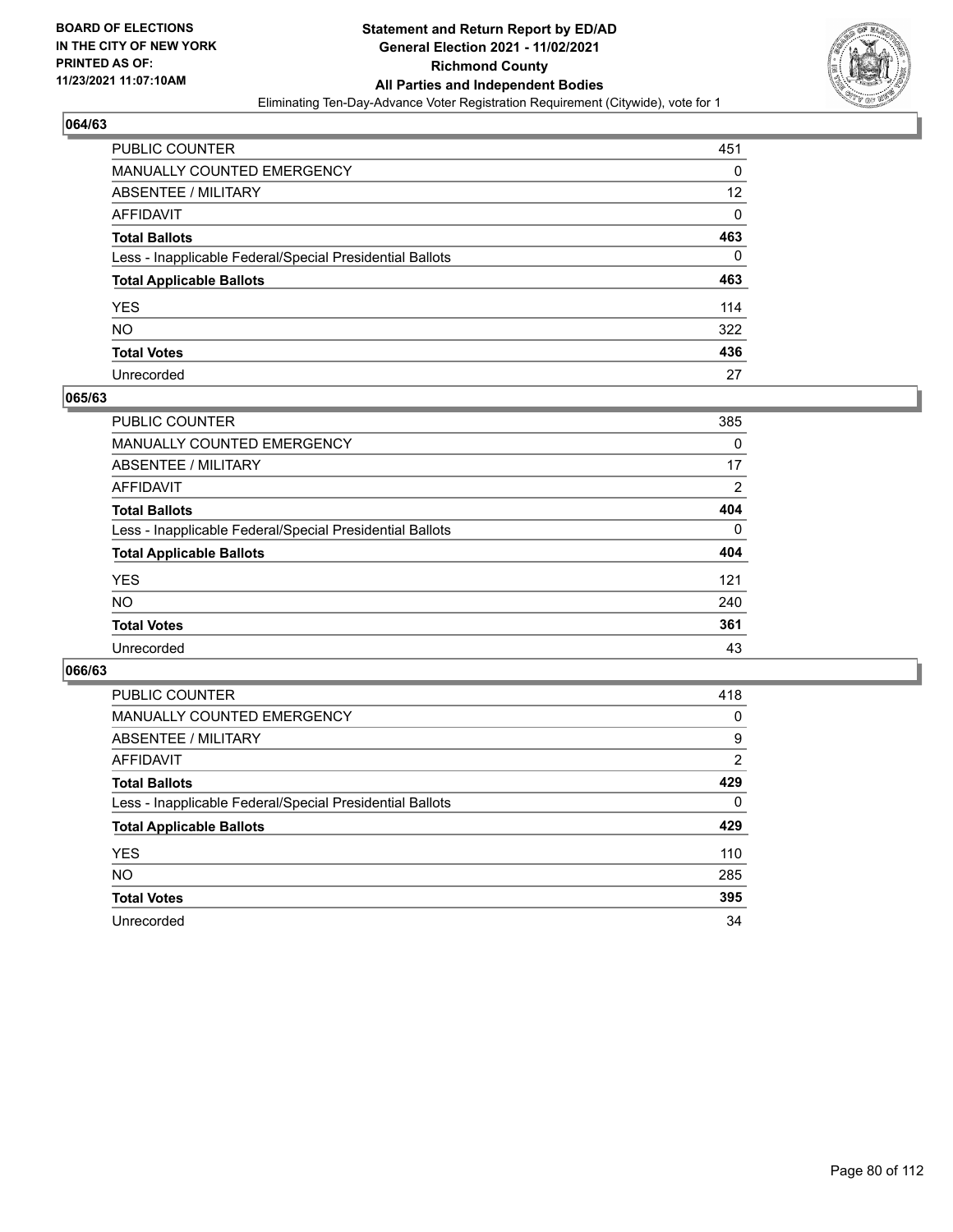

| PUBLIC COUNTER                                           | 468 |
|----------------------------------------------------------|-----|
| <b>MANUALLY COUNTED EMERGENCY</b>                        | 0   |
| <b>ABSENTEE / MILITARY</b>                               | 13  |
| <b>AFFIDAVIT</b>                                         |     |
| <b>Total Ballots</b>                                     | 482 |
| Less - Inapplicable Federal/Special Presidential Ballots | 0   |
| <b>Total Applicable Ballots</b>                          | 482 |
| YES                                                      | 115 |
| NO.                                                      | 349 |
| <b>Total Votes</b>                                       | 464 |
| Unrecorded                                               | 18  |

#### **068/63**

| <b>PUBLIC COUNTER</b>                                    | 60       |
|----------------------------------------------------------|----------|
| MANUALLY COUNTED EMERGENCY                               | 0        |
| ABSENTEE / MILITARY                                      | 18       |
| AFFIDAVIT                                                | $\Omega$ |
| <b>Total Ballots</b>                                     | 78       |
| Less - Inapplicable Federal/Special Presidential Ballots | $\Omega$ |
| <b>Total Applicable Ballots</b>                          | 78       |
| <b>YES</b>                                               | 24       |
| <b>NO</b>                                                | 42       |
| <b>Total Votes</b>                                       | 66       |
| Unrecorded                                               | 12       |

| <b>PUBLIC COUNTER</b>                                    | 203      |
|----------------------------------------------------------|----------|
| MANUALLY COUNTED EMERGENCY                               | $\Omega$ |
| ABSENTEE / MILITARY                                      | 63       |
| AFFIDAVIT                                                | 4        |
| <b>Total Ballots</b>                                     | 270      |
| Less - Inapplicable Federal/Special Presidential Ballots | 0        |
| <b>Total Applicable Ballots</b>                          | 270      |
| <b>YES</b>                                               | 68       |
| NO.                                                      | 164      |
| <b>Total Votes</b>                                       | 232      |
|                                                          |          |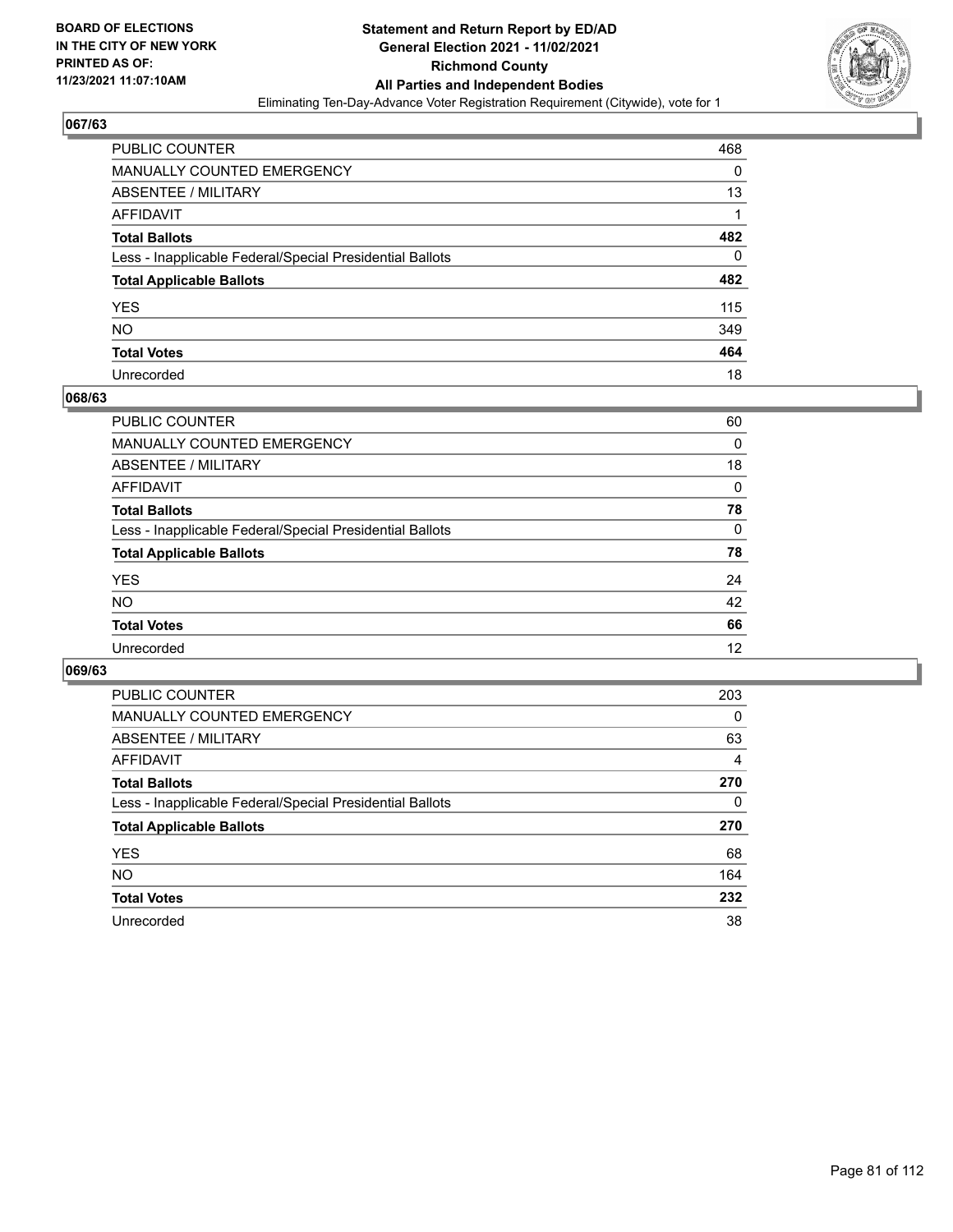

| PUBLIC COUNTER                                           | 206 |
|----------------------------------------------------------|-----|
| MANUALLY COUNTED EMERGENCY                               | 0   |
| <b>ABSENTEE / MILITARY</b>                               | 16  |
| AFFIDAVIT                                                |     |
| <b>Total Ballots</b>                                     | 223 |
| Less - Inapplicable Federal/Special Presidential Ballots | 0   |
| <b>Total Applicable Ballots</b>                          | 223 |
| YES                                                      | 64  |
| NO.                                                      | 121 |
| <b>Total Votes</b>                                       | 185 |
| Unrecorded                                               | 38  |

#### **071/63**

| <b>PUBLIC COUNTER</b>                                    | 170      |
|----------------------------------------------------------|----------|
| MANUALLY COUNTED EMERGENCY                               | 0        |
| ABSENTEE / MILITARY                                      | 6        |
| AFFIDAVIT                                                | 0        |
| <b>Total Ballots</b>                                     | 176      |
| Less - Inapplicable Federal/Special Presidential Ballots | $\Omega$ |
| <b>Total Applicable Ballots</b>                          | 176      |
| <b>YES</b>                                               | 91       |
| <b>NO</b>                                                | 56       |
| <b>Total Votes</b>                                       | 147      |
| Unrecorded                                               | 29       |

| PUBLIC COUNTER                                           | 336      |
|----------------------------------------------------------|----------|
| MANUALLY COUNTED EMERGENCY                               | $\Omega$ |
| ABSENTEE / MILITARY                                      | 23       |
| AFFIDAVIT                                                | 3        |
| <b>Total Ballots</b>                                     | 362      |
| Less - Inapplicable Federal/Special Presidential Ballots | $\Omega$ |
| <b>Total Applicable Ballots</b>                          | 362      |
| <b>YES</b>                                               | 93       |
| <b>NO</b>                                                | 239      |
| <b>Total Votes</b>                                       | 332      |
| Unrecorded                                               | 30       |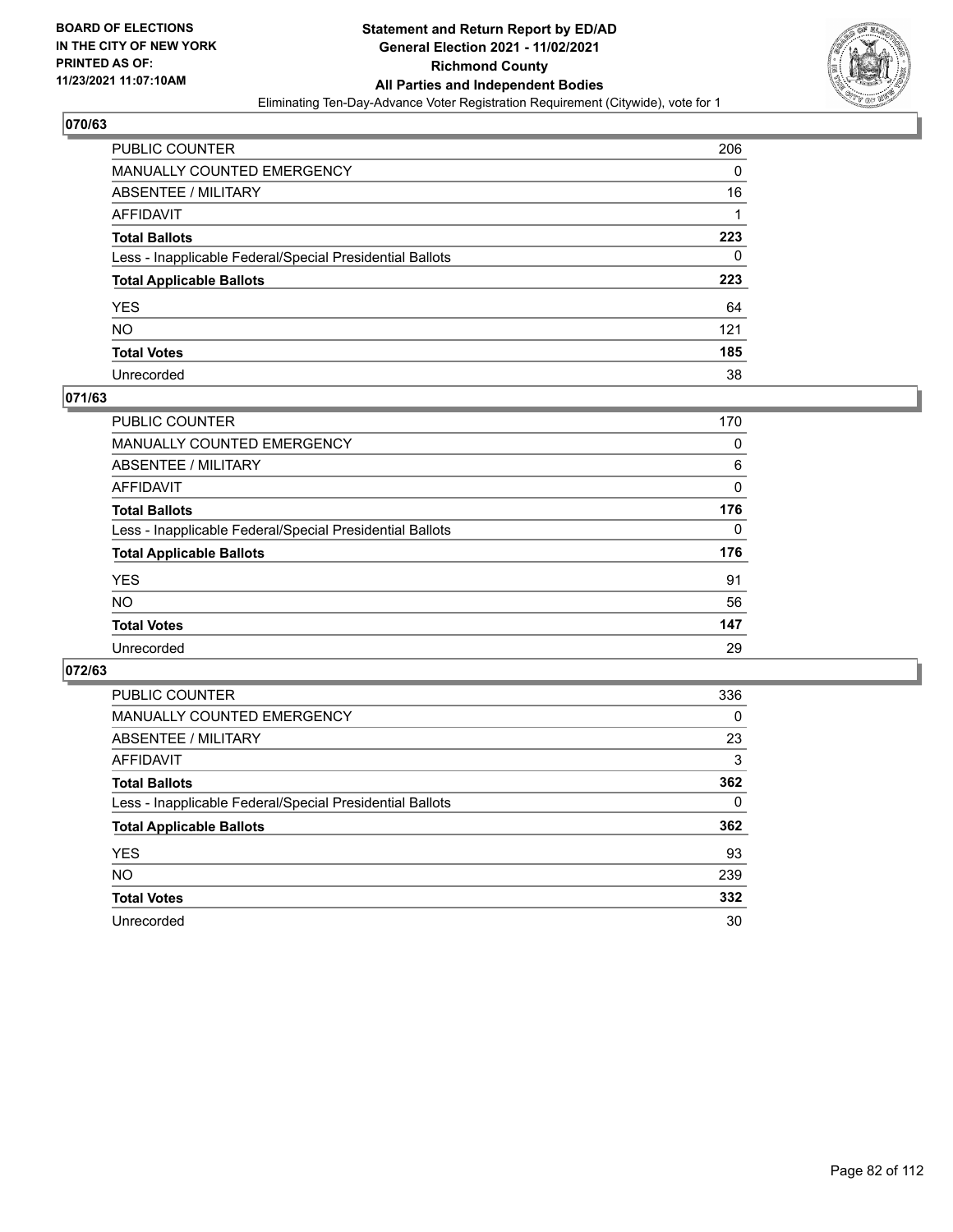

| PUBLIC COUNTER                                           | 307      |
|----------------------------------------------------------|----------|
| MANUALLY COUNTED EMERGENCY                               | 0        |
| ABSENTEE / MILITARY                                      | 21       |
| AFFIDAVIT                                                | $\Omega$ |
| <b>Total Ballots</b>                                     | 328      |
| Less - Inapplicable Federal/Special Presidential Ballots | 0        |
| <b>Total Applicable Ballots</b>                          | 328      |
| YES                                                      | 77       |
| NO.                                                      | 222      |
| <b>Total Votes</b>                                       | 299      |
| Unrecorded                                               | 29       |

#### **074/63**

| <b>PUBLIC COUNTER</b>                                    | 191      |
|----------------------------------------------------------|----------|
| <b>MANUALLY COUNTED EMERGENCY</b>                        | $\Omega$ |
| ABSENTEE / MILITARY                                      | 12       |
| AFFIDAVIT                                                | 0        |
| <b>Total Ballots</b>                                     | 203      |
| Less - Inapplicable Federal/Special Presidential Ballots | $\Omega$ |
| <b>Total Applicable Ballots</b>                          | 203      |
| <b>YES</b>                                               | 75       |
| <b>NO</b>                                                | 112      |
| <b>Total Votes</b>                                       | 187      |
| Unrecorded                                               | 16       |

| <b>PUBLIC COUNTER</b>                                    | 129      |
|----------------------------------------------------------|----------|
| MANUALLY COUNTED EMERGENCY                               | $\Omega$ |
| ABSENTEE / MILITARY                                      | 15       |
| AFFIDAVIT                                                | 0        |
| <b>Total Ballots</b>                                     | 144      |
| Less - Inapplicable Federal/Special Presidential Ballots | $\Omega$ |
| <b>Total Applicable Ballots</b>                          | 144      |
| <b>YES</b>                                               | 51       |
| NO.                                                      | 60       |
|                                                          |          |
| <b>Total Votes</b>                                       | 111      |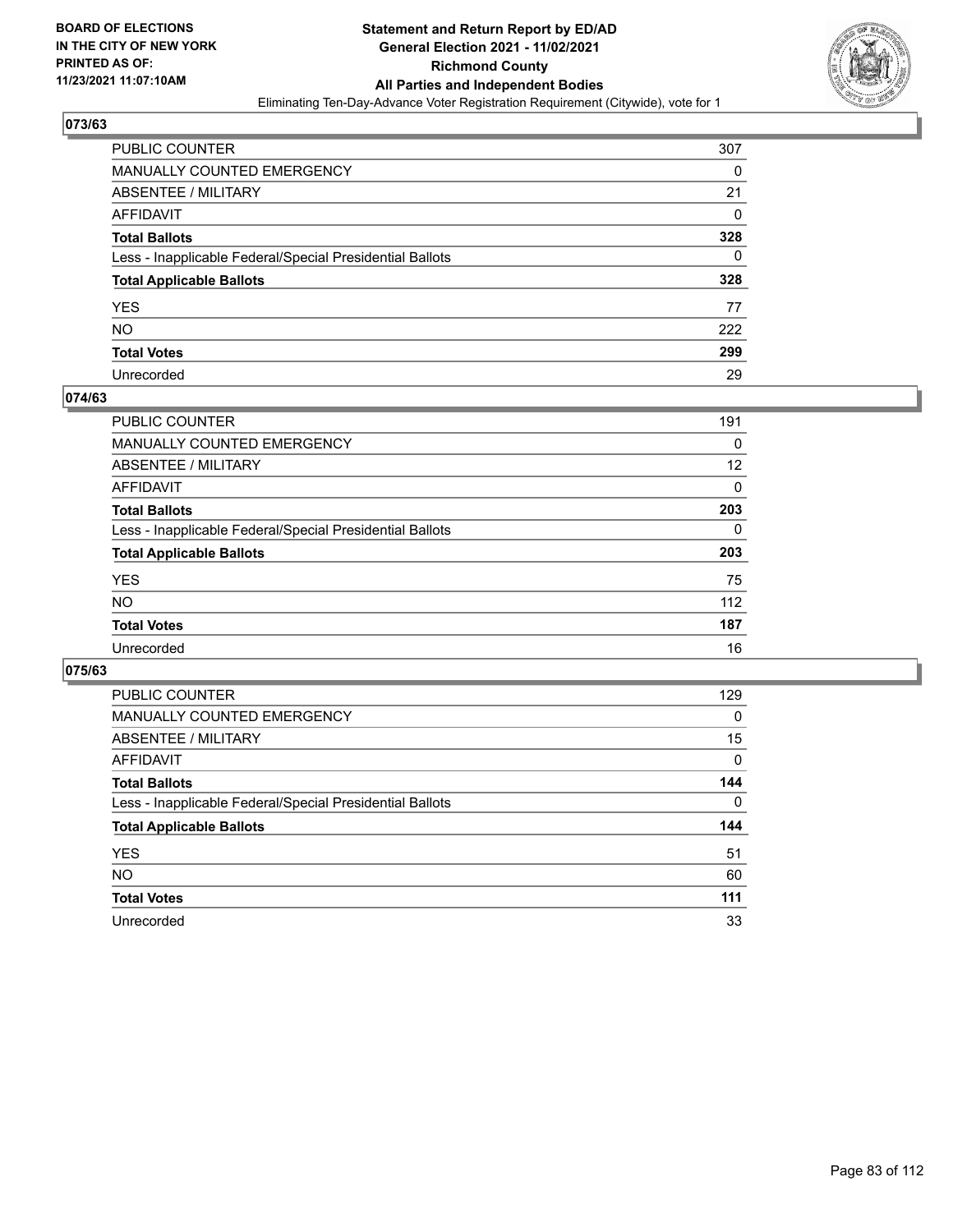

| PUBLIC COUNTER                                           | 397 |
|----------------------------------------------------------|-----|
| MANUALLY COUNTED EMERGENCY                               | 0   |
| ABSENTEE / MILITARY                                      | 25  |
| AFFIDAVIT                                                |     |
| <b>Total Ballots</b>                                     | 423 |
| Less - Inapplicable Federal/Special Presidential Ballots | 0   |
| <b>Total Applicable Ballots</b>                          | 423 |
| YES                                                      | 145 |
| NO.                                                      | 248 |
| <b>Total Votes</b>                                       | 393 |
| Unrecorded                                               | 30  |

#### **077/63**

| PUBLIC COUNTER                                           | 246      |
|----------------------------------------------------------|----------|
| <b>MANUALLY COUNTED EMERGENCY</b>                        | 0        |
| <b>ABSENTEE / MILITARY</b>                               | 31       |
| AFFIDAVIT                                                |          |
| <b>Total Ballots</b>                                     | 278      |
| Less - Inapplicable Federal/Special Presidential Ballots | $\Omega$ |
| <b>Total Applicable Ballots</b>                          | 278      |
| <b>YES</b>                                               | 87       |
| NO.                                                      | 140      |
| <b>Total Votes</b>                                       | 227      |
| Unrecorded                                               | 51       |

| <b>PUBLIC COUNTER</b>                                    | 192 |
|----------------------------------------------------------|-----|
| <b>MANUALLY COUNTED EMERGENCY</b>                        | 0   |
| ABSENTEE / MILITARY                                      | 12  |
| AFFIDAVIT                                                | 0   |
| <b>Total Ballots</b>                                     | 204 |
| Less - Inapplicable Federal/Special Presidential Ballots | 0   |
| <b>Total Applicable Ballots</b>                          | 204 |
| <b>YES</b>                                               | 54  |
| NO.                                                      | 127 |
| <b>Total Votes</b>                                       | 181 |
| Unrecorded                                               | 23  |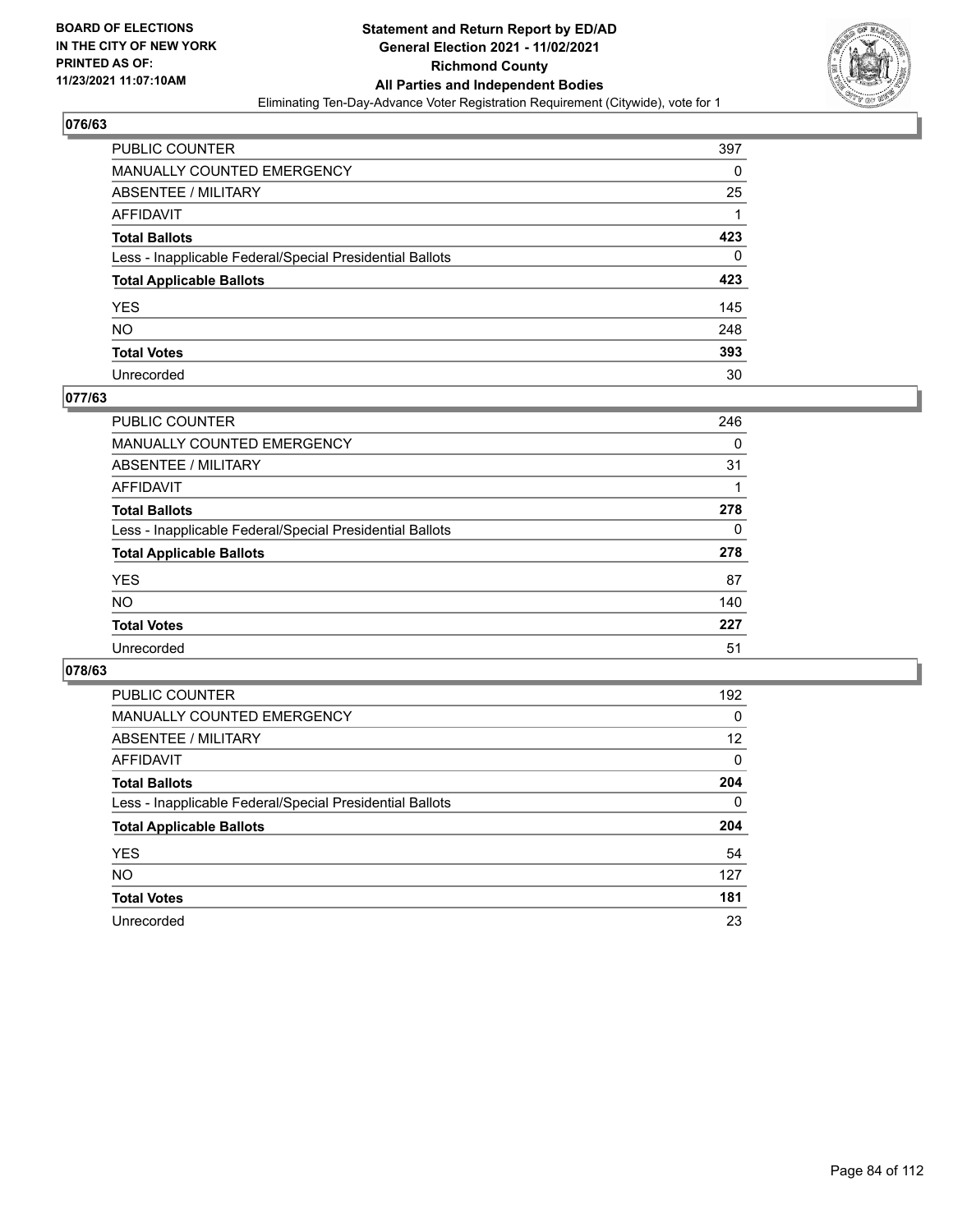

| PUBLIC COUNTER                                           | 287 |
|----------------------------------------------------------|-----|
| MANUALLY COUNTED EMERGENCY                               | 0   |
| ABSENTEE / MILITARY                                      | 20  |
| AFFIDAVIT                                                | 0   |
| <b>Total Ballots</b>                                     | 307 |
| Less - Inapplicable Federal/Special Presidential Ballots | 0   |
| <b>Total Applicable Ballots</b>                          | 307 |
| YES                                                      | 104 |
| NO.                                                      | 181 |
| <b>Total Votes</b>                                       | 285 |
| Unrecorded                                               | 22  |

#### **080/63**

| PUBLIC COUNTER                                           | 257 |
|----------------------------------------------------------|-----|
| <b>MANUALLY COUNTED EMERGENCY</b>                        | 0   |
| ABSENTEE / MILITARY                                      | 9   |
| AFFIDAVIT                                                |     |
| <b>Total Ballots</b>                                     | 267 |
| Less - Inapplicable Federal/Special Presidential Ballots | 0   |
| <b>Total Applicable Ballots</b>                          | 267 |
| <b>YES</b>                                               | 111 |
| <b>NO</b>                                                | 123 |
| <b>Total Votes</b>                                       | 234 |
| Unrecorded                                               | 33  |

| <b>PUBLIC COUNTER</b>                                    | 229      |
|----------------------------------------------------------|----------|
| MANUALLY COUNTED EMERGENCY                               | $\Omega$ |
| ABSENTEE / MILITARY                                      |          |
| AFFIDAVIT                                                |          |
| <b>Total Ballots</b>                                     | 237      |
| Less - Inapplicable Federal/Special Presidential Ballots | 0        |
| <b>Total Applicable Ballots</b>                          | 237      |
| <b>YES</b>                                               | 62       |
| NO.                                                      | 156      |
| <b>Total Votes</b>                                       | 218      |
| Unrecorded                                               | 19       |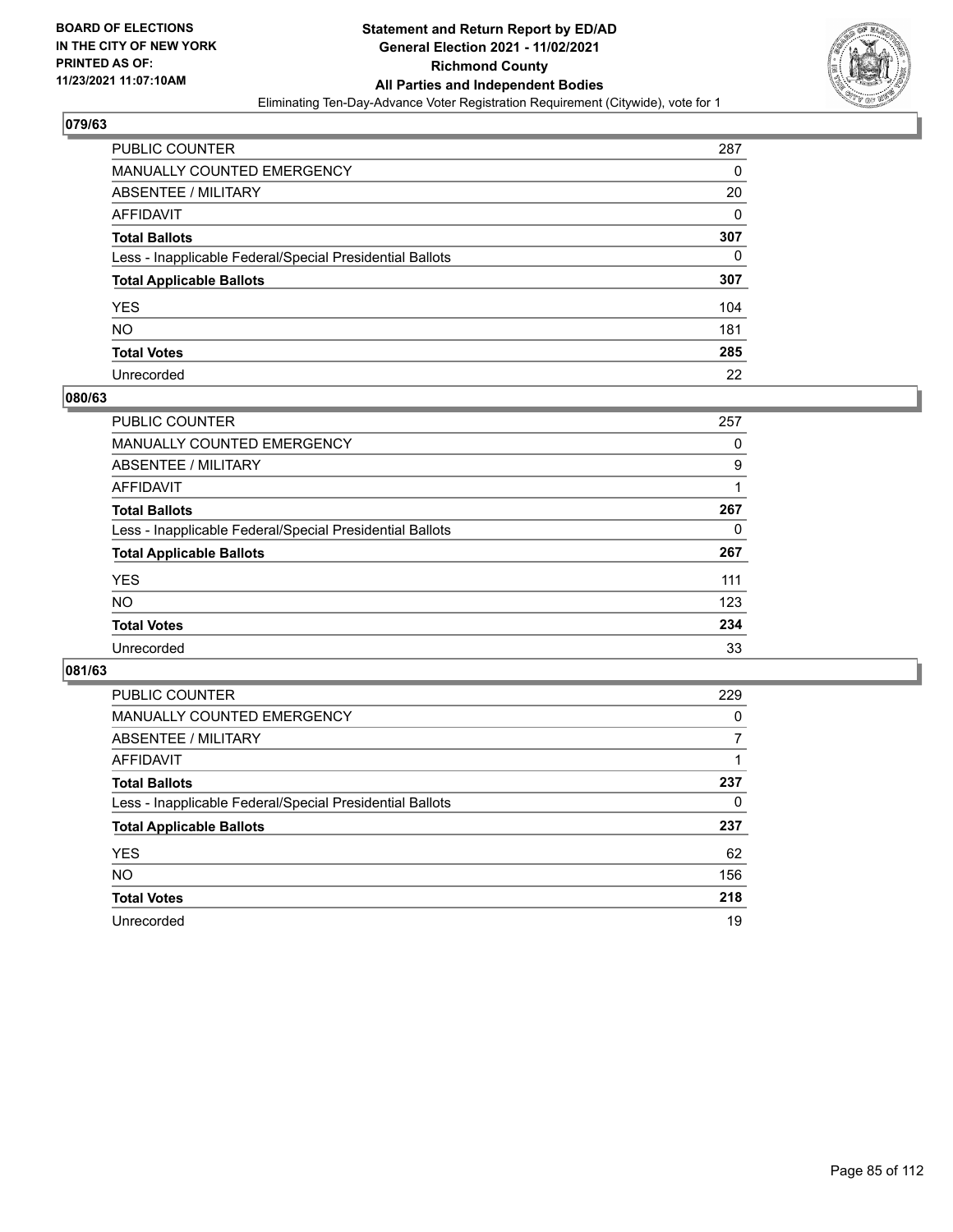

| PUBLIC COUNTER                                           | 201      |
|----------------------------------------------------------|----------|
| MANUALLY COUNTED EMERGENCY                               | 0        |
| <b>ABSENTEE / MILITARY</b>                               | 13       |
| AFFIDAVIT                                                | $\Omega$ |
| <b>Total Ballots</b>                                     | 214      |
| Less - Inapplicable Federal/Special Presidential Ballots | 0        |
| <b>Total Applicable Ballots</b>                          | 214      |
| YES                                                      | 72       |
| NO.                                                      | 128      |
| <b>Total Votes</b>                                       | 200      |
| Unrecorded                                               | 14       |

#### **083/63**

| <b>PUBLIC COUNTER</b>                                    | 194      |
|----------------------------------------------------------|----------|
| <b>MANUALLY COUNTED EMERGENCY</b>                        | 0        |
| ABSENTEE / MILITARY                                      | 27       |
| AFFIDAVIT                                                |          |
| <b>Total Ballots</b>                                     | 222      |
| Less - Inapplicable Federal/Special Presidential Ballots | $\Omega$ |
| <b>Total Applicable Ballots</b>                          | 222      |
| <b>YES</b>                                               | 85       |
| <b>NO</b>                                                | 96       |
| <b>Total Votes</b>                                       | 181      |
| Unrecorded                                               | 41       |

| <b>PUBLIC COUNTER</b>                                    | 280 |
|----------------------------------------------------------|-----|
| MANUALLY COUNTED EMERGENCY                               | 0   |
| ABSENTEE / MILITARY                                      | 24  |
| AFFIDAVIT                                                |     |
| <b>Total Ballots</b>                                     | 305 |
| Less - Inapplicable Federal/Special Presidential Ballots | 0   |
| <b>Total Applicable Ballots</b>                          | 305 |
| <b>YES</b>                                               | 98  |
| NO.                                                      | 174 |
| <b>Total Votes</b>                                       | 272 |
| Unrecorded                                               | 33  |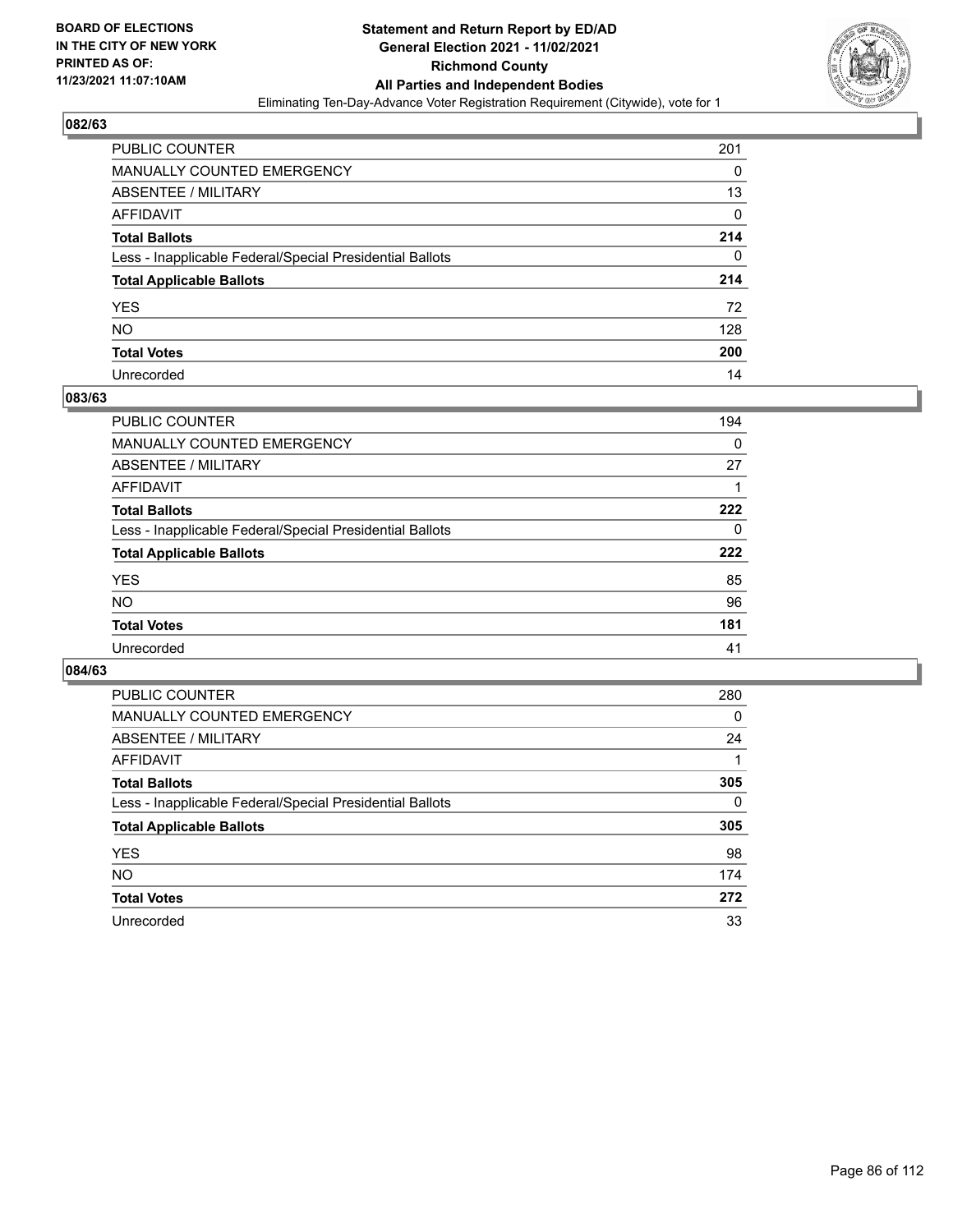

| PUBLIC COUNTER                                           | 307 |
|----------------------------------------------------------|-----|
| MANUALLY COUNTED EMERGENCY                               | 0   |
| ABSENTEE / MILITARY                                      | 3   |
| AFFIDAVIT                                                | 0   |
| <b>Total Ballots</b>                                     | 310 |
| Less - Inapplicable Federal/Special Presidential Ballots | 0   |
| <b>Total Applicable Ballots</b>                          | 310 |
| YES                                                      | 79  |
| NO.                                                      | 214 |
| <b>Total Votes</b>                                       | 293 |
| Unrecorded                                               | 17  |

#### **086/63**

| PUBLIC COUNTER                                           | O |
|----------------------------------------------------------|---|
| MANUALLY COUNTED EMERGENCY                               | 0 |
| ABSENTEE / MILITARY                                      | 0 |
| AFFIDAVIT                                                | 0 |
| <b>Total Ballots</b>                                     | 0 |
| Less - Inapplicable Federal/Special Presidential Ballots | 0 |
| <b>Total Applicable Ballots</b>                          | 0 |
| <b>YES</b>                                               | 0 |
| <b>NO</b>                                                | 0 |
| <b>Total Votes</b>                                       | 0 |
|                                                          |   |

# **087/63**

| <b>PUBLIC COUNTER</b>                                    | 0        |
|----------------------------------------------------------|----------|
| <b>MANUALLY COUNTED EMERGENCY</b>                        | 0        |
| ABSENTEE / MILITARY                                      | 0        |
| AFFIDAVIT                                                | 0        |
| <b>Total Ballots</b>                                     | 0        |
| Less - Inapplicable Federal/Special Presidential Ballots | $\Omega$ |
| <b>Total Applicable Ballots</b>                          | 0        |
| <b>YES</b>                                               | 0        |
| <b>NO</b>                                                | 0        |
| <b>Total Votes</b>                                       | 0        |

| <b>YES</b><br><b>NO</b>                                  | 0<br>$\Omega$ |
|----------------------------------------------------------|---------------|
| <b>Total Applicable Ballots</b>                          | 0             |
| Less - Inapplicable Federal/Special Presidential Ballots | $\Omega$      |
| <b>Total Ballots</b>                                     | 0             |
| AFFIDAVIT                                                | $\Omega$      |
| ABSENTEE / MILITARY                                      | 0             |
| MANUALLY COUNTED EMERGENCY                               | 0             |
| <b>PUBLIC COUNTER</b>                                    | 0             |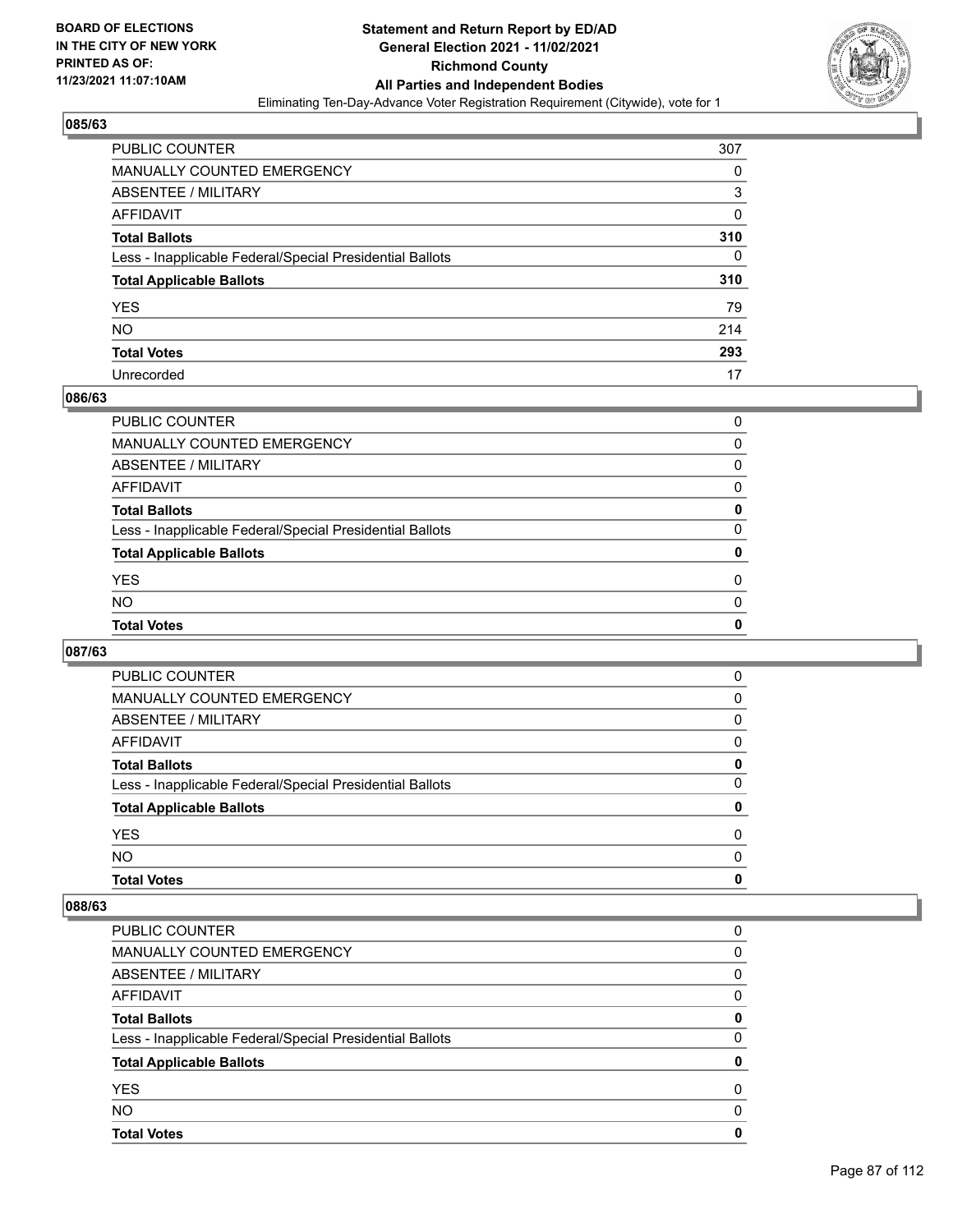

| PUBLIC COUNTER                                           | 0 |
|----------------------------------------------------------|---|
| <b>MANUALLY COUNTED EMERGENCY</b>                        | 0 |
| <b>ABSENTEE / MILITARY</b>                               | 0 |
| AFFIDAVIT                                                | 0 |
| <b>Total Ballots</b>                                     | 0 |
| Less - Inapplicable Federal/Special Presidential Ballots | 0 |
| <b>Total Applicable Ballots</b>                          |   |
| <b>YES</b>                                               | 0 |
| <b>NO</b>                                                | O |
| <b>Total Votes</b>                                       | O |

| <b>PUBLIC COUNTER</b>                                    | 0 |
|----------------------------------------------------------|---|
| MANUALLY COUNTED EMERGENCY                               | 0 |
| ABSENTEE / MILITARY                                      | 0 |
| AFFIDAVIT                                                | 0 |
| <b>Total Ballots</b>                                     | 0 |
| Less - Inapplicable Federal/Special Presidential Ballots | 0 |
| <b>Total Applicable Ballots</b>                          | 0 |
| <b>YES</b>                                               | 0 |
| <b>NO</b>                                                | 0 |
| <b>Total Votes</b>                                       | 0 |
|                                                          |   |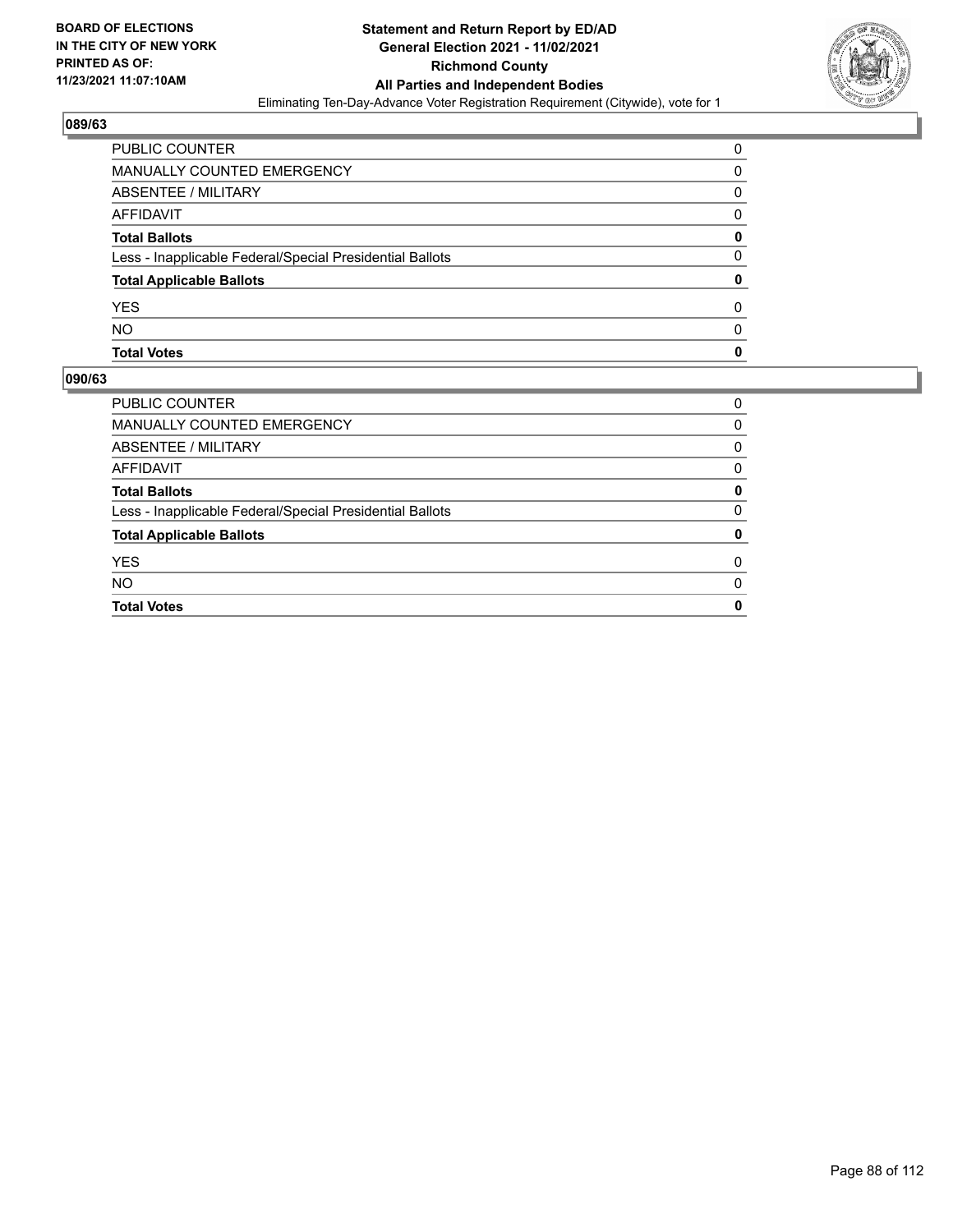

| PUBLIC COUNTER                                           | 348 |
|----------------------------------------------------------|-----|
| MANUALLY COUNTED EMERGENCY                               | 0   |
| ABSENTEE / MILITARY                                      | 9   |
| AFFIDAVIT                                                | 1   |
| Total Ballots                                            | 358 |
| Less - Inapplicable Federal/Special Presidential Ballots | 0   |
| <b>Total Applicable Ballots</b>                          | 358 |
| YES                                                      | 64  |
| NO.                                                      | 255 |
| <b>Total Votes</b>                                       | 319 |
| Unrecorded                                               | 39  |

#### **002/64**

| <b>PUBLIC COUNTER</b>                                    | 430      |
|----------------------------------------------------------|----------|
| MANUALLY COUNTED EMERGENCY                               | 0        |
| ABSENTEE / MILITARY                                      | 18       |
| AFFIDAVIT                                                | 7        |
| <b>Total Ballots</b>                                     | 455      |
| Less - Inapplicable Federal/Special Presidential Ballots | $\Omega$ |
| <b>Total Applicable Ballots</b>                          | 455      |
| <b>YES</b>                                               | 94       |
| <b>NO</b>                                                | 334      |
| <b>Total Votes</b>                                       | 428      |
| Unrecorded                                               | 27       |

| <b>PUBLIC COUNTER</b>                                    | 417      |
|----------------------------------------------------------|----------|
| <b>MANUALLY COUNTED EMERGENCY</b>                        | $\Omega$ |
| ABSENTEE / MILITARY                                      | 17       |
| AFFIDAVIT                                                | 4        |
| <b>Total Ballots</b>                                     | 438      |
| Less - Inapplicable Federal/Special Presidential Ballots | $\Omega$ |
| <b>Total Applicable Ballots</b>                          | 438      |
| <b>YES</b>                                               | 67       |
| <b>NO</b>                                                | 340      |
| <b>Total Votes</b>                                       | 407      |
| Unrecorded                                               | 31       |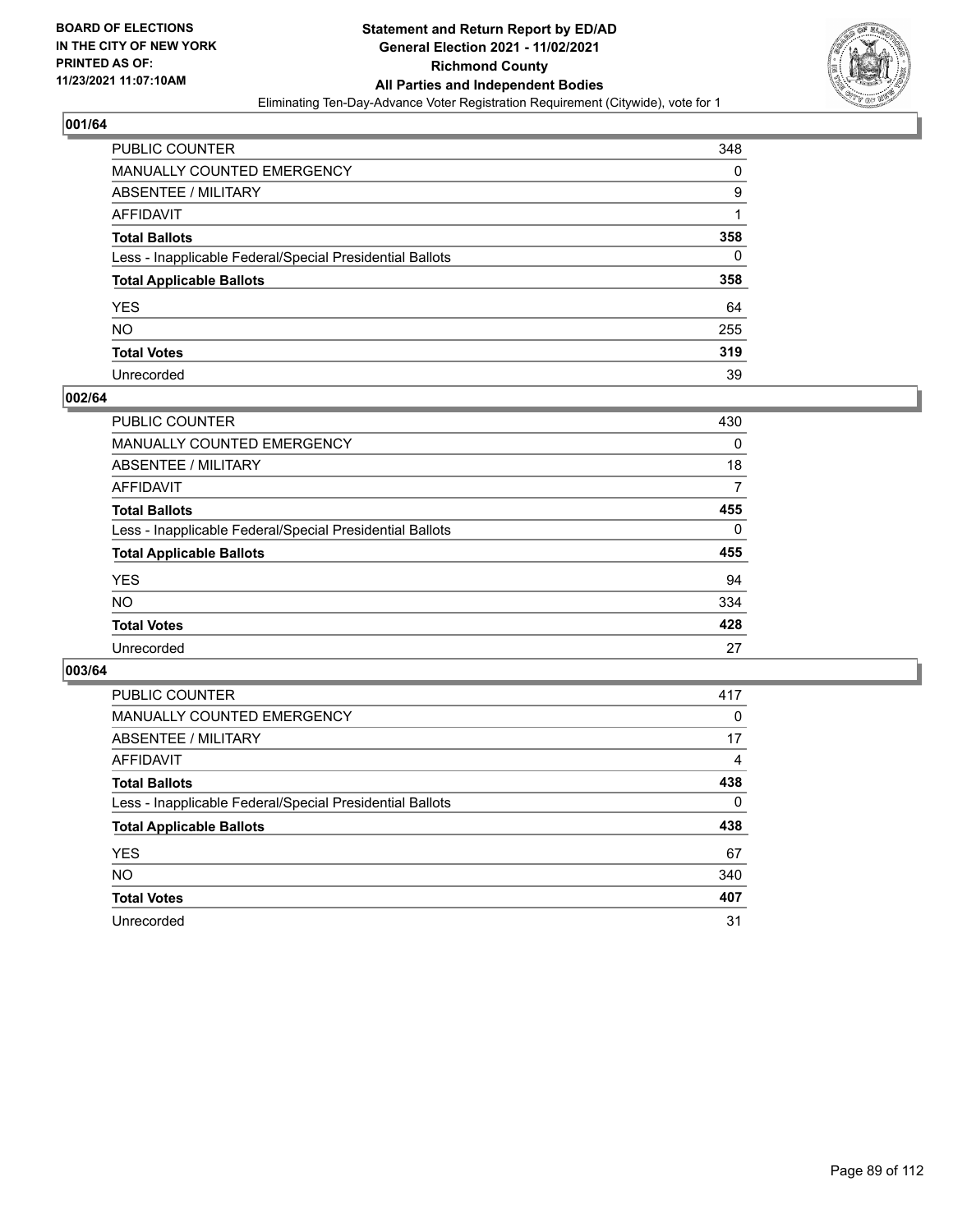

| PUBLIC COUNTER                                           | 363      |
|----------------------------------------------------------|----------|
| MANUALLY COUNTED EMERGENCY                               | 0        |
| ABSENTEE / MILITARY                                      | 18       |
| AFFIDAVIT                                                |          |
| <b>Total Ballots</b>                                     | 382      |
| Less - Inapplicable Federal/Special Presidential Ballots | $\Omega$ |
| <b>Total Applicable Ballots</b>                          | 382      |
| YES                                                      | 57       |
| NO.                                                      | 298      |
| <b>Total Votes</b>                                       | 355      |
| Unrecorded                                               | 27       |

#### **005/64**

| <b>PUBLIC COUNTER</b>                                    | 443      |
|----------------------------------------------------------|----------|
| <b>MANUALLY COUNTED EMERGENCY</b>                        | 0        |
| ABSENTEE / MILITARY                                      | 17       |
| AFFIDAVIT                                                | 2        |
| <b>Total Ballots</b>                                     | 462      |
| Less - Inapplicable Federal/Special Presidential Ballots | $\Omega$ |
| <b>Total Applicable Ballots</b>                          | 462      |
| <b>YES</b>                                               | 87       |
| <b>NO</b>                                                | 342      |
| <b>Total Votes</b>                                       | 429      |
| Unrecorded                                               | 33       |

| <b>PUBLIC COUNTER</b>                                    | 482      |
|----------------------------------------------------------|----------|
| <b>MANUALLY COUNTED EMERGENCY</b>                        | $\Omega$ |
| ABSENTEE / MILITARY                                      | 15       |
| AFFIDAVIT                                                | 4        |
| <b>Total Ballots</b>                                     | 501      |
| Less - Inapplicable Federal/Special Presidential Ballots | $\Omega$ |
| <b>Total Applicable Ballots</b>                          | 501      |
| <b>YES</b>                                               | 92       |
| <b>NO</b>                                                | 385      |
| <b>Total Votes</b>                                       | 477      |
| Unrecorded                                               | 24       |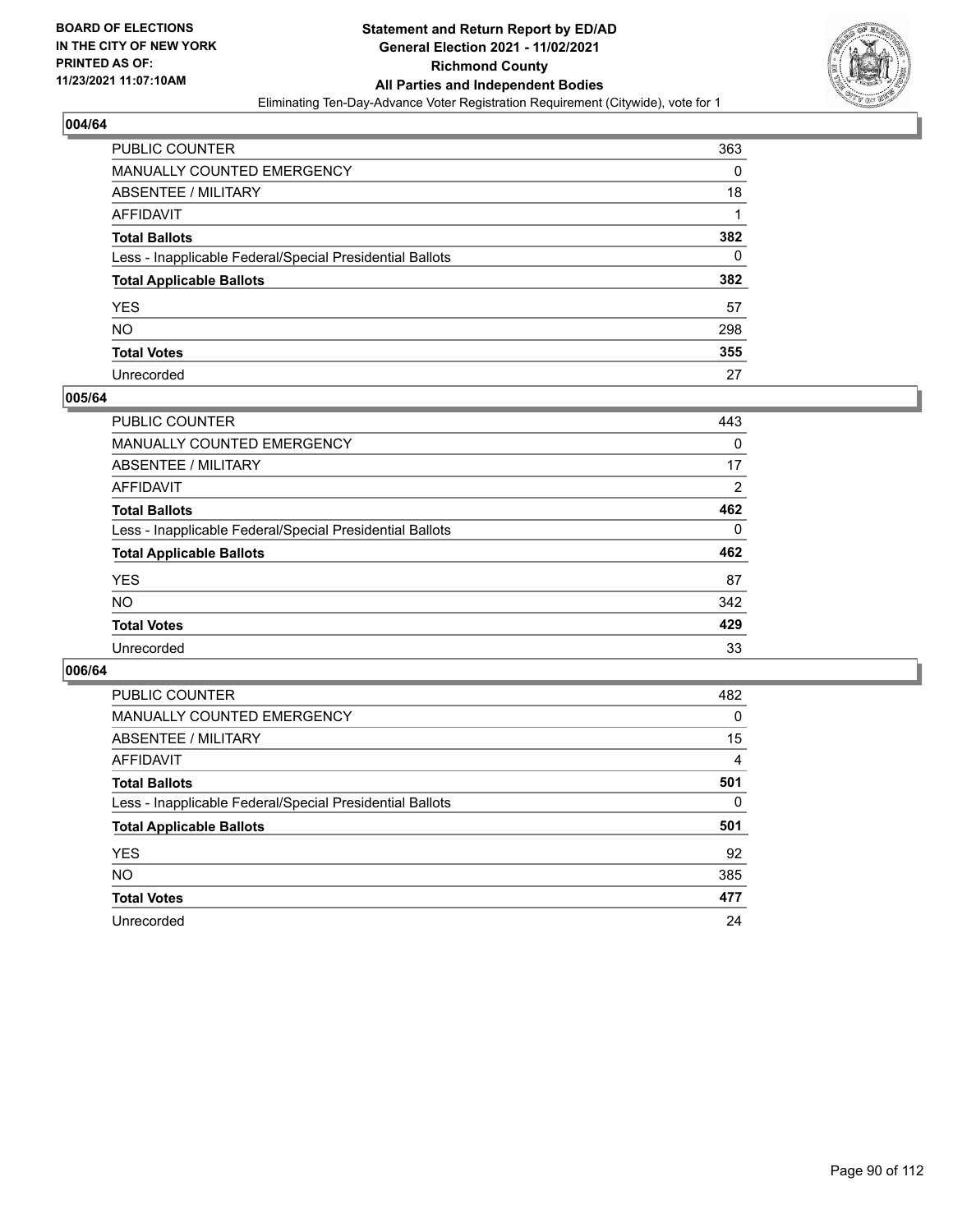

| PUBLIC COUNTER                                           | 495 |
|----------------------------------------------------------|-----|
| MANUALLY COUNTED EMERGENCY                               | 0   |
| <b>ABSENTEE / MILITARY</b>                               | 20  |
| AFFIDAVIT                                                | 5   |
| <b>Total Ballots</b>                                     | 520 |
| Less - Inapplicable Federal/Special Presidential Ballots | 0   |
| <b>Total Applicable Ballots</b>                          | 520 |
| YES                                                      | 88  |
| <b>NO</b>                                                | 375 |
| <b>Total Votes</b>                                       | 463 |
| Unrecorded                                               | 57  |

#### **008/64**

| <b>PUBLIC COUNTER</b>                                    | 385      |
|----------------------------------------------------------|----------|
| <b>MANUALLY COUNTED EMERGENCY</b>                        | 0        |
| <b>ABSENTEE / MILITARY</b>                               | 23       |
| AFFIDAVIT                                                |          |
| <b>Total Ballots</b>                                     | 409      |
| Less - Inapplicable Federal/Special Presidential Ballots | $\Omega$ |
| <b>Total Applicable Ballots</b>                          | 409      |
| <b>YES</b>                                               | 65       |
| NO                                                       | 302      |
| <b>Total Votes</b>                                       | 367      |
| Unrecorded                                               | 42       |

| <b>PUBLIC COUNTER</b>                                    | 308      |
|----------------------------------------------------------|----------|
| <b>MANUALLY COUNTED EMERGENCY</b>                        | $\Omega$ |
| ABSENTEE / MILITARY                                      | 12       |
| AFFIDAVIT                                                |          |
| <b>Total Ballots</b>                                     | 321      |
| Less - Inapplicable Federal/Special Presidential Ballots | 0        |
| <b>Total Applicable Ballots</b>                          | 321      |
| <b>YES</b>                                               | 66       |
| <b>NO</b>                                                | 208      |
| <b>Total Votes</b>                                       | 274      |
| Unrecorded                                               | 47       |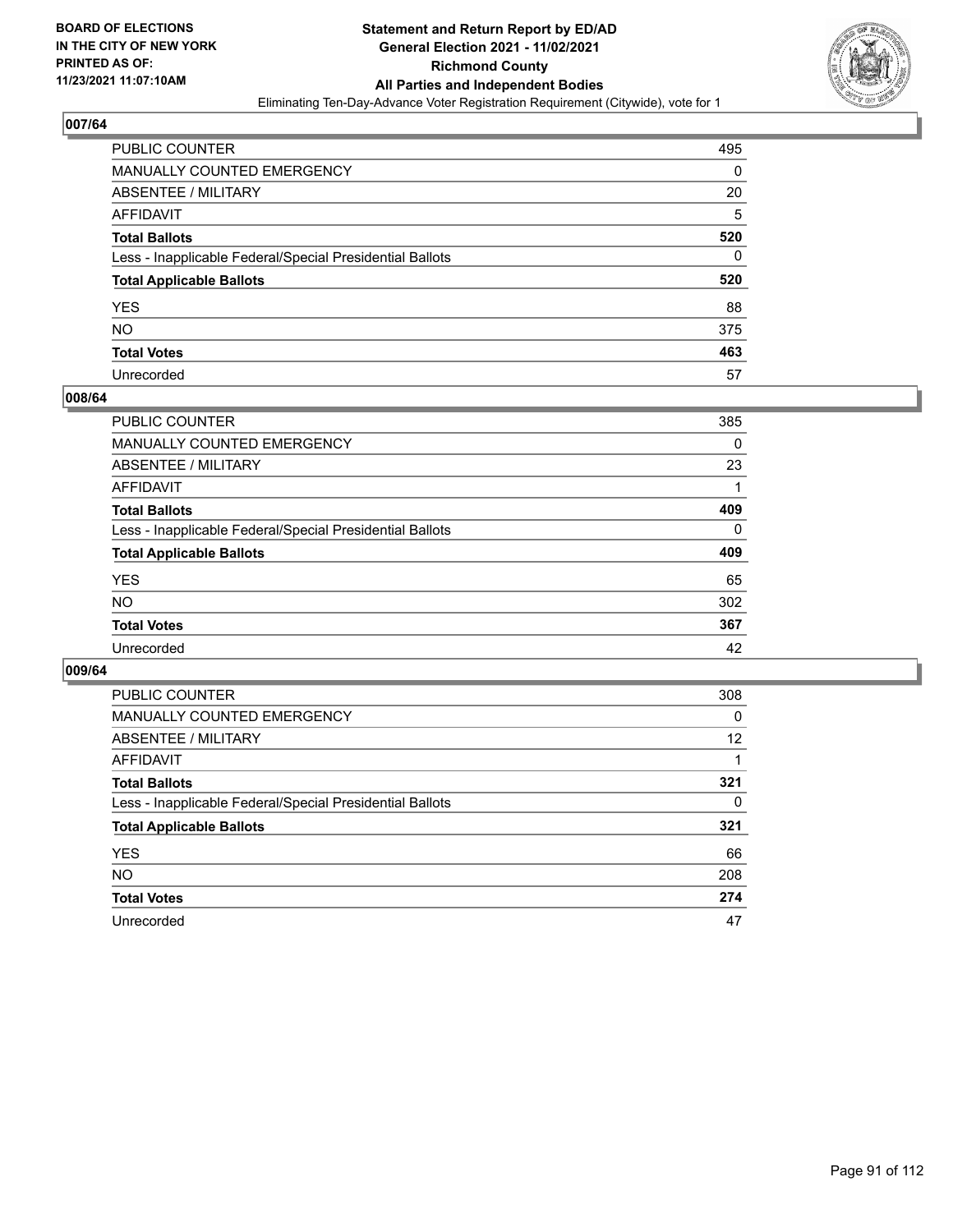

| PUBLIC COUNTER                                           | 315            |
|----------------------------------------------------------|----------------|
| MANUALLY COUNTED EMERGENCY                               | 0              |
| <b>ABSENTEE / MILITARY</b>                               | 19             |
| AFFIDAVIT                                                | $\overline{2}$ |
| <b>Total Ballots</b>                                     | 336            |
| Less - Inapplicable Federal/Special Presidential Ballots | $\Omega$       |
| <b>Total Applicable Ballots</b>                          | 336            |
| YES                                                      | 69             |
| NO.                                                      | 237            |
| <b>Total Votes</b>                                       | 306            |
| Unrecorded                                               | 30             |

#### **011/64**

| <b>PUBLIC COUNTER</b>                                    | 134      |
|----------------------------------------------------------|----------|
| MANUALLY COUNTED EMERGENCY                               | $\Omega$ |
| ABSENTEE / MILITARY                                      | 6        |
| AFFIDAVIT                                                |          |
| <b>Total Ballots</b>                                     | 141      |
| Less - Inapplicable Federal/Special Presidential Ballots | 0        |
| <b>Total Applicable Ballots</b>                          | 141      |
| <b>YES</b>                                               | 32       |
| <b>NO</b>                                                | 103      |
| <b>Total Votes</b>                                       | 135      |
| Unrecorded                                               | 6        |

| <b>PUBLIC COUNTER</b>                                    | 295      |
|----------------------------------------------------------|----------|
| <b>MANUALLY COUNTED EMERGENCY</b>                        | 0        |
| ABSENTEE / MILITARY                                      | 14       |
| AFFIDAVIT                                                |          |
| <b>Total Ballots</b>                                     | 310      |
| Less - Inapplicable Federal/Special Presidential Ballots | $\Omega$ |
| <b>Total Applicable Ballots</b>                          | 310      |
| <b>YES</b>                                               | 64       |
| NO.                                                      | 226      |
| <b>Total Votes</b>                                       | 290      |
| Unrecorded                                               | 20       |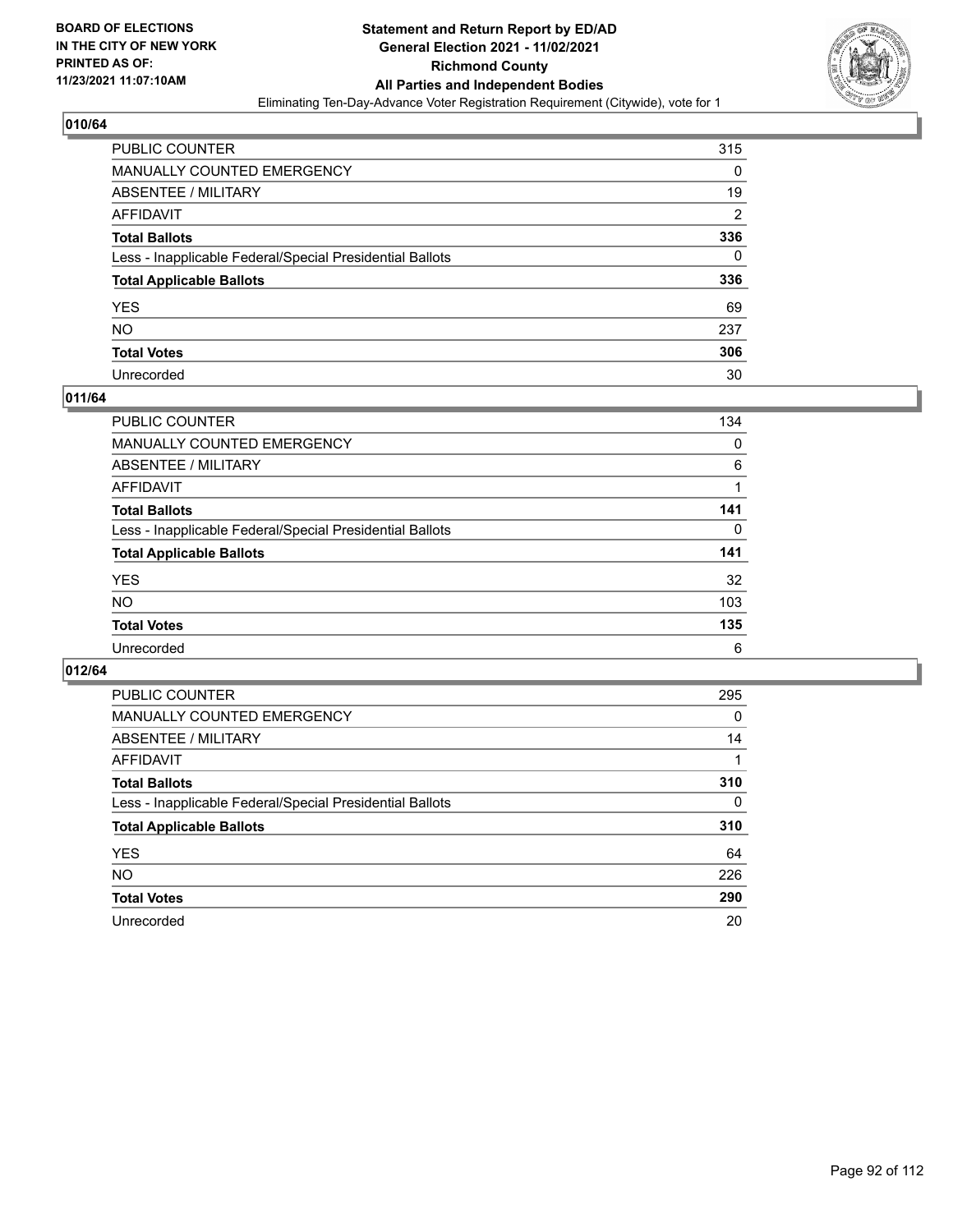

| PUBLIC COUNTER                                           | 124 |
|----------------------------------------------------------|-----|
| MANUALLY COUNTED EMERGENCY                               | 0   |
| <b>ABSENTEE / MILITARY</b>                               |     |
| <b>AFFIDAVIT</b>                                         | 0   |
| <b>Total Ballots</b>                                     | 131 |
| Less - Inapplicable Federal/Special Presidential Ballots | 0   |
| <b>Total Applicable Ballots</b>                          | 131 |
| YES                                                      | 32  |
| <b>NO</b>                                                | 90  |
| <b>Total Votes</b>                                       | 122 |
| Unrecorded                                               | 9   |

#### **014/64**

| <b>PUBLIC COUNTER</b>                                    | 398      |
|----------------------------------------------------------|----------|
| <b>MANUALLY COUNTED EMERGENCY</b>                        | 0        |
| <b>ABSENTEE / MILITARY</b>                               | 18       |
| AFFIDAVIT                                                | 0        |
| <b>Total Ballots</b>                                     | 416      |
| Less - Inapplicable Federal/Special Presidential Ballots | $\Omega$ |
| <b>Total Applicable Ballots</b>                          | 416      |
| <b>YES</b>                                               | 93       |
| NO                                                       | 288      |
| <b>Total Votes</b>                                       | 381      |
| Unrecorded                                               | 35       |

| <b>PUBLIC COUNTER</b>                                    | 446      |
|----------------------------------------------------------|----------|
| <b>MANUALLY COUNTED EMERGENCY</b>                        | $\Omega$ |
| ABSENTEE / MILITARY                                      | 22       |
| AFFIDAVIT                                                | 0        |
| <b>Total Ballots</b>                                     | 468      |
| Less - Inapplicable Federal/Special Presidential Ballots | 0        |
| <b>Total Applicable Ballots</b>                          | 468      |
| <b>YES</b>                                               | 92       |
| NO.                                                      | 343      |
| <b>Total Votes</b>                                       | 435      |
| Unrecorded                                               | 33       |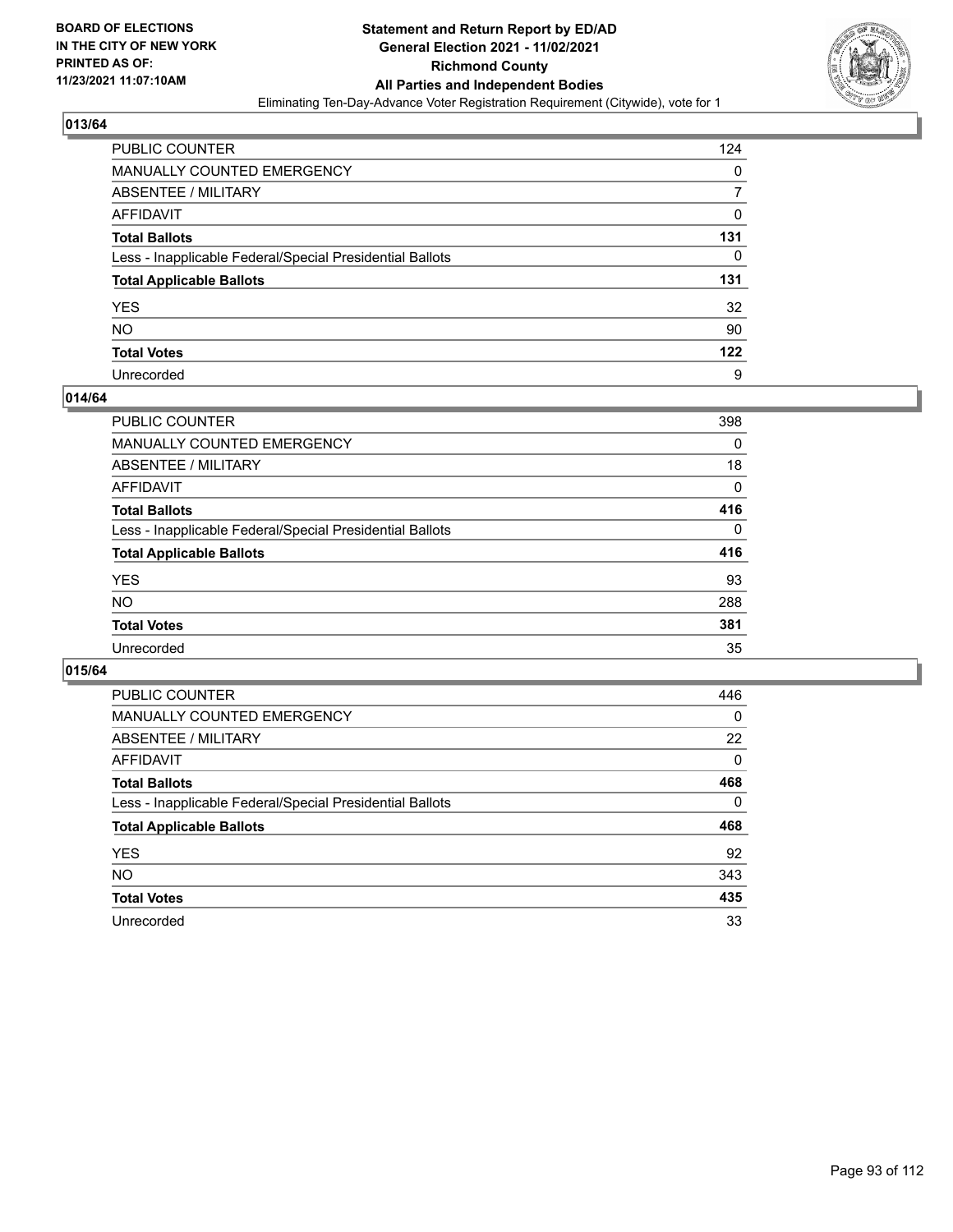

| PUBLIC COUNTER                                           | 374      |
|----------------------------------------------------------|----------|
| MANUALLY COUNTED EMERGENCY                               | 0        |
| ABSENTEE / MILITARY                                      | 20       |
| AFFIDAVIT                                                |          |
| <b>Total Ballots</b>                                     | 395      |
| Less - Inapplicable Federal/Special Presidential Ballots | $\Omega$ |
| <b>Total Applicable Ballots</b>                          | 395      |
| YES                                                      | 69       |
| NO.                                                      | 278      |
| <b>Total Votes</b>                                       | 347      |
| Unrecorded                                               | 48       |

#### **017/64**

| <b>PUBLIC COUNTER</b>                                    | 376      |
|----------------------------------------------------------|----------|
| <b>MANUALLY COUNTED EMERGENCY</b>                        | $\Omega$ |
| ABSENTEE / MILITARY                                      | 29       |
| AFFIDAVIT                                                | 0        |
| <b>Total Ballots</b>                                     | 405      |
| Less - Inapplicable Federal/Special Presidential Ballots | $\Omega$ |
| <b>Total Applicable Ballots</b>                          | 405      |
| <b>YES</b>                                               | 86       |
| <b>NO</b>                                                | 282      |
| <b>Total Votes</b>                                       | 368      |
| Unrecorded                                               | 37       |

| <b>PUBLIC COUNTER</b>                                    | 312      |
|----------------------------------------------------------|----------|
| MANUALLY COUNTED EMERGENCY                               | $\Omega$ |
| ABSENTEE / MILITARY                                      | 13       |
| AFFIDAVIT                                                | 0        |
| <b>Total Ballots</b>                                     | 325      |
| Less - Inapplicable Federal/Special Presidential Ballots | 0        |
| <b>Total Applicable Ballots</b>                          | 325      |
| <b>YES</b>                                               | 65       |
| NO.                                                      | 227      |
| <b>Total Votes</b>                                       | 292      |
| Unrecorded                                               |          |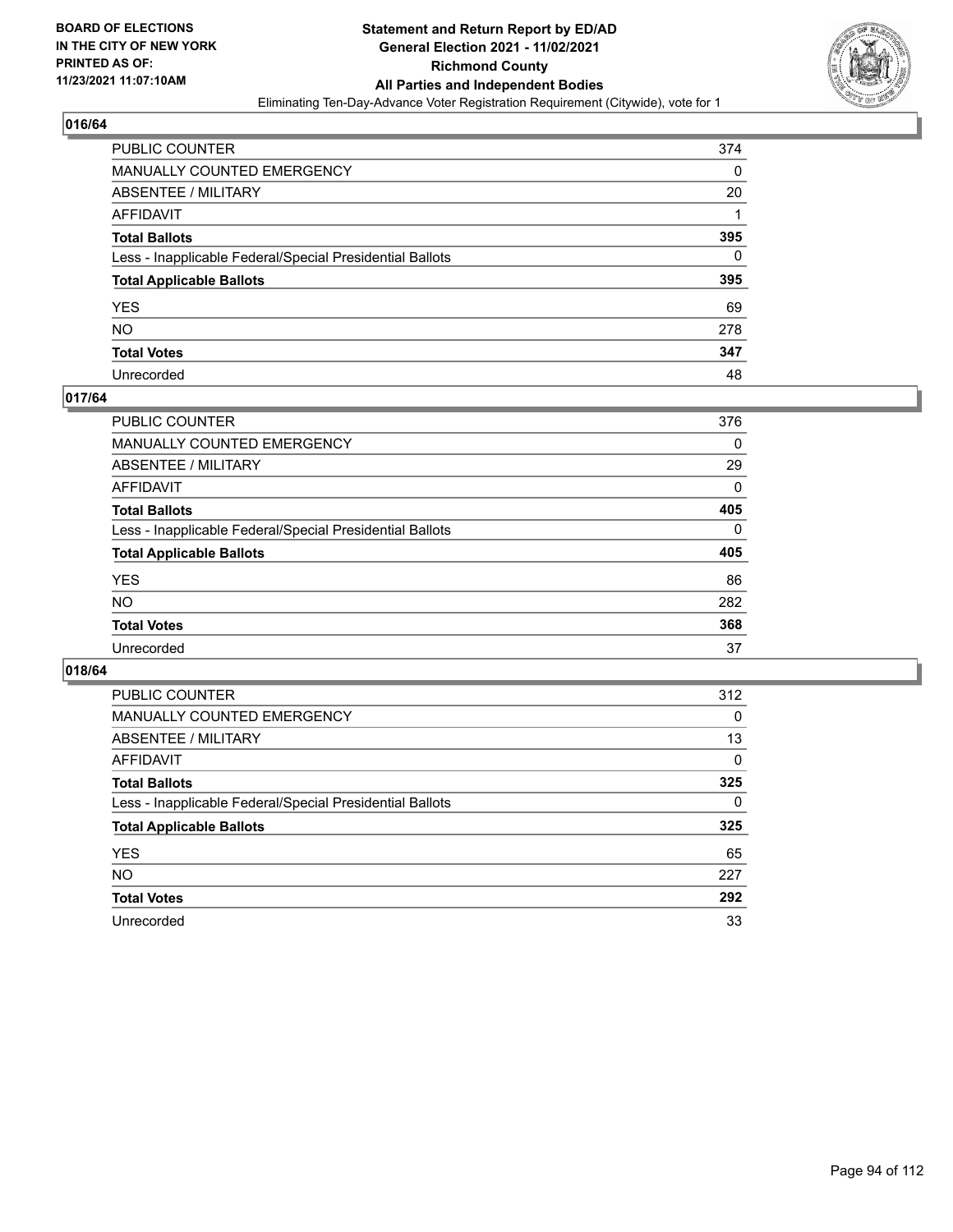

| PUBLIC COUNTER                                           | 207 |
|----------------------------------------------------------|-----|
| MANUALLY COUNTED EMERGENCY                               | 0   |
| ABSENTEE / MILITARY                                      | 50  |
| AFFIDAVIT                                                | 3   |
| <b>Total Ballots</b>                                     | 260 |
| Less - Inapplicable Federal/Special Presidential Ballots | 0   |
| <b>Total Applicable Ballots</b>                          | 260 |
| YES                                                      | 102 |
| NO.                                                      | 120 |
| <b>Total Votes</b>                                       | 222 |
| Unrecorded                                               | 38  |

#### **020/64**

| <b>PUBLIC COUNTER</b>                                    | 317            |
|----------------------------------------------------------|----------------|
| MANUALLY COUNTED EMERGENCY                               | $\Omega$       |
| ABSENTEE / MILITARY                                      | 22             |
| AFFIDAVIT                                                | $\overline{2}$ |
| <b>Total Ballots</b>                                     | 341            |
| Less - Inapplicable Federal/Special Presidential Ballots | 0              |
| <b>Total Applicable Ballots</b>                          | 341            |
| <b>YES</b>                                               | 73             |
| <b>NO</b>                                                | 230            |
| <b>Total Votes</b>                                       | 303            |
| Unrecorded                                               | 38             |

| <b>PUBLIC COUNTER</b>                                    | 318      |
|----------------------------------------------------------|----------|
| <b>MANUALLY COUNTED EMERGENCY</b>                        | 0        |
| ABSENTEE / MILITARY                                      | 15       |
| AFFIDAVIT                                                |          |
| <b>Total Ballots</b>                                     | 334      |
| Less - Inapplicable Federal/Special Presidential Ballots | $\Omega$ |
| <b>Total Applicable Ballots</b>                          | 334      |
| <b>YES</b>                                               | 84       |
| NO.                                                      | 228      |
| <b>Total Votes</b>                                       | 312      |
| Unrecorded                                               | 22       |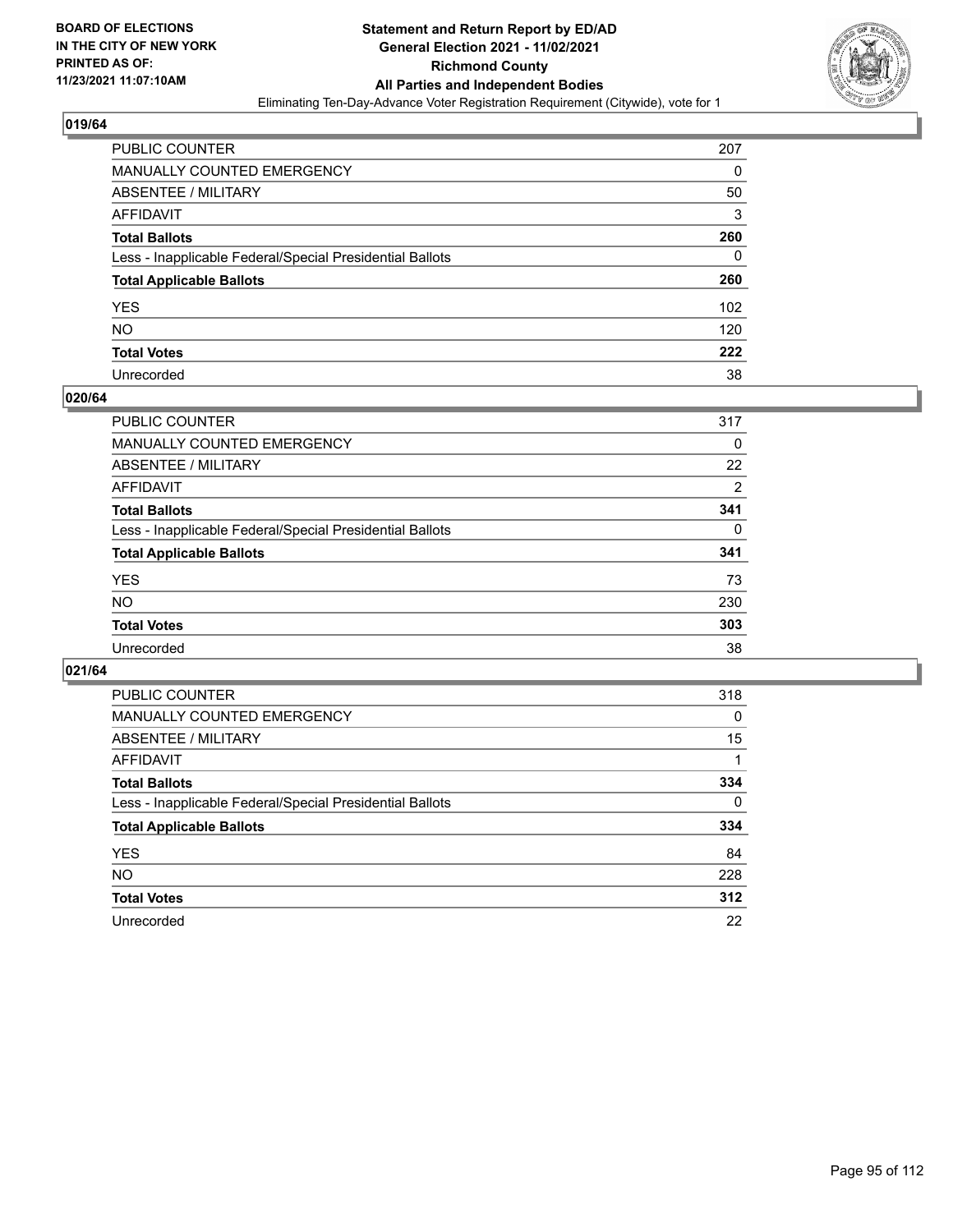

| PUBLIC COUNTER                                           | 360 |
|----------------------------------------------------------|-----|
| MANUALLY COUNTED EMERGENCY                               | 0   |
| ABSENTEE / MILITARY                                      | 30  |
| AFFIDAVIT                                                | 0   |
| <b>Total Ballots</b>                                     | 390 |
| Less - Inapplicable Federal/Special Presidential Ballots | 0   |
| <b>Total Applicable Ballots</b>                          | 390 |
| YES                                                      | 81  |
| NO.                                                      | 277 |
| <b>Total Votes</b>                                       | 358 |
| Unrecorded                                               | 32  |

#### **023/64**

| <b>PUBLIC COUNTER</b>                                    | 307      |
|----------------------------------------------------------|----------|
| MANUALLY COUNTED EMERGENCY                               | 0        |
| ABSENTEE / MILITARY                                      | 9        |
| AFFIDAVIT                                                |          |
| <b>Total Ballots</b>                                     | 317      |
| Less - Inapplicable Federal/Special Presidential Ballots | $\Omega$ |
| <b>Total Applicable Ballots</b>                          | 317      |
| <b>YES</b>                                               | 53       |
| <b>NO</b>                                                | 226      |
| <b>Total Votes</b>                                       | 279      |
| Unrecorded                                               | 38       |

| <b>PUBLIC COUNTER</b>                                    | 331      |
|----------------------------------------------------------|----------|
| <b>MANUALLY COUNTED EMERGENCY</b>                        | $\Omega$ |
| ABSENTEE / MILITARY                                      | 12       |
| AFFIDAVIT                                                | 0        |
| <b>Total Ballots</b>                                     | 343      |
| Less - Inapplicable Federal/Special Presidential Ballots | $\Omega$ |
| <b>Total Applicable Ballots</b>                          | 343      |
| <b>YES</b>                                               | 87       |
| <b>NO</b>                                                | 232      |
| <b>Total Votes</b>                                       | 319      |
| Unrecorded                                               | 24       |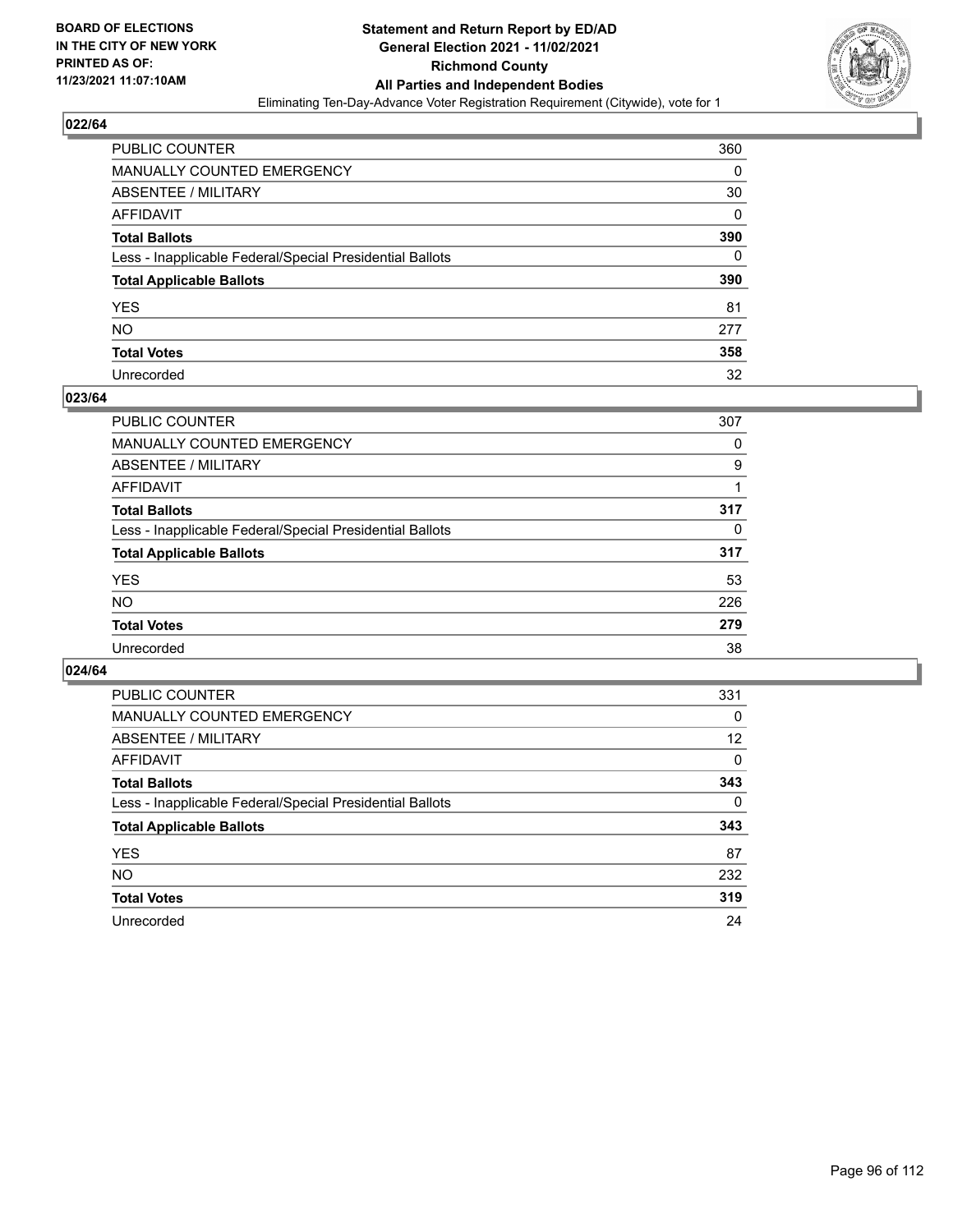

| PUBLIC COUNTER                                           | 336      |
|----------------------------------------------------------|----------|
| MANUALLY COUNTED EMERGENCY                               | 0        |
| ABSENTEE / MILITARY                                      | 22       |
| AFFIDAVIT                                                | $\Omega$ |
| <b>Total Ballots</b>                                     | 358      |
| Less - Inapplicable Federal/Special Presidential Ballots | 0        |
| <b>Total Applicable Ballots</b>                          | 358      |
| YES                                                      | 69       |
| NO.                                                      | 237      |
| <b>Total Votes</b>                                       | 306      |
| Unrecorded                                               | 52       |

#### **026/64**

| PUBLIC COUNTER                                           | 292      |
|----------------------------------------------------------|----------|
| <b>MANUALLY COUNTED EMERGENCY</b>                        | 0        |
| <b>ABSENTEE / MILITARY</b>                               | 12       |
| AFFIDAVIT                                                | 4        |
| <b>Total Ballots</b>                                     | 308      |
| Less - Inapplicable Federal/Special Presidential Ballots | $\Omega$ |
| <b>Total Applicable Ballots</b>                          | 308      |
| <b>YES</b>                                               | 65       |
| NO                                                       | 215      |
| <b>Total Votes</b>                                       | 280      |
| Unrecorded                                               | 28       |

| <b>PUBLIC COUNTER</b>                                    | 309      |
|----------------------------------------------------------|----------|
| <b>MANUALLY COUNTED EMERGENCY</b>                        | 0        |
| ABSENTEE / MILITARY                                      | 13       |
| AFFIDAVIT                                                | 2        |
| <b>Total Ballots</b>                                     | 324      |
| Less - Inapplicable Federal/Special Presidential Ballots | $\Omega$ |
| <b>Total Applicable Ballots</b>                          | 324      |
| <b>YES</b>                                               | 71       |
| NO.                                                      | 216      |
| <b>Total Votes</b>                                       | 287      |
| Unrecorded                                               | 37       |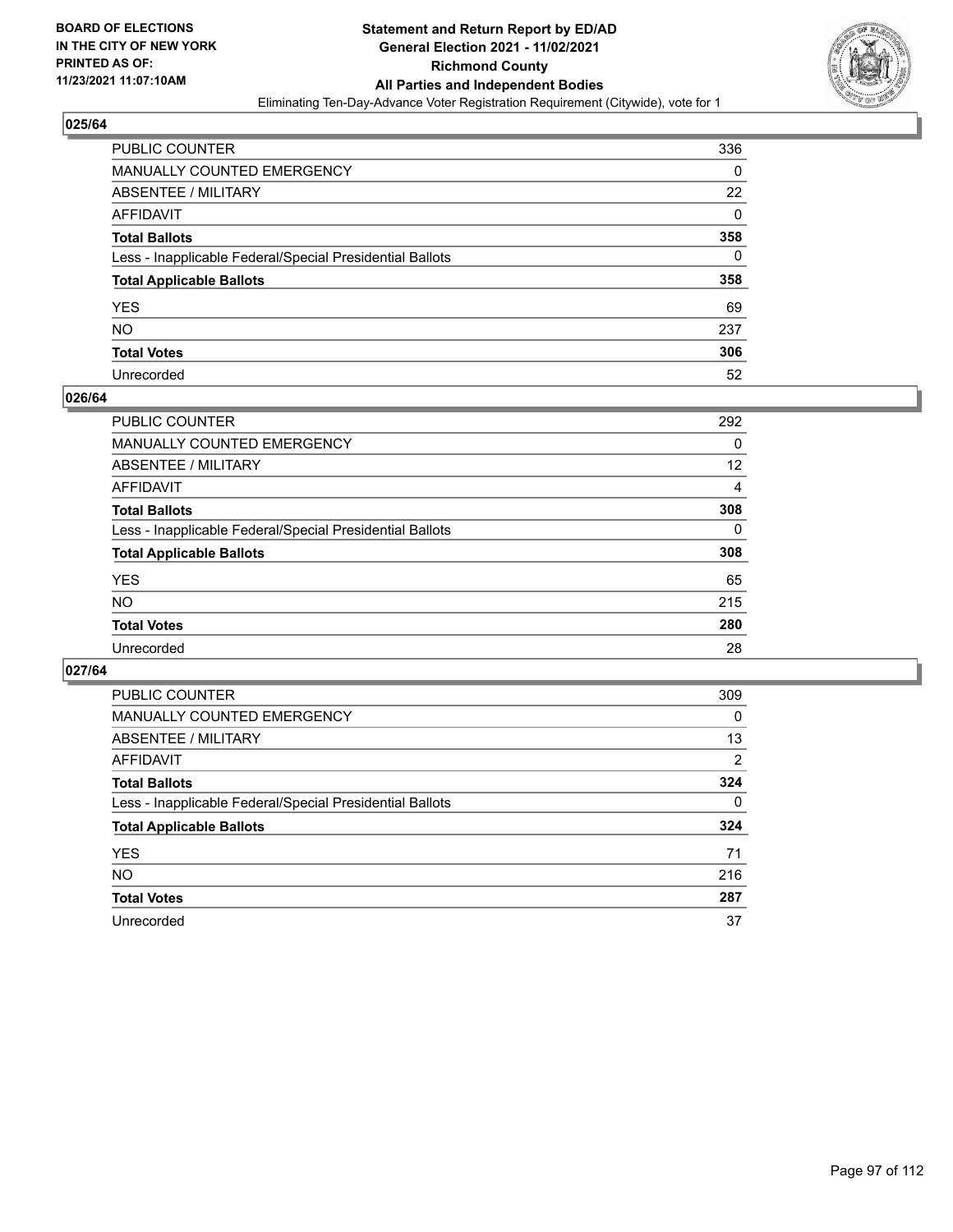

| PUBLIC COUNTER                                           | 230 |
|----------------------------------------------------------|-----|
| MANUALLY COUNTED EMERGENCY                               | 0   |
| ABSENTEE / MILITARY                                      | 8   |
| AFFIDAVIT                                                |     |
| Total Ballots                                            | 239 |
| Less - Inapplicable Federal/Special Presidential Ballots | 0   |
| <b>Total Applicable Ballots</b>                          | 239 |
| YES                                                      | 57  |
| NO.                                                      | 147 |
| <b>Total Votes</b>                                       | 204 |
| Unrecorded                                               | 35  |

#### **029/64**

| PUBLIC COUNTER                                           | 341      |
|----------------------------------------------------------|----------|
| <b>MANUALLY COUNTED EMERGENCY</b>                        | 0        |
| ABSENTEE / MILITARY                                      | 19       |
| AFFIDAVIT                                                | 0        |
| <b>Total Ballots</b>                                     | 360      |
| Less - Inapplicable Federal/Special Presidential Ballots | $\Omega$ |
| <b>Total Applicable Ballots</b>                          | 360      |
| <b>YES</b>                                               | 97       |
| <b>NO</b>                                                | 230      |
| <b>Total Votes</b>                                       | 327      |
| Unrecorded                                               | 33       |

| <b>PUBLIC COUNTER</b>                                    | 331      |
|----------------------------------------------------------|----------|
| <b>MANUALLY COUNTED EMERGENCY</b>                        | 0        |
| ABSENTEE / MILITARY                                      | 4        |
| AFFIDAVIT                                                | 6        |
| <b>Total Ballots</b>                                     | 341      |
| Less - Inapplicable Federal/Special Presidential Ballots | $\Omega$ |
| <b>Total Applicable Ballots</b>                          | 341      |
| <b>YES</b>                                               | 83       |
| <b>NO</b>                                                | 214      |
| <b>Total Votes</b>                                       | 297      |
| Unrecorded                                               | 44       |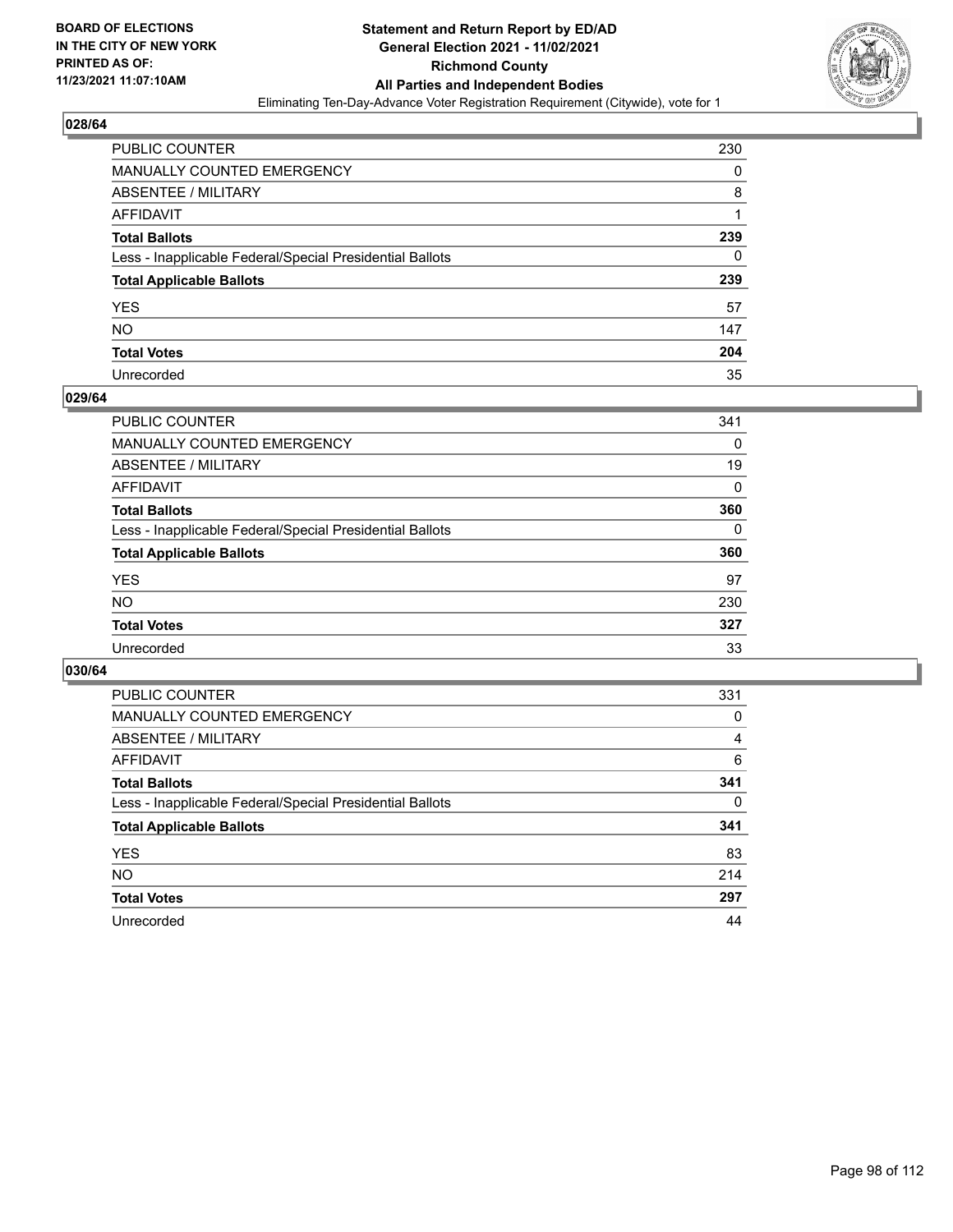

| PUBLIC COUNTER                                           | 272 |
|----------------------------------------------------------|-----|
| MANUALLY COUNTED EMERGENCY                               | 0   |
| ABSENTEE / MILITARY                                      |     |
| AFFIDAVIT                                                |     |
| <b>Total Ballots</b>                                     | 280 |
| Less - Inapplicable Federal/Special Presidential Ballots | 0   |
| <b>Total Applicable Ballots</b>                          | 280 |
| YES                                                      | 66  |
| NO.                                                      | 175 |
| <b>Total Votes</b>                                       | 241 |
| Unrecorded                                               | 39  |

#### **032/64**

| PUBLIC COUNTER                                           | 349 |
|----------------------------------------------------------|-----|
| <b>MANUALLY COUNTED EMERGENCY</b>                        | 0   |
| ABSENTEE / MILITARY                                      | 13  |
| AFFIDAVIT                                                |     |
| <b>Total Ballots</b>                                     | 363 |
| Less - Inapplicable Federal/Special Presidential Ballots | 0   |
| <b>Total Applicable Ballots</b>                          | 363 |
| <b>YES</b>                                               | 109 |
| <b>NO</b>                                                | 222 |
| <b>Total Votes</b>                                       | 331 |
| Unrecorded                                               | 32  |

| <b>PUBLIC COUNTER</b>                                    | 317      |
|----------------------------------------------------------|----------|
| MANUALLY COUNTED EMERGENCY                               | 0        |
| ABSENTEE / MILITARY                                      | 12       |
| AFFIDAVIT                                                | 3        |
| <b>Total Ballots</b>                                     | 332      |
| Less - Inapplicable Federal/Special Presidential Ballots | $\Omega$ |
| <b>Total Applicable Ballots</b>                          | 332      |
| <b>YES</b>                                               | 77       |
| <b>NO</b>                                                | 218      |
| <b>Total Votes</b>                                       | 295      |
| Unrecorded                                               | 37       |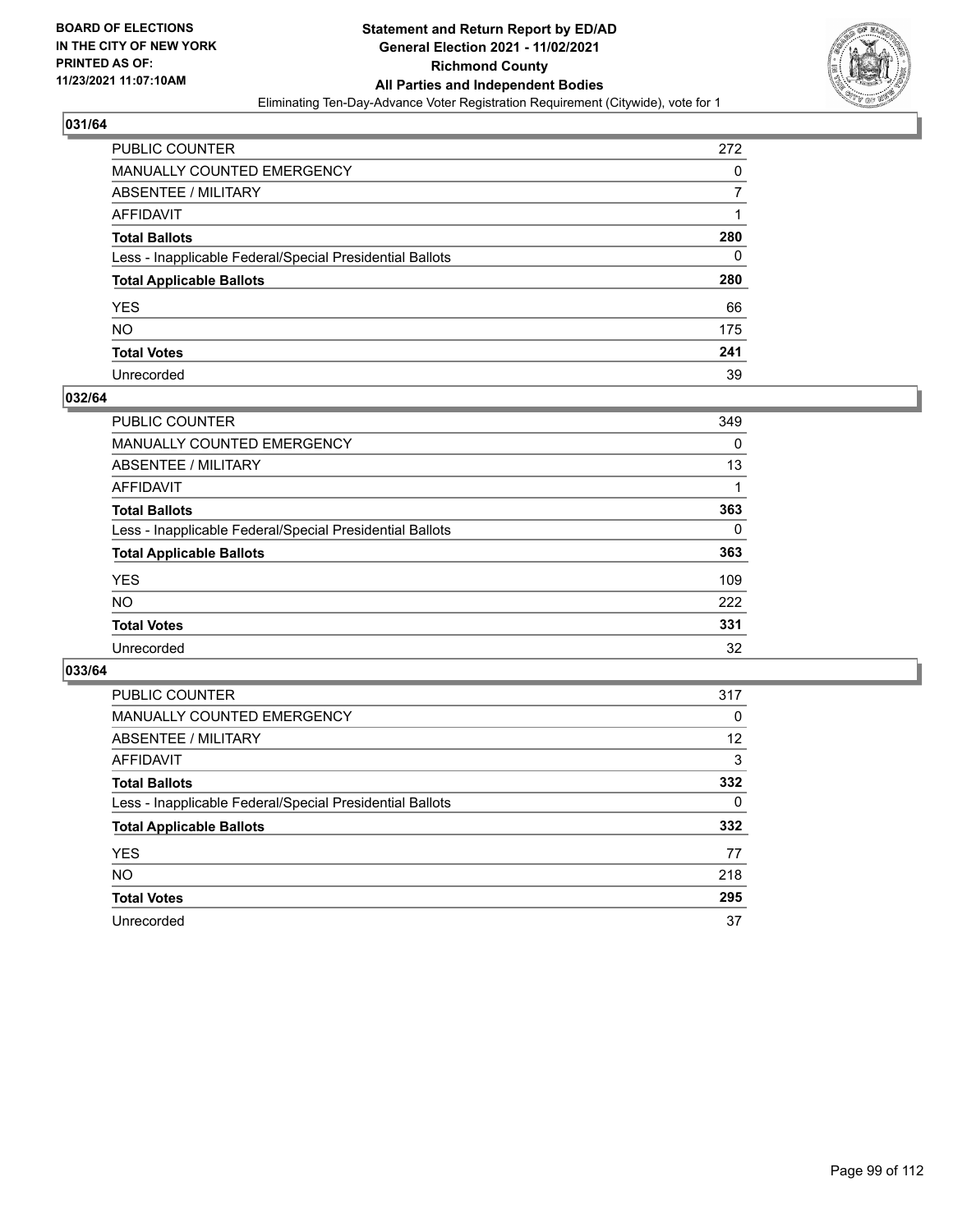

| PUBLIC COUNTER                                           | 312            |
|----------------------------------------------------------|----------------|
| MANUALLY COUNTED EMERGENCY                               | 0              |
| ABSENTEE / MILITARY                                      | 32             |
| AFFIDAVIT                                                | $\overline{2}$ |
| <b>Total Ballots</b>                                     | 346            |
| Less - Inapplicable Federal/Special Presidential Ballots | 0              |
| <b>Total Applicable Ballots</b>                          | 346            |
| YES                                                      | 90             |
| NO.                                                      | 209            |
| <b>Total Votes</b>                                       | 299            |
| Unrecorded                                               | 47             |

#### **035/64**

| PUBLIC COUNTER                                           | 346      |
|----------------------------------------------------------|----------|
| <b>MANUALLY COUNTED EMERGENCY</b>                        | 0        |
| <b>ABSENTEE / MILITARY</b>                               | 19       |
| AFFIDAVIT                                                |          |
| <b>Total Ballots</b>                                     | 366      |
| Less - Inapplicable Federal/Special Presidential Ballots | $\Omega$ |
| <b>Total Applicable Ballots</b>                          | 366      |
| <b>YES</b>                                               | 85       |
| NO                                                       | 229      |
| <b>Total Votes</b>                                       | 314      |
| Unrecorded                                               | 52       |

| <b>PUBLIC COUNTER</b>                                    | 368      |
|----------------------------------------------------------|----------|
| <b>MANUALLY COUNTED EMERGENCY</b>                        | $\Omega$ |
| ABSENTEE / MILITARY                                      | 28       |
| AFFIDAVIT                                                |          |
| <b>Total Ballots</b>                                     | 397      |
| Less - Inapplicable Federal/Special Presidential Ballots | 0        |
| <b>Total Applicable Ballots</b>                          | 397      |
| <b>YES</b>                                               | 99       |
| <b>NO</b>                                                | 247      |
| <b>Total Votes</b>                                       | 346      |
| Unrecorded                                               | 51       |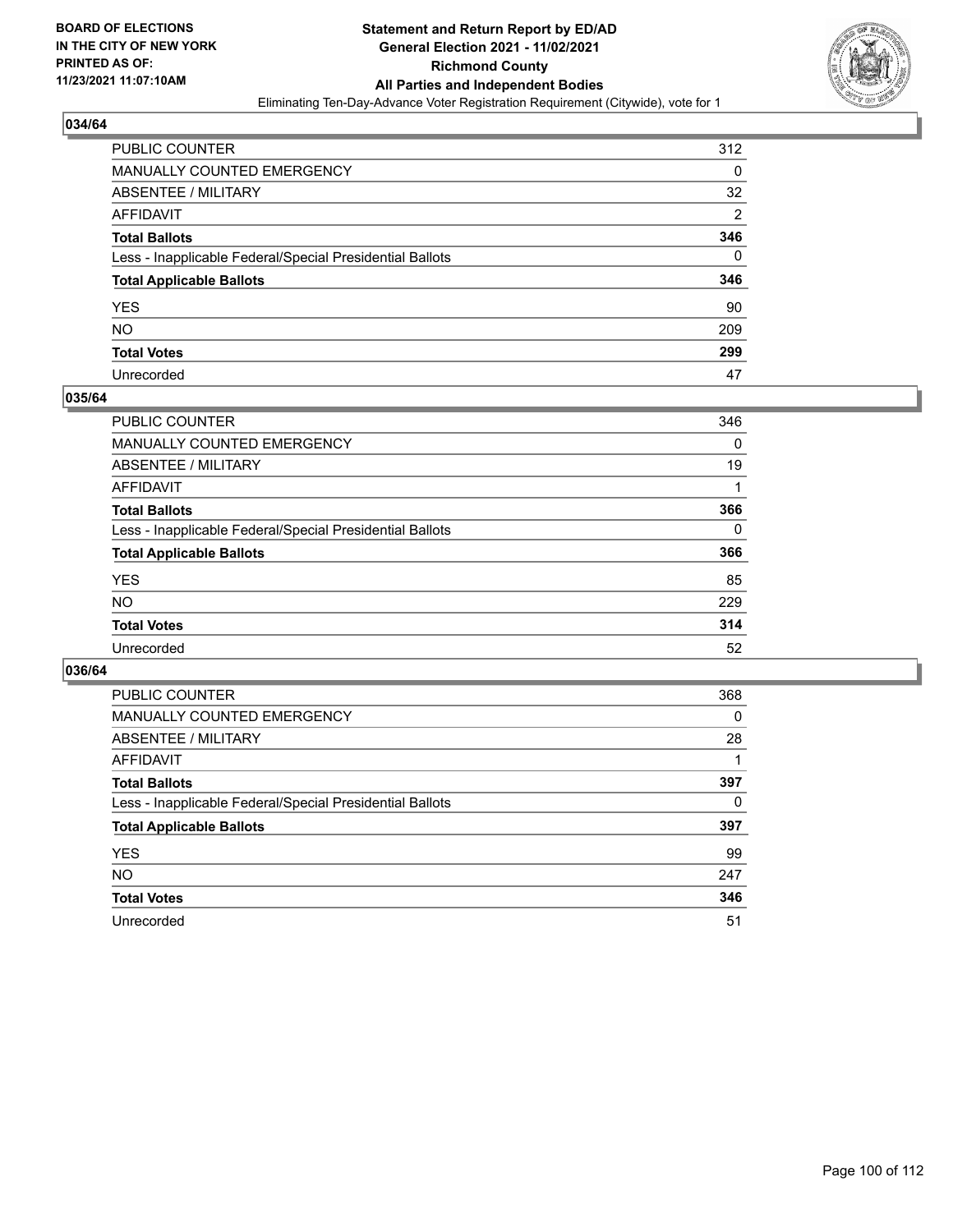

| PUBLIC COUNTER                                           | 313 |
|----------------------------------------------------------|-----|
| <b>MANUALLY COUNTED EMERGENCY</b>                        | 0   |
| <b>ABSENTEE / MILITARY</b>                               | 8   |
| <b>AFFIDAVIT</b>                                         |     |
| <b>Total Ballots</b>                                     | 322 |
| Less - Inapplicable Federal/Special Presidential Ballots | 0   |
| <b>Total Applicable Ballots</b>                          | 322 |
| <b>YES</b>                                               | 76  |
| <b>NO</b>                                                | 208 |
| <b>Total Votes</b>                                       | 284 |
| Unrecorded                                               | 38  |

#### **038/64**

| <b>PUBLIC COUNTER</b>                                    | 307      |
|----------------------------------------------------------|----------|
| <b>MANUALLY COUNTED EMERGENCY</b>                        | 0        |
| ABSENTEE / MILITARY                                      | 14       |
| AFFIDAVIT                                                | $\Omega$ |
| <b>Total Ballots</b>                                     | 321      |
| Less - Inapplicable Federal/Special Presidential Ballots | 0        |
| <b>Total Applicable Ballots</b>                          | 321      |
| <b>YES</b>                                               | 97       |
| <b>NO</b>                                                | 179      |
| <b>Total Votes</b>                                       | 276      |
| Unrecorded                                               | 45       |

| <b>PUBLIC COUNTER</b>                                    | 266 |
|----------------------------------------------------------|-----|
| MANUALLY COUNTED EMERGENCY                               | 0   |
| ABSENTEE / MILITARY                                      | 6   |
| AFFIDAVIT                                                | 0   |
| <b>Total Ballots</b>                                     | 272 |
| Less - Inapplicable Federal/Special Presidential Ballots | 0   |
| <b>Total Applicable Ballots</b>                          | 272 |
| <b>YES</b>                                               | 72  |
| NO.                                                      | 168 |
| <b>Total Votes</b>                                       | 240 |
| Unrecorded                                               | 32  |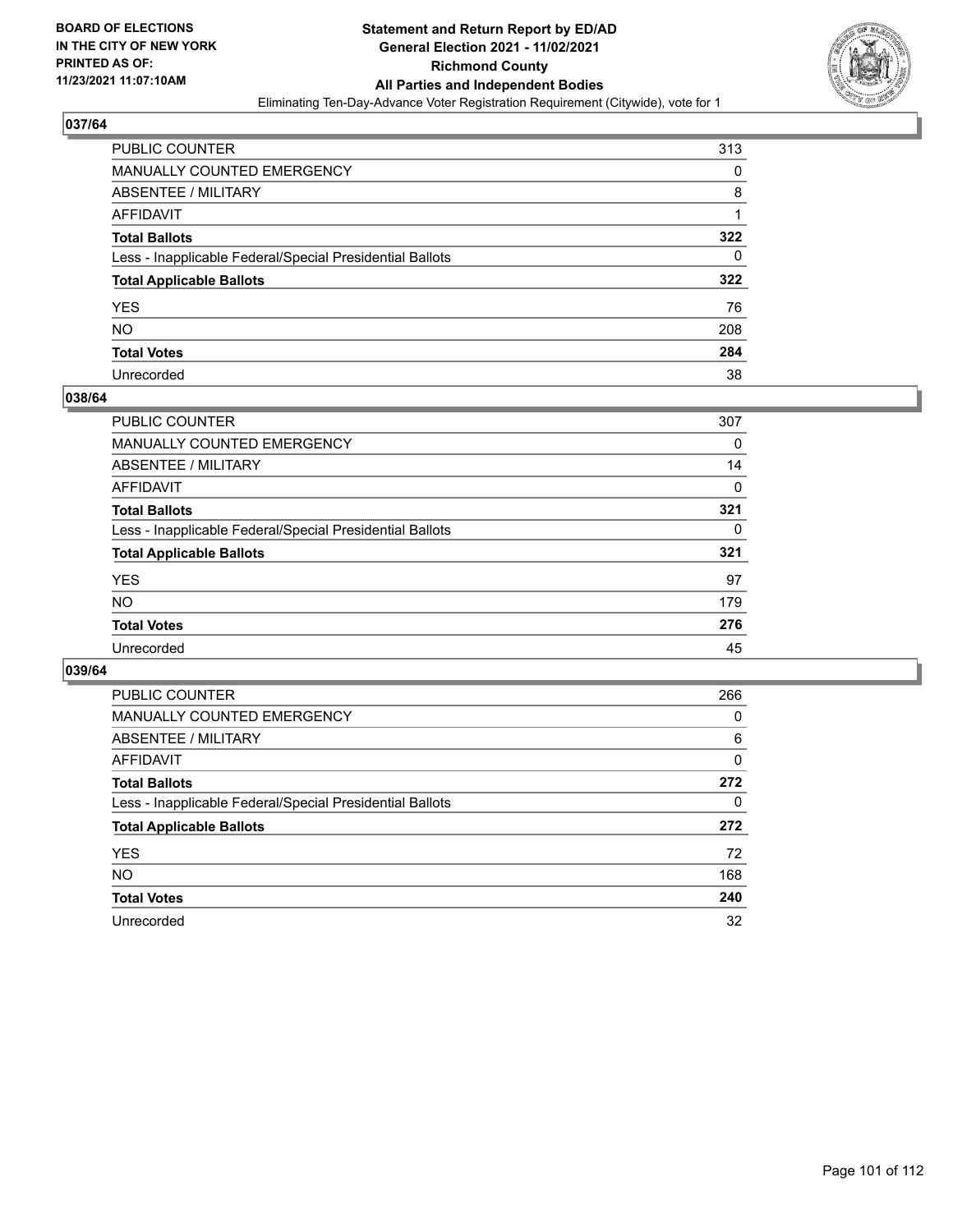

| PUBLIC COUNTER                                           | 211      |
|----------------------------------------------------------|----------|
| MANUALLY COUNTED EMERGENCY                               | 0        |
| <b>ABSENTEE / MILITARY</b>                               | 15       |
| AFFIDAVIT                                                | $\Omega$ |
| <b>Total Ballots</b>                                     | 226      |
| Less - Inapplicable Federal/Special Presidential Ballots | 0        |
| <b>Total Applicable Ballots</b>                          | 226      |
| YES                                                      | 91       |
| NO.                                                      | 112      |
| <b>Total Votes</b>                                       | 203      |
| Unrecorded                                               | 23       |

#### **041/64**

| <b>PUBLIC COUNTER</b>                                    | 309      |
|----------------------------------------------------------|----------|
| MANUALLY COUNTED EMERGENCY                               | 0        |
| ABSENTEE / MILITARY                                      | 6        |
| AFFIDAVIT                                                | 0        |
| <b>Total Ballots</b>                                     | 315      |
| Less - Inapplicable Federal/Special Presidential Ballots | $\Omega$ |
| <b>Total Applicable Ballots</b>                          | 315      |
| <b>YES</b>                                               | 74       |
| <b>NO</b>                                                | 199      |
| <b>Total Votes</b>                                       | 273      |
| Unrecorded                                               | 42       |

| <b>PUBLIC COUNTER</b>                                    | 268 |
|----------------------------------------------------------|-----|
| MANUALLY COUNTED EMERGENCY                               | 0   |
| ABSENTEE / MILITARY                                      | 10  |
| AFFIDAVIT                                                | 0   |
| <b>Total Ballots</b>                                     | 278 |
| Less - Inapplicable Federal/Special Presidential Ballots | 0   |
| <b>Total Applicable Ballots</b>                          | 278 |
| <b>YES</b>                                               | 85  |
| NO.                                                      | 157 |
| <b>Total Votes</b>                                       | 242 |
| Unrecorded                                               | 36  |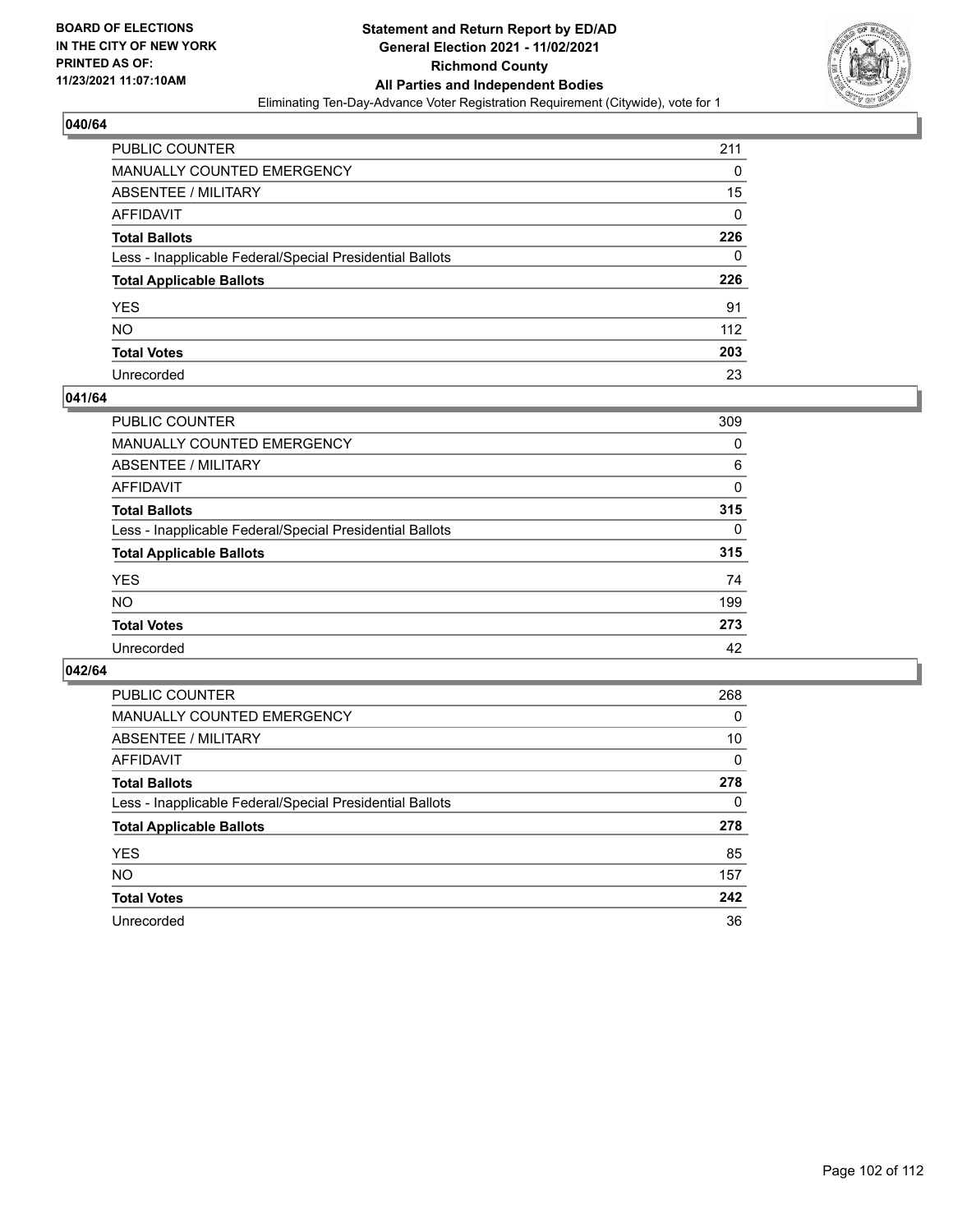

| PUBLIC COUNTER                                           | 198 |
|----------------------------------------------------------|-----|
| MANUALLY COUNTED EMERGENCY                               | 0   |
| <b>ABSENTEE / MILITARY</b>                               | 9   |
| <b>AFFIDAVIT</b>                                         | 0   |
| <b>Total Ballots</b>                                     | 207 |
| Less - Inapplicable Federal/Special Presidential Ballots | 0   |
| <b>Total Applicable Ballots</b>                          | 207 |
| YES                                                      | 66  |
| <b>NO</b>                                                | 89  |
| <b>Total Votes</b>                                       | 155 |
| Unrecorded                                               | 52  |

#### **044/64**

| PUBLIC COUNTER                                           | 308      |
|----------------------------------------------------------|----------|
| <b>MANUALLY COUNTED EMERGENCY</b>                        | 0        |
| ABSENTEE / MILITARY                                      | 13       |
| AFFIDAVIT                                                | 3        |
| <b>Total Ballots</b>                                     | 324      |
| Less - Inapplicable Federal/Special Presidential Ballots | $\Omega$ |
| <b>Total Applicable Ballots</b>                          | 324      |
| <b>YES</b>                                               | 96       |
| <b>NO</b>                                                | 172      |
| <b>Total Votes</b>                                       | 268      |
| Unrecorded                                               | 56       |

| <b>PUBLIC COUNTER</b>                                    | 280      |
|----------------------------------------------------------|----------|
| MANUALLY COUNTED EMERGENCY                               | $\Omega$ |
| ABSENTEE / MILITARY                                      | 26       |
| AFFIDAVIT                                                | 2        |
| <b>Total Ballots</b>                                     | 308      |
| Less - Inapplicable Federal/Special Presidential Ballots | $\Omega$ |
| <b>Total Applicable Ballots</b>                          | 308      |
| <b>YES</b>                                               | 95       |
| NO.                                                      | 160      |
| <b>Total Votes</b>                                       | 255      |
| Unrecorded                                               | 53       |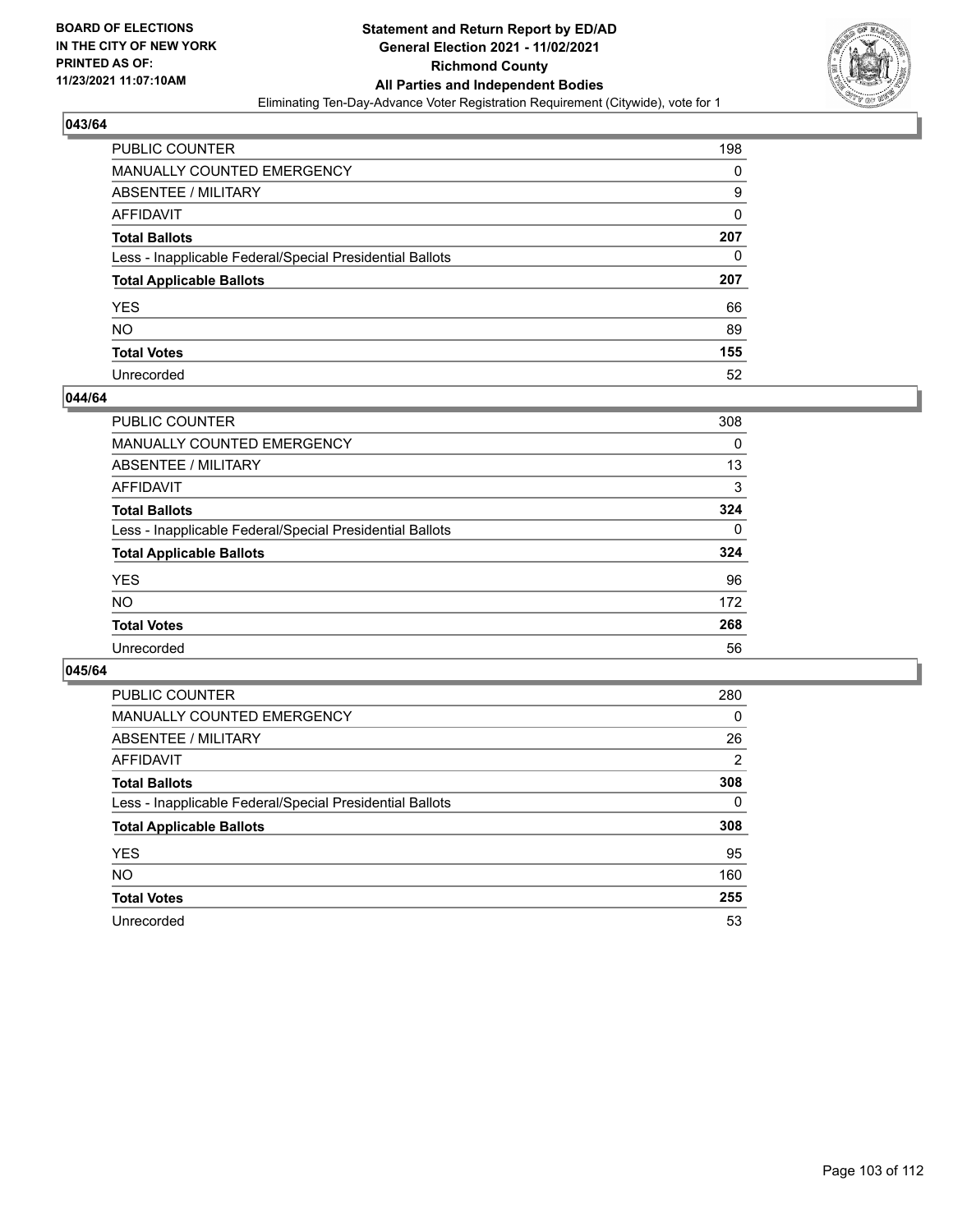

| PUBLIC COUNTER                                           | 269 |
|----------------------------------------------------------|-----|
| MANUALLY COUNTED EMERGENCY                               | 0   |
| ABSENTEE / MILITARY                                      | 20  |
| AFFIDAVIT                                                |     |
| <b>Total Ballots</b>                                     | 290 |
| Less - Inapplicable Federal/Special Presidential Ballots | 0   |
| <b>Total Applicable Ballots</b>                          | 290 |
| YES                                                      | 82  |
| NO.                                                      | 170 |
| <b>Total Votes</b>                                       | 252 |
| Unrecorded                                               | 38  |

#### **047/64**

| <b>PUBLIC COUNTER</b>                                    | 320      |
|----------------------------------------------------------|----------|
| <b>MANUALLY COUNTED EMERGENCY</b>                        | 0        |
| ABSENTEE / MILITARY                                      | 19       |
| <b>AFFIDAVIT</b>                                         |          |
| <b>Total Ballots</b>                                     | 340      |
| Less - Inapplicable Federal/Special Presidential Ballots | $\Omega$ |
| <b>Total Applicable Ballots</b>                          | 340      |
| <b>YES</b>                                               | 94       |
| <b>NO</b>                                                | 212      |
| <b>Total Votes</b>                                       | 306      |
| Unrecorded                                               | 34       |

| <b>PUBLIC COUNTER</b>                                    | 443      |
|----------------------------------------------------------|----------|
| MANUALLY COUNTED EMERGENCY                               | 0        |
| ABSENTEE / MILITARY                                      | 18       |
| AFFIDAVIT                                                | 6        |
| <b>Total Ballots</b>                                     | 467      |
| Less - Inapplicable Federal/Special Presidential Ballots | $\Omega$ |
| <b>Total Applicable Ballots</b>                          | 467      |
| <b>YES</b>                                               | 107      |
| <b>NO</b>                                                | 295      |
| <b>Total Votes</b>                                       | 402      |
| Unrecorded                                               | 65       |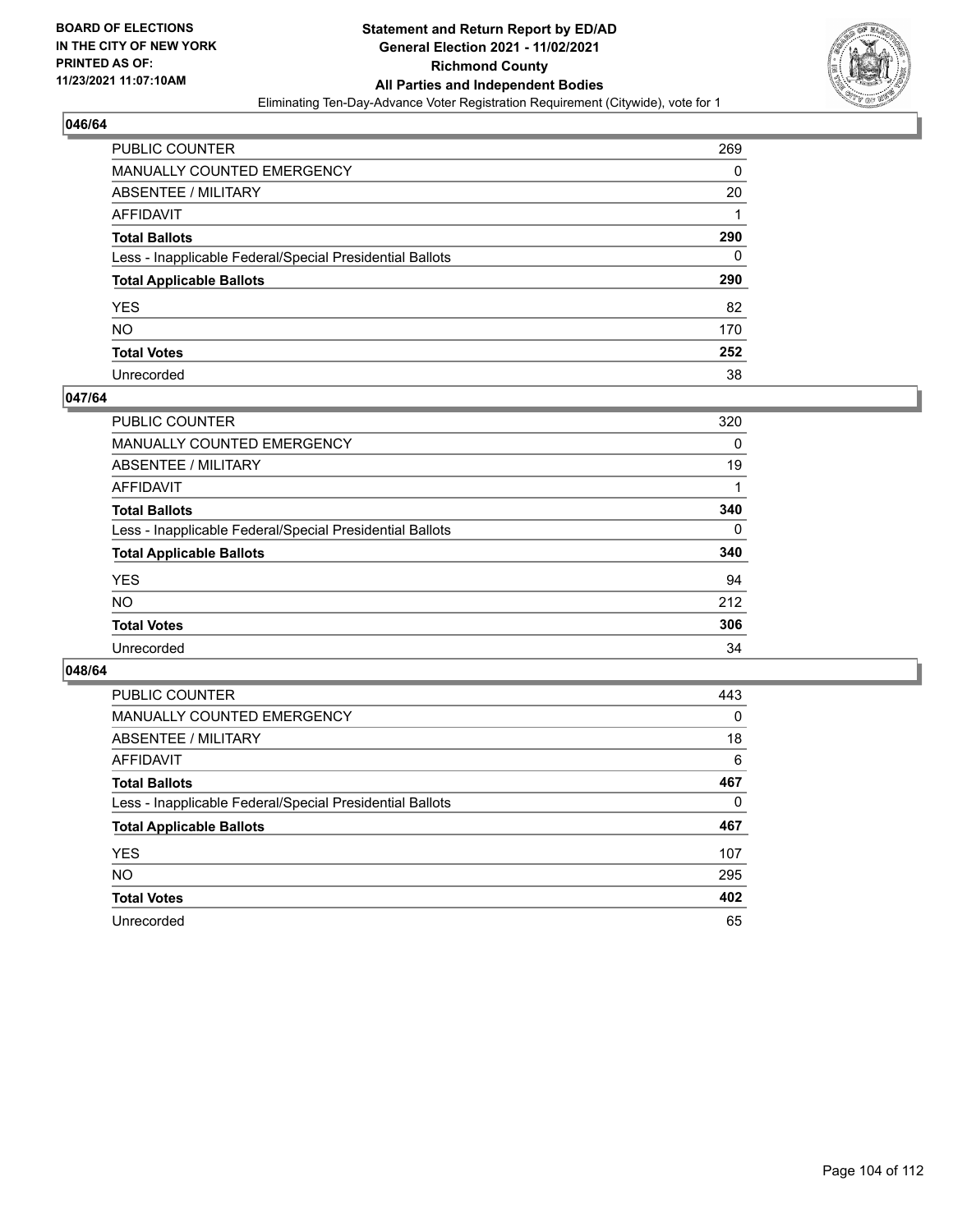

| PUBLIC COUNTER                                           | 315 |
|----------------------------------------------------------|-----|
| <b>MANUALLY COUNTED EMERGENCY</b>                        | 0   |
| ABSENTEE / MILITARY                                      | 26  |
| AFFIDAVIT                                                | 0   |
| <b>Total Ballots</b>                                     | 341 |
| Less - Inapplicable Federal/Special Presidential Ballots | 0   |
| <b>Total Applicable Ballots</b>                          | 341 |
| <b>YES</b>                                               | 97  |
| NO.                                                      | 165 |
| <b>Total Votes</b>                                       | 262 |
| Unrecorded                                               | 79  |

#### **050/64**

| <b>PUBLIC COUNTER</b>                                    | 332      |
|----------------------------------------------------------|----------|
| <b>MANUALLY COUNTED EMERGENCY</b>                        | 0        |
| ABSENTEE / MILITARY                                      | 14       |
| AFFIDAVIT                                                | 0        |
| <b>Total Ballots</b>                                     | 346      |
| Less - Inapplicable Federal/Special Presidential Ballots | $\Omega$ |
| <b>Total Applicable Ballots</b>                          | 346      |
| <b>YES</b>                                               | 112      |
| <b>NO</b>                                                | 183      |
| <b>Total Votes</b>                                       | 295      |
| Unrecorded                                               | 51       |

| <b>PUBLIC COUNTER</b>                                    | 255      |
|----------------------------------------------------------|----------|
| <b>MANUALLY COUNTED EMERGENCY</b>                        | $\Omega$ |
| ABSENTEE / MILITARY                                      | 7        |
| AFFIDAVIT                                                | $\Omega$ |
| <b>Total Ballots</b>                                     | 262      |
| Less - Inapplicable Federal/Special Presidential Ballots | 0        |
| <b>Total Applicable Ballots</b>                          | 262      |
| <b>YES</b>                                               | 103      |
| <b>NO</b>                                                | 125      |
| <b>Total Votes</b>                                       | 228      |
| Unrecorded                                               | 34       |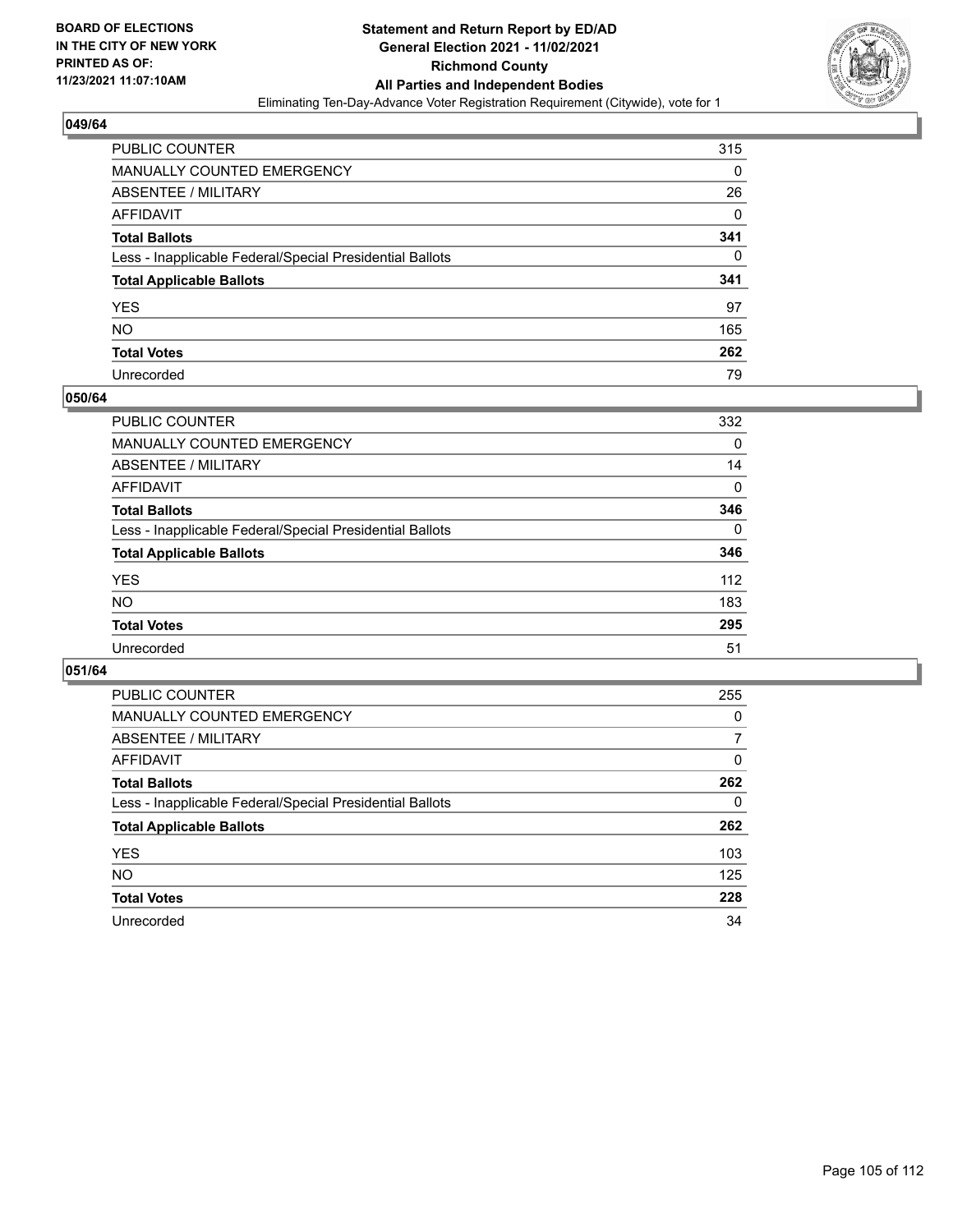

| PUBLIC COUNTER                                           | 292            |
|----------------------------------------------------------|----------------|
| MANUALLY COUNTED EMERGENCY                               | 0              |
| <b>ABSENTEE / MILITARY</b>                               | 16             |
| AFFIDAVIT                                                | $\overline{2}$ |
| <b>Total Ballots</b>                                     | 310            |
| Less - Inapplicable Federal/Special Presidential Ballots | 0              |
| <b>Total Applicable Ballots</b>                          | 310            |
| YES                                                      | 88             |
| <b>NO</b>                                                | 172            |
| <b>Total Votes</b>                                       | 260            |
| Unrecorded                                               | 50             |

#### **053/64**

| PUBLIC COUNTER                                           | 352      |
|----------------------------------------------------------|----------|
| <b>MANUALLY COUNTED EMERGENCY</b>                        | $\Omega$ |
| ABSENTEE / MILITARY                                      | 19       |
| AFFIDAVIT                                                |          |
| <b>Total Ballots</b>                                     | 372      |
| Less - Inapplicable Federal/Special Presidential Ballots | $\Omega$ |
| <b>Total Applicable Ballots</b>                          | 372      |
| <b>YES</b>                                               | 119      |
| <b>NO</b>                                                | 189      |
| <b>Total Votes</b>                                       | 308      |
| Unrecorded                                               | 64       |

| <b>PUBLIC COUNTER</b>                                    | 395      |
|----------------------------------------------------------|----------|
| MANUALLY COUNTED EMERGENCY                               | 0        |
| ABSENTEE / MILITARY                                      | 17       |
| AFFIDAVIT                                                |          |
| <b>Total Ballots</b>                                     | 413      |
| Less - Inapplicable Federal/Special Presidential Ballots | $\Omega$ |
| <b>Total Applicable Ballots</b>                          | 413      |
| <b>YES</b>                                               | 95       |
| <b>NO</b>                                                | 285      |
| <b>Total Votes</b>                                       | 380      |
| Unrecorded                                               | 33       |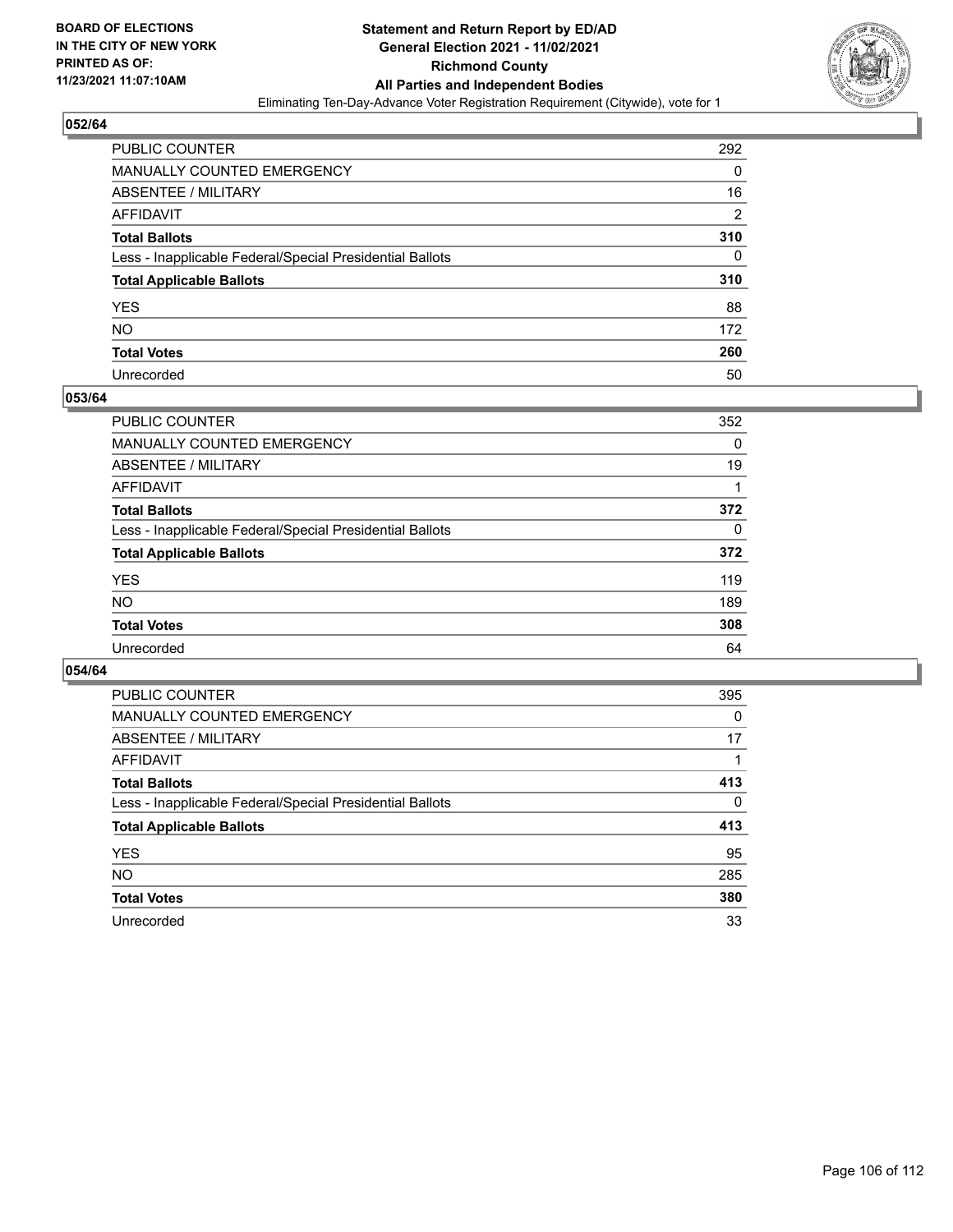

| PUBLIC COUNTER                                           | 348 |
|----------------------------------------------------------|-----|
| MANUALLY COUNTED EMERGENCY                               | 0   |
| <b>ABSENTEE / MILITARY</b>                               | 10  |
| AFFIDAVIT                                                | 2   |
| <b>Total Ballots</b>                                     | 360 |
| Less - Inapplicable Federal/Special Presidential Ballots | 0   |
| <b>Total Applicable Ballots</b>                          | 360 |
| YES                                                      | 82  |
| NO.                                                      | 247 |
| <b>Total Votes</b>                                       | 329 |
| Unrecorded                                               | 31  |

#### **056/64**

| <b>PUBLIC COUNTER</b>                                    | 381            |
|----------------------------------------------------------|----------------|
| <b>MANUALLY COUNTED EMERGENCY</b>                        | $\Omega$       |
| ABSENTEE / MILITARY                                      | 23             |
| AFFIDAVIT                                                | $\overline{2}$ |
| <b>Total Ballots</b>                                     | 406            |
| Less - Inapplicable Federal/Special Presidential Ballots | $\Omega$       |
| <b>Total Applicable Ballots</b>                          | 406            |
| <b>YES</b>                                               | 90             |
| <b>NO</b>                                                | 266            |
| <b>Total Votes</b>                                       | 356            |
| Unrecorded                                               | 50             |

| <b>PUBLIC COUNTER</b>                                    | 228      |
|----------------------------------------------------------|----------|
| <b>MANUALLY COUNTED EMERGENCY</b>                        | $\Omega$ |
| ABSENTEE / MILITARY                                      |          |
| AFFIDAVIT                                                |          |
| <b>Total Ballots</b>                                     | 236      |
| Less - Inapplicable Federal/Special Presidential Ballots | 0        |
| <b>Total Applicable Ballots</b>                          | 236      |
| <b>YES</b>                                               | 66       |
| NO.                                                      | 135      |
| <b>Total Votes</b>                                       | 201      |
| Unrecorded                                               | 35       |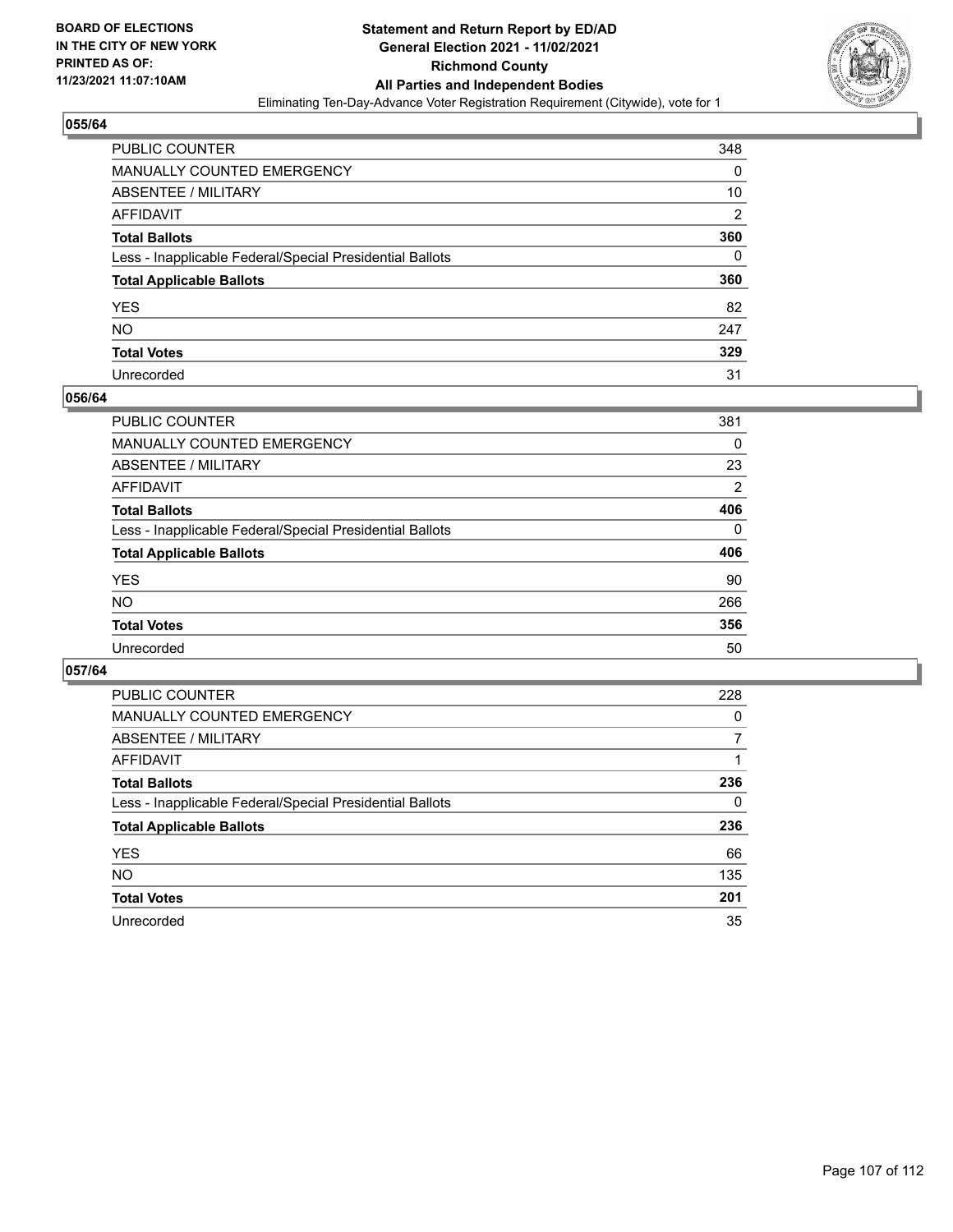

| PUBLIC COUNTER                                           | 364 |
|----------------------------------------------------------|-----|
| MANUALLY COUNTED EMERGENCY                               | 0   |
| <b>ABSENTEE / MILITARY</b>                               | 8   |
| AFFIDAVIT                                                |     |
| <b>Total Ballots</b>                                     | 373 |
| Less - Inapplicable Federal/Special Presidential Ballots | 0   |
| <b>Total Applicable Ballots</b>                          | 373 |
| YES                                                      | 76  |
| NO.                                                      | 258 |
| <b>Total Votes</b>                                       | 334 |
| Unrecorded                                               | 39  |

#### **059/64**

| PUBLIC COUNTER                                           | 281 |
|----------------------------------------------------------|-----|
| <b>MANUALLY COUNTED EMERGENCY</b>                        | 0   |
| ABSENTEE / MILITARY                                      | 8   |
| AFFIDAVIT                                                |     |
| <b>Total Ballots</b>                                     | 290 |
| Less - Inapplicable Federal/Special Presidential Ballots | 0   |
| <b>Total Applicable Ballots</b>                          | 290 |
| <b>YES</b>                                               | 57  |
| <b>NO</b>                                                | 214 |
| <b>Total Votes</b>                                       | 271 |
| Unrecorded                                               | 19  |

| <b>PUBLIC COUNTER</b>                                    | 178      |
|----------------------------------------------------------|----------|
| <b>MANUALLY COUNTED EMERGENCY</b>                        | 0        |
| ABSENTEE / MILITARY                                      | 9        |
| AFFIDAVIT                                                |          |
| <b>Total Ballots</b>                                     | 188      |
| Less - Inapplicable Federal/Special Presidential Ballots | $\Omega$ |
| <b>Total Applicable Ballots</b>                          | 188      |
| <b>YES</b>                                               | 42       |
| <b>NO</b>                                                | 135      |
| <b>Total Votes</b>                                       | 177      |
| Unrecorded                                               | 11       |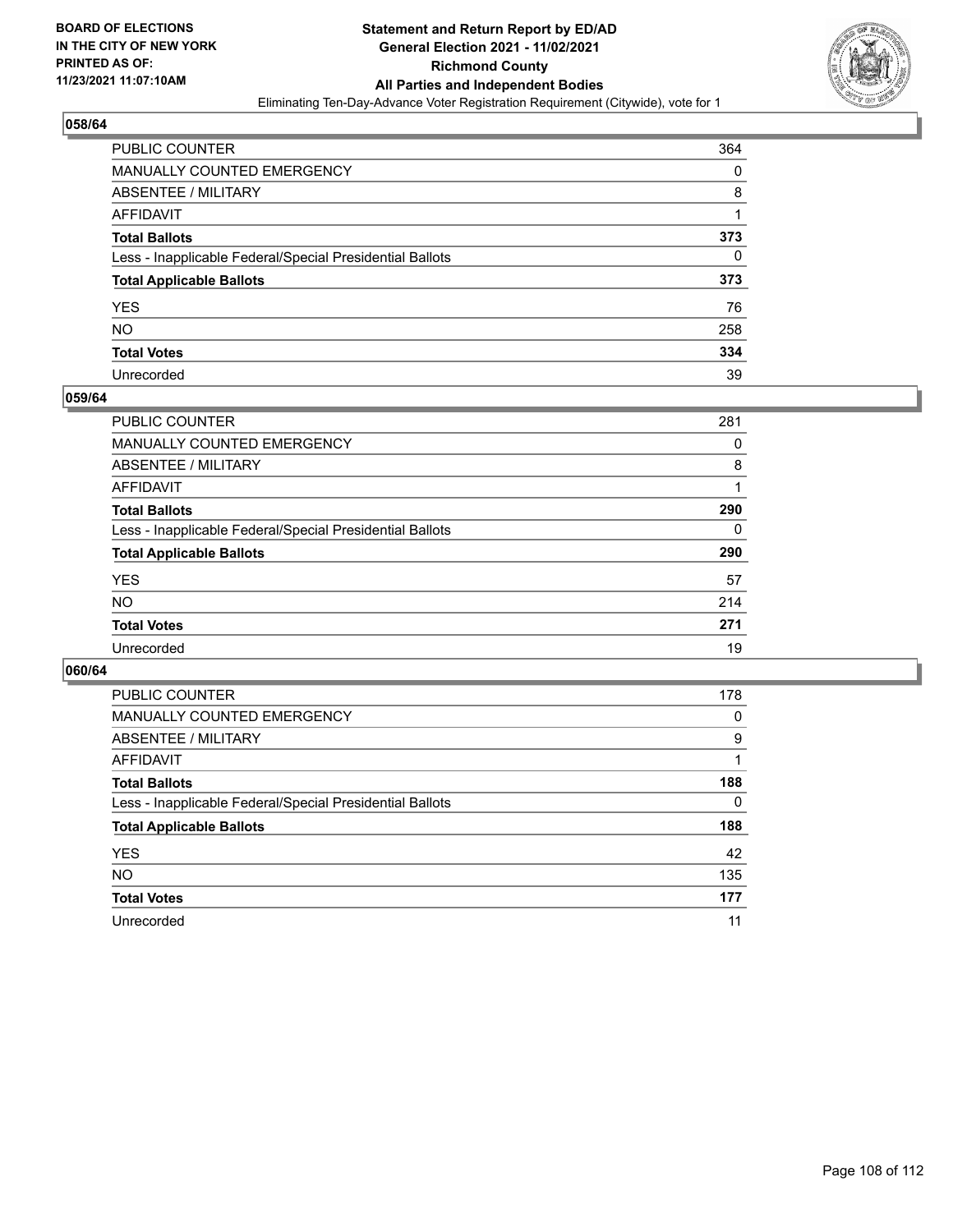

# **061/64**

| PUBLIC COUNTER                                           | 215 |
|----------------------------------------------------------|-----|
| <b>MANUALLY COUNTED EMERGENCY</b>                        | 0   |
| ABSENTEE / MILITARY                                      | 28  |
| AFFIDAVIT                                                | 0   |
| <b>Total Ballots</b>                                     | 243 |
| Less - Inapplicable Federal/Special Presidential Ballots | 0   |
| <b>Total Applicable Ballots</b>                          | 243 |
| <b>YES</b>                                               | 80  |
| NO.                                                      | 115 |
| <b>Total Votes</b>                                       | 195 |
| Unrecorded                                               | 48  |

### **062/64**

| <b>PUBLIC COUNTER</b>                                    | 312 |
|----------------------------------------------------------|-----|
| <b>MANUALLY COUNTED EMERGENCY</b>                        | 0   |
| ABSENTEE / MILITARY                                      | 22  |
| AFFIDAVIT                                                | 3   |
| <b>Total Ballots</b>                                     | 337 |
| Less - Inapplicable Federal/Special Presidential Ballots | 0   |
| <b>Total Applicable Ballots</b>                          | 337 |
| <b>YES</b>                                               | 80  |
| <b>NO</b>                                                | 204 |
| <b>Total Votes</b>                                       | 284 |
| Unrecorded                                               | 53  |

### **063/64**

| <b>PUBLIC COUNTER</b>                                    | 269      |
|----------------------------------------------------------|----------|
| MANUALLY COUNTED EMERGENCY                               | $\Omega$ |
| ABSENTEE / MILITARY                                      | 17       |
| AFFIDAVIT                                                |          |
| <b>Total Ballots</b>                                     | 287      |
| Less - Inapplicable Federal/Special Presidential Ballots | 0        |
| <b>Total Applicable Ballots</b>                          | 287      |
| <b>YES</b>                                               | 76       |
| NO.                                                      | 186      |
| <b>Total Votes</b>                                       | 262      |
| Unrecorded                                               | 25       |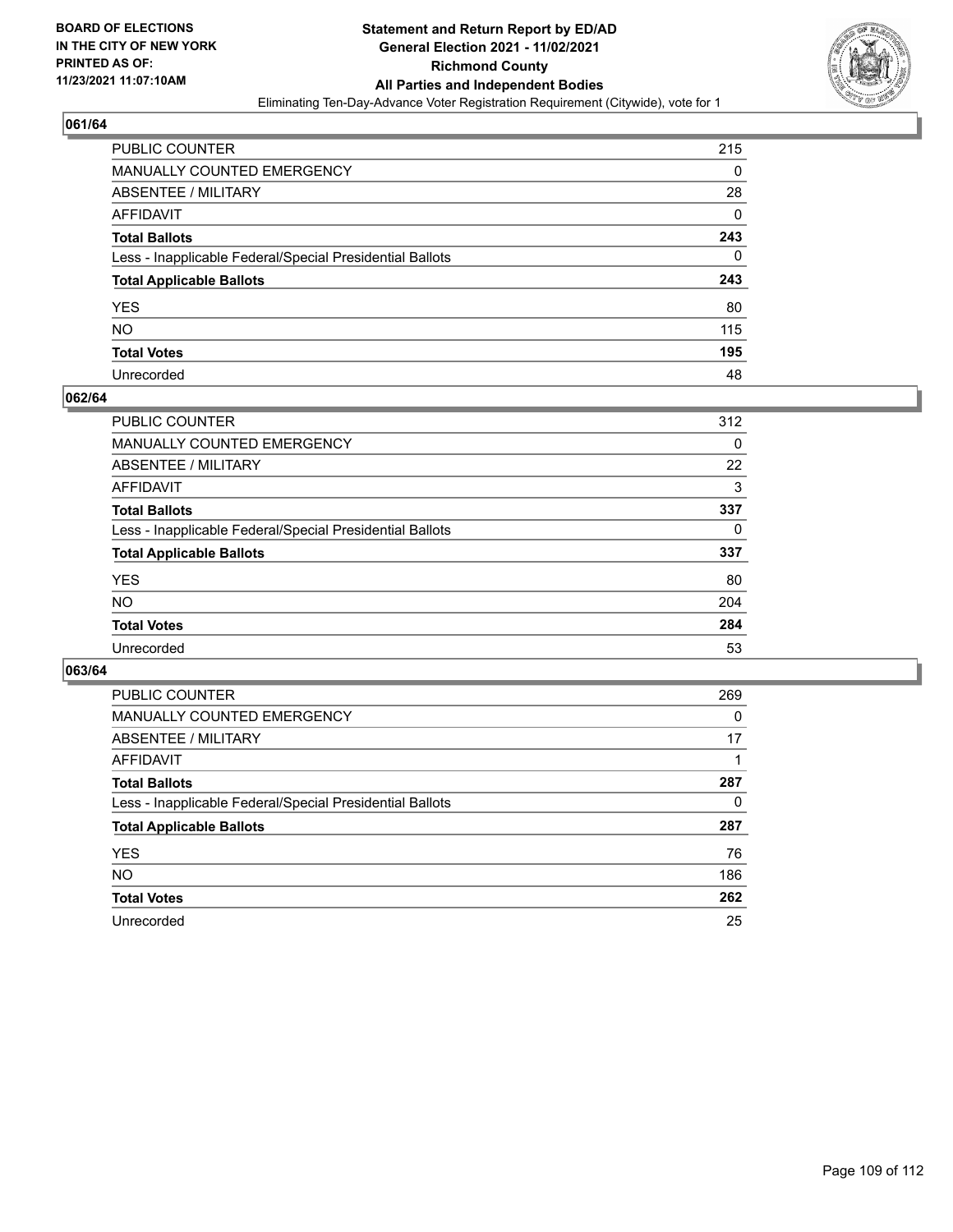

# **064/64**

| PUBLIC COUNTER                                           | ŋ |
|----------------------------------------------------------|---|
| <b>MANUALLY COUNTED EMERGENCY</b>                        | 0 |
| <b>ABSENTEE / MILITARY</b>                               | O |
| <b>AFFIDAVIT</b>                                         | 0 |
| <b>Total Ballots</b>                                     | 0 |
| Less - Inapplicable Federal/Special Presidential Ballots |   |
| <b>Total Applicable Ballots</b>                          |   |
| <b>YES</b>                                               | O |
| <b>NO</b>                                                | O |
| <b>Total Votes</b>                                       | o |

### **065/64**

| PUBLIC COUNTER                                           | 0        |
|----------------------------------------------------------|----------|
| MANUALLY COUNTED EMERGENCY                               | 0        |
| ABSENTEE / MILITARY                                      | $\Omega$ |
| AFFIDAVIT                                                | 0        |
| Total Ballots                                            | 0        |
| Less - Inapplicable Federal/Special Presidential Ballots | $\Omega$ |
| <b>Total Applicable Ballots</b>                          | 0        |
| <b>YES</b>                                               | $\Omega$ |
| NO.                                                      | $\Omega$ |
| <b>Total Votes</b>                                       | 0        |
|                                                          |          |

# **066/64**

| <b>Total Votes</b>                                       | 0        |
|----------------------------------------------------------|----------|
| <b>NO</b>                                                | $\Omega$ |
| <b>YES</b>                                               | 0        |
| <b>Total Applicable Ballots</b>                          | 0        |
| Less - Inapplicable Federal/Special Presidential Ballots | 0        |
| <b>Total Ballots</b>                                     | 0        |
| AFFIDAVIT                                                | 0        |
| <b>ABSENTEE / MILITARY</b>                               | 0        |
| <b>MANUALLY COUNTED EMERGENCY</b>                        | 0        |
| PUBLIC COUNTER                                           | 0        |

#### **067/64**

| <b>Total Votes</b>                                       | O |
|----------------------------------------------------------|---|
| NO.                                                      | O |
| <b>YES</b>                                               | 0 |
| <b>Total Applicable Ballots</b>                          |   |
| Less - Inapplicable Federal/Special Presidential Ballots | 0 |
| <b>Total Ballots</b>                                     | 0 |
| AFFIDAVIT                                                | 0 |
| ABSENTEE / MILITARY                                      | 0 |
| MANUALLY COUNTED EMERGENCY                               | 0 |
| PUBLIC COUNTER                                           | 0 |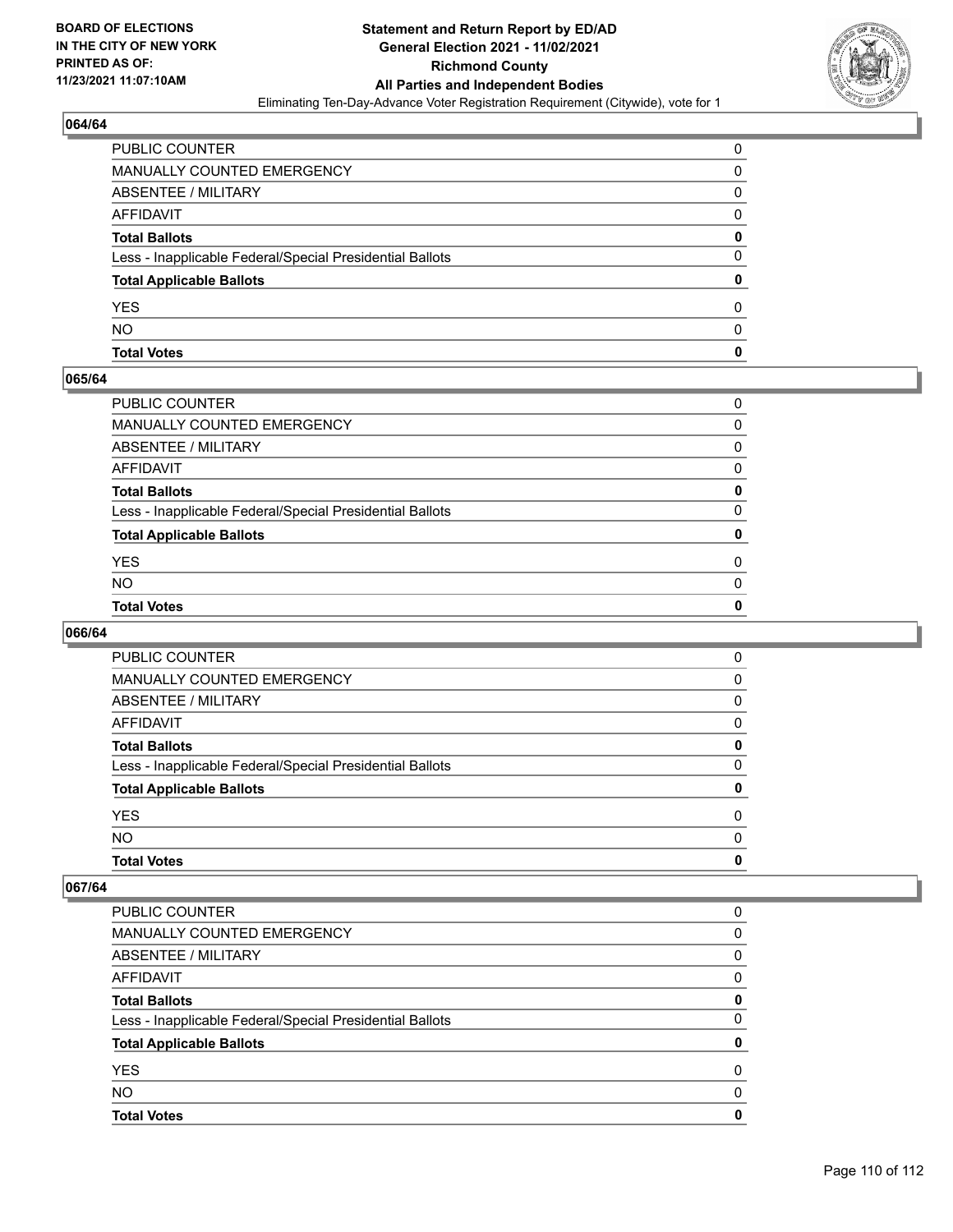

### **068/64**

| <b>PUBLIC COUNTER</b>                                    | ŋ |
|----------------------------------------------------------|---|
| MANUALLY COUNTED EMERGENCY                               | 0 |
| ABSENTEE / MILITARY                                      | 0 |
| AFFIDAVIT                                                | O |
| <b>Total Ballots</b>                                     | 0 |
| Less - Inapplicable Federal/Special Presidential Ballots | 0 |
| <b>Total Applicable Ballots</b>                          |   |
| <b>YES</b>                                               | 0 |
| <b>NO</b>                                                | O |
| <b>Total Votes</b>                                       | o |

### **069/64**

| PUBLIC COUNTER                                           | 0            |
|----------------------------------------------------------|--------------|
| MANUALLY COUNTED EMERGENCY                               | 0            |
| ABSENTEE / MILITARY                                      | 0            |
| AFFIDAVIT                                                | $\mathbf{0}$ |
| Total Ballots                                            | 0            |
| Less - Inapplicable Federal/Special Presidential Ballots | $\Omega$     |
| <b>Total Applicable Ballots</b>                          | 0            |
| <b>YES</b>                                               | $\Omega$     |
| NO.                                                      | $\Omega$     |
| <b>Total Votes</b>                                       | 0            |
|                                                          |              |

# **070/64**

| <b>Total Votes</b>                                       | 0 |
|----------------------------------------------------------|---|
| <b>NO</b>                                                | 0 |
| <b>YES</b>                                               | 0 |
| <b>Total Applicable Ballots</b>                          | 0 |
| Less - Inapplicable Federal/Special Presidential Ballots | 0 |
| <b>Total Ballots</b>                                     | 0 |
| AFFIDAVIT                                                | 0 |
| ABSENTEE / MILITARY                                      | 0 |
| <b>MANUALLY COUNTED EMERGENCY</b>                        | 0 |
| PUBLIC COUNTER                                           | 0 |